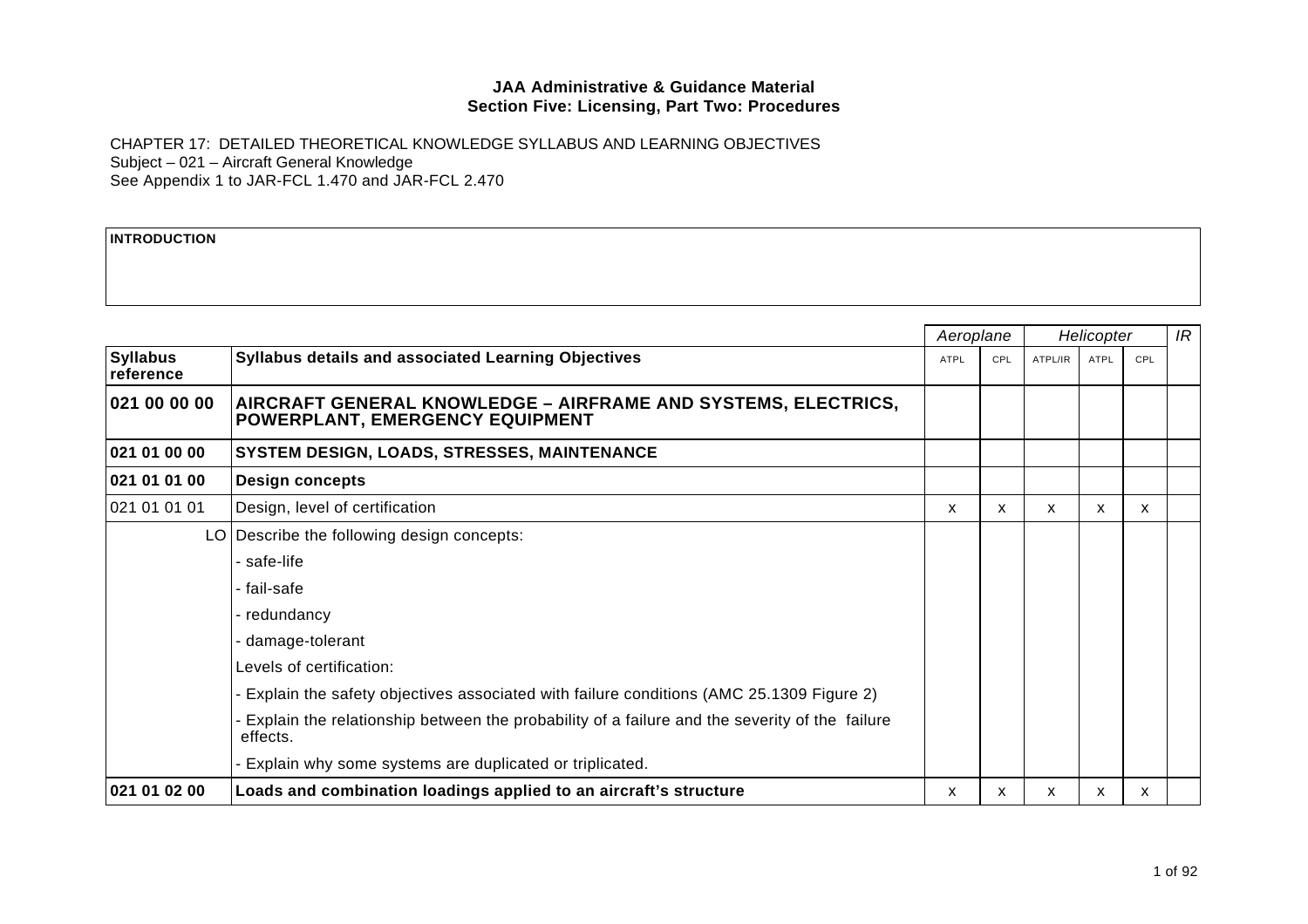|                              |                                                                                                          |      | Aeroplane |         | Helicopter  |     |  |
|------------------------------|----------------------------------------------------------------------------------------------------------|------|-----------|---------|-------------|-----|--|
| <b>Syllabus</b><br>reference | Syllabus details and associated Learning Objectives                                                      | ATPL | CPL       | ATPL/IR | <b>ATPL</b> | CPL |  |
|                              | $LO$ Explain :                                                                                           |      |           |         |             |     |  |
|                              | - stress                                                                                                 |      |           |         |             |     |  |
|                              | - tension                                                                                                |      |           |         |             |     |  |
|                              | - compression                                                                                            |      |           |         |             |     |  |
|                              | - bending                                                                                                |      |           |         |             |     |  |
|                              | - torsion                                                                                                |      |           |         |             |     |  |
|                              | - static loads                                                                                           |      |           |         |             |     |  |
|                              | - dynamic loads                                                                                          |      |           |         |             |     |  |
|                              | - cyclic loads                                                                                           |      |           |         |             |     |  |
|                              | Explain the difference between stress (Force/unit of area) and load (Force).                             |      |           |         |             |     |  |
|                              | Describe the loads during :                                                                              |      |           |         |             |     |  |
|                              | - taxi                                                                                                   |      |           |         |             |     |  |
|                              | - take off                                                                                               |      |           |         |             |     |  |
|                              | - cruise                                                                                                 |      |           |         |             |     |  |
|                              | - landing                                                                                                |      |           |         |             |     |  |
| 021 01 03 00                 | <b>Fatigue</b>                                                                                           | X    | X         | X       | X           | X   |  |
|                              | LO   Describe the phenomenon of fatigue.                                                                 |      |           |         |             |     |  |
|                              | Explain the relationship between the magnitude of the tension and the number of cycles<br>(Wöhler curve) |      |           |         |             |     |  |
|                              | Explain the implication of stress concentration factor.                                                  |      |           |         |             |     |  |
|                              | Explain the possible consequences of fatigue on the use of the aeroplane.                                |      |           |         |             |     |  |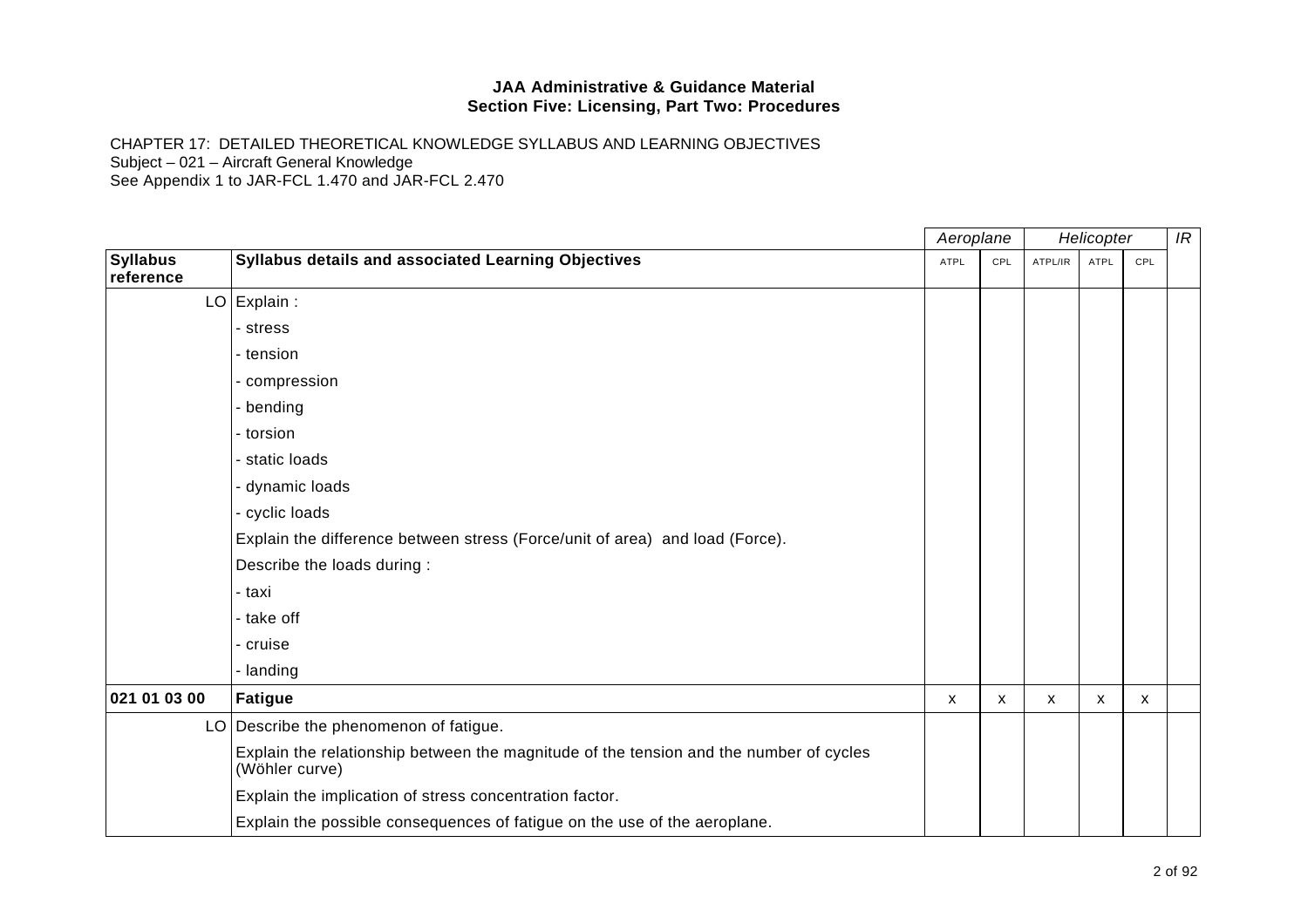|                              |                                                                                                         |             | Aeroplane | Helicopter |      |     | IR |
|------------------------------|---------------------------------------------------------------------------------------------------------|-------------|-----------|------------|------|-----|----|
| <b>Syllabus</b><br>reference | <b>Syllabus details and associated Learning Objectives</b>                                              | <b>ATPL</b> | CPL       | ATPL/IR    | ATPL | CPL |    |
| 021 01 04 00                 | Corrosion                                                                                               | X           | X         | X          | X    | X   |    |
|                              | LO Describe the following types of corrosion:                                                           |             |           |            |      |     |    |
|                              | - oxidation                                                                                             |             |           |            |      |     |    |
|                              | - electrolytic.                                                                                         |             |           |            |      |     |    |
|                              | Describe the precautions to be taken to prevent corrosion by the manufacturer and the aircraft<br>user. |             |           |            |      |     |    |
|                              | Describe the interaction between fatigue and corrosion (stress corrosion)                               |             |           |            |      |     |    |
| 021 01 05 00                 | <b>Maintenance methods</b>                                                                              |             |           |            |      |     |    |
| 021 01 05 01                 | Maintenance methods: hard time and on condition                                                         | X.          | x         | X          | X    | X.  |    |
|                              | LO Explain:                                                                                             |             |           |            |      |     |    |
|                              | - hard time maintenance                                                                                 |             |           |            |      |     |    |
|                              | - on condition maintenance.                                                                             |             |           |            |      |     |    |
| 021 02 00 00                 | <b>AIRFRAME</b>                                                                                         |             |           |            |      |     |    |
| 021 02 01 00                 | <b>Construction and attachment methods</b>                                                              | X.          | x         | X          | x    | x   |    |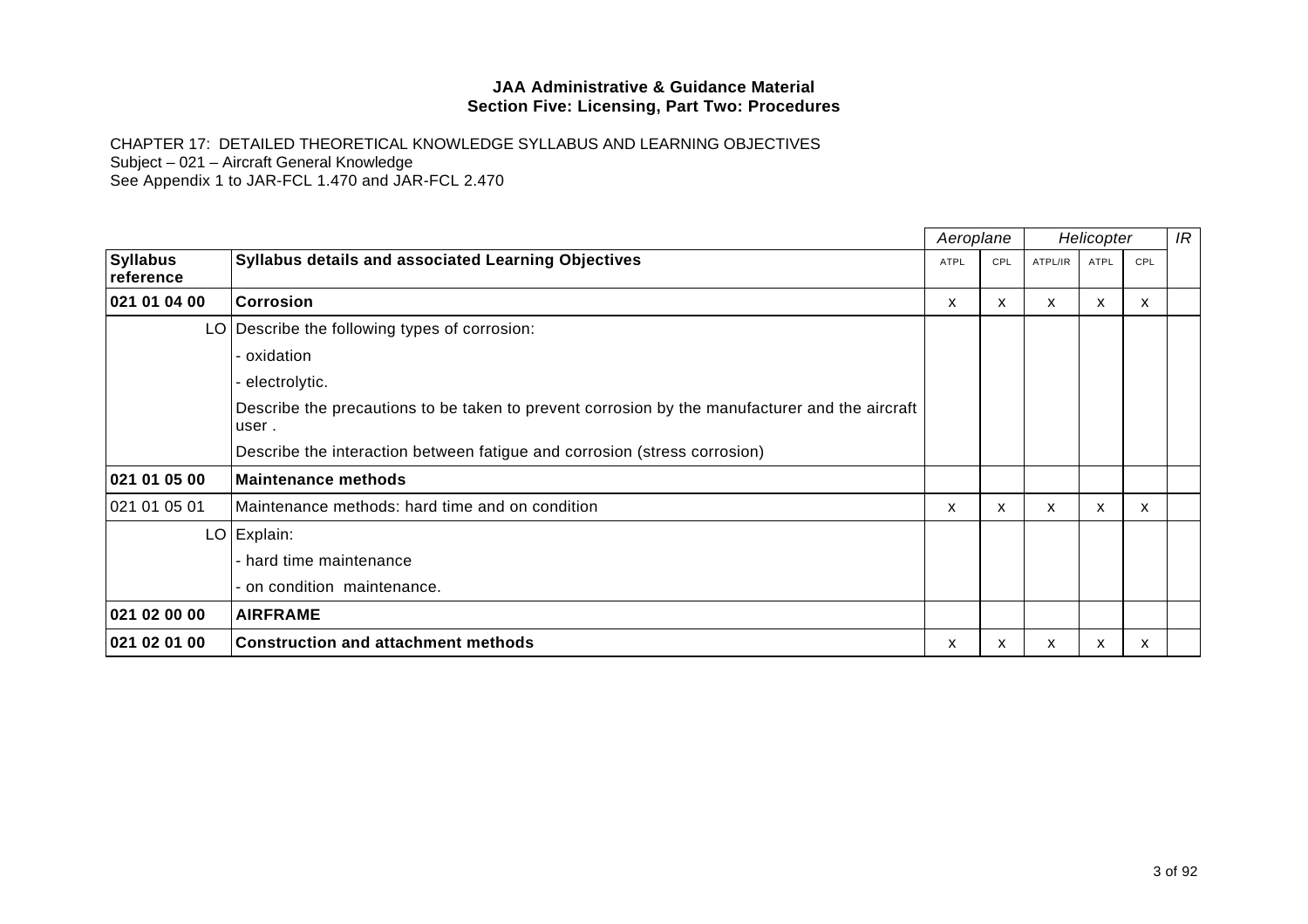|                              |                                                     | Aeroplane |      | Helicopter |         |      | IR  |  |
|------------------------------|-----------------------------------------------------|-----------|------|------------|---------|------|-----|--|
| <b>Syllabus</b><br>reference | Syllabus details and associated Learning Objectives |           | ATPL | CPL        | ATPL/IR | ATPL | CPL |  |
|                              | LO Describe the the following construction methods: |           |      |            |         |      |     |  |
|                              | -monocoque                                          |           |      |            |         |      |     |  |
|                              | -semi-monocoque                                     |           |      |            |         |      |     |  |
|                              | - cantilever                                        |           |      |            |         |      |     |  |
|                              | - sandwich                                          |           |      |            |         |      |     |  |
|                              | - truss                                             |           |      |            |         |      |     |  |
|                              | Describe the following attachment methods:          |           |      |            |         |      |     |  |
|                              | - rivetting                                         |           |      |            |         |      |     |  |
|                              | - welding                                           |           |      |            |         |      |     |  |
|                              | - bolting                                           |           |      |            |         |      |     |  |
|                              | - pinning                                           |           |      |            |         |      |     |  |
|                              | - adhesives                                         |           |      |            |         |      |     |  |
| 021 02 02 00                 | <b>Materials</b>                                    |           |      |            |         |      |     |  |
|                              | Explain the following:                              |           |      |            |         |      |     |  |
|                              | - elasticity                                        |           |      |            |         |      |     |  |
|                              | - rigidity                                          |           |      |            |         |      |     |  |
|                              | - strength                                          |           |      |            |         |      |     |  |
|                              | - strength to density ratio                         |           |      |            |         |      |     |  |
|                              | - fatigue                                           |           |      |            |         |      |     |  |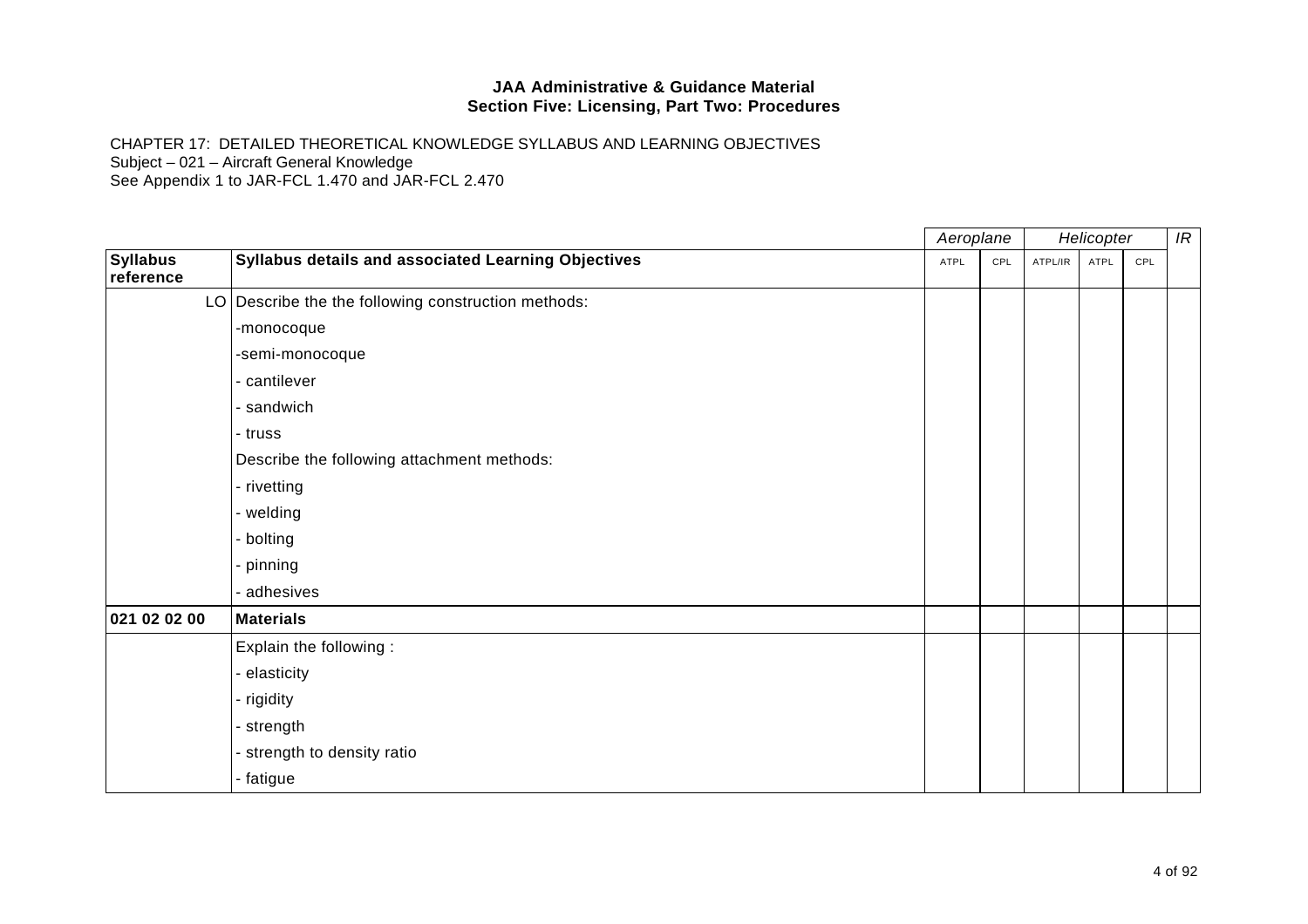|                              |                                                                                                                                             | Aeroplane   |                           | Helicopter |              |            | IR |
|------------------------------|---------------------------------------------------------------------------------------------------------------------------------------------|-------------|---------------------------|------------|--------------|------------|----|
| <b>Syllabus</b><br>reference | Syllabus details and associated Learning Objectives                                                                                         | <b>ATPL</b> | CPL                       | ATPL/IR    | <b>ATPL</b>  | <b>CPL</b> |    |
|                              | Basic properties and their effects on aircraft construction for Aluminium, Steel, Magnesium,<br>Titanium and of their alloys must be known. |             |                           |            |              |            |    |
|                              | In this paragraph, no difference is made between a composite material and a composite<br>strucuture (eg Glass fibre reinforced structure).  |             |                           |            |              |            |    |
| 021 02 02 01                 | Materials for metal constructions and basic alloys: properties, characteristics, examples                                                   | X           | $\boldsymbol{\mathsf{x}}$ | X          | $\mathsf{x}$ | X          |    |
|                              | $LO$ Explain the need to use alloys rather than pure metals.                                                                                |             |                           |            |              |            |    |
|                              | State the advantages and disadvantages of the following metals:                                                                             |             |                           |            |              |            |    |
|                              | - aluminum alloys                                                                                                                           |             |                           |            |              |            |    |
|                              | - high temperature treatment steel                                                                                                          |             |                           |            |              |            |    |
|                              | - titanium alloys                                                                                                                           |             |                           |            |              |            |    |
| 021 02 02 02                 | Composite materials: structure, construction, use, examples                                                                                 | X           | $\boldsymbol{\mathsf{x}}$ | X          | X            | X          |    |
|                              | LO Explain the principle of a composite material.                                                                                           |             |                           |            |              |            |    |
|                              | Describe the function of the following components:                                                                                          |             |                           |            |              |            |    |
|                              | - core                                                                                                                                      |             |                           |            |              |            |    |
|                              | - fibres                                                                                                                                    |             |                           |            |              |            |    |
|                              | State the advantages and disadvantages of the following composite fibre materials:                                                          |             |                           |            |              |            |    |
|                              | - carbon                                                                                                                                    |             |                           |            |              |            |    |
|                              | - glass                                                                                                                                     |             |                           |            |              |            |    |
|                              | aramide (Kevlar)                                                                                                                            |             |                           |            |              |            |    |
| 021 02 03 00                 | Wings, tail surfaces and control surfaces                                                                                                   |             |                           |            |              |            |    |
| 021 02 03 01                 | Design and construction                                                                                                                     | x           | х                         |            |              |            |    |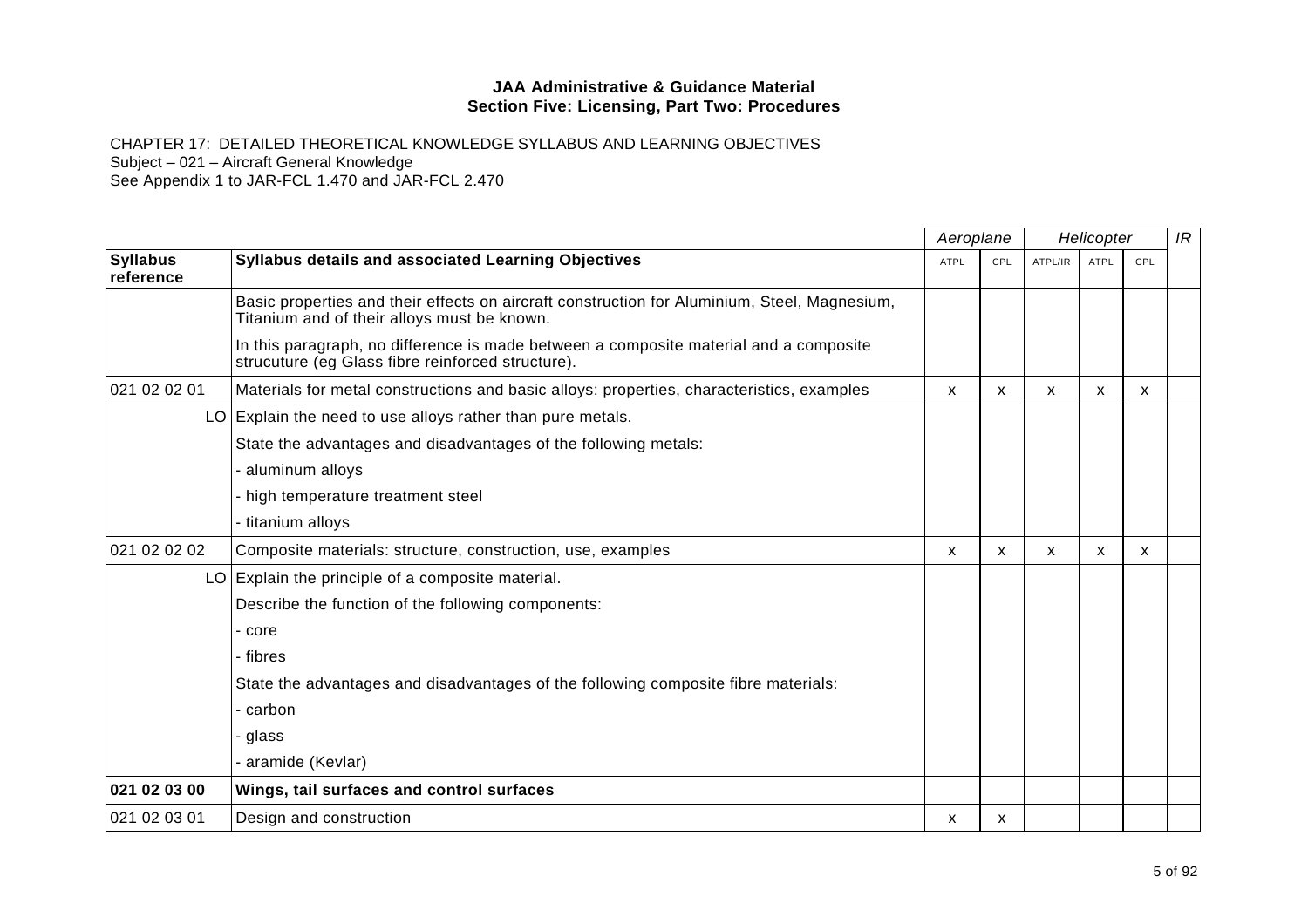|                              |                                                                            |             | Aeroplane    |         | Helicopter  |     | IR |
|------------------------------|----------------------------------------------------------------------------|-------------|--------------|---------|-------------|-----|----|
| <b>Syllabus</b><br>reference | Syllabus details and associated Learning Objectives                        | <b>ATPL</b> | CPL          | ATPL/IR | <b>ATPL</b> | CPL |    |
|                              | LO Describe the following types of wing construction:                      |             |              |         |             |     |    |
|                              | cantilever                                                                 |             |              |         |             |     |    |
|                              | - non cantilever : brace                                                   |             |              |         |             |     |    |
|                              | Describe and explain the following design configurations:                  |             |              |         |             |     |    |
|                              | - convential (low set) tailplane                                           |             |              |         |             |     |    |
|                              | - T-tail                                                                   |             |              |         |             |     |    |
|                              | - V-tail                                                                   |             |              |         |             |     |    |
| 021 02 03 02                 | Structural components                                                      | X           | X            |         |             |     |    |
|                              | LO Describe the function of the following structural components of a wing: |             |              |         |             |     |    |
|                              | - spar and its components (web and girder).                                |             |              |         |             |     |    |
|                              | - ribs                                                                     |             |              |         |             |     |    |
|                              | - skin                                                                     |             |              |         |             |     |    |
|                              | - torsion box                                                              |             |              |         |             |     |    |
| 021 02 03 03                 | Loads, Stresses and aeroelastic vibrations ("flutter")                     | X           | $\mathsf{x}$ |         |             |     |    |
|                              | LO Describe the wing loads on the ground and in flight.                    |             |              |         |             |     |    |
|                              | Describe flutter.                                                          |             |              |         |             |     |    |
|                              | Explain the significance of the following on stress relief and flutter:    |             |              |         |             |     |    |
|                              | engine position                                                            |             |              |         |             |     |    |
|                              | - fuel quantity                                                            |             |              |         |             |     |    |
|                              | - fuel distribution                                                        |             |              |         |             |     |    |
| 021 02 04 00                 | Fuselage, doors, floor, wind-screen and windows                            |             |              |         |             |     |    |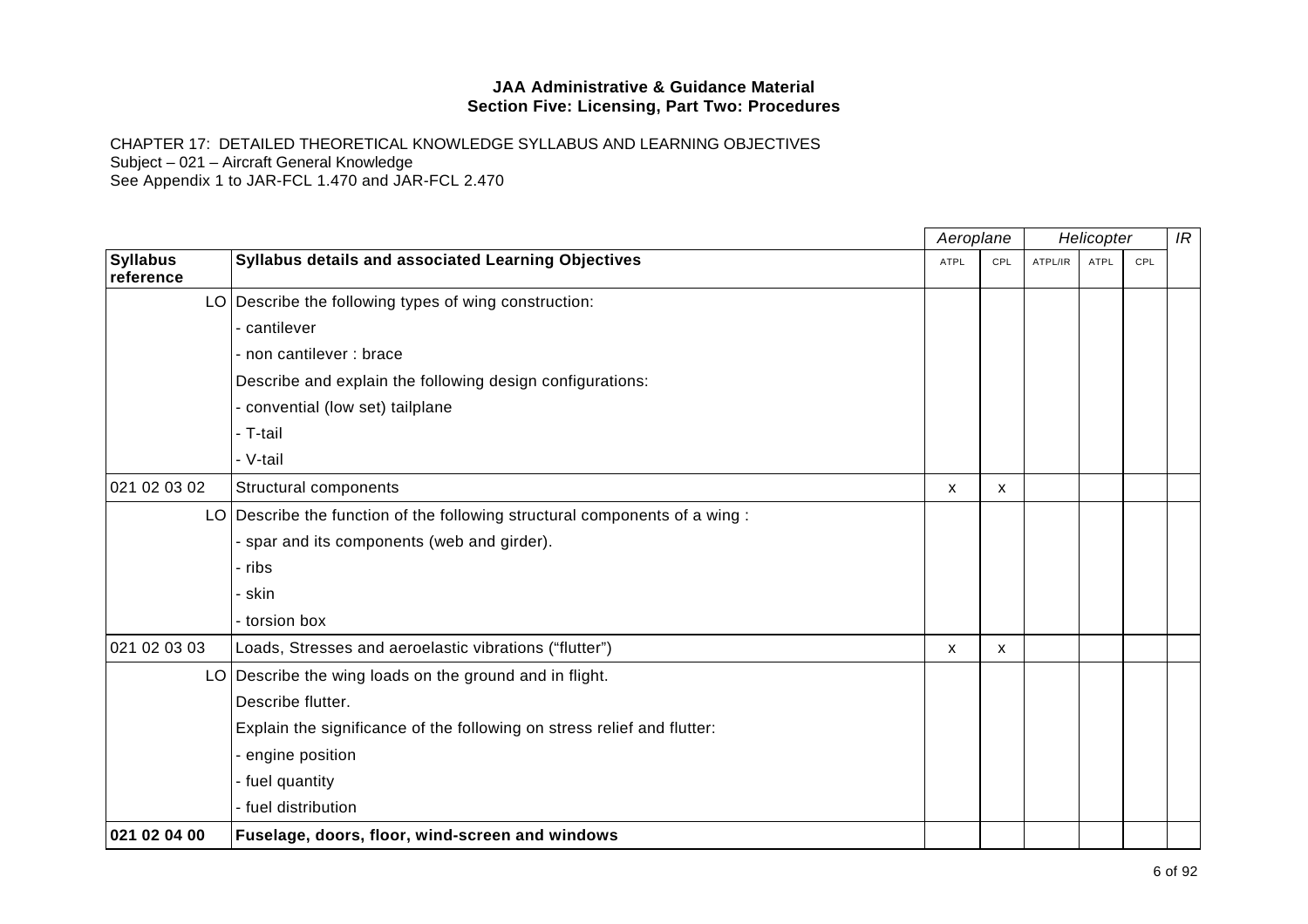|                              |                                                                                 | Aeroplane   |                           | Helicopter |              |              | IR |
|------------------------------|---------------------------------------------------------------------------------|-------------|---------------------------|------------|--------------|--------------|----|
| <b>Syllabus</b><br>reference | Syllabus details and associated Learning Objectives                             | <b>ATPL</b> | CPL                       | ATPL/IR    | <b>ATPL</b>  | CPL          |    |
| 021 02 04 01                 | Design and construction                                                         | X           | $\mathsf{x}$              | X          | $\mathsf{x}$ | $\mathsf{x}$ |    |
|                              | LO Describe the following types of fuselage construction:                       |             |                           |            |              |              |    |
|                              | - monocoque                                                                     |             |                           |            |              |              |    |
|                              | - semi-monocoque                                                                |             |                           |            |              |              |    |
|                              | Describe the plug typed door.                                                   |             |                           |            |              |              |    |
|                              | Describe the flight deck windows                                                |             |                           |            |              |              |    |
|                              | discuss the need for an eye reference position.                                 |             |                           |            |              |              |    |
|                              | describe the operating principle of cockpit window heating                      |             |                           |            |              |              |    |
|                              | explain the implication of a direct vision window.                              |             |                           |            |              |              |    |
| 021 02 04 02                 | Structural components, loads and stresses                                       | X           | $\boldsymbol{\mathsf{x}}$ | X          | X            | X            |    |
|                              | LO Describe the function of the following structural components of a fuselage : |             |                           |            |              |              |    |
|                              | - frames                                                                        |             |                           |            |              |              |    |
|                              | - stiffeners, stringers                                                         |             |                           |            |              |              |    |
|                              | - skin, doublers                                                                |             |                           |            |              |              |    |
|                              | Explain the function of floor venting                                           |             |                           |            |              |              |    |
|                              | Describe the types of construction used for the flight deck window.             |             |                           |            |              |              |    |
|                              | Discuss the implication of :                                                    |             |                           |            |              |              |    |
|                              | delamination and cracking                                                       |             |                           |            |              |              |    |
|                              | - loss of windscreen heating                                                    |             |                           |            |              |              |    |
| 021 02 05 00                 | <b>Helicopter: Flight and control surfaces</b>                                  |             |                           |            |              |              |    |
| 021 02 05 01                 | Design and construction                                                         |             |                           | x          | x            | Х            |    |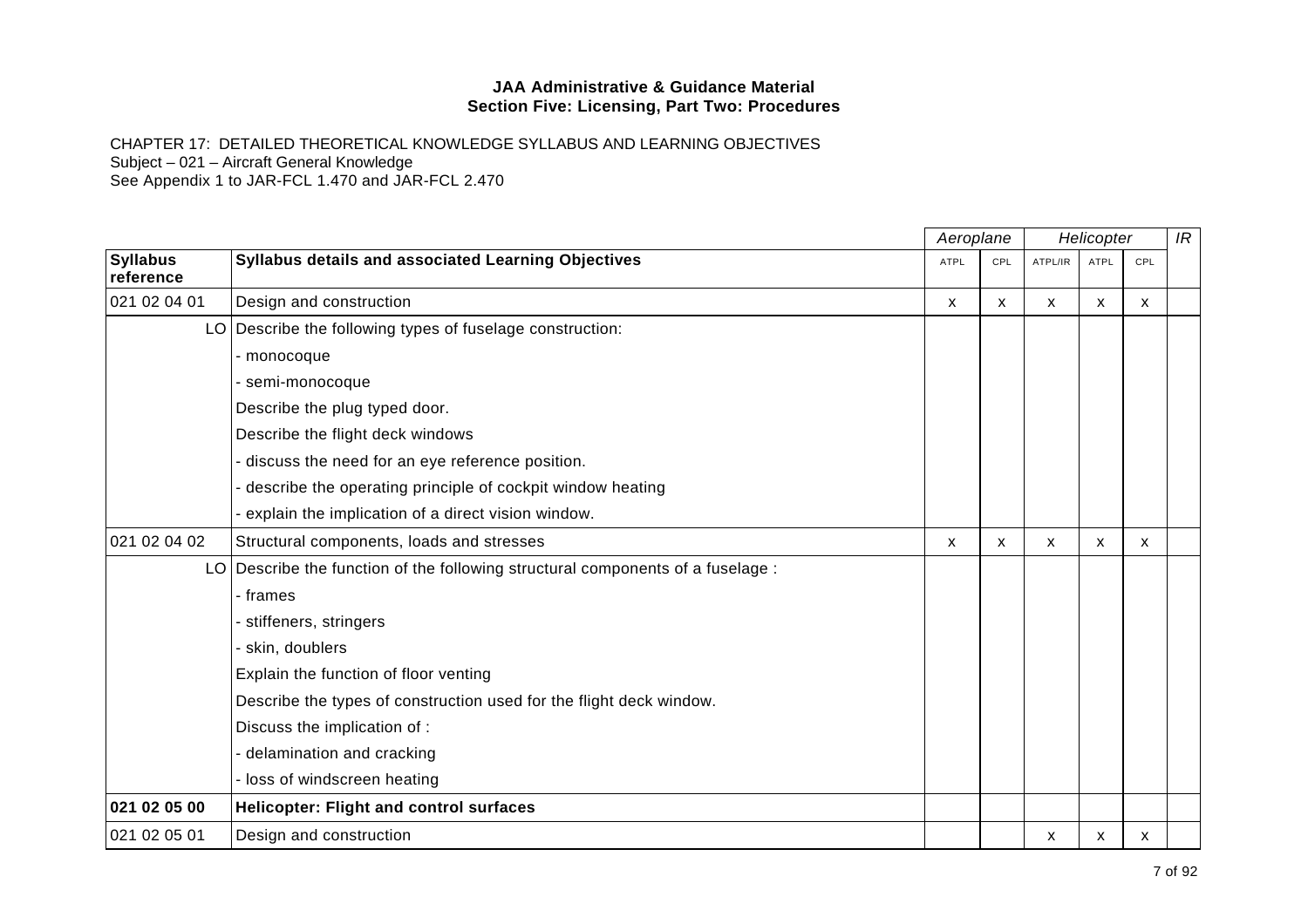|                              |                                                                                                                                                                                                            | Aeroplane   |     |         | Helicopter  |     | IR |
|------------------------------|------------------------------------------------------------------------------------------------------------------------------------------------------------------------------------------------------------|-------------|-----|---------|-------------|-----|----|
| <b>Syllabus</b><br>reference | <b>Syllabus details and associated Learning Objectives</b>                                                                                                                                                 | <b>ATPL</b> | CPL | ATPL/IR | <b>ATPL</b> | CPL |    |
|                              | $LO$ List the functions of the flight controls                                                                                                                                                             |             |     |         |             |     |    |
|                              | Understand and describe the different design concepts and constructions of the flight and<br>control surfaces for conventional, tandem, coaxial, side by side, NOTAR and fenestron<br>equipped helicopters |             |     |         |             |     |    |
|                              | Explain the advantages and disadvantages and limitations of the respective designs.                                                                                                                        |             |     |         |             |     |    |
|                              | Explain the function of the synchronised elevator.                                                                                                                                                         |             |     |         |             |     |    |
|                              | Describe the construction methods of vertical and horizontal stabilser.                                                                                                                                    |             |     |         |             |     |    |
| 021 02 05 02                 | Structural components and materials                                                                                                                                                                        |             |     | X       | x           | X   |    |
|                              | LO Name the main components of the flight and control surfaces.                                                                                                                                            |             |     |         |             |     |    |
|                              | Understand the components and materials in terms of fatigue life and methods of checking for<br>sevicability.                                                                                              |             |     |         |             |     |    |
| 021 02 05 03                 | Loads, Stresses and aeroelastic vibrations                                                                                                                                                                 |             |     | x       | x           | x   |    |
|                              | Understand where the main stresses are applied to components.                                                                                                                                              |             |     |         |             |     |    |
|                              | Understand and appreciate the dangers and stresses regarding the safety and serviceabilty of<br>flight and control surfaces when the manufacturers design envelope are exceeded.                           |             |     |         |             |     |    |
|                              | Explain the process of component balancing:                                                                                                                                                                |             |     |         |             |     |    |
|                              | static chordwise balancing<br>$\bullet$                                                                                                                                                                    |             |     |         |             |     |    |
|                              | static spanwise balancing<br>٠                                                                                                                                                                             |             |     |         |             |     |    |
|                              | blade alignment<br>$\bullet$                                                                                                                                                                               |             |     |         |             |     |    |
|                              | dynamic chordwise balancing                                                                                                                                                                                |             |     |         |             |     |    |
|                              | dynamic spanwise balancing                                                                                                                                                                                 |             |     |         |             |     |    |
|                              | blade sweeping                                                                                                                                                                                             |             |     |         |             |     |    |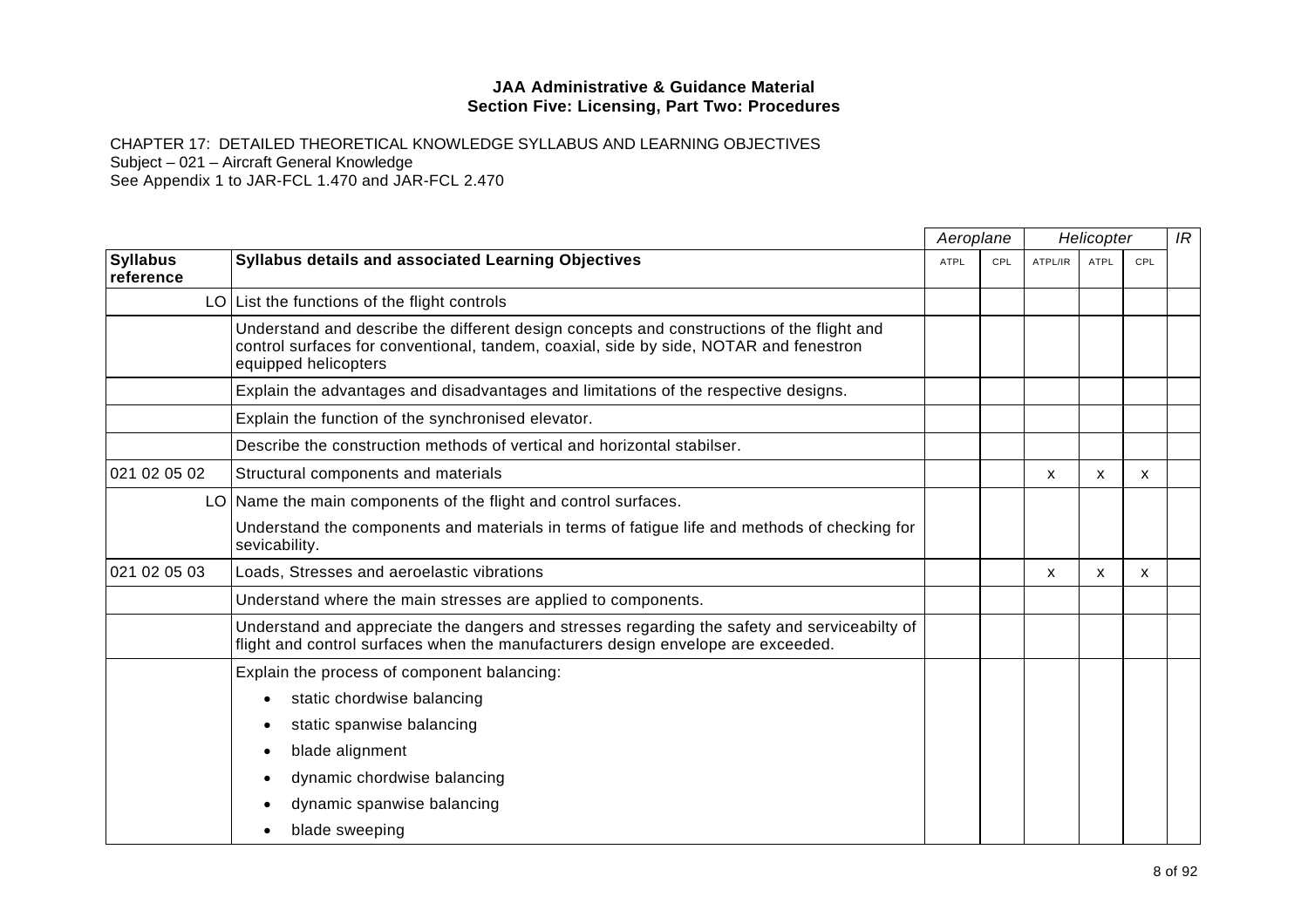CHAPTER 17: DETAILED THEORETICAL KNOWLEDGE SYLLABUS AND LEARNING OBJECTIVES Subject – 021 – Aircraft General Knowledge

See Appendix 1 to JAR-FCL 1.470 and JAR-FCL 2.470

|                              |                                                                                                                                                                                                                                                                             | Aeroplane   |     | Helicopter |             |     | IR |
|------------------------------|-----------------------------------------------------------------------------------------------------------------------------------------------------------------------------------------------------------------------------------------------------------------------------|-------------|-----|------------|-------------|-----|----|
| <b>Syllabus</b><br>reference | <b>Syllabus details and associated Learning Objectives</b>                                                                                                                                                                                                                  | <b>ATPL</b> | CPL | ATPL/IR    | <b>ATPL</b> | CPL |    |
|                              | Explain the process of blade tracking:                                                                                                                                                                                                                                      |             |     |            |             |     |    |
|                              | the pre-track method of blade tracking<br>$\bullet$                                                                                                                                                                                                                         |             |     |            |             |     |    |
|                              | the use of delta incidence numbers                                                                                                                                                                                                                                          |             |     |            |             |     |    |
|                              | aircraft configuration whilst carrying out tracking                                                                                                                                                                                                                         |             |     |            |             |     |    |
|                              | factors affecting blade flying profile                                                                                                                                                                                                                                      |             |     |            |             |     |    |
|                              | graound tracking and in-flight trend analysis                                                                                                                                                                                                                               |             |     |            |             |     |    |
|                              | use of pitch link and blade trim tab adjusments<br>$\bullet$                                                                                                                                                                                                                |             |     |            |             |     |    |
|                              | blade tracking techniques, including stick, flag and electronic                                                                                                                                                                                                             |             |     |            |             |     |    |
|                              | Describe the use of Integrated Health and Usage Monitoring System (IHUMS)                                                                                                                                                                                                   |             |     |            |             |     |    |
|                              | i.e. HUMS + Flight Data Recorder (FDR).                                                                                                                                                                                                                                     |             |     |            |             |     |    |
|                              | Describe the use of Helicopter Operations Monitoring Programme (HOMP).                                                                                                                                                                                                      |             |     |            |             |     |    |
|                              | Describe and understand the early warning signs and vibrations which are likely to be<br>experienced when the main rotor blades and tail rotor are out of balance and/or tracking,<br>including the possible early warning signs due to possible fatigue and stress failure |             |     |            |             |     |    |
|                              | Describe the various planes of vibration measurement:                                                                                                                                                                                                                       |             |     |            |             |     |    |
|                              | vertical                                                                                                                                                                                                                                                                    |             |     |            |             |     |    |
|                              | lateral                                                                                                                                                                                                                                                                     |             |     |            |             |     |    |
|                              | fore and aft<br>$\bullet$                                                                                                                                                                                                                                                   |             |     |            |             |     |    |
|                              | LO Understand the methods of reducing stress and vibrations and how some helicopters have<br>onboard monitoring systems to be analysed after flight and some transmit real time data to a<br>ground base station for immediate action if a failure is imminent.             |             |     |            |             |     |    |
| 021 02 06 00                 | <b>Structural limitations</b>                                                                                                                                                                                                                                               | x           | х   | x          | x           | x   |    |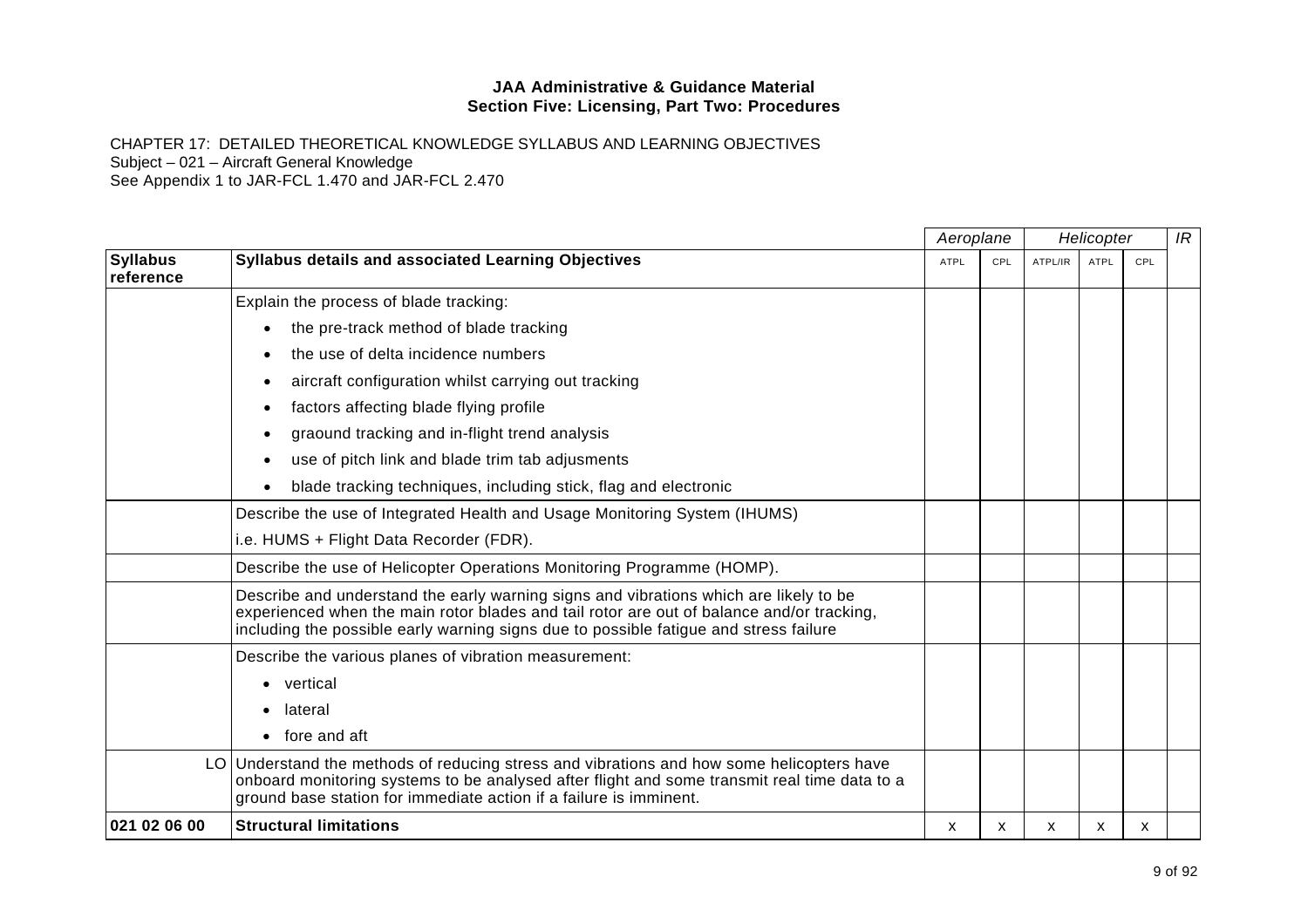|                              |                                                                                                                             |             | Aeroplane | Helicopter |             |     | IR |
|------------------------------|-----------------------------------------------------------------------------------------------------------------------------|-------------|-----------|------------|-------------|-----|----|
| <b>Syllabus</b><br>reference | Syllabus details and associated Learning Objectives                                                                         | <b>ATPL</b> | CPL       | ATPL/IR    | <b>ATPL</b> | CPL |    |
|                              | LO Explain the maximum structural masses:                                                                                   |             |           |            |             |     |    |
|                              | - Maximum ramp mass                                                                                                         |             |           |            |             |     |    |
|                              | - Maximum take off mass                                                                                                     |             |           |            |             |     |    |
|                              | - Maximum zero fuel mass                                                                                                    |             |           |            |             |     |    |
|                              | - Maximum landing mass                                                                                                      |             |           |            |             |     |    |
|                              | Explain that airframe life is limited by fatigue, created by the load cycles, pressurisation.                               |             |           |            |             |     |    |
|                              | Note: Structural limitations imposed by load factor and speed considerations are covered and<br>questionned in subject 081. |             |           |            |             |     |    |
| 021 03 00 00                 | <b>HYDRAULICS</b>                                                                                                           |             |           |            |             |     |    |
| 021 03 01 00                 | Hydromechanics: basic principles                                                                                            | x           | X         | X          | X           | X   |    |
|                              | LO Explain the concept and basic principles of hydromechanics.                                                              |             |           |            |             |     |    |
| 021 03 02 00                 | <b>Hydraulic systems</b>                                                                                                    |             |           |            |             |     |    |
| 021 03 02 01                 | Hydraulic fluids: types, characteristics, limitations                                                                       | x           | X         | X          | X           | X   |    |
|                              | $LO$ List and explain the desirable properties of an hydraulic fluid and list the different types.                          |             |           |            |             |     |    |
|                              | State that the fluid does not retain its original colour after system operation.                                            |             |           |            |             |     |    |
| 021 03 02 02                 | System components: design, operation, degraded modes of operation, indications and<br>warnings                              | x           | x         | x          | x           | x   |    |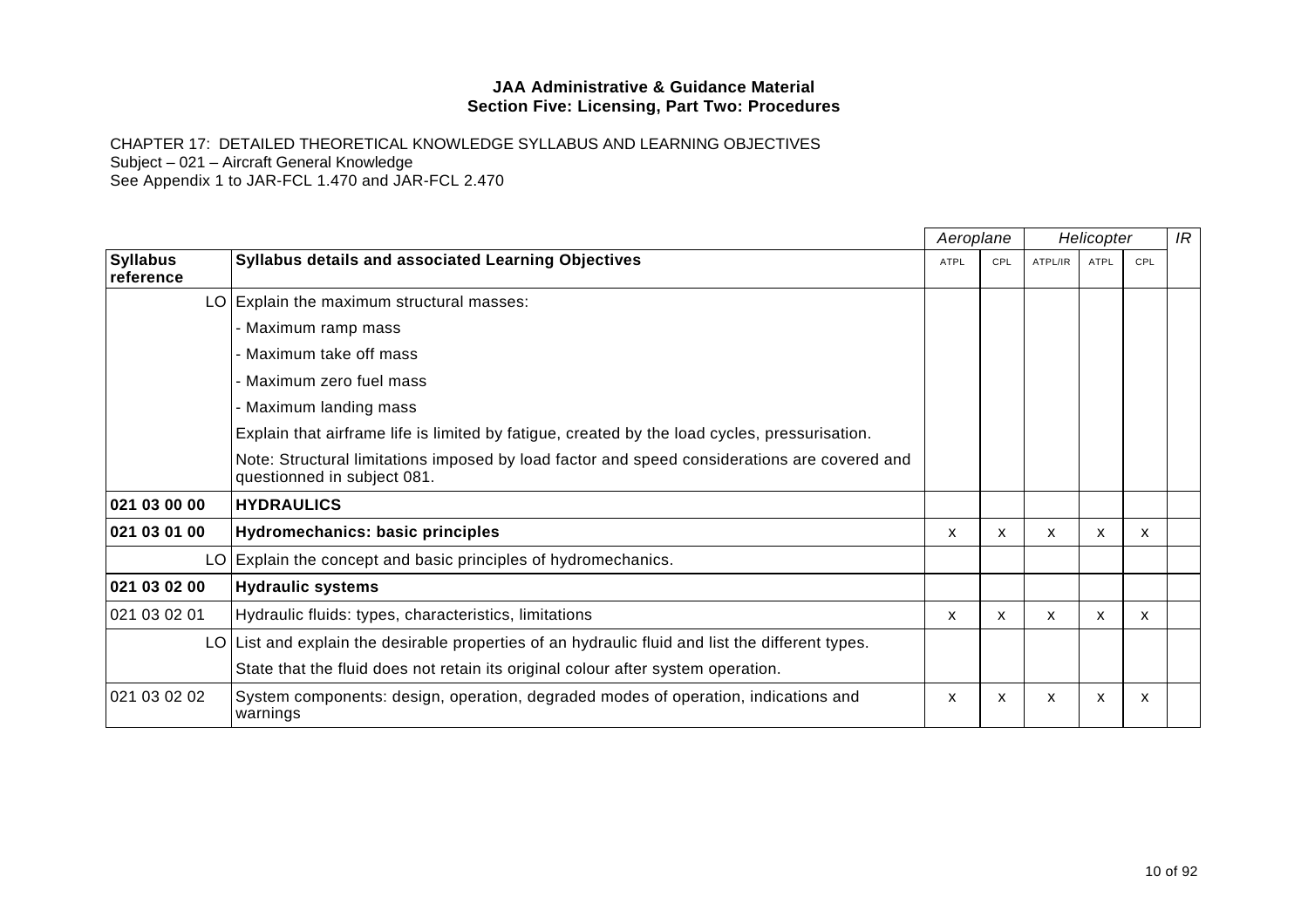|                              |                                                                                                                                              |             | Aeroplane<br>Helicopter |         |             | IR  |  |
|------------------------------|----------------------------------------------------------------------------------------------------------------------------------------------|-------------|-------------------------|---------|-------------|-----|--|
| <b>Syllabus</b><br>reference | Syllabus details and associated Learning Objectives                                                                                          | <b>ATPL</b> | CPL                     | ATPL/IR | <b>ATPL</b> | CPL |  |
|                              | LO Explain the working principle of a hydraulic system.                                                                                      |             |                         |         |             |     |  |
|                              | Describe the difference between a constant pressure system and a system pressurised only<br>on specific demand (open-centre).                |             |                         |         |             |     |  |
|                              | State the differences between a passive hydraulic system (without a pressure pump) and an<br>active hydraulic system (with a pressure pump). |             |                         |         |             |     |  |
|                              | List the main advantages and disadvantages of a hydraulic systems when compared with a<br>mechanical system.                                 |             |                         |         |             |     |  |
|                              | List the main uses of hydraulic systems.                                                                                                     |             |                         |         |             |     |  |
|                              | Describe the working principle and functions of the following components                                                                     |             |                         |         |             |     |  |
|                              | - pressure pump:                                                                                                                             |             |                         |         |             |     |  |
|                              | - constant pressure pump (swahplate or camplate)                                                                                             |             |                         |         |             |     |  |
|                              | - pressure pump whose output is dependant on pump RPM                                                                                        |             |                         |         |             |     |  |
|                              | - with the following power sources:                                                                                                          |             |                         |         |             |     |  |
|                              | manual                                                                                                                                       |             |                         |         |             |     |  |
|                              | engine                                                                                                                                       |             |                         |         |             |     |  |
|                              | electrical                                                                                                                                   |             |                         |         |             |     |  |
|                              | air (pneumatic and Ram Air Turbine)                                                                                                          |             |                         |         |             |     |  |
|                              | hydraulic (Power Transfer Unit) or Reversible motor pumps                                                                                    |             |                         |         |             |     |  |
|                              | - reservoir                                                                                                                                  |             |                         |         |             |     |  |
|                              | - accumulators                                                                                                                               |             |                         |         |             |     |  |
|                              | - case drain lines and fluid cooler                                                                                                          |             |                         |         |             |     |  |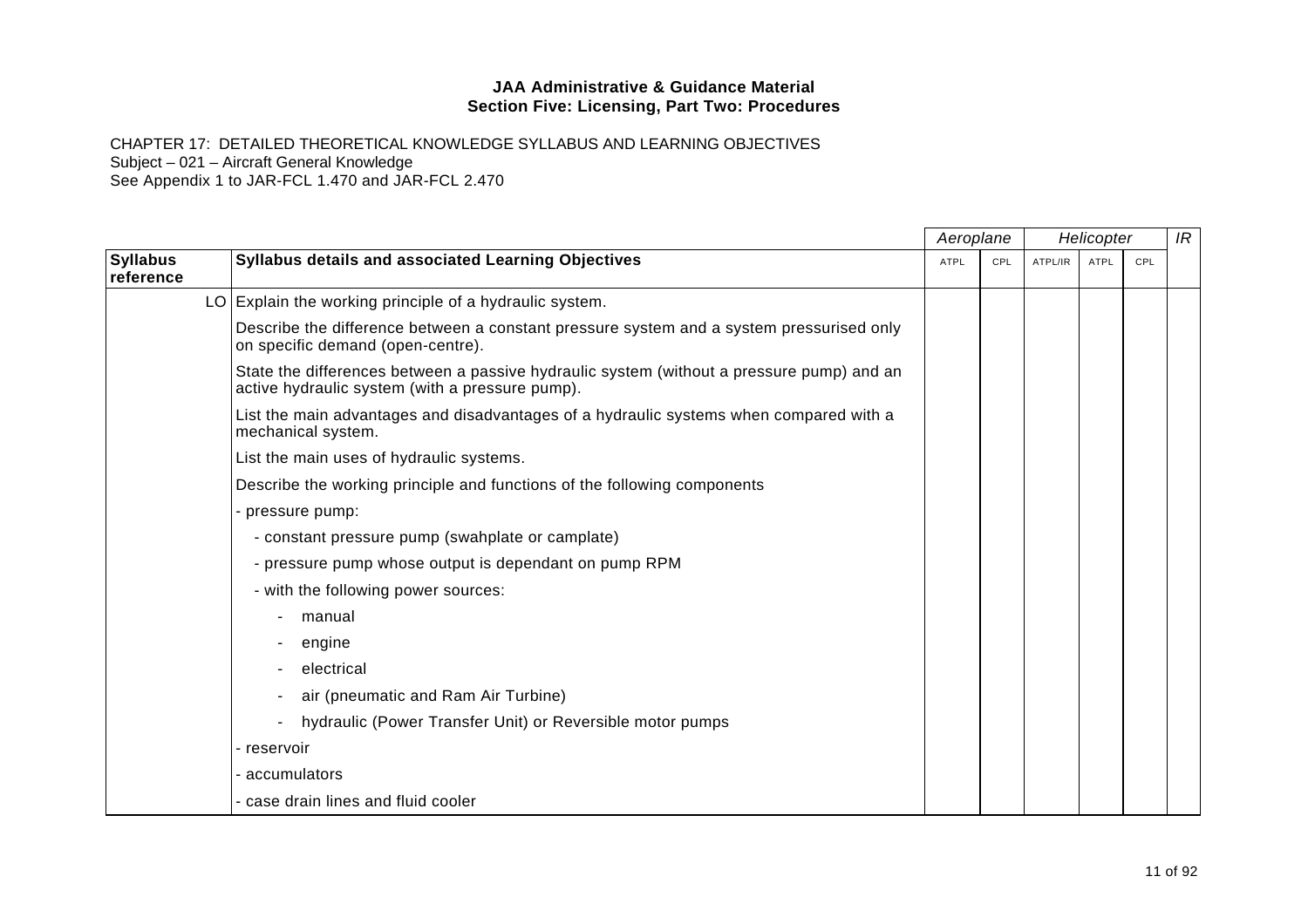|                              |                                                                                   |      | Aeroplane |         | Helicopter  |     | IR |
|------------------------------|-----------------------------------------------------------------------------------|------|-----------|---------|-------------|-----|----|
| <b>Syllabus</b><br>reference | Syllabus details and associated Learning Objectives                               | ATPL | CPL       | ATPL/IR | <b>ATPL</b> | CPL |    |
|                              | - return lines                                                                    |      |           |         |             |     |    |
|                              | - piston actuators                                                                |      |           |         |             |     |    |
|                              | - hydraulic motors                                                                |      |           |         |             |     |    |
|                              | - check (non-return) valves                                                       |      |           |         |             |     |    |
|                              | - relief valves                                                                   |      |           |         |             |     |    |
|                              | - restrictor valves                                                               |      |           |         |             |     |    |
|                              | - selector valves                                                                 |      |           |         |             |     |    |
|                              | - by-pass valves                                                                  |      |           |         |             |     |    |
|                              | - shuttle valves                                                                  |      |           |         |             |     |    |
|                              | - fire shut-off valves                                                            |      |           |         |             |     |    |
|                              | - priority valves                                                                 |      |           |         |             |     |    |
|                              | - fuse valves                                                                     |      |           |         |             |     |    |
|                              | State the normal pressure of most large transport aircraft is 3000 psi.           |      |           |         |             |     |    |
|                              | Explain how redundancy is obtained by giving examples.                            |      |           |         |             |     |    |
|                              | Explain the implication of a high system demand.                                  |      |           |         |             |     |    |
|                              | Explain the implication of a system internal leakage.                             |      |           |         |             |     |    |
|                              | List and describe the instruments and alerts for monitoring the hydraulic system. |      |           |         |             |     |    |
|                              | State the indications and explain the implications of the following malfunctions: |      |           |         |             |     |    |
|                              | - System leak or Low level                                                        |      |           |         |             |     |    |
|                              | Low pressure                                                                      |      |           |         |             |     |    |
|                              | High temperature                                                                  |      |           |         |             |     |    |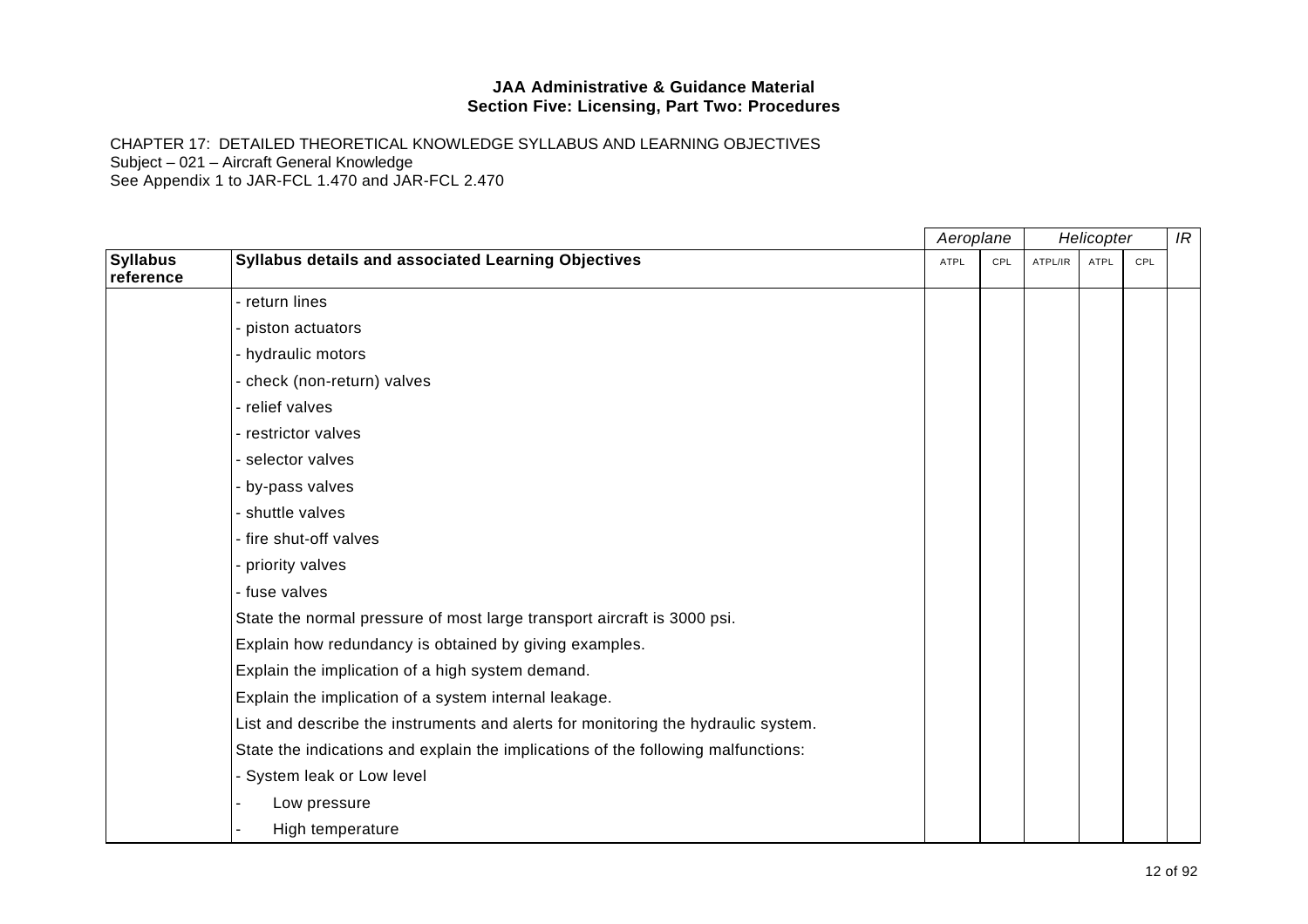|                              |                                                                                                                                 | Aeroplane   |     | Helicopter |      |                                       | IR |
|------------------------------|---------------------------------------------------------------------------------------------------------------------------------|-------------|-----|------------|------|---------------------------------------|----|
| <b>Syllabus</b><br>reference | <b>Syllabus details and associated Learning Objectives</b>                                                                      | <b>ATPL</b> | CPL | ATPL/IR    | ATPL | CPL                                   |    |
| 021 04 00 00                 | <b>LANDING GEAR, WHEELS, TYRES, BRAKES</b>                                                                                      |             |     |            |      |                                       |    |
| 021 04 01 00                 | Landing gear                                                                                                                    |             |     |            |      |                                       |    |
| 021 04 01 01                 | <b>Types</b>                                                                                                                    | v           | X   | X          | x    | $\overline{\phantom{a}}$<br>$\lambda$ |    |
|                              | LO Name the different landing gear configurations:                                                                              |             |     |            |      |                                       |    |
|                              | - Nose-wheel                                                                                                                    |             |     |            |      |                                       |    |
|                              | - Tail-wheel                                                                                                                    |             |     |            |      |                                       |    |
| 021 04 01 02                 | System components, design, operation, indications and warnings, on ground/in flight<br>protections, emergency extension systems | x           | X   | X          | X    | $\checkmark$<br>v                     |    |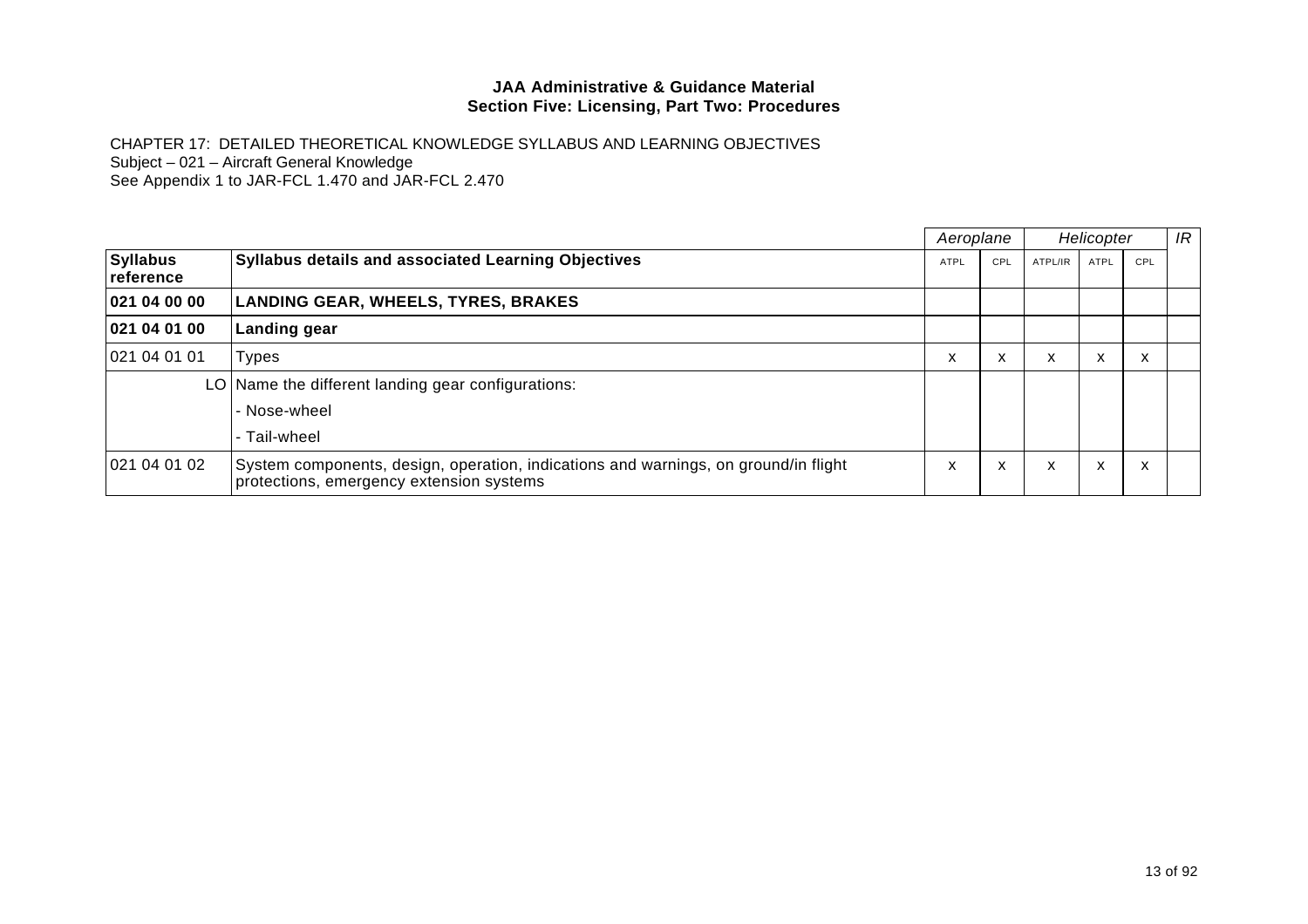|                              |                                                                                             | Aeroplane |     | Helicopter |             |     | IR |
|------------------------------|---------------------------------------------------------------------------------------------|-----------|-----|------------|-------------|-----|----|
| <b>Syllabus</b><br>reference | <b>Syllabus details and associated Learning Objectives</b>                                  | ATPL      | CPL | ATPL/IR    | <b>ATPL</b> | CPL |    |
|                              | LO Explain the function of the following components of a landing gear                       |           |     |            |             |     |    |
|                              | - oleo leg/shock strut                                                                      |           |     |            |             |     |    |
|                              | · axles                                                                                     |           |     |            |             |     |    |
|                              | - bogies                                                                                    |           |     |            |             |     |    |
|                              | - drag struts                                                                               |           |     |            |             |     |    |
|                              | - side stays/struts                                                                         |           |     |            |             |     |    |
|                              | - torsion links                                                                             |           |     |            |             |     |    |
|                              | - locks                                                                                     |           |     |            |             |     |    |
|                              | gear doors and retraction mechanisms (normal and emergency operation).                      |           |     |            |             |     |    |
|                              | Identify landing gear components with the aid of a simple schematic diagram.                |           |     |            |             |     |    |
|                              | Schematic diagram to be included (normal and emergency operation).                          |           |     |            |             |     |    |
|                              | Describe the sequence of events during normal operation of the landing gear.                |           |     |            |             |     |    |
|                              | State how landing gear position indication and alerting is implemented.                     |           |     |            |             |     |    |
|                              | Describe the various protection devices to avoid inadvertant gear retraction on the ground. |           |     |            |             |     |    |
|                              | Describe the possible methods for emergency gear extension:                                 |           |     |            |             |     |    |
| 021 04 02 00                 | Nose wheel steering: design, operation                                                      | X         | x   |            |             |     |    |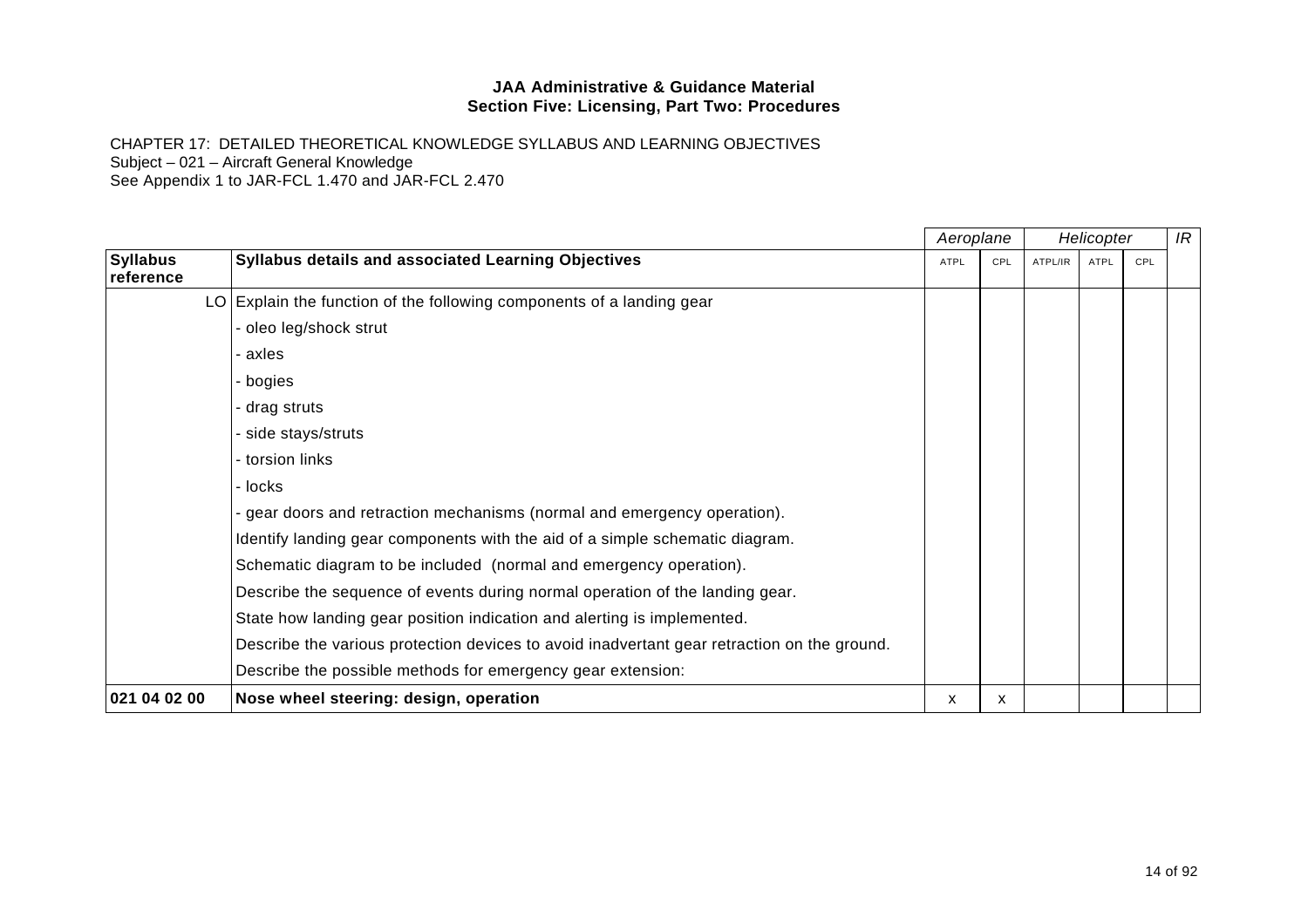|                              |                                                                           |             | Aeroplane |         | Helicopter  |     | IR |
|------------------------------|---------------------------------------------------------------------------|-------------|-----------|---------|-------------|-----|----|
| <b>Syllabus</b><br>reference | <b>Syllabus details and associated Learning Objectives</b>                | <b>ATPL</b> | CPL       | ATPL/IR | <b>ATPL</b> | CPL |    |
| LO <sub>I</sub>              | Explain the operating principle of nose-wheel steering                    |             |           |         |             |     |    |
|                              | Explain the functioning of the following systems:                         |             |           |         |             |     |    |
|                              | - differential braking with free castoring nosewheel.                     |             |           |         |             |     |    |
|                              | - tiller or handwheel steering                                            |             |           |         |             |     |    |
|                              | - rudder pedal nose wheel steering                                        |             |           |         |             |     |    |
|                              | - Explain centering mechanism                                             |             |           |         |             |     |    |
|                              | Define the term 'shimmy' and the possible consequenses for the nosewheel. |             |           |         |             |     |    |
|                              | Explain the purpose of main-wheel (body) steering.                        |             |           |         |             |     |    |
| 021 04 03 00                 | <b>Brakes</b>                                                             |             |           |         |             |     |    |
| 021 04 03 01                 | Types and materials                                                       | X           | X         | X       | X           | X   |    |
|                              | LO   Describe the basic operating principle of a disk brake.              |             |           |         |             |     |    |
|                              | State the different materials used in a disc brake (steel, carbon).       |             |           |         |             |     |    |
|                              | Describe their advantages and characteristics.                            |             |           |         |             |     |    |
| 021 04 03 02                 | System components, design, operation, indications and warnings            | x           | x         | x       | X           | x   |    |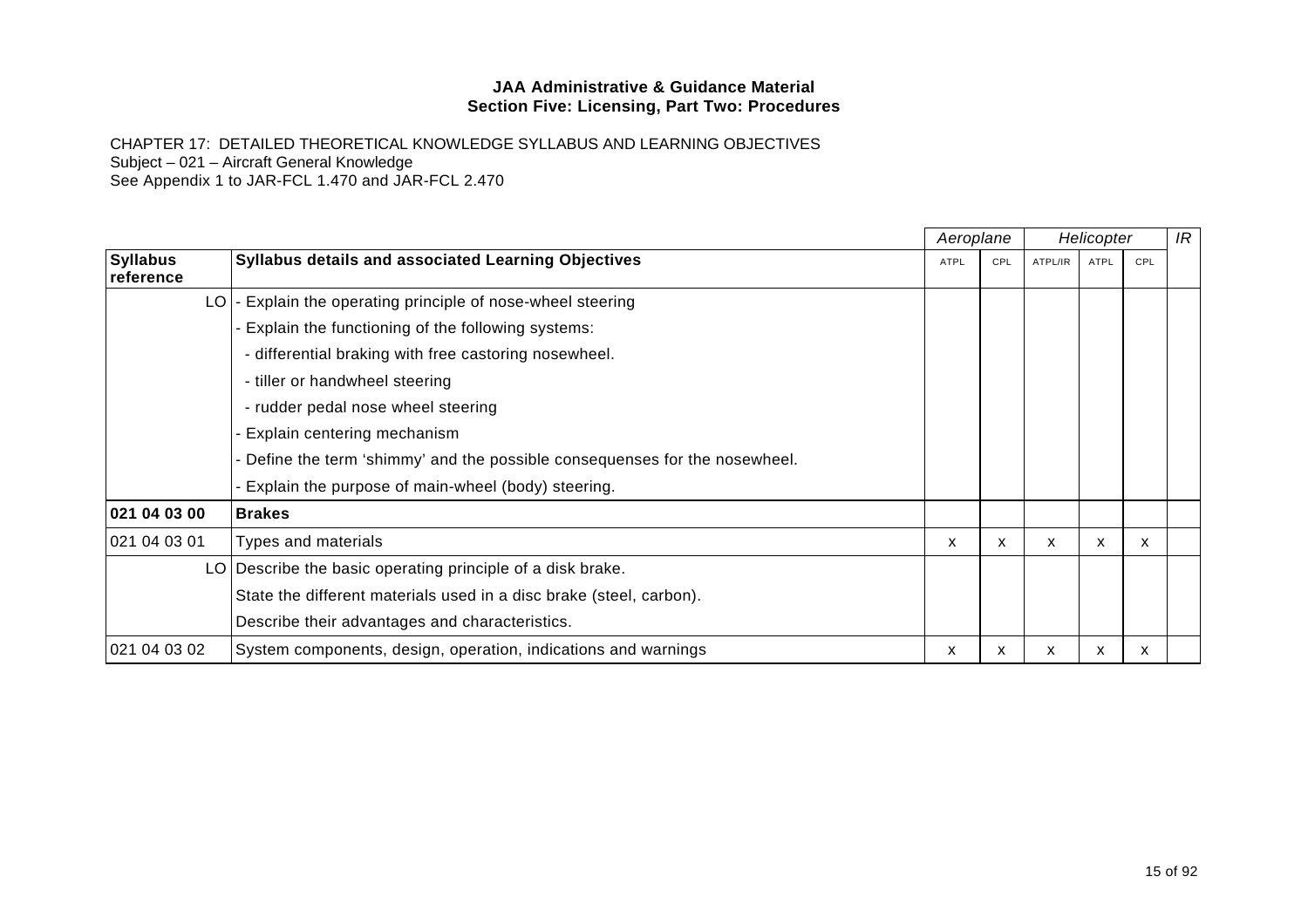|                              |                                                                                          |             | Aeroplane |         | Helicopter |     | IR |
|------------------------------|------------------------------------------------------------------------------------------|-------------|-----------|---------|------------|-----|----|
| <b>Syllabus</b><br>reference | <b>Syllabus details and associated Learning Objectives</b>                               | <b>ATPL</b> | CPL       | ATPL/IR | ATPL       | CPL |    |
|                              | LO State the limitation of the brake energy and describe the operational consequences.   |             |           |         |            |     |    |
|                              | Explain how the brakes are actuated.                                                     |             |           |         |            |     |    |
|                              | Identify the task of an autoretract brake system.                                        |             |           |         |            |     |    |
|                              | State the torque limitations of the brakes                                               |             |           |         |            |     |    |
|                              | Describe the function of a brake accumulator.                                            |             |           |         |            |     |    |
|                              | Describe the function of the parking brake.                                              |             |           |         |            |     |    |
|                              | Explain the function of wear indicators.                                                 |             |           |         |            |     |    |
|                              | Explain the reason for the brake temperature indicator.                                  |             |           |         |            |     |    |
|                              | Explain the relationship between the real and the indicated temperature (thermal delay). |             |           |         |            |     |    |
| 021 04 03 03                 | Anti-skid                                                                                | X           | X         |         |            |     |    |
|                              | LO Describe the operating principle of the anti-skid system.                             |             |           |         |            |     |    |
|                              | List the system components.                                                              |             |           |         |            |     |    |
|                              | Explain:                                                                                 |             |           |         |            |     |    |
|                              | - slip ratio for maximum braking performance.                                            |             |           |         |            |     |    |
|                              | - locked wheel prevention                                                                |             |           |         |            |     |    |
|                              | - impact on performance                                                                  |             |           |         |            |     |    |
| 021 04 03 04                 | Auto-brake                                                                               | x           | x         |         |            |     |    |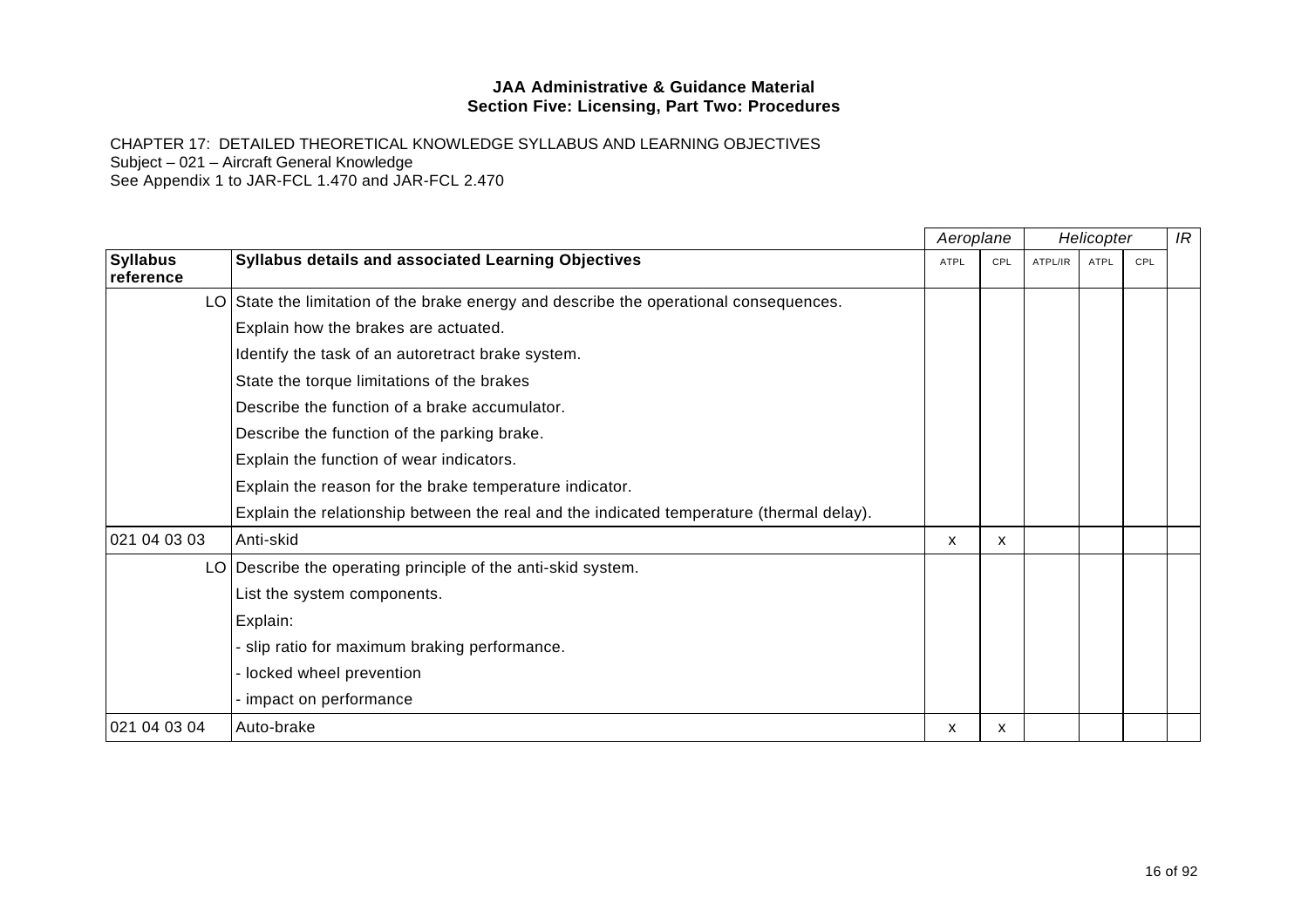|                              |                                                                                              | Aeroplane   |     |         | Helicopter  |     | IR |
|------------------------------|----------------------------------------------------------------------------------------------|-------------|-----|---------|-------------|-----|----|
| <b>Syllabus</b><br>reference | Syllabus details and associated Learning Objectives                                          | <b>ATPL</b> | CPL | ATPL/IR | <b>ATPL</b> | CPL |    |
|                              | LO Describe the operating principle of the auto-brake system:                                |             |     |         |             |     |    |
|                              | List the system components                                                                   |             |     |         |             |     |    |
|                              | State the difference between arming/disarming and engagement/disengagement of the<br>system. |             |     |         |             |     |    |
|                              | Impact on performance.                                                                       |             |     |         |             |     |    |
| 021 04 04 00                 | <b>Wheels and Tyres</b>                                                                      |             |     |         |             |     |    |
| 021 04 04 01                 | Types, structural components and materials, operational limitations, thermal plugs           | x           | X   | х       | X           | X   |    |
|                              | LO Describe the different tyre types and constructions (tubeless, diagonal and radial).      |             |     |         |             |     |    |
|                              | Define the following terms                                                                   |             |     |         |             |     |    |
|                              | - ply rating                                                                                 |             |     |         |             |     |    |
|                              | - tyre tread                                                                                 |             |     |         |             |     |    |
|                              | - tyre creep                                                                                 |             |     |         |             |     |    |
|                              | - retread (cover)                                                                            |             |     |         |             |     |    |
|                              | List typical tyre pressure values for transport aircraft.                                    |             |     |         |             |     |    |
|                              | Explain the function of thermal/fusible plugs.                                               |             |     |         |             |     |    |
|                              | Explain the implcations of tread separation and tyre burst.                                  |             |     |         |             |     |    |
|                              | Explain why the ground speed of the tyres is limited.                                        |             |     |         |             |     |    |
|                              | Describe material and basic construction of the rim of an aircraft wheel.                    |             |     |         |             |     |    |
| 021 04 05 00                 | <b>Helicopter equipments</b>                                                                 |             |     | X       | x           | X.  |    |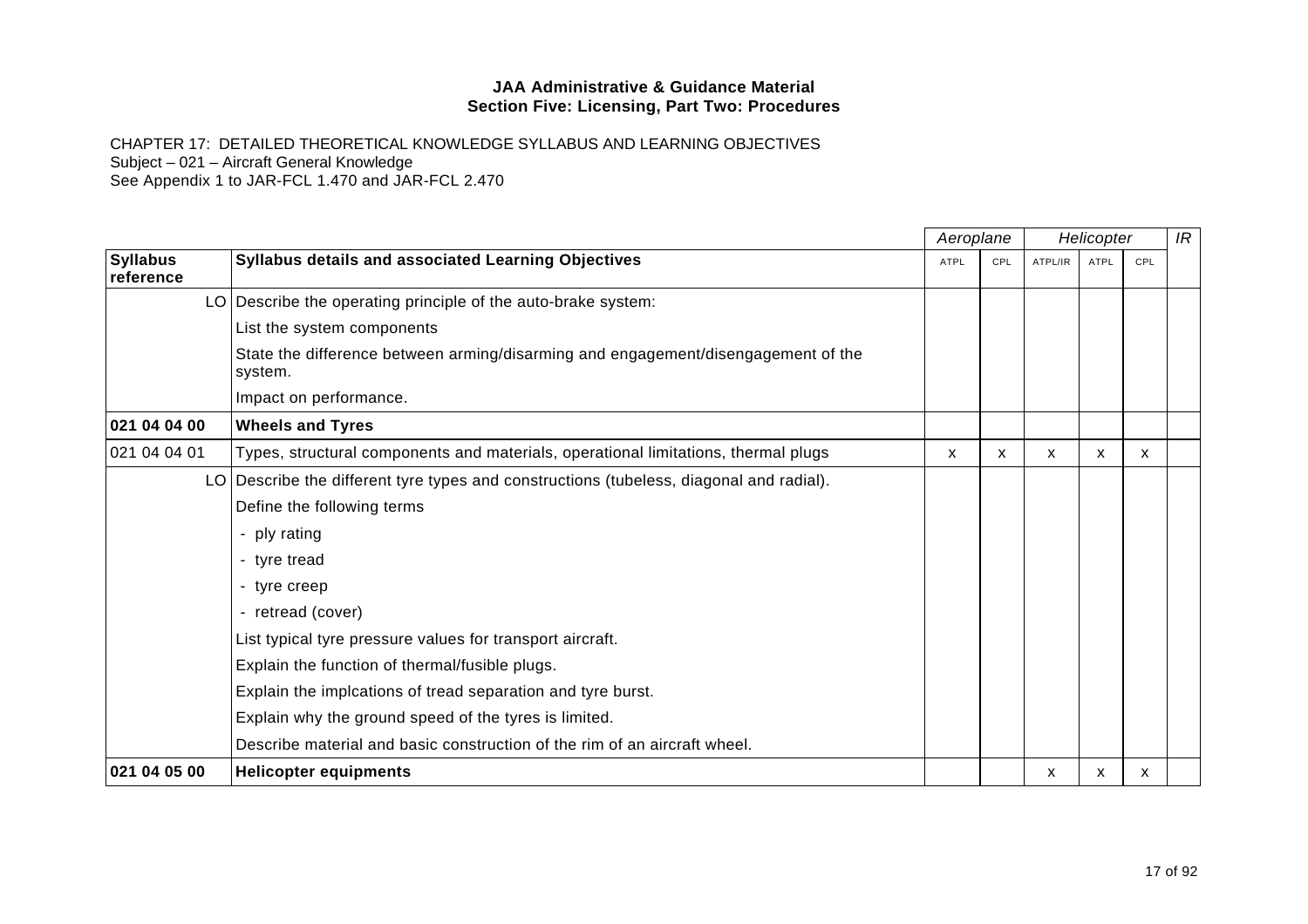|                              |                                                                                                                                                                                                                                                                                                | Aeroplane   |     | Helicopter |             |     | IR |
|------------------------------|------------------------------------------------------------------------------------------------------------------------------------------------------------------------------------------------------------------------------------------------------------------------------------------------|-------------|-----|------------|-------------|-----|----|
| <b>Syllabus</b><br>reference | Syllabus details and associated Learning Objectives                                                                                                                                                                                                                                            | <b>ATPL</b> | CPL | ATPL/IR    | <b>ATPL</b> | CPL |    |
|                              | LO Have a basic knowledge and be able to describe how the following eqipments:<br>Winches/hoists, underslung load beams, camera pods, search lights and floatation devices<br>are fitted to helicopters and how they are powered/driven and operated by: mechanical, air,<br>cable or electric |             |     |            |             |     |    |
|                              | Understand that with most helicopters there are IAS limitations, before and when the floatation<br>devices are deployed.                                                                                                                                                                       |             |     |            |             |     |    |
| 021 05 00 00                 | <b>FLIGHT CONTROLS</b>                                                                                                                                                                                                                                                                         |             |     |            |             |     |    |
| 021 05 01 00                 | <b>Helicopter: Flight Controls</b>                                                                                                                                                                                                                                                             |             |     | X          | X           | X.  |    |
|                              | List the different primary flight controls and describe their operating principle.                                                                                                                                                                                                             |             |     |            |             |     |    |
|                              | Explain the methods of locking the controls on the ground.                                                                                                                                                                                                                                     |             |     |            |             |     |    |
|                              | Describe the main rotor droop stops and how static rotor flapping is restricted.                                                                                                                                                                                                               |             |     |            |             |     |    |
|                              | Describe the need for linear and rotary control input/ output.                                                                                                                                                                                                                                 |             |     |            |             |     |    |
|                              | Explain the principle phase lag and advanced angle.                                                                                                                                                                                                                                            |             |     |            |             |     |    |
|                              | Describe the four axis of control operation and their associated cocpit controls:                                                                                                                                                                                                              |             |     |            |             |     |    |
|                              | • Collective control                                                                                                                                                                                                                                                                           |             |     |            |             |     |    |
|                              | • Cyclic fore and aft                                                                                                                                                                                                                                                                          |             |     |            |             |     |    |
|                              | • Cyclic lateral                                                                                                                                                                                                                                                                               |             |     |            |             |     |    |
|                              | $\bullet$ Yaw                                                                                                                                                                                                                                                                                  |             |     |            |             |     |    |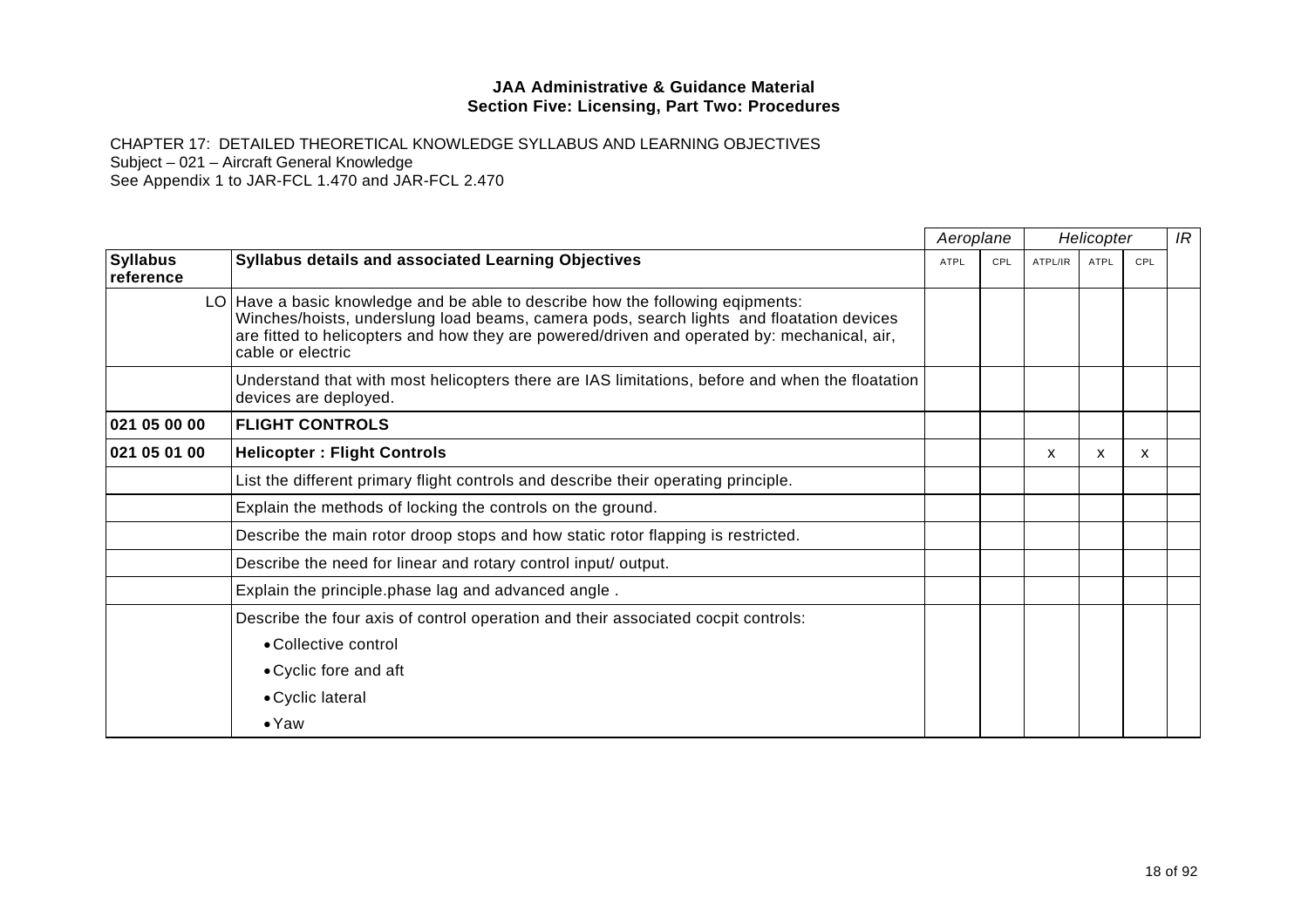|                              |                                                                                          | Aeroplane   |     | Helicopter |             |     | IR |
|------------------------------|------------------------------------------------------------------------------------------|-------------|-----|------------|-------------|-----|----|
| <b>Syllabus</b><br>reference | Syllabus details and associated Learning Objectives                                      | <b>ATPL</b> | CPL | ATPL/IR    | <b>ATPL</b> | CPL |    |
|                              | Describe the swashplate or azimuth star control and list the following:                  |             |     |            |             |     |    |
|                              | Swashplate inputs<br>$\bullet$                                                           |             |     |            |             |     |    |
|                              | Function of the non-rotating swashplate<br>$\bullet$                                     |             |     |            |             |     |    |
|                              | Function of the rotating swashplate                                                      |             |     |            |             |     |    |
|                              | How swashplate tilt is achieved                                                          |             |     |            |             |     |    |
|                              | Swatchplate pitch axis                                                                   |             |     |            |             |     |    |
|                              | Swashplate roll axis                                                                     |             |     |            |             |     |    |
|                              | Balancing of pitch/roll/collective inputs to the swashplate to equalise torsional loads. |             |     |            |             |     |    |
|                              | Describe the main rotor spider control system and list the following:                    |             |     |            |             |     |    |
|                              | • The collective beam                                                                    |             |     |            |             |     |    |
|                              | . Pitch/roll/collective inputs to the collective beam                                    |             |     |            |             |     |    |
|                              | • Spider drive                                                                           |             |     |            |             |     |    |
|                              | Describe the Bell method of cyclic/collective control and list the following:            |             |     |            |             |     |    |
|                              | . Pitch/roll inputs to the swashplate                                                    |             |     |            |             |     |    |
|                              | • Collective inputs to the main rotor                                                    |             |     |            |             |     |    |
|                              | Describe the need for control system interlinks, in particular:                          |             |     |            |             |     |    |
|                              | • Collective/yaw                                                                         |             |     |            |             |     |    |
|                              | • Collective/throttle                                                                    |             |     |            |             |     |    |
|                              | • Cyclic/stabilator                                                                      |             |     |            |             |     |    |
|                              | . Interaction betweencyclic yaw controls with horizon and vertical stabilisers           |             |     |            |             |     |    |
|                              | State the need for "feel systems" in the hydraulic actuated flight control system.       |             |     |            |             |     |    |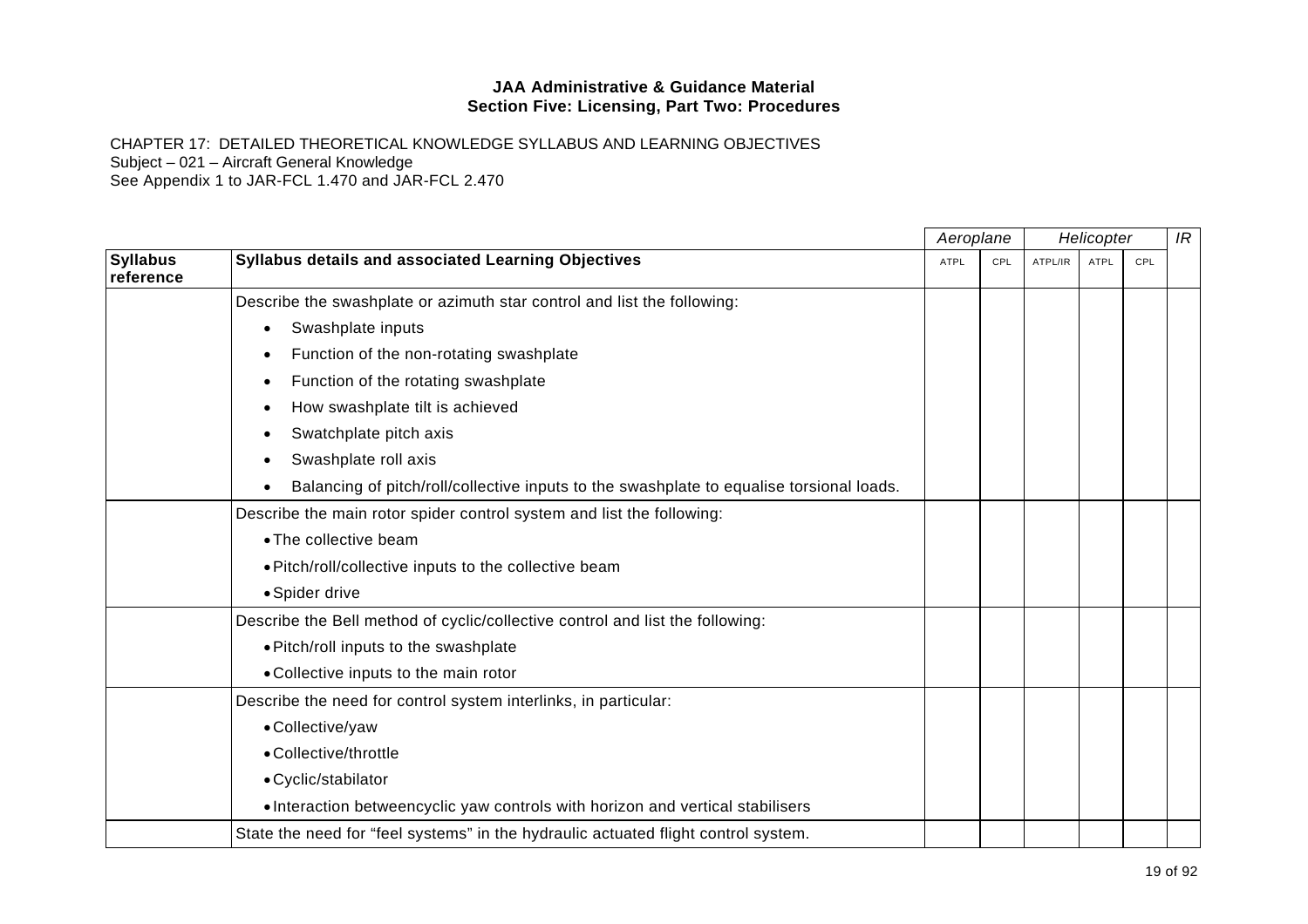|                              |                                                                      | Aeroplane   |     | Helicopter |             |     | IR |
|------------------------------|----------------------------------------------------------------------|-------------|-----|------------|-------------|-----|----|
| <b>Syllabus</b><br>reference | Syllabus details and associated Learning Objectives                  | <b>ATPL</b> | CPL | ATPL/IR    | <b>ATPL</b> | CPL |    |
|                              | Describe the purpose of a trim system                                |             |     |            |             |     |    |
|                              | Have a understanding of and list the different types of trim system. |             |     |            |             |     |    |
|                              | List the basic components of a trim system in particular:            |             |     |            |             |     |    |
|                              | • Force trim switch                                                  |             |     |            |             |     |    |
|                              | • Force gradient                                                     |             |     |            |             |     |    |
|                              | • Parallel trim actuator                                             |             |     |            |             |     |    |
|                              | • Cyclic 4-way trim switch                                           |             |     |            |             |     |    |
|                              | • Interaction of trim system with a SAS/SCAS/ASS stability system    |             |     |            |             |     |    |
|                              | • The use of trim motor indicators                                   |             |     |            |             |     |    |
|                              | Describe the different types of control runs                         |             |     |            |             |     |    |
|                              | Explain the use of control stops                                     |             |     |            |             |     |    |
| 021 05 02 00                 | <b>Aeroplane: Primary Flight Controls</b>                            | x           | X   |            |             |     |    |
|                              | LO Define a primary flight control.                                  |             |     |            |             |     |    |
|                              | List the different primary flight control surfaces:                  |             |     |            |             |     |    |
|                              | elevator                                                             |             |     |            |             |     |    |
|                              | - aileron, roll spoilers                                             |             |     |            |             |     |    |
|                              | - rudder                                                             |             |     |            |             |     |    |
|                              | List the various means of control surface actuation:                 |             |     |            |             |     |    |
|                              | - manual                                                             |             |     |            |             |     |    |
|                              | - fully powered (irreversible)                                       |             |     |            |             |     |    |
|                              | partially powered (reversible)                                       |             |     |            |             |     |    |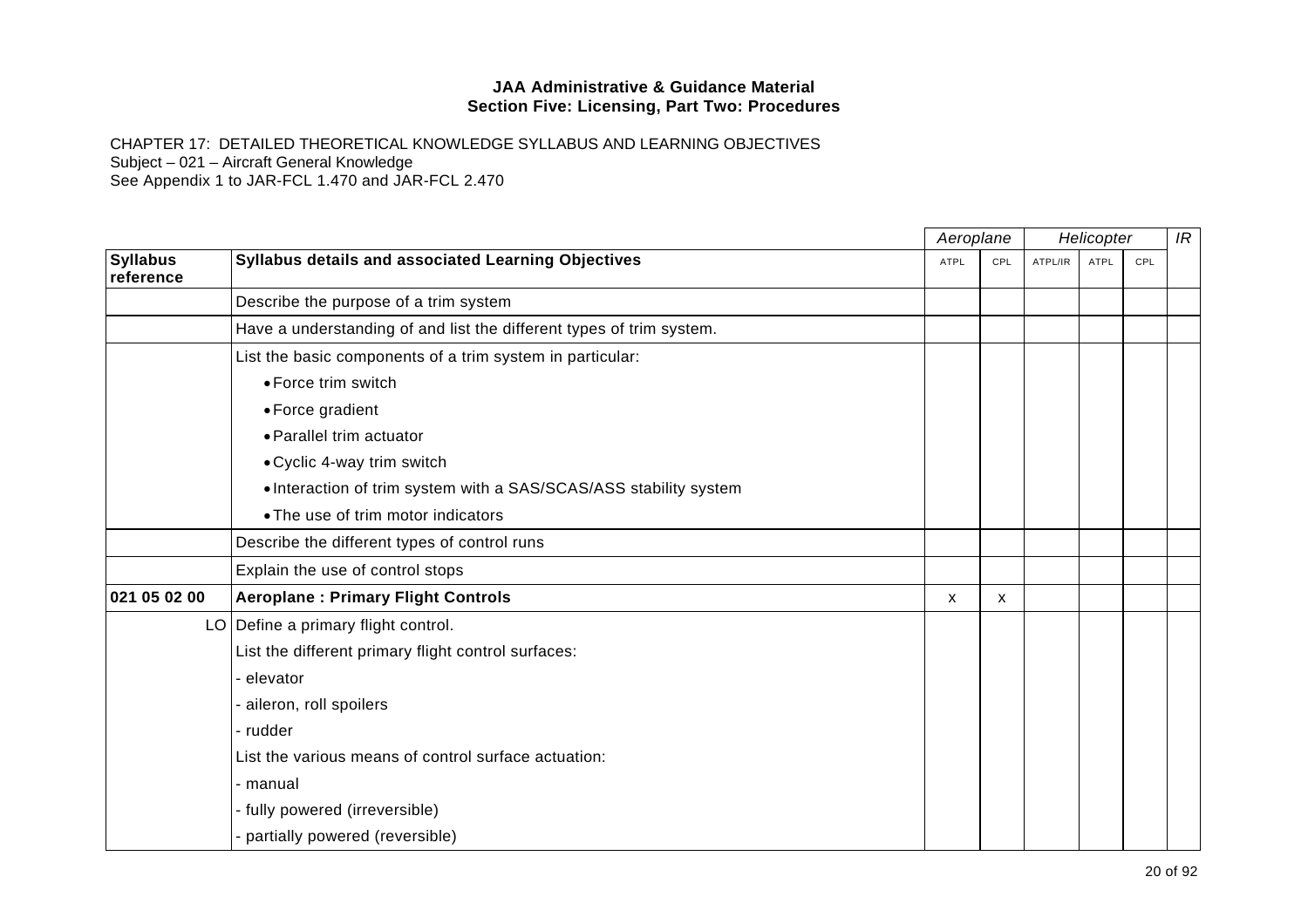|                              |                                                                                                                                                             | Aeroplane   |              |         | Helicopter  |     | IR |
|------------------------------|-------------------------------------------------------------------------------------------------------------------------------------------------------------|-------------|--------------|---------|-------------|-----|----|
| <b>Syllabus</b><br>reference | <b>Syllabus details and associated Learning Objectives</b>                                                                                                  | <b>ATPL</b> | CPL          | ATPL/IR | <b>ATPL</b> | CPL |    |
| 021 05 02 01                 | Manual controls                                                                                                                                             | X           | $\mathsf{x}$ |         |             |     |    |
|                              | LO Explain the basic principle of a fully manual control system.                                                                                            |             |              |         |             |     |    |
| 021 05 02 02                 | Fully powered controls (irreversible)                                                                                                                       | X           | $\mathsf{x}$ |         |             |     |    |
|                              | LO Explain the basic principle of a fully powered control system.                                                                                           |             |              |         |             |     |    |
|                              | Explain the concept of irreversibility in a flight control system.                                                                                          |             |              |         |             |     |    |
|                              | Explain the need for 'feel systems' in a fully powered control system.                                                                                      |             |              |         |             |     |    |
| 021 05 02 03                 | Partially powered controls (reversible)                                                                                                                     | X           | X            |         |             |     |    |
|                              | LO Explain the basic principle of a partially powered control system.                                                                                       |             |              |         |             |     |    |
|                              | Explain why a 'feel systems' is not necessary in a partially powered control system.                                                                        |             |              |         |             |     |    |
| 021 05 02 04                 | System components, design, operation, indications and warnings, degraded modes of<br>operation, jamming                                                     | X           | X            |         |             |     |    |
|                              | LO List the components for the above flight control systems.                                                                                                |             |              |         |             |     |    |
|                              | For each component, describe its function.                                                                                                                  |             |              |         |             |     |    |
|                              | Explain how redundancy is obtained in primary flight control systems of large transport<br>aeroplanes.                                                      |             |              |         |             |     |    |
|                              | Explain the danger of control jamming and the means of retaining sufficient control capability.                                                             |             |              |         |             |     |    |
|                              | Explain the methods of locking the controls on the ground and describe "control lock"<br>warnings.                                                          |             |              |         |             |     |    |
|                              | Explain the concept of a rudder deflection limitation system and the various means of<br>implementation (rudder ration changer, variable stops, blow-back). |             |              |         |             |     |    |
| 021 05 03 00                 | <b>Aeroplane: Secondary Flight Controls</b>                                                                                                                 |             |              |         |             |     |    |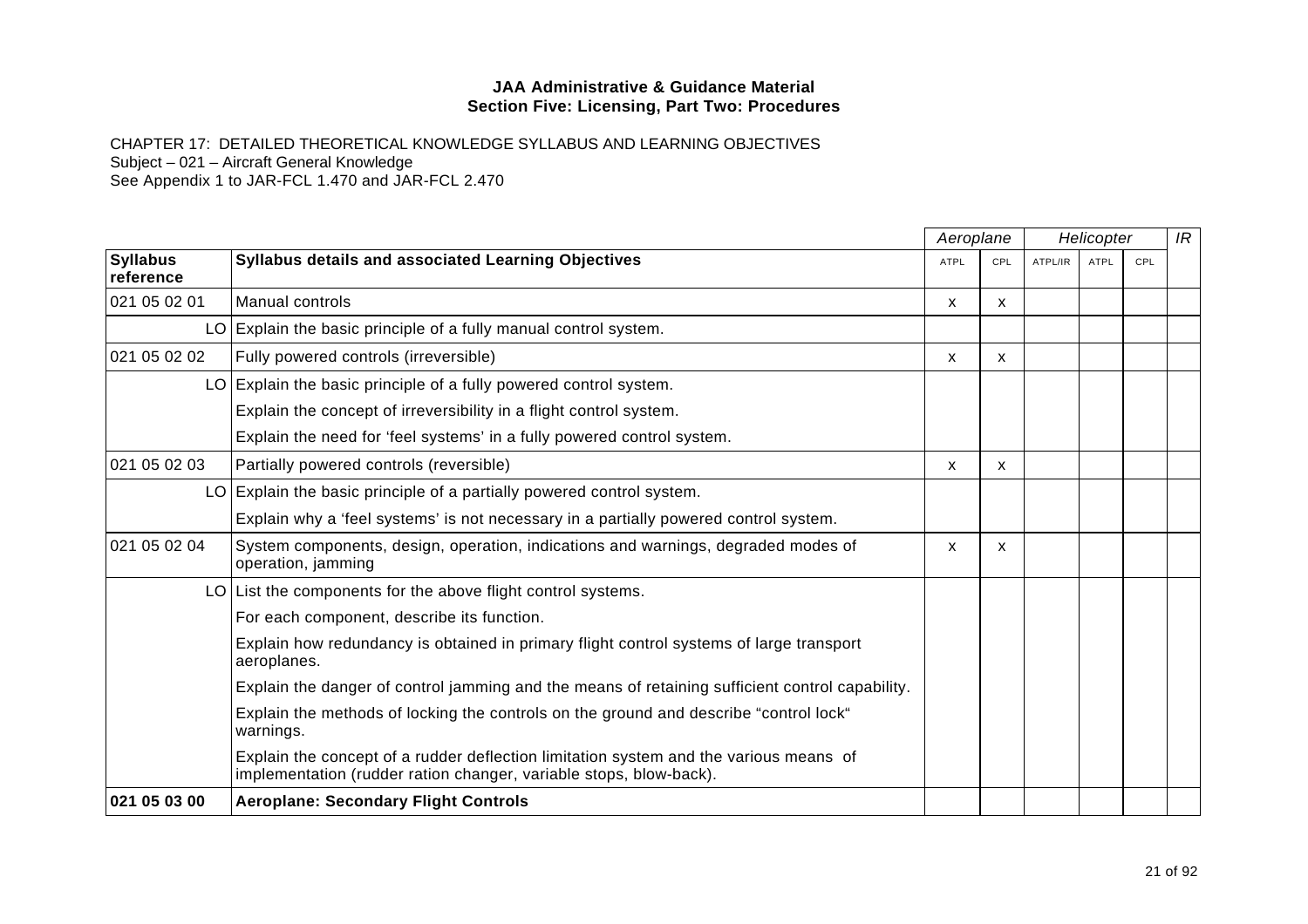CHAPTER 17: DETAILED THEORETICAL KNOWLEDGE SYLLABUS AND LEARNING OBJECTIVES Subject – 021 – Aircraft General Knowledge

See Appendix 1 to JAR-FCL 1.470 and JAR-FCL 2.470

|                              |                                                                                                                                  |             | Aeroplane |         | Helicopter  |     | IR |
|------------------------------|----------------------------------------------------------------------------------------------------------------------------------|-------------|-----------|---------|-------------|-----|----|
| <b>Syllabus</b><br>reference | <b>Syllabus details and associated Learning Objectives</b>                                                                       | <b>ATPL</b> | CPL       | ATPL/IR | <b>ATPL</b> | CPL |    |
| 021 05 03 01                 | System components, design, operation, degraded modes of operation, indications and<br>warnings                                   | X           | X         |         |             |     |    |
|                              | LO   Define a secondary flight control.                                                                                          |             |           |         |             |     |    |
|                              | List the different secondary flight control surfaces:                                                                            |             |           |         |             |     |    |
|                              | - lift augmentation devices (flaps and slats)                                                                                    |             |           |         |             |     |    |
|                              | - speed brakes                                                                                                                   |             |           |         |             |     |    |
|                              | - spoilers                                                                                                                       |             |           |         |             |     |    |
|                              | - trimming devices                                                                                                               |             |           |         |             |     |    |
|                              | Describe secondary flight control actuation methods and sources of actuating power.                                              |             |           |         |             |     |    |
|                              | Describe the requirement for limiting speeds for the various secondary flight control surfaces.                                  |             |           |         |             |     |    |
|                              | For lift augmentation devices, explain the load limiting protection devices and the functioning<br>of an auto-retraction system. |             |           |         |             |     |    |
|                              | Explain the flap/slat asymmetry protection device.                                                                               |             |           |         |             |     |    |
|                              | Describe an auto-slat system.                                                                                                    |             |           |         |             |     |    |
|                              | Explain the concept of control surface blow-back.                                                                                |             |           |         |             |     |    |
| 021 05 04 00                 | Fly-by-Wire (FBW) control systems                                                                                                | X.          | x         | x       | x           | x   |    |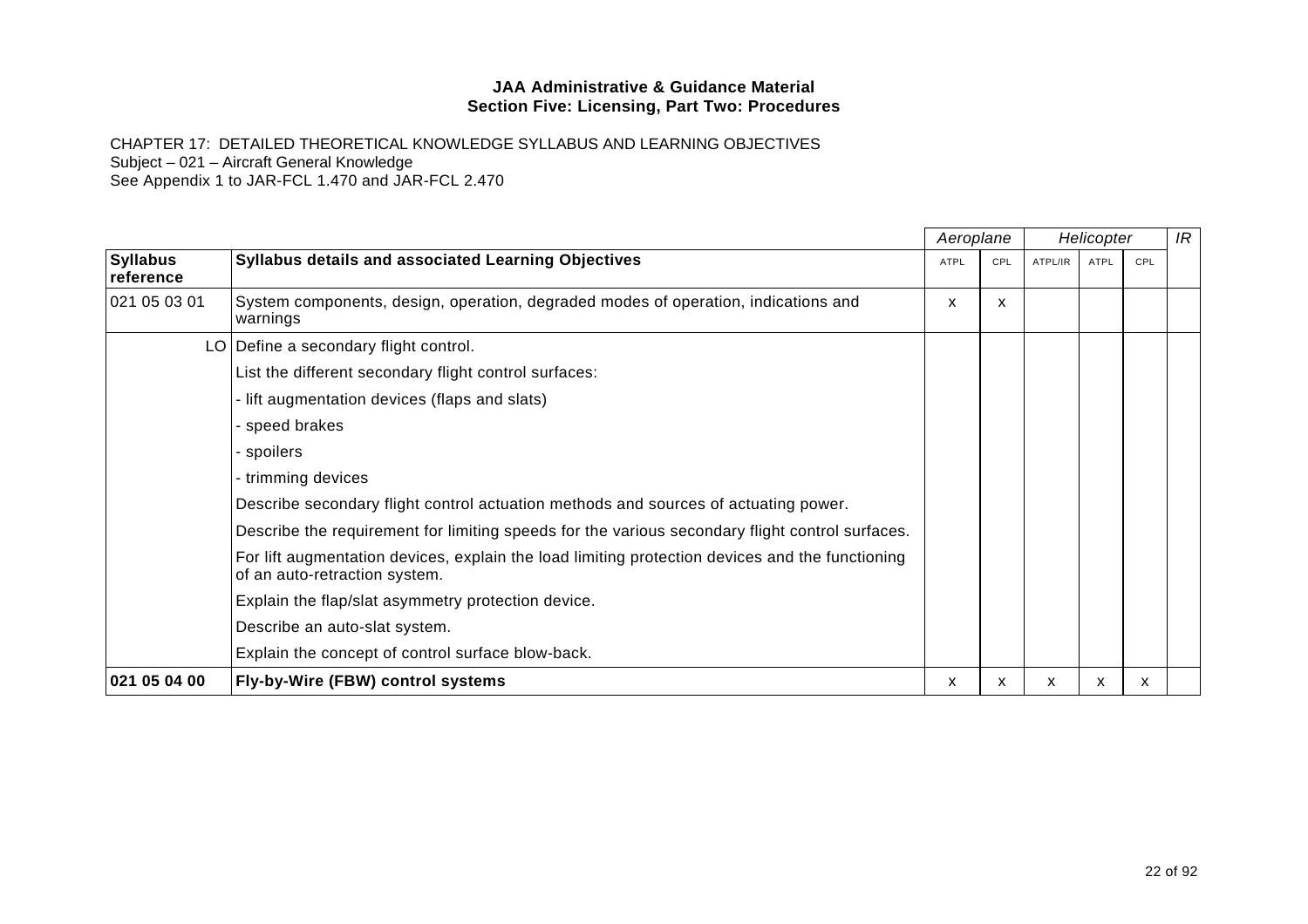|                              |                                                                                              |             | Aeroplane                 | Helicopter |             |              | IR |
|------------------------------|----------------------------------------------------------------------------------------------|-------------|---------------------------|------------|-------------|--------------|----|
| <b>Syllabus</b><br>reference | Syllabus details and associated Learning Objectives                                          | <b>ATPL</b> | CPL                       | ATPL/IR    | <b>ATPL</b> | CPL          |    |
|                              | LO Explain that a FBW flight control system is composed of the following:                    |             |                           |            |             |              |    |
|                              | - Pilot's input command (control stick/column)                                               |             |                           |            |             |              |    |
|                              | <b>Electrical signaling:</b>                                                                 |             |                           |            |             |              |    |
|                              | - Pilot input input to computer                                                              |             |                           |            |             |              |    |
|                              | - Computer to flight control surfaces                                                        |             |                           |            |             |              |    |
|                              | - Feedback from aircraft response to computer                                                |             |                           |            |             |              |    |
|                              | - Command unit (Flight control computers) (TBReviewed                                        |             |                           |            |             |              |    |
|                              | - Actuators                                                                                  |             |                           |            |             |              |    |
|                              | - Control surfaces                                                                           |             |                           |            |             |              |    |
|                              | State the differences between a FBW and other mechanical flight control systems.             |             |                           |            |             |              |    |
| 021 05 05 00                 | Controlable twist rotor blade                                                                |             |                           | X          | X           | $\mathsf{x}$ |    |
|                              | LO To be deleted                                                                             |             |                           |            |             |              |    |
| 021 06 00 00                 | <b>PNEUMATIC - PRESSURISATION AND AIR CONDITIONING SYSTEMS</b>                               |             |                           |            |             |              |    |
| 021 06 01 00                 | <b>Pneumatic/Bleed air supply</b>                                                            |             |                           |            |             |              |    |
| 021 06 01 01                 | Piston engine air supply                                                                     | X           | $\boldsymbol{\mathsf{x}}$ | X          | X           | x            |    |
|                              | $LO$ State the method of supplying air for the pneumatic systems for piston engine aircraft. |             |                           |            |             |              |    |
|                              | State that an air supply is required for the following systems:                              |             |                           |            |             |              |    |
|                              | - instrumentation                                                                            |             |                           |            |             |              |    |
|                              | - heating                                                                                    |             |                           |            |             |              |    |
|                              | - de-icing                                                                                   |             |                           |            |             |              |    |
| 021 06 01 02                 | Gas turbine engine: bleed air supply                                                         |             |                           |            |             |              |    |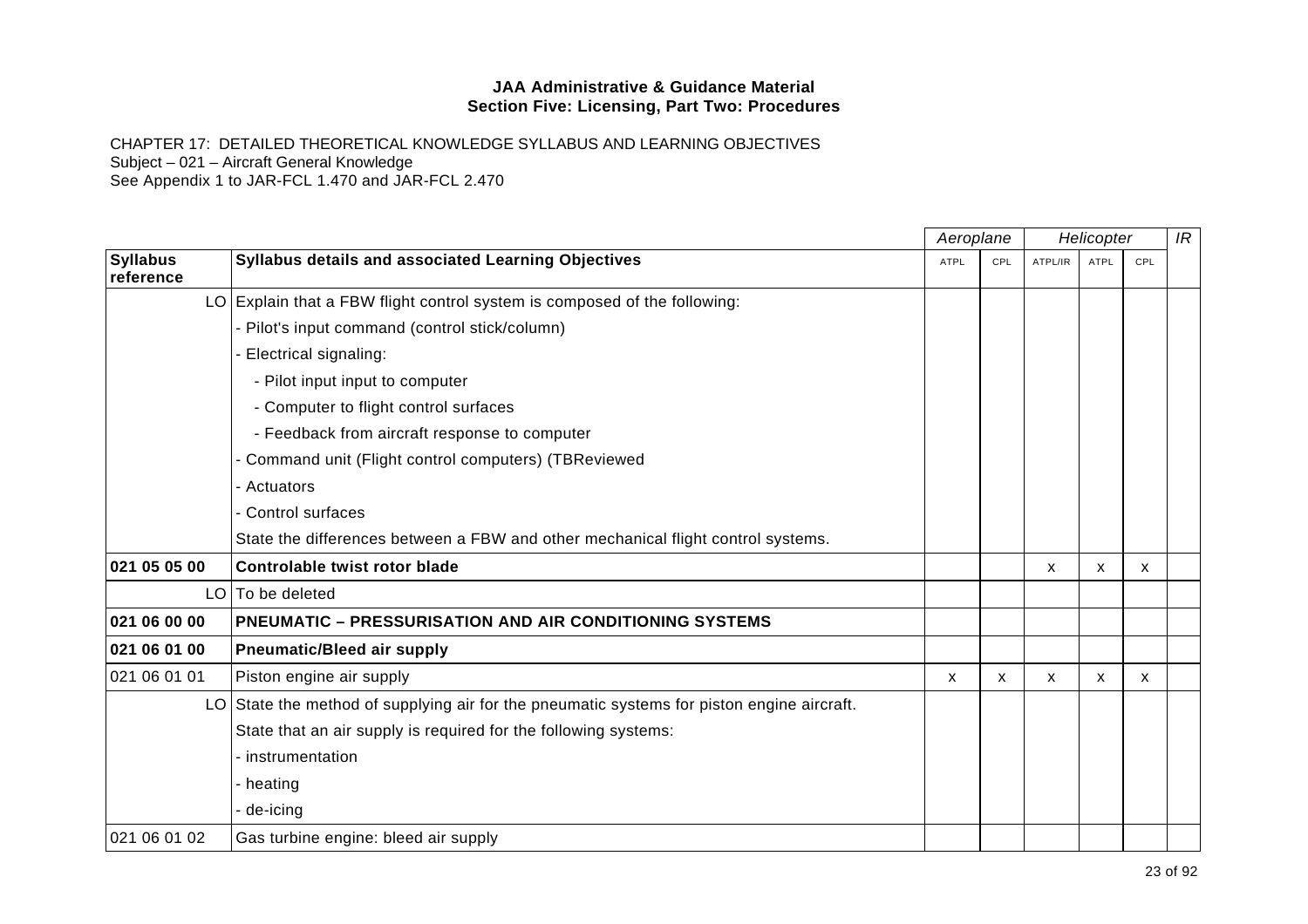|                              |                                                                                                 | Aeroplane   |            |         |             | Helicopter |          |
|------------------------------|-------------------------------------------------------------------------------------------------|-------------|------------|---------|-------------|------------|----------|
| <b>Syllabus</b><br>reference | Syllabus details and associated Learning Objectives                                             | <b>ATPL</b> | <b>CPL</b> | ATPL/IR | <b>ATPL</b> | CPL        |          |
|                              | LO State that the possible bleed air sources for gas turbine engine aircraft are the following: |             |            |         |             |            |          |
|                              | - engine                                                                                        |             |            |         |             |            |          |
|                              | - APU                                                                                           |             |            |         |             |            |          |
|                              | - ground supply                                                                                 |             |            |         |             |            |          |
|                              | State that a bleed air supply can be used for the following systems or components:              |             |            |         |             |            |          |
|                              | - pressurisation and air conditioning                                                           |             |            |         |             |            |          |
|                              | - anti-icing                                                                                    |             |            |         |             |            |          |
|                              | - engine air starter                                                                            |             |            |         |             |            |          |
|                              | - pressurisation of a hydraulic reservoir                                                       |             |            |         |             |            |          |
|                              | - air driven slats or flaps                                                                     |             |            |         |             |            |          |
|                              | - air driven hydraulic pumps                                                                    |             |            |         |             |            |          |
|                              | State that the bleed air supply system can comprise the following:                              |             |            |         |             |            |          |
|                              | - pneumatic ducts                                                                               |             |            |         |             |            |          |
|                              | - isolation valve                                                                               |             |            |         |             |            |          |
|                              | - pressure regulating valve                                                                     |             |            |         |             |            |          |
|                              | - engine bleed valve (HP/IP valves)                                                             |             |            |         |             |            |          |
|                              | - fan air pre-cooler                                                                            |             |            |         |             |            |          |
|                              | - temperature and pressure sensors                                                              |             |            |         |             |            |          |
|                              | Describe the cockpit indications for bleed air systems.                                         |             |            |         |             |            |          |
|                              | State how the bleed air supply system is controlled and monitored.                              |             |            |         |             |            |          |
|                              | List the different air bleed malfunctions:                                                      |             |            |         |             |            |          |
|                              | - over temperature                                                                              |             |            |         |             |            |          |
|                              | - over pressure                                                                                 |             |            |         |             |            | 24 of 92 |
|                              | - low pressure                                                                                  |             |            |         |             |            |          |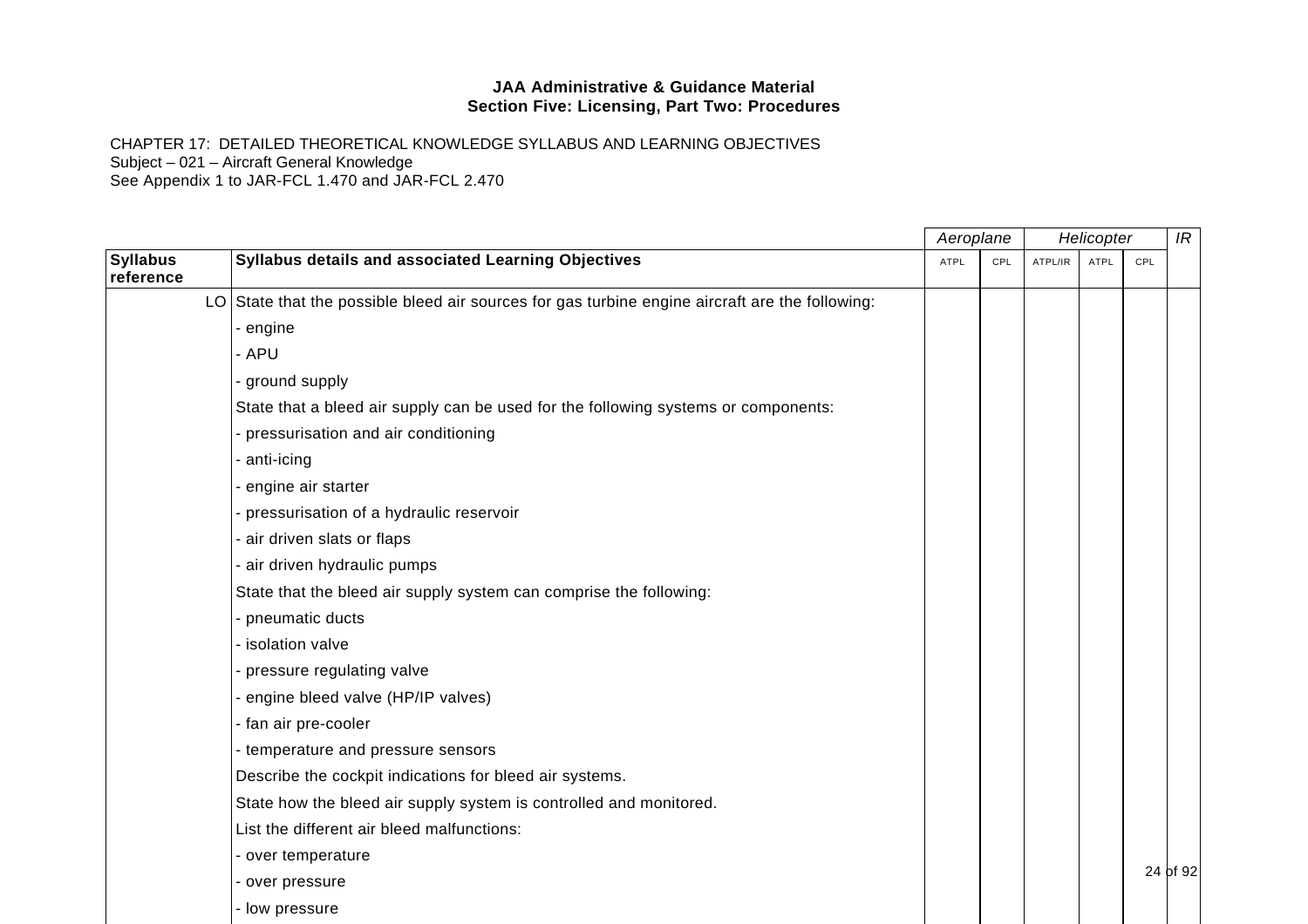|                              |                                                                                                                           |             | Aeroplane | Helicopter |             |     | IR |
|------------------------------|---------------------------------------------------------------------------------------------------------------------------|-------------|-----------|------------|-------------|-----|----|
| <b>Syllabus</b><br>reference | Syllabus details and associated Learning Objectives                                                                       | <b>ATPL</b> | CPL       | ATPL/IR    | <b>ATPL</b> | CPL |    |
| 021 06 02 00                 | Air conditioning systems                                                                                                  |             |           |            |             |     |    |
| 021 06 02 01                 | Types, system components, design, operation, degraded modes of operation, indications and<br>warnings                     |             |           | X          | x           | X   |    |
|                              | LO Describe the purpose of an airconditioning system.                                                                     |             |           |            |             |     |    |
|                              | Explain how the system is controlled.                                                                                     |             |           |            |             |     |    |
|                              | Indentify the components from a diagram of an airconditioning system and describe the<br>operating priciple and function: |             |           |            |             |     |    |
|                              | • Air cycle machine (pack)                                                                                                |             |           |            |             |     |    |
|                              | • Pack cooling fan                                                                                                        |             |           |            |             |     |    |
|                              | • Water separator                                                                                                         |             |           |            |             |     |    |
|                              | • Mixing valves                                                                                                           |             |           |            |             |     |    |
|                              | · Flow control valves                                                                                                     |             |           |            |             |     |    |
|                              | • Isolation valves                                                                                                        |             |           |            |             |     |    |
|                              | • Ram air valves                                                                                                          |             |           |            |             |     |    |
|                              | • Re-circulation fans                                                                                                     |             |           |            |             |     |    |
|                              | · Filters for re-circulation                                                                                              |             |           |            |             |     |    |
|                              | • Temperature sensors                                                                                                     |             |           |            |             |     |    |
|                              | List and describe the controls, indications and warnings related to the air-conditioning system.                          |             |           |            |             |     |    |
| 021 06 03 00                 | Pressurisation and air conditioning system                                                                                |             |           |            |             |     |    |
| 021 06 03 01                 | System components, design, operation, degraded modes of operation, indications and<br>warnings                            | x           | x         |            |             |     |    |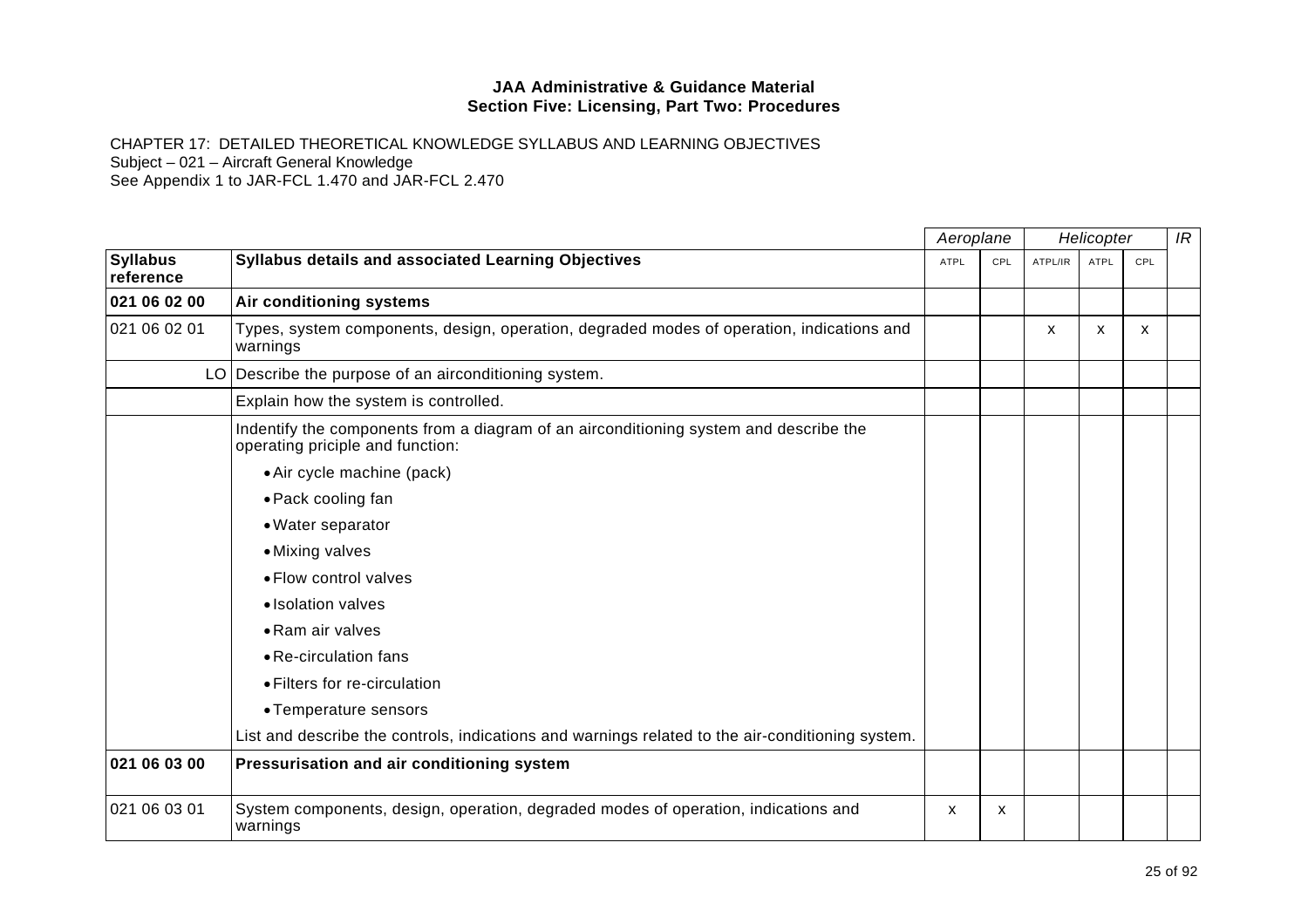|                              |                                                                                                                             | Aeroplane |     |         | Helicopter  |     | IR       |
|------------------------------|-----------------------------------------------------------------------------------------------------------------------------|-----------|-----|---------|-------------|-----|----------|
| <b>Syllabus</b><br>reference | Syllabus details and associated Learning Objectives                                                                         | ATPL      | CPL | ATPL/IR | <b>ATPL</b> | CPL |          |
|                              | LO State that a pressurisation and an air conditonning system of an aeroplane controls:                                     |           |     |         |             |     |          |
|                              | - ventilation                                                                                                               |           |     |         |             |     |          |
|                              | - temperature                                                                                                               |           |     |         |             |     |          |
|                              | - pressure                                                                                                                  |           |     |         |             |     |          |
|                              | State that humidity is not controlled.                                                                                      |           |     |         |             |     |          |
|                              | Identify the components that constitute the pressurization system:                                                          |           |     |         |             |     |          |
|                              | pneumatic system as the power source                                                                                        |           |     |         |             |     |          |
|                              | - outflow valve                                                                                                             |           |     |         |             |     |          |
|                              | - outflow valve actuator                                                                                                    |           |     |         |             |     |          |
|                              | - pressure controller                                                                                                       |           |     |         |             |     |          |
|                              | - excessive differential pressure relief valve                                                                              |           |     |         |             |     |          |
|                              | - negative differential pressure relief valve                                                                               |           |     |         |             |     |          |
|                              | Identify the components that constitute an air-conditioning system and describe their operating<br>principles and function: |           |     |         |             |     |          |
|                              | - air cycle machine (pack, bootstrap system)                                                                                |           |     |         |             |     |          |
|                              | - pack cooling fan                                                                                                          |           |     |         |             |     |          |
|                              | - water separator                                                                                                           |           |     |         |             |     |          |
|                              | - mixing valves                                                                                                             |           |     |         |             |     |          |
|                              | - flow control valves                                                                                                       |           |     |         |             |     |          |
|                              | - isolation valves                                                                                                          |           |     |         |             |     |          |
|                              | - ram air valve                                                                                                             |           |     |         |             |     |          |
|                              | - re-circulation fans                                                                                                       |           |     |         |             |     |          |
|                              | - filters for re-circulated air                                                                                             |           |     |         |             |     | 26 of 92 |
|                              | - temperature sensors                                                                                                       |           |     |         |             |     |          |
|                              | <u>Deceribe the use of bot trim air</u>                                                                                     |           |     |         |             |     |          |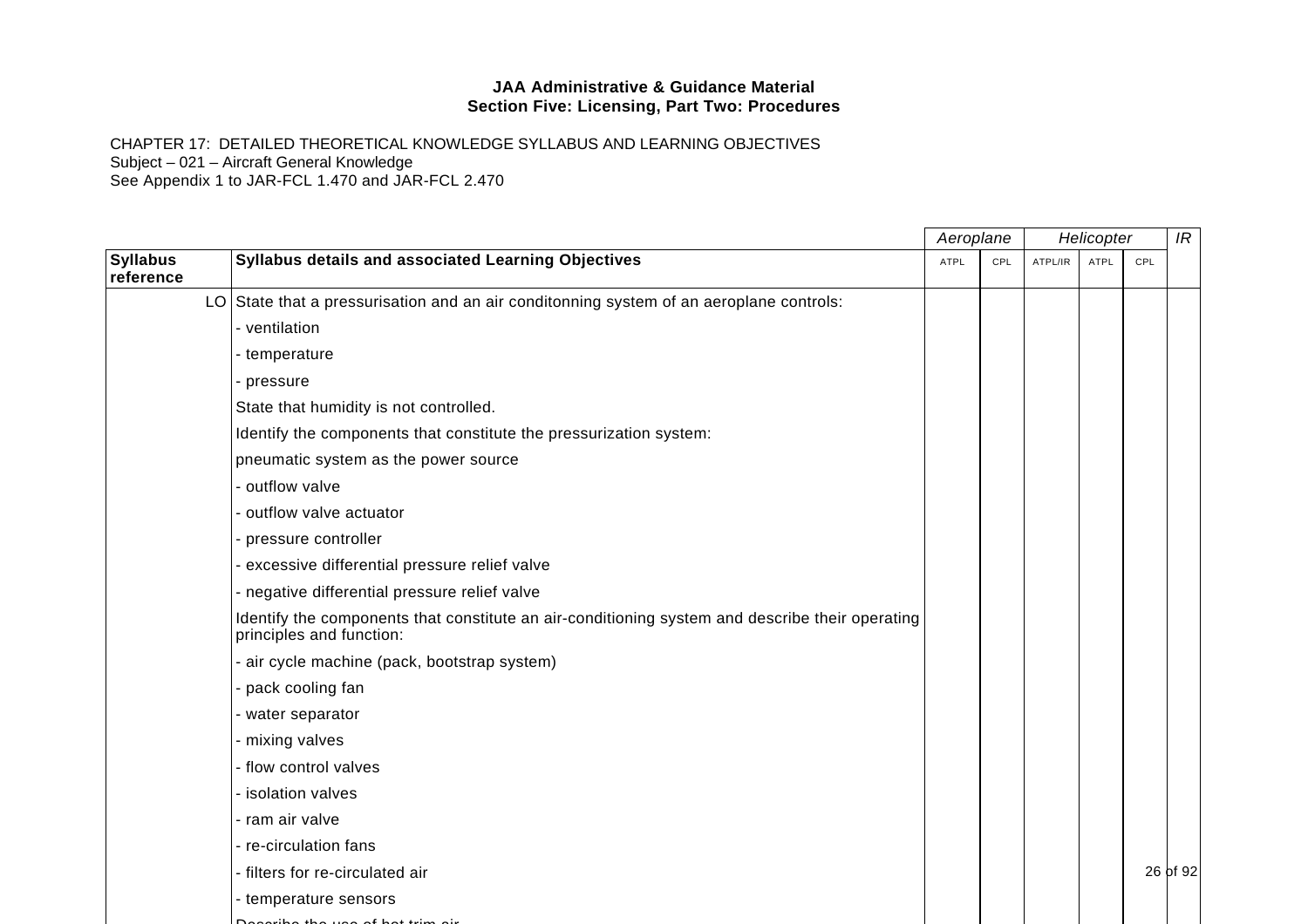|                                        |                                                                             | Aeroplane   |     | Helicopter   |              |                          | IR           |
|----------------------------------------|-----------------------------------------------------------------------------|-------------|-----|--------------|--------------|--------------------------|--------------|
| <b>Syllabus</b><br><u>  reference_</u> | <b>Syllabus details and associated Learning Objectives</b>                  | <b>ATPL</b> | CPL | ATPL/IR      | ATPL         | CPL                      |              |
| 02107000                               | <b>ANTI AND DE-ICING SYSTEMS</b>                                            |             |     |              |              |                          |              |
| 021070100                              | Types, design, operation, indications and warnings, operational limitations |             |     | $\mathbf{v}$ | $\mathbf{v}$ | $\overline{\phantom{a}}$ | $\mathsf{X}$ |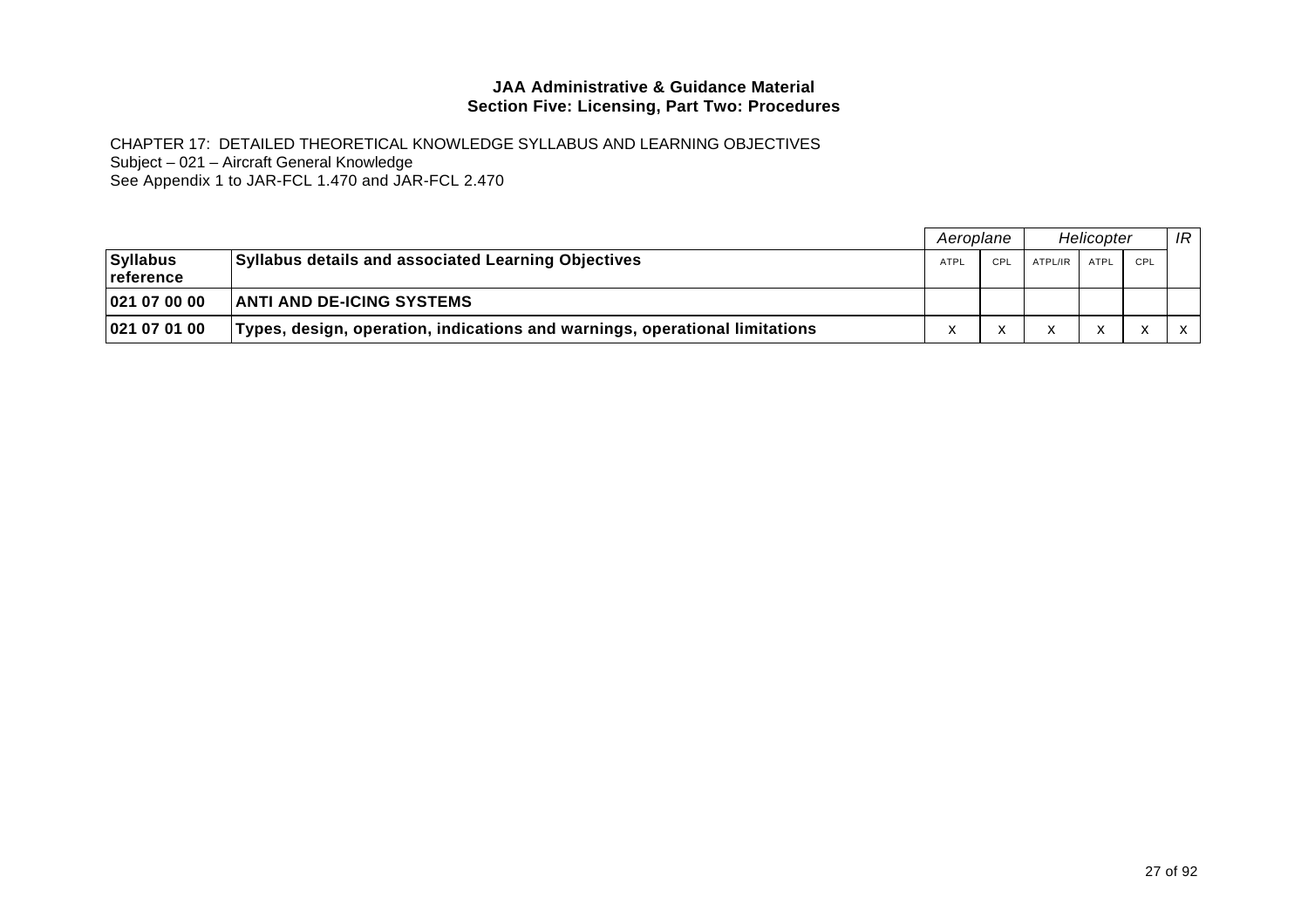|                              |                                                                                                      | Aeroplane |     | Helicopter |             |     | IR |
|------------------------------|------------------------------------------------------------------------------------------------------|-----------|-----|------------|-------------|-----|----|
| <b>Syllabus</b><br>reference | Syllabus details and associated Learning Objectives                                                  | ATPL      | CPL | ATPL/IR    | <b>ATPL</b> | CPL |    |
|                              | LO Identify the location of pneumatic de-ice systems.                                                |           |     |            |             |     |    |
|                              | Name the categories of aeroplanes where these systems are installed.                                 |           |     |            |             |     |    |
|                              | Describe the working principle of the inflatable rubber boots.                                       |           |     |            |             |     |    |
|                              | State how the inflation and deflation is controlled.                                                 |           |     |            |             |     |    |
|                              | Explain when the system should be operated.                                                          |           |     |            |             |     |    |
|                              | State how the system is controlled and monitored.                                                    |           |     |            |             |     |    |
|                              | State how the system can be used as an anti-ice system                                               |           |     |            |             |     |    |
|                              | Explain the difference between de-icing and anti-icing.                                              |           |     |            |             |     |    |
|                              | Describe when anti-ice systems have to be switched on.                                               |           |     |            |             |     |    |
|                              | Name the components of an aircraft that are protected from ice accretion by the use of bleed<br>air. |           |     |            |             |     |    |
|                              | Identify the components which constitute the anti-ice system and describe their function:            |           |     |            |             |     |    |
|                              | pneumatic source                                                                                     |           |     |            |             |     |    |
|                              | shut-off valves                                                                                      |           |     |            |             |     |    |
|                              | pneumatic ducts                                                                                      |           |     |            |             |     |    |
|                              | perforated pneumatic ducts                                                                           |           |     |            |             |     |    |
|                              | outflow holes under the wings or into the nacelles                                                   |           |     |            |             |     |    |
|                              | Describe the operating principle of the anti-ice system.                                             |           |     |            |             |     |    |
|                              | Describe the two different operating principles of ice detectors.                                    |           |     |            |             |     |    |
|                              | Identify the monitoring instruments and controls of the anti-ice systems.                            |           |     |            |             |     |    |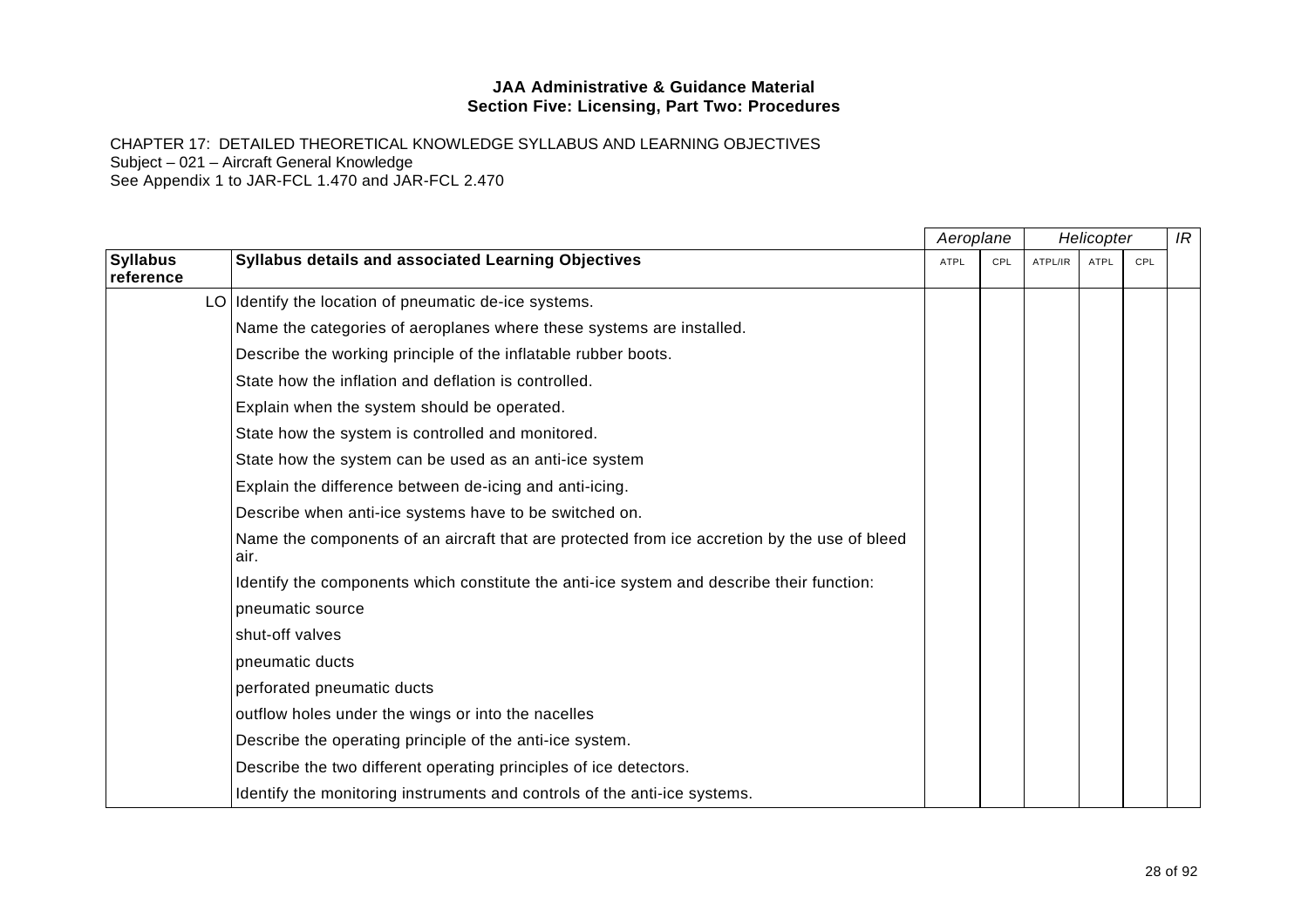|                              |                                                                                                                                                            | Aeroplane   |                           | Helicopter |             |     | IR           |
|------------------------------|------------------------------------------------------------------------------------------------------------------------------------------------------------|-------------|---------------------------|------------|-------------|-----|--------------|
| <b>Syllabus</b><br>reference | Syllabus details and associated Learning Objectives                                                                                                        | <b>ATPL</b> | CPL                       | ATPL/IR    | <b>ATPL</b> | CPL |              |
|                              | Describe the construction, the operating principle and the operation of electric anti-icing of a<br>propeller.                                             |             |                           |            |             |     |              |
|                              | List other electrically ice protected aircraft components and describe their operation.                                                                    |             |                           |            |             |     |              |
|                              | Explain the operating principle of the weeping wing system.                                                                                                |             |                           |            |             |     |              |
|                              | Explain the principle and method of operation of windshield rain protecting systems.                                                                       |             |                           |            |             |     |              |
| 021 07 02 00                 | Ice warning systems: types, operation, and indications                                                                                                     | X           | $\boldsymbol{\mathsf{x}}$ | X          | X           | X   | $\mathsf{x}$ |
|                              | LO Describe the princilpe of operation of ice warning systerms                                                                                             |             |                           |            |             |     |              |
| 021 07 03 00                 | <b>Helicopter equipments</b>                                                                                                                               |             |                           | x          | x           | x   |              |
|                              | Main and tail rotor heating systems                                                                                                                        |             |                           |            |             |     |              |
|                              | Understand the limitations on blade heating and the fact that on some helicopters, the heating<br>does not heat all the main rotor blades at the same time |             |                           |            |             |     |              |
| 021 08 00 00                 | <b>FUEL SYSTEM</b>                                                                                                                                         |             |                           |            |             |     |              |
| 021 08 01 00                 | <b>Piston engine</b>                                                                                                                                       |             |                           |            |             |     |              |
| 021 08 01 01                 | Design, operation, system components, degraded modes of operation, indications and<br>warnings                                                             | X           | x                         | x          | X           | X   |              |
|                              | LO See below.                                                                                                                                              |             |                           |            |             |     |              |
| 021 08 02 00                 | <b>Turbine engine</b>                                                                                                                                      |             |                           |            |             |     |              |
| 021 08 02 00                 | Design, operation, system components, degraded modes of operation, indications and<br>warnings                                                             | X           | $\mathsf{x}$              | X          | X           | x   |              |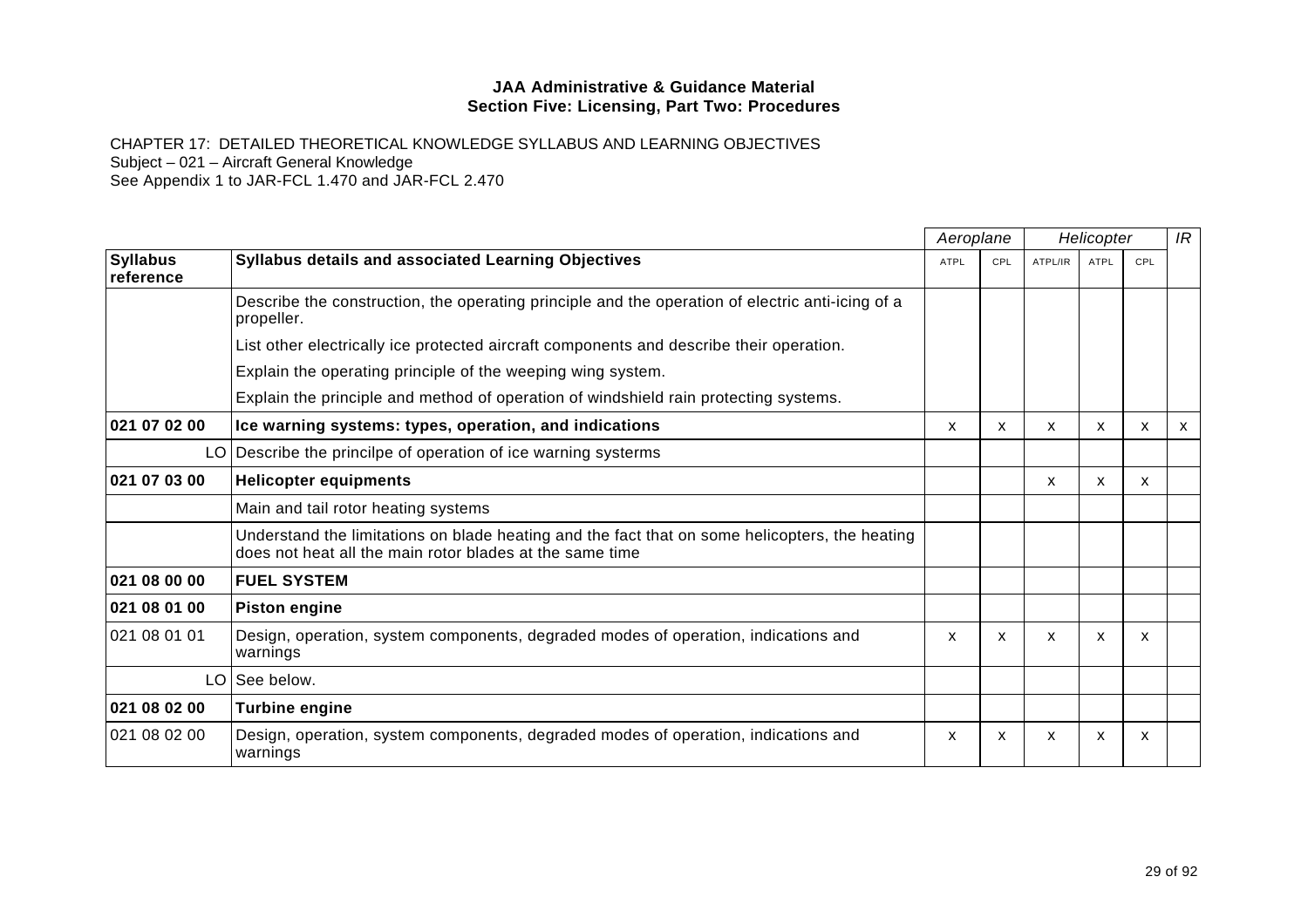|                              |                                                                                                    |             | Aeroplane |         | Helicopter |     | IR |
|------------------------------|----------------------------------------------------------------------------------------------------|-------------|-----------|---------|------------|-----|----|
| <b>Syllabus</b><br>reference | Syllabus details and associated Learning Objectives                                                | <b>ATPL</b> | CPL       | ATPL/IR | ATPL       | CPL |    |
|                              | LO List the different types of fuel tanks, describe their construction and state their advantages. |             |           |         |            |     |    |
|                              | Indicate typical tank locations on aircraft and state their advantages.                            |             |           |         |            |     |    |
|                              | Identify the components of the fuel tank system and explain their function:                        |             |           |         |            |     |    |
|                              | - tanks                                                                                            |             |           |         |            |     |    |
|                              | - baffles                                                                                          |             |           |         |            |     |    |
|                              | - vent system                                                                                      |             |           |         |            |     |    |
|                              | - overpressure relief valve                                                                        |             |           |         |            |     |    |
|                              | - surge vent tank                                                                                  |             |           |         |            |     |    |
|                              | - refuel adapter and panel                                                                         |             |           |         |            |     |    |
|                              | - automatic top-off unit                                                                           |             |           |         |            |     |    |
|                              | Explain the refueling sequence for tanks which are to be only partially filled.                    |             |           |         |            |     |    |
|                              | Describe the location and the purpose of the drains.                                               |             |           |         |            |     |    |
|                              | Define the term 'unusable fuel'.                                                                   |             |           |         |            |     |    |
|                              | Describe the various methods of refueling.                                                         |             |           |         |            |     |    |
|                              | Describe precautions to be observed before refueling.                                              |             |           |         |            |     |    |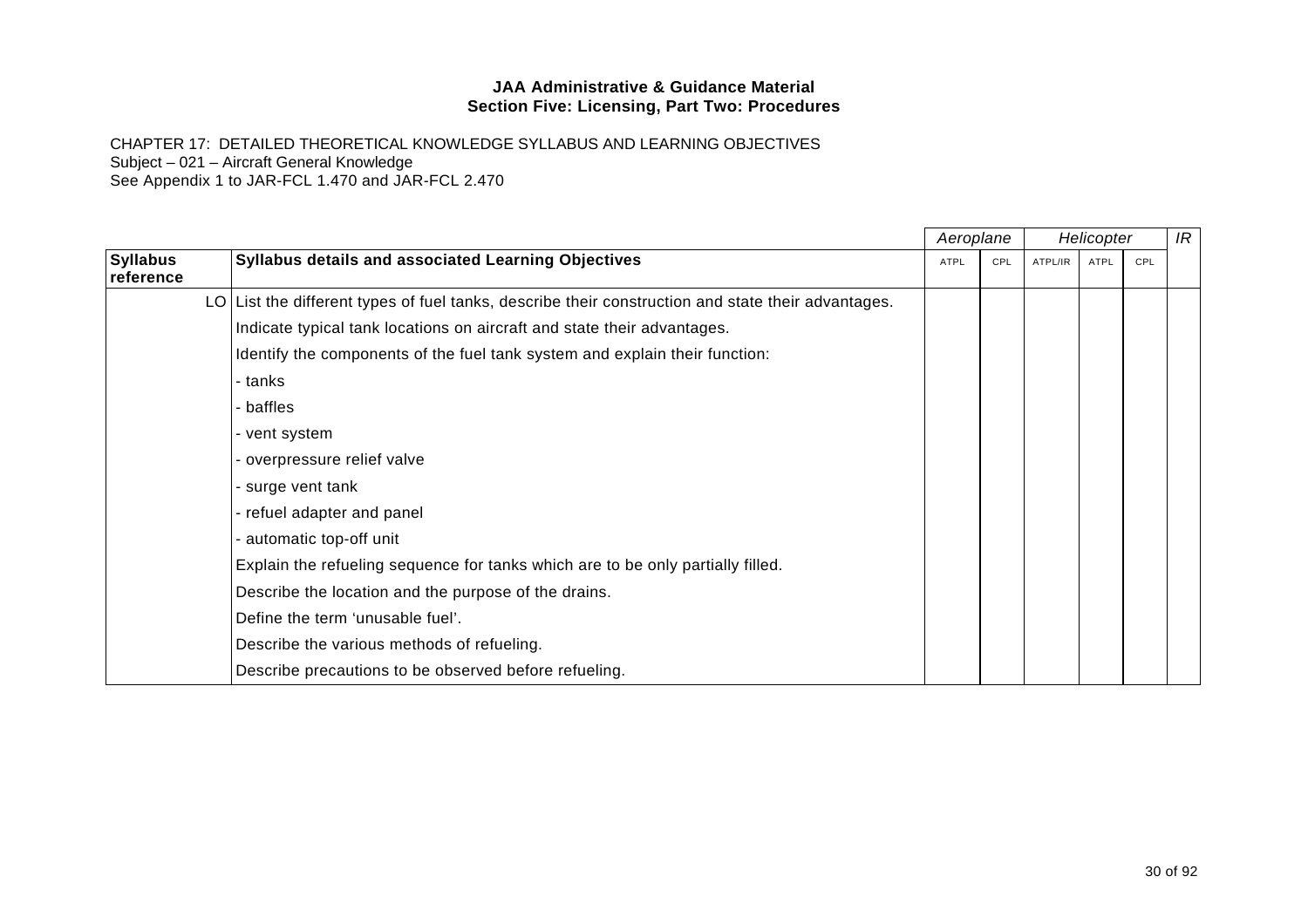|                              |                                                                                                           | Aeroplane   |     | Helicopter |             |     | IR |
|------------------------------|-----------------------------------------------------------------------------------------------------------|-------------|-----|------------|-------------|-----|----|
| <b>Syllabus</b><br>reference | Syllabus details and associated Learning Objectives                                                       | <b>ATPL</b> | CPL | ATPL/IR    | <b>ATPL</b> | CPL |    |
|                              | Describe the methods of fuel feed to the engines and indicate their use.                                  |             |     |            |             |     |    |
|                              | Identify the components of a fuel system and describe their operating principle and function:             |             |     |            |             |     |    |
|                              | - tank system                                                                                             |             |     |            |             |     |    |
|                              | - fuel lines                                                                                              |             |     |            |             |     |    |
|                              | - selector valves                                                                                         |             |     |            |             |     |    |
|                              | - check valves                                                                                            |             |     |            |             |     |    |
|                              | - screens, filters, strainers                                                                             |             |     |            |             |     |    |
|                              | - fire shut-off valves                                                                                    |             |     |            |             |     |    |
|                              | - fill shut-off valves                                                                                    |             |     |            |             |     |    |
|                              | - cross-feed valve                                                                                        |             |     |            |             |     |    |
|                              | Describe the monitoring instruments and controls of the fuel system.                                      |             |     |            |             |     |    |
|                              | Describe the operating principle of a fuel dump system.                                                   |             |     |            |             |     |    |
|                              | Name the requirements for the minimum fuel remaining.                                                     |             |     |            |             |     |    |
|                              | State which aircraft have fuel dumping systems.                                                           |             |     |            |             |     |    |
|                              | Explain the fuel management system and its operation during flight.                                       |             |     |            |             |     |    |
|                              | Describe system management by cross-feed valve operation and fuel pump selection.                         |             |     |            |             |     |    |
|                              | Describe the method used to indicate fuel quantity.                                                       |             |     |            |             |     |    |
|                              | State that in case of low fuel pressure (e.g. pump off) a warning light illuminates.                      |             |     |            |             |     |    |
|                              | Describe the method of fuel temperature measurement and control, and its limits, related to<br>fuel type. |             |     |            |             |     |    |
|                              | Describe the use and purpose of dip-sticks                                                                |             |     |            |             |     |    |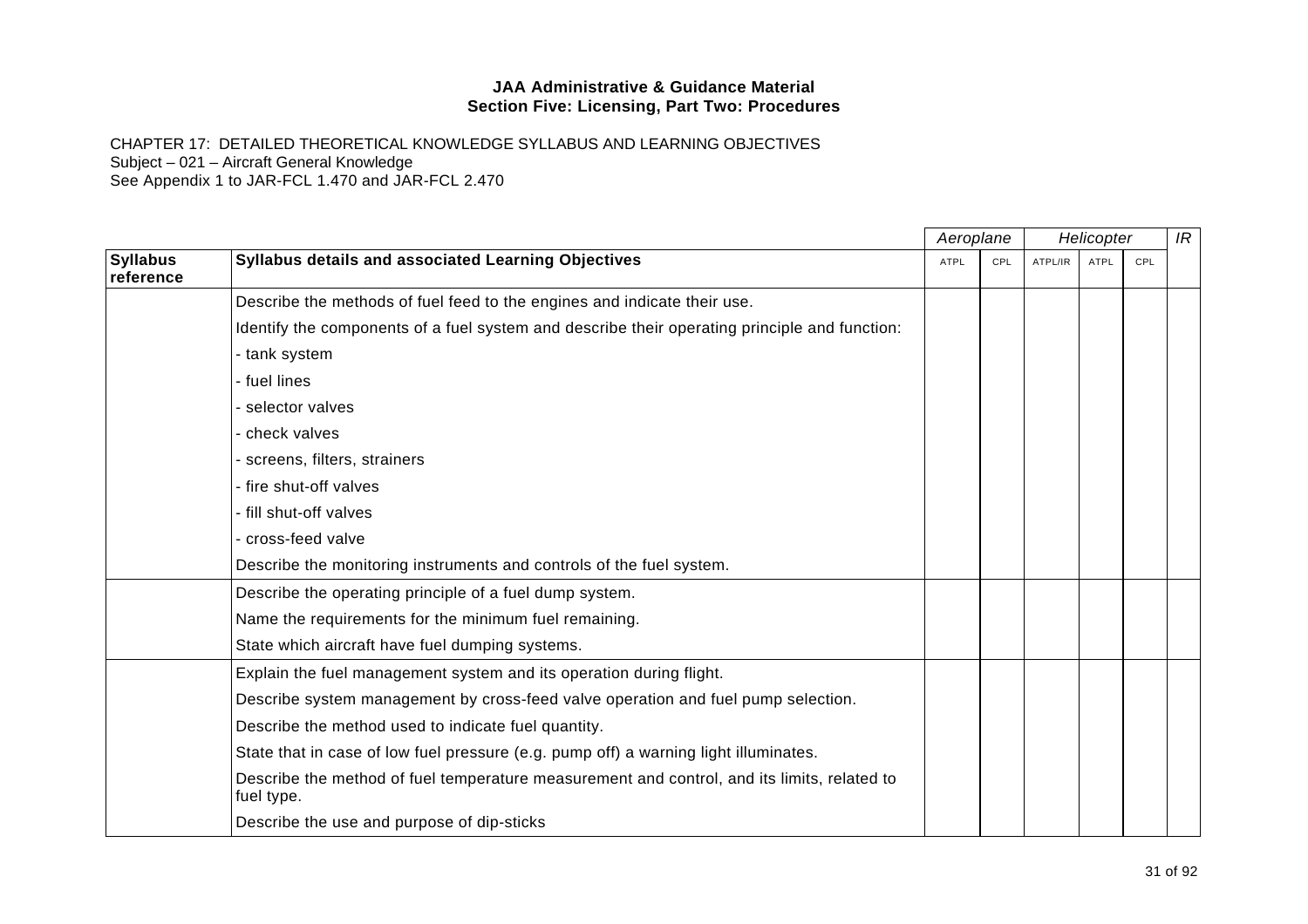|                                       |                                                                                         |      | Aeroplane |           | Helicopter        |              |   |
|---------------------------------------|-----------------------------------------------------------------------------------------|------|-----------|-----------|-------------------|--------------|---|
| <b>Syllabus</b><br><u> reference_</u> | <b>Syllabus details and associated Learning Objectives</b>                              | ATPL | CPL       | ATPL/IR   | ATPL              | CPL          |   |
| 02109000                              | <b>ELECTRICS</b>                                                                        |      |           |           |                   |              |   |
| 021090100                             | General, definitions                                                                    |      |           |           |                   |              |   |
| 021 09 01 01                          | <b>IDirect Current:</b>                                                                 | ㅅ    | x         | $\lambda$ | $\checkmark$<br>́ | $\checkmark$ | X |
|                                       | voltage, current, resistance, conductivity, Ohm's law, power, work<br>$\qquad \qquad -$ |      |           |           |                   |              |   |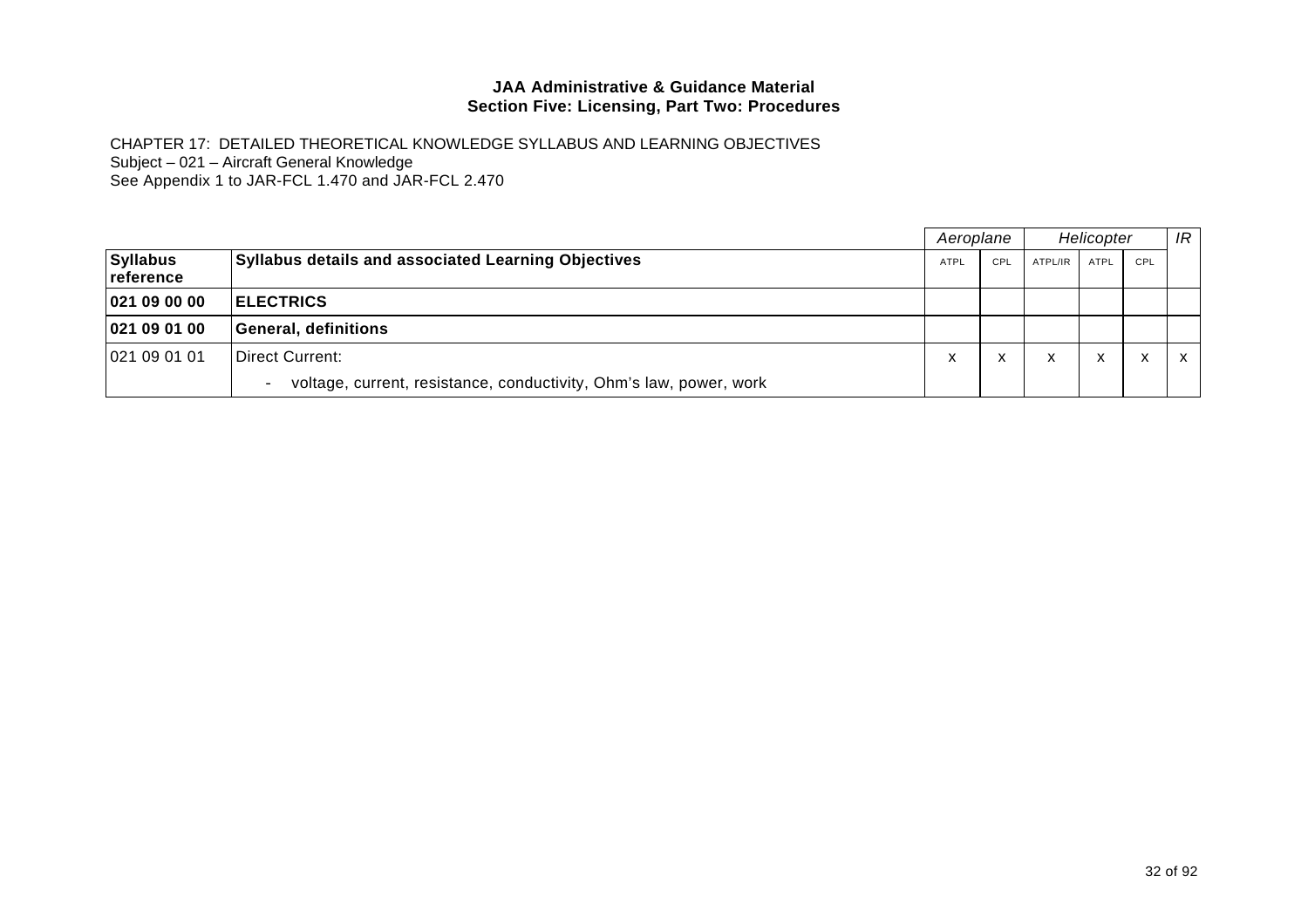|                              |                                                                                                                         | Aeroplane   |     | Helicopter |             | IR  |          |
|------------------------------|-------------------------------------------------------------------------------------------------------------------------|-------------|-----|------------|-------------|-----|----------|
| <b>Syllabus</b><br>reference | Syllabus details and associated Learning Objectives                                                                     | <b>ATPL</b> | CPL | ATPL/IR    | <b>ATPL</b> | CPL |          |
|                              | LO Electric circuits                                                                                                    |             |     |            |             |     |          |
|                              | Name examples of conductors, semiconductors and insulators.                                                             |             |     |            |             |     |          |
|                              | State the relationship between voltage, current and resistance in a closed electrical circuit.                          |             |     |            |             |     |          |
|                              | Name different types of switches.                                                                                       |             |     |            |             |     |          |
|                              | State the purpose of the guard cap in the case of toggle switches.                                                      |             |     |            |             |     |          |
|                              | State how the following devices work: thermo-, bimetallic-, time- and proximity-switches.                               |             |     |            |             |     |          |
|                              | Voltage, current, resistance                                                                                            |             |     |            |             |     |          |
|                              | Define voltage in words and state the relevant unit of measurement.                                                     |             |     |            |             |     |          |
|                              | Define current in words and state the relevant unit of measurement.                                                     |             |     |            |             |     |          |
|                              | Ohm's law                                                                                                               |             |     |            |             |     |          |
|                              | State Ohm's Law in qualitative terms.                                                                                   |             |     |            |             |     |          |
|                              | Calculate voltage, current and resistance using Ohm's Law.                                                              |             |     |            |             |     |          |
|                              | Resistive circuits                                                                                                      |             |     |            |             |     |          |
|                              | Calculate the total value of resistance in series and parallel circuits                                                 |             |     |            |             |     |          |
|                              | Explain the relationship between individual voltages and current when resistors are connected<br>in series.             |             |     |            |             |     |          |
|                              | Explain the relationship between individual currents and voltage when resistors are connected<br>in parallel.           |             |     |            |             |     |          |
|                              | Resistance as a function of temperature                                                                                 |             |     |            |             |     |          |
|                              | Define the change of resistance of a material as a function of temperature                                              |             |     |            |             |     |          |
|                              | State that resistances can have a positive temperature coefficient (PTC) or a negative<br>temperature coefficient (NTC) |             |     |            |             |     |          |
|                              | State that PTC and NTC resistors are used in aircraft systems for temperature measurement                               |             |     |            |             |     |          |
|                              | Electrical power, electrical work                                                                                       |             |     |            |             |     | 33 of 92 |
|                              | Define electrical power in qualitative terms and name the relevant unit of measurement                                  |             |     |            |             |     |          |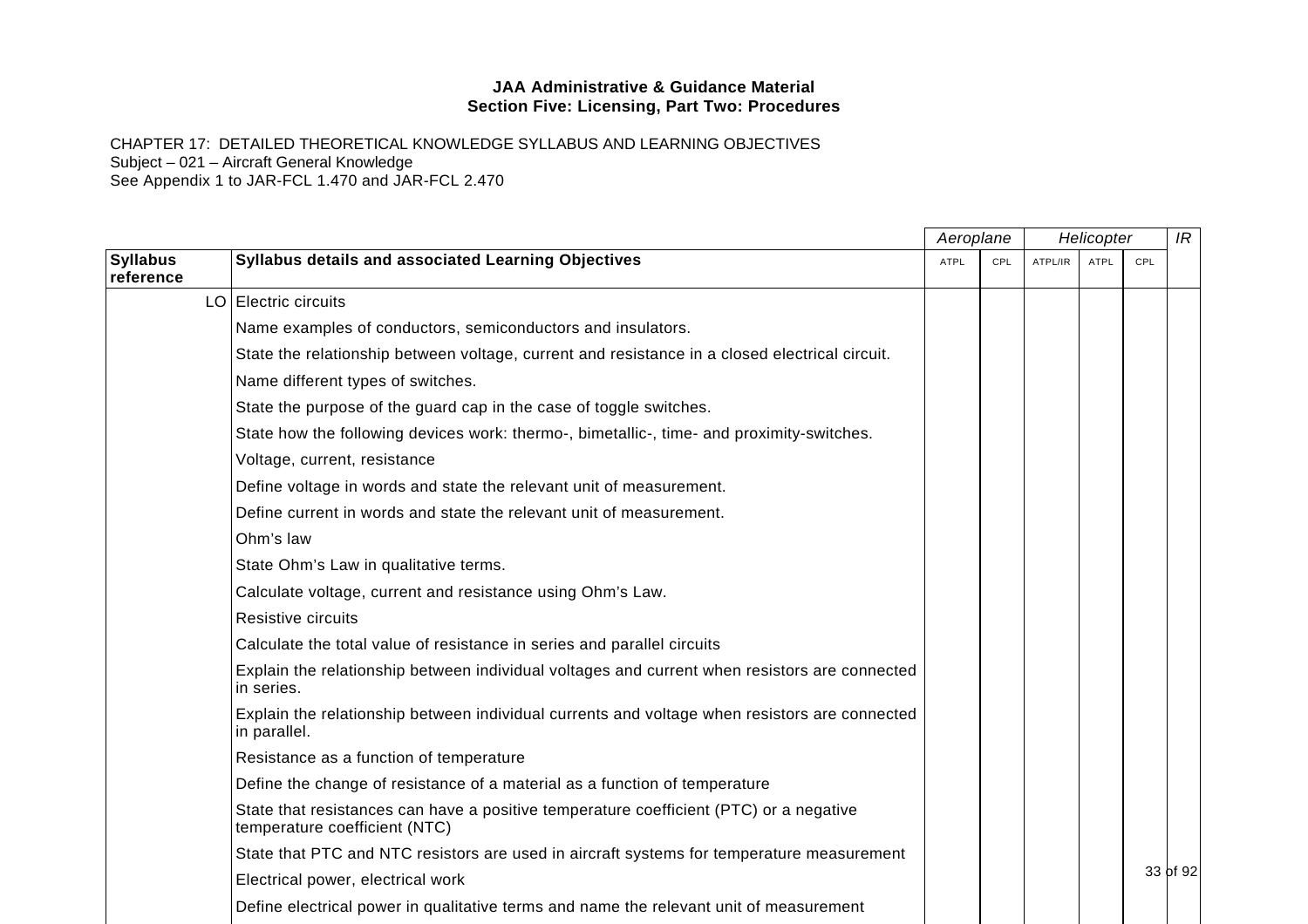|                              |                                                                                                                                                                           | Aeroplane |     | Helicopter |             |     | IR           |
|------------------------------|---------------------------------------------------------------------------------------------------------------------------------------------------------------------------|-----------|-----|------------|-------------|-----|--------------|
| <b>Syllabus</b><br>reference | <b>Syllabus details and associated Learning Objectives</b>                                                                                                                | ATPL      | CPL | ATPL/IR    | <b>ATPL</b> | CPL |              |
|                              | Fuses, circuit breaker (function, type and operation)                                                                                                                     |           |     |            |             |     |              |
|                              | Describe the method of operation of the circuit-breaker.                                                                                                                  |           |     |            |             |     |              |
|                              | Explain how a fuse is rated                                                                                                                                               |           |     |            |             |     |              |
|                              | State the difference between a "trip-free" and "non-trip-free" circuit breaker.                                                                                           |           |     |            |             |     |              |
|                              | State the methods of detecting failures in fuses and circuit-breakers.                                                                                                    |           |     |            |             |     |              |
|                              | List the different types of circuit breakers.                                                                                                                             |           |     |            |             |     |              |
|                              | The electrical field                                                                                                                                                      |           |     |            |             |     |              |
|                              | Define the term "electrical field" in qualitative terms                                                                                                                   |           |     |            |             |     |              |
|                              | State the difference between an electrical field and a magnetic field.                                                                                                    |           |     |            |             |     |              |
|                              | The capacitor (function)                                                                                                                                                  |           |     |            |             |     |              |
|                              | State the principle of construction of a capacitor.                                                                                                                       |           |     |            |             |     |              |
|                              | State how the capacitance (of a capacitor) is related to the plate area, the distance between<br>the plates , and the dielectric constant.                                |           |     |            |             |     |              |
|                              | State, in qualitative terms, the alteration in total capacitance of capacitors when connected in<br>series or in parallel.                                                |           |     |            |             |     |              |
| 021 09 01 02                 | <b>Alternating Current:</b>                                                                                                                                               | X         | X   | X          | X           | X   | $\mathsf{x}$ |
|                              | voltage, current, amplitude, phase, frequency, resistance, capacitance, inductance,<br>peak and RMS values, impedance, reactance, active and reactive power, power factor |           |     |            |             |     |              |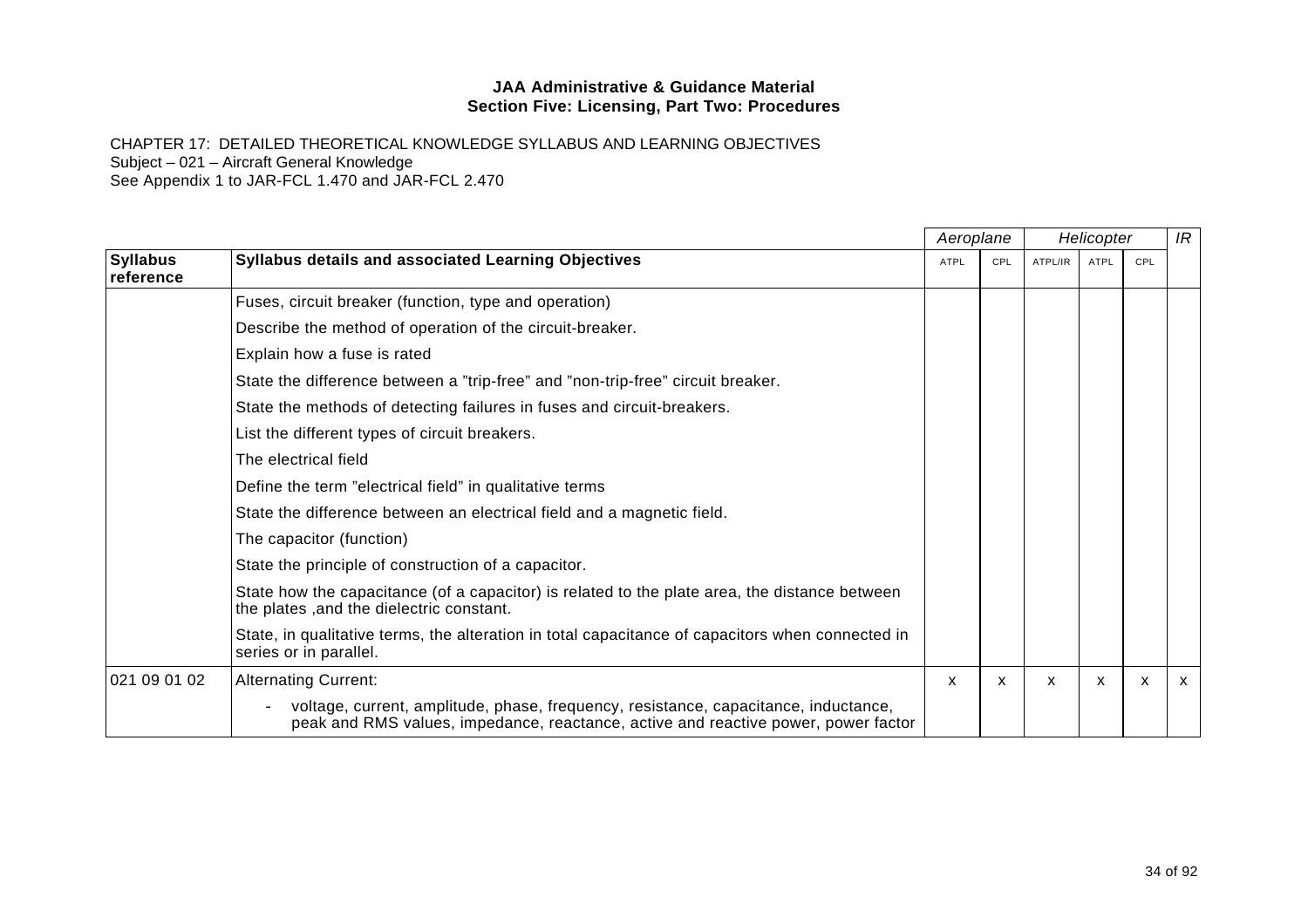|                              |                                                                                                                                                      | Aeroplane<br>Helicopter |              |              |             |            | IR           |
|------------------------------|------------------------------------------------------------------------------------------------------------------------------------------------------|-------------------------|--------------|--------------|-------------|------------|--------------|
| <b>Syllabus</b><br>reference | <b>Syllabus details and associated Learning Objectives</b>                                                                                           | <b>ATPL</b>             | CPL          | ATPL/IR      | <b>ATPL</b> | <b>CPL</b> |              |
|                              | LO Single and multi-phase AC                                                                                                                         |                         |              |              |             |            |              |
|                              | Draw a single-phase AC voltage in the form of a line and vector diagram.                                                                             |                         |              |              |             |            |              |
|                              | Draw a three-phase AC voltage in the form of a line and vector diagram.                                                                              |                         |              |              |             |            |              |
|                              | State that in aircraft with AC power distribution a three phase system is used.                                                                      |                         |              |              |             |            |              |
|                              | Frequency                                                                                                                                            |                         |              |              |             |            |              |
|                              | Define frequency in qualitative terms and state the relevant unit of measurement.                                                                    |                         |              |              |             |            |              |
|                              | Explain the use of a particular electrical frequency in aircraft.                                                                                    |                         |              |              |             |            |              |
|                              | Phase shift                                                                                                                                          |                         |              |              |             |            |              |
|                              | Define phase shift in qualitative terms.                                                                                                             |                         |              |              |             |            |              |
|                              | State the phase shift of an ideal inductance in an AC circuit.                                                                                       |                         |              |              |             |            |              |
|                              | State the phase shift of an ideal capacitor in an AC circuit.                                                                                        |                         |              |              |             |            |              |
|                              | State the possible range of phase shift for an electrical circuit consisting of inductance,<br>capacitor ad ohmic resistor supplied with AC voltage. |                         |              |              |             |            |              |
|                              | AC components                                                                                                                                        |                         |              |              |             |            |              |
|                              | Name components which work only with AC                                                                                                              |                         |              |              |             |            |              |
| 021 09 01 03                 | Resistors, capacitors, inductance coil                                                                                                               | X                       | X            | $\mathsf{x}$ | X           | X          | $\mathsf{x}$ |
|                              | LO Describe the behaviour of an ohmic resistor in an AC circuit                                                                                      |                         |              |              |             |            |              |
|                              | Describe the behaviour of a capacitor in an AC circuit.                                                                                              |                         |              |              |             |            |              |
|                              | Describe the behaviour of a coil in an AC circuit.                                                                                                   |                         |              |              |             |            |              |
| 021 09 01 04                 | Circuits: series, parallel                                                                                                                           | X                       | $\mathsf{x}$ | X            | X           | X          | $\mathsf{x}$ |
|                              | LO   To be Defined                                                                                                                                   |                         |              |              |             |            |              |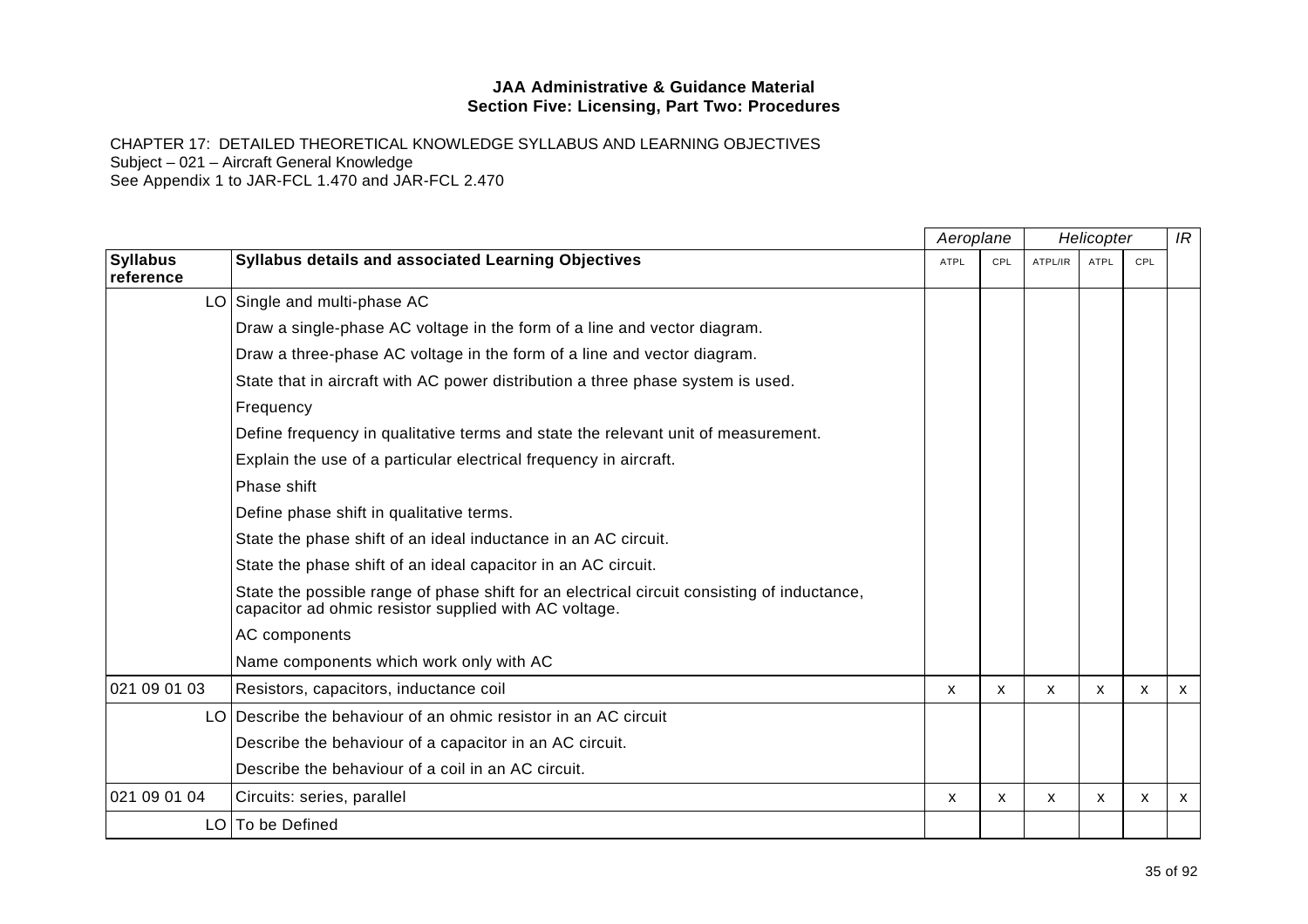CHAPTER 17: DETAILED THEORETICAL KNOWLEDGE SYLLABUS AND LEARNING OBJECTIVES Subject – 021 – Aircraft General Knowledge

See Appendix 1 to JAR-FCL 1.470 and JAR-FCL 2.470

|                              |                                                                                                                                                              |             | Aeroplane  |         | Helicopter  |     | IR |
|------------------------------|--------------------------------------------------------------------------------------------------------------------------------------------------------------|-------------|------------|---------|-------------|-----|----|
| <b>Syllabus</b><br>reference | Syllabus details and associated Learning Objectives                                                                                                          | <b>ATPL</b> | <b>CPL</b> | ATPL/IR | <b>ATPL</b> | CPL |    |
| 021 09 01 05                 | Magnetic field: effects in an electrical circuit                                                                                                             | X           | X          | X       | X           | X   | X  |
|                              | LO   Permanent magnetism                                                                                                                                     |             |            |         |             |     |    |
|                              | State the properties of a magnet.                                                                                                                            |             |            |         |             |     |    |
|                              | Name the two poles of a permanent magnet                                                                                                                     |             |            |         |             |     |    |
|                              | List the ferromagnetic materials that can be used for permanent magnets                                                                                      |             |            |         |             |     |    |
|                              | State the direction of the magnetic flux outside the magnetic poles and inside the magnet                                                                    |             |            |         |             |     |    |
|                              | Electromagnetism                                                                                                                                             |             |            |         |             |     |    |
|                              | State that an electrical current produces a magnetic field around a conductor and define the<br>direction of that field                                      |             |            |         |             |     |    |
|                              | Indicate how the strength of the magnetic field changes if supported by a ferromagnetic core                                                                 |             |            |         |             |     |    |
|                              | Explain the purpose of a relay                                                                                                                               |             |            |         |             |     |    |
|                              | Name the components of a relay                                                                                                                               |             |            |         |             |     |    |
|                              | Explain the purpose of a circuit breaker                                                                                                                     |             |            |         |             |     |    |
|                              | Name the components of a circuit breaker                                                                                                                     |             |            |         |             |     |    |
|                              | Explain how the coil circuit is insulated from the contact circuit                                                                                           |             |            |         |             |     |    |
|                              | Explain the difference between a normally-open, a normally-closed and a changeover contact<br>in a relay.                                                    |             |            |         |             |     |    |
|                              | Electromagnetic power                                                                                                                                        |             |            |         |             |     |    |
|                              | State how the inductance of a coil depends on the number of windings, the cross-sectional<br>area of the coil the coil length and the magnetic conductivity. |             |            |         |             |     |    |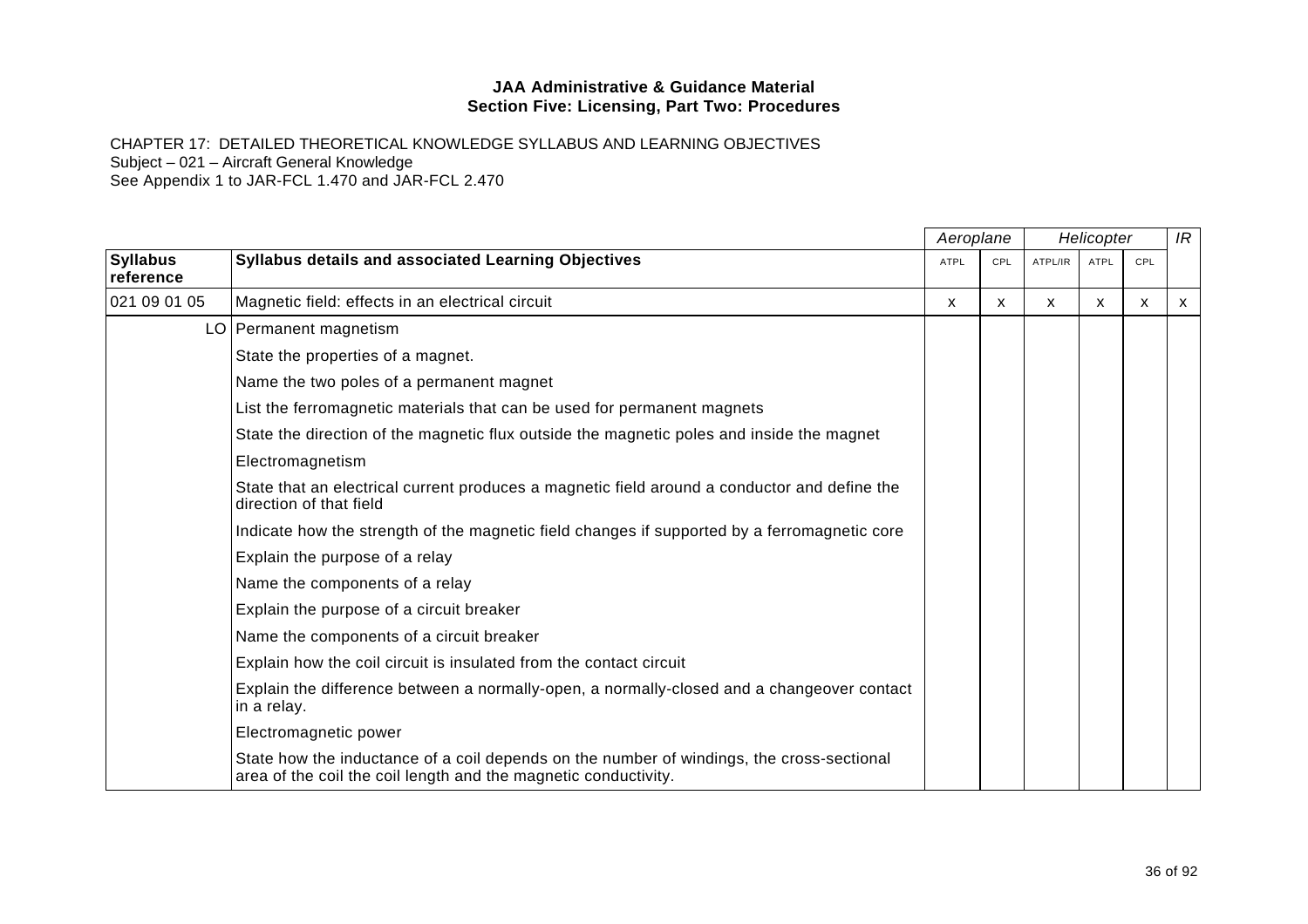|                              |                                                                                                                                             | Aeroplane   |     |         | Helicopter        |           | IR |
|------------------------------|---------------------------------------------------------------------------------------------------------------------------------------------|-------------|-----|---------|-------------------|-----------|----|
| <b>Syllabus</b><br>reference | <b>Syllabus details and associated Learning Objectives</b>                                                                                  | <b>ATPL</b> | CPL | ATPL/IR | <b>ATPL</b>       | CPL       |    |
|                              | Electromagnetic induction                                                                                                                   |             |     |         |                   |           |    |
|                              | Explain the principle of electromagnetic induction.                                                                                         |             |     |         |                   |           |    |
|                              | State how the induced voltage in a coil depends on the number of windings, the magnetic flux<br>and the rate of change of the magnetic flux |             |     |         |                   |           |    |
| 021 09 02 00                 | <b>Batteries</b>                                                                                                                            |             |     |         |                   |           |    |
| 021 09 02 01                 | Types, characteristics and limitations                                                                                                      | ⋏           | x   | ㅅ       | $\checkmark$<br>́ | $\lambda$ |    |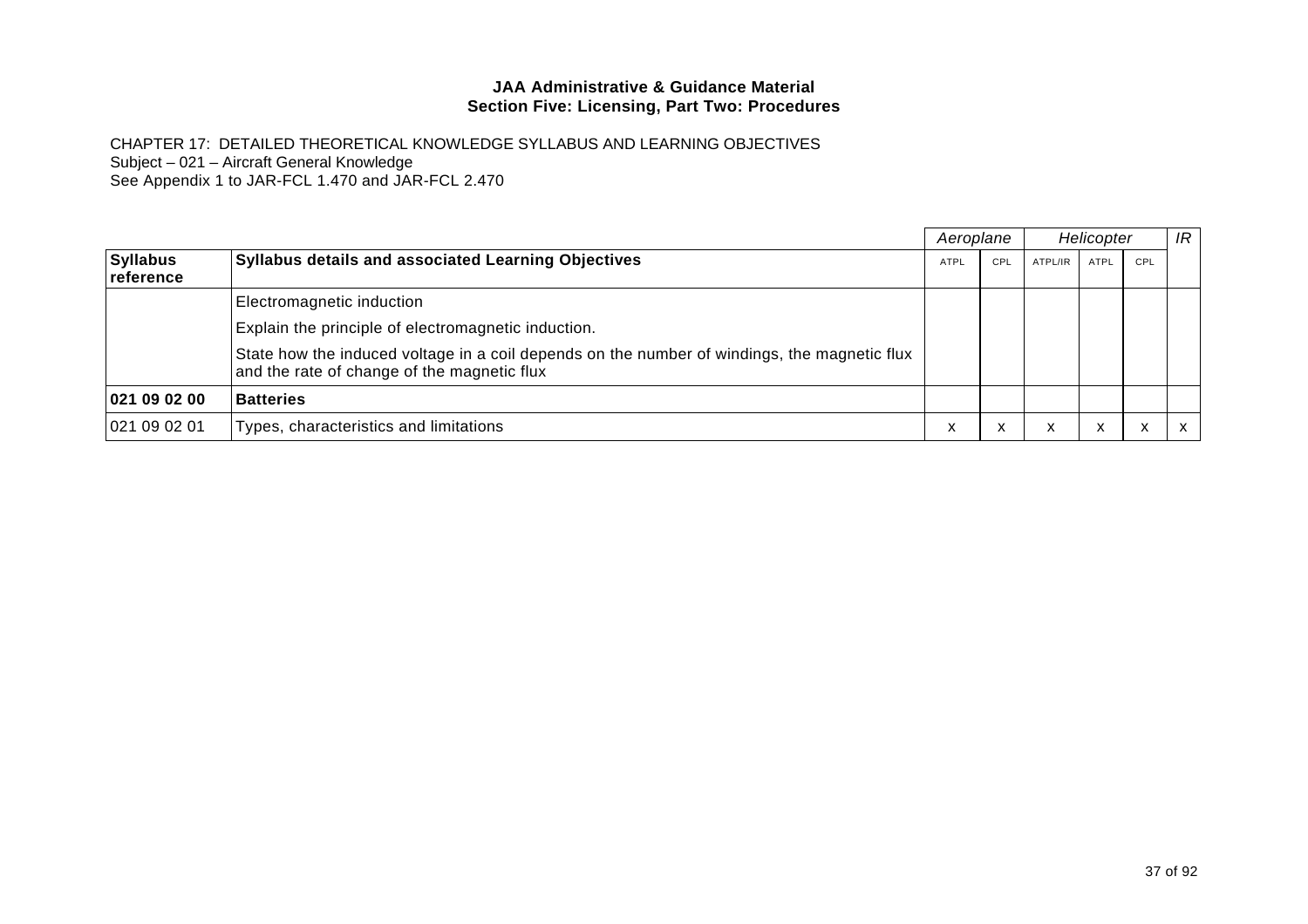|                              |                                                                                                                                 | Aeroplane   |     |         | Helicopter  |     | IR |
|------------------------------|---------------------------------------------------------------------------------------------------------------------------------|-------------|-----|---------|-------------|-----|----|
| <b>Syllabus</b><br>reference | Syllabus details and associated Learning Objectives                                                                             | <b>ATPL</b> | CPL | ATPL/IR | <b>ATPL</b> | CPL |    |
|                              | LO   - Types, characteristics                                                                                                   |             |     |         |             |     |    |
|                              | - State the components of a battery                                                                                             |             |     |         |             |     |    |
|                              | - Name the types of rechargeable batteries used in aircraft                                                                     |             |     |         |             |     |    |
|                              | - For lead acid & NiCd batteries                                                                                                |             |     |         |             |     |    |
|                              | - describe the processes which occur during charging and discharging                                                            |             |     |         |             |     |    |
|                              | - differentiate between cell voltage and charging voltage                                                                       |             |     |         |             |     |    |
|                              | - state the effect of temperature.                                                                                              |             |     |         |             |     |    |
|                              | - State the charging voltages which corresponds with different battery voltages.                                                |             |     |         |             |     |    |
|                              | Gompare lead-acid and NiCd batteries in respect of voltage, load behaviour, self-discharge,<br>thermal runaway and storage life |             |     |         |             |     |    |
|                              | - Capacity                                                                                                                      |             |     |         |             |     |    |
|                              | - Define the term "capacity of batteries".                                                                                      |             |     |         |             |     |    |
|                              | - State the relationship between voltage and capacity when batteries are connected in series<br>or in parallel                  |             |     |         |             |     |    |
|                              | - Uses                                                                                                                          |             |     |         |             |     |    |
|                              | - List the uses of lead acid batteries and NiCd batteries.                                                                      |             |     |         |             |     |    |
|                              | - Compare the relative advantages and disadvantages of lead acid and NiCd batteries                                             |             |     |         |             |     |    |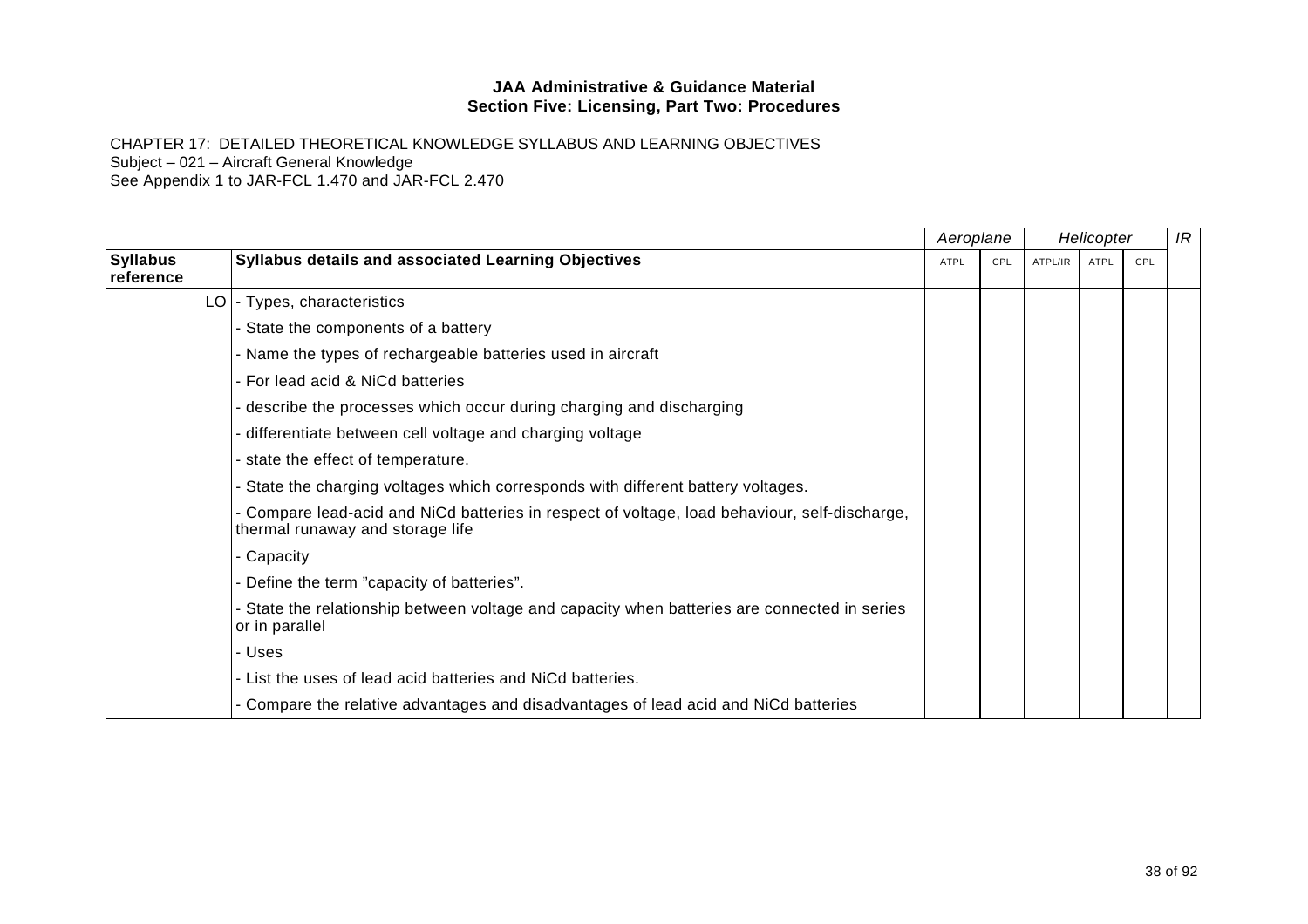|                              |                                                                                                           |             | Aeroplane |              | Helicopter  |     | IR           |
|------------------------------|-----------------------------------------------------------------------------------------------------------|-------------|-----------|--------------|-------------|-----|--------------|
| <b>Syllabus</b><br>reference | <b>Syllabus details and associated Learning Objectives</b>                                                | <b>ATPL</b> | CPL       | ATPL/IR      | <b>ATPL</b> | CPL |              |
|                              | Hazards                                                                                                   |             |           |              |             |     |              |
|                              | State the dangers involved in overcharging lead-acid and NiCd batteries                                   |             |           |              |             |     |              |
|                              | Indicate the behaviour of NiCd batteries in the case of too high a temperature (thermal<br>runaway).      |             |           |              |             |     |              |
|                              | Indicate why charging of lead-acid batteries with too high a voltage is dangerous                         |             |           |              |             |     |              |
|                              | State that NiCd batteries are monitored to avoid damages resultant from excessive<br>temperature increase |             |           |              |             |     |              |
| 021 09 02 02                 | Battery chargers, characteristics and limitations                                                         | X           | X         | x            | X           | X   | $\mathsf{x}$ |
|                              | LO   To be Defined                                                                                        |             |           |              |             |     |              |
| 021 09 03 00                 | Static electricity: general                                                                               |             |           |              |             |     |              |
| 021 09 03 01                 | Basic principles, Faraday's Law                                                                           | X           | X         | X            | X           | X   | $\mathsf{x}$ |
|                              | LO Explain what static elektricity is.                                                                    |             |           |              |             |     |              |
|                              | State Faraday's law                                                                                       |             |           |              |             |     |              |
| 021 09 03 02                 | Static dischargers                                                                                        | X           | X         | X            | X           | X   | $\mathsf{x}$ |
|                              | LO Explain the purpose of "static dischargers"                                                            |             |           |              |             |     |              |
|                              | Explain why the aircraft must first be grounded in case of refueling.                                     |             |           |              |             |     |              |
| 021 09 03 03                 | Protection against interference                                                                           | X           | X         | X            | X           | X   | $\mathsf{x}$ |
|                              | LO   To be Defined                                                                                        |             |           |              |             |     |              |
| 021 09 03 04                 | Lightning effects                                                                                         | X           | X         | $\mathsf{x}$ | X           | X   | $\mathsf{x}$ |
|                              | LO To be Defined                                                                                          |             |           |              |             |     |              |
| 021 09 04 00                 | Generation: production, distribution, use                                                                 |             |           |              |             |     |              |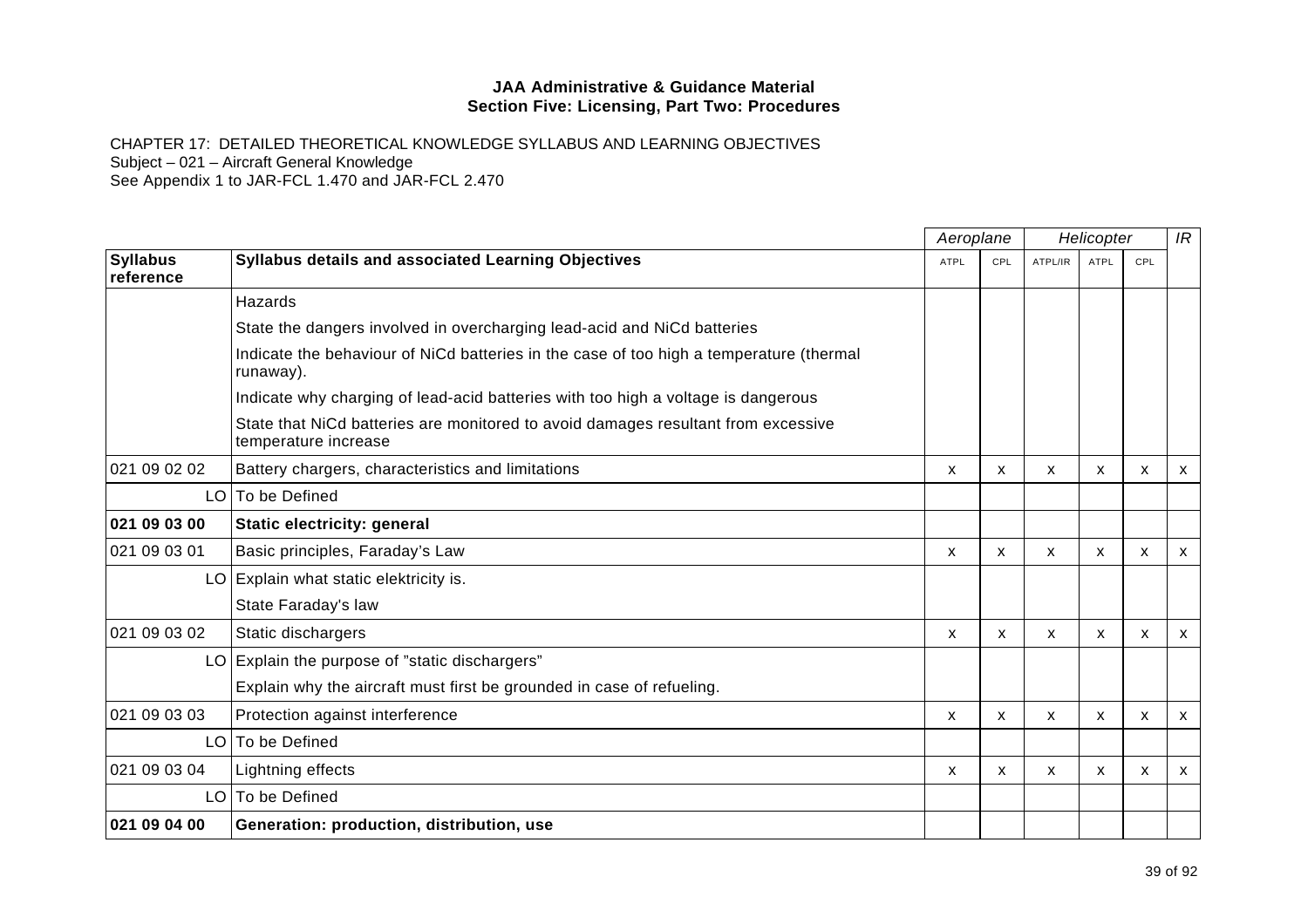|                              |                                                                                                           | Aeroplane   |     |         | Helicopter |     | IR |
|------------------------------|-----------------------------------------------------------------------------------------------------------|-------------|-----|---------|------------|-----|----|
| <b>Syllabus</b><br>reference | Syllabus details and associated Learning Objectives                                                       | <b>ATPL</b> | CPL | ATPL/IR | ATPL       | CPL |    |
| 021 09 04 01                 | DC Generation:                                                                                            | X           | X   | X       | X          | X   | X  |
|                              | types, design, operation, system components, degraded modes of operation,<br>indications and warnings     |             |     |         |            |     |    |
|                              | LO   Alternator                                                                                           |             |     |         |            |     |    |
|                              | Principle, function and applications                                                                      |             |     |         |            |     |    |
|                              | Describe the condition for a voltage to be induced in a conductor.                                        |             |     |         |            |     |    |
|                              | Name the type of voltage which is induced in a rotating conductor loop in a homogeneous<br>magnetic field |             |     |         |            |     |    |
|                              | Name the components of a simple generator.                                                                |             |     |         |            |     |    |
|                              | Define resonance.                                                                                         |             |     |         |            |     |    |
|                              | State in qualitative terms how voltage depends on number of turns, field strength, rpm and<br>load        |             |     |         |            |     |    |
|                              | Define the term "internal-pole machine".                                                                  |             |     |         |            |     |    |
|                              | Name the components of an alternator.                                                                     |             |     |         |            |     |    |
|                              | Compare the alternator and the simple generator with regard to:                                           |             |     |         |            |     |    |
|                              | voltage response at low rpm                                                                               |             |     |         |            |     |    |
|                              | power/weight ratio                                                                                        |             |     |         |            |     |    |
|                              | brush sparking                                                                                            |             |     |         |            |     |    |
|                              | current supply for the consumer                                                                           |             |     |         |            |     |    |
|                              | <b>AC-DC conversion</b>                                                                                   |             |     |         |            |     |    |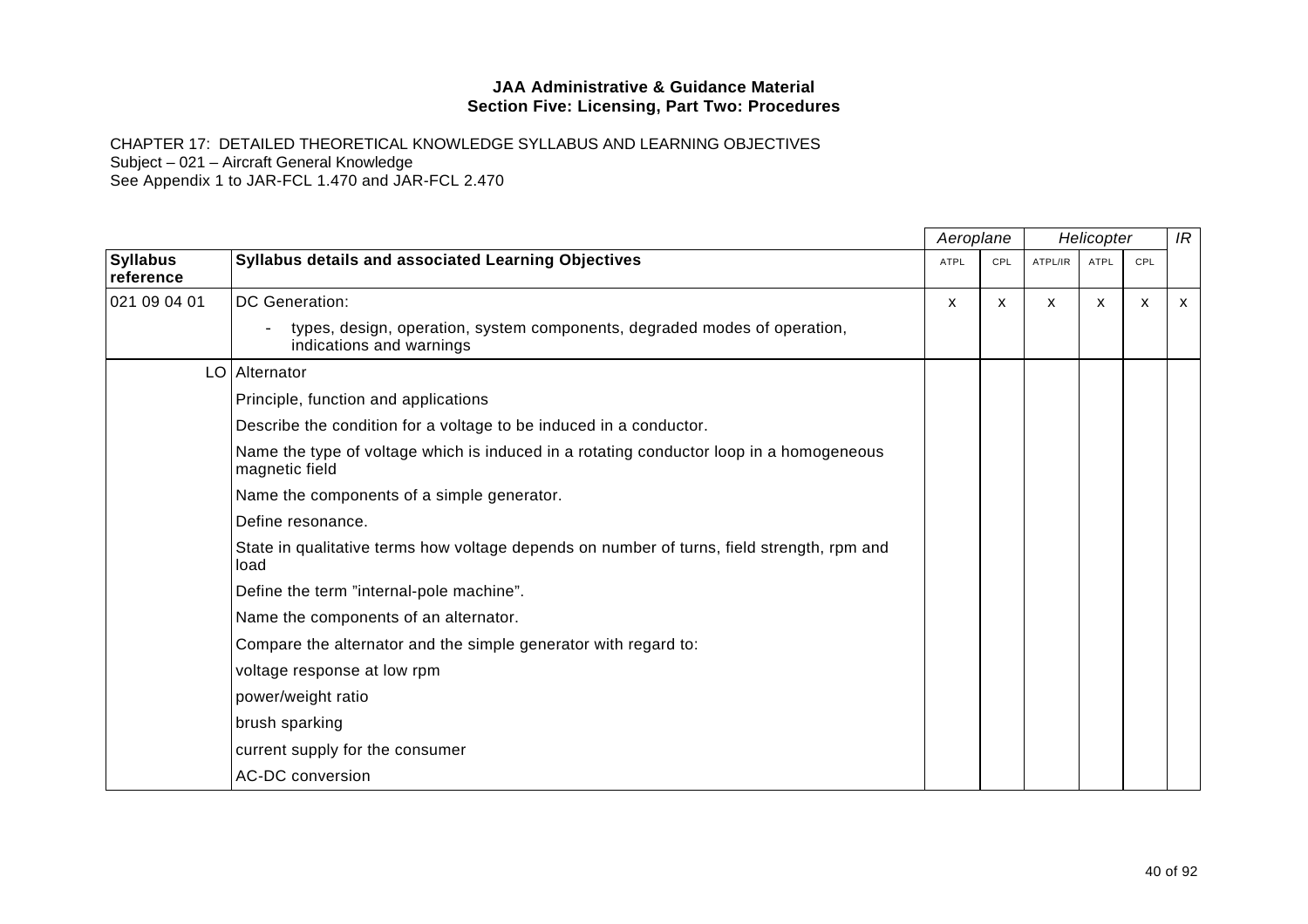|                              |                                                                                                       |             | Aeroplane | Helicopter |             |     | IR           |
|------------------------------|-------------------------------------------------------------------------------------------------------|-------------|-----------|------------|-------------|-----|--------------|
| <b>Syllabus</b><br>reference | Syllabus details and associated Learning Objectives                                                   | <b>ATPL</b> | CPL       | ATPL/IR    | <b>ATPL</b> | CPL |              |
|                              | Describe the different generator switching possibilities in multiengine aircraft.                     |             |           |            |             |     |              |
|                              | With regard to load distribution, compare and contrast the split system with the parallel<br>system.  |             |           |            |             |     |              |
|                              | List the requirements to connect DC generators in parallel                                            |             |           |            |             |     |              |
|                              | Explain how control of load sharing is achieved when two DC generators are operating in<br>parallel   |             |           |            |             |     |              |
|                              | Monitoring devices                                                                                    |             |           |            |             |     |              |
|                              | Name different monitoring devices                                                                     |             |           |            |             |     |              |
|                              | Regulation, control and protection                                                                    |             |           |            |             |     |              |
|                              | Explain the principle of voltage control.                                                             |             |           |            |             |     |              |
|                              | List the types of voltage regulators and explain their method of operation.                           |             |           |            |             |     |              |
|                              | Explain why reverse current flow from the battery to the generator must be prevented.                 |             |           |            |             |     |              |
|                              | Name the different types of reverse-current protection devices and explain how they work.             |             |           |            |             |     |              |
|                              | Describe the different alternator designs                                                             |             |           |            |             |     |              |
|                              | Starter generator                                                                                     |             |           |            |             |     |              |
|                              | Describe how the starter generator is constructed and indicate its purpose.                           |             |           |            |             |     |              |
| 021 09 04 02                 | <b>AC Generation:</b>                                                                                 | X           | X         | X          | X           | X   | $\mathsf{x}$ |
|                              | types, design, operation, system components, degreded modes of operation,<br>indications and warnings |             |           |            |             |     |              |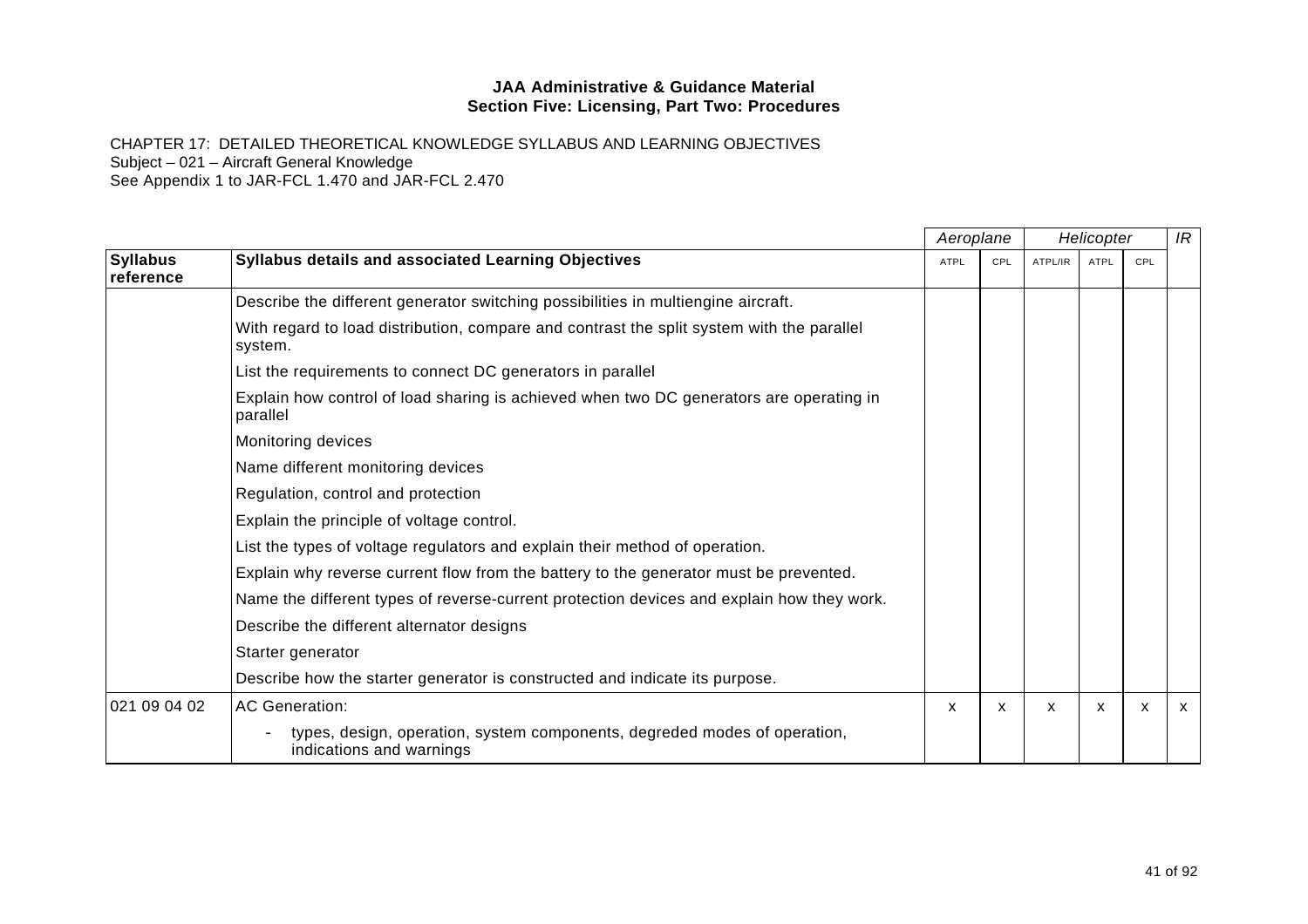|                              |                                                                                                                                                             | Aeroplane   |            |         | Helicopter |     | IR |
|------------------------------|-------------------------------------------------------------------------------------------------------------------------------------------------------------|-------------|------------|---------|------------|-----|----|
| <b>Syllabus</b><br>reference | Syllabus details and associated Learning Objectives                                                                                                         | <b>ATPL</b> | <b>CPL</b> | ATPL/IR | ATPL       | CPL |    |
|                              | LO Three phase generator/brushless generator (construction and operation)                                                                                   |             |            |         |            |     |    |
|                              | Describe the components of a three-phase generator.                                                                                                         |             |            |         |            |     |    |
|                              | Explain how a three-phase generator works.                                                                                                                  |             |            |         |            |     |    |
|                              | List possible types of connection for the 3 windings.                                                                                                       |             |            |         |            |     |    |
|                              | Describe how a three phase AC generator is usually connected.                                                                                               |             |            |         |            |     |    |
|                              | Define phase and line voltage and state the voltage values used in aircraft.                                                                                |             |            |         |            |     |    |
|                              | State the relation between phase voltage and line voltage.                                                                                                  |             |            |         |            |     |    |
|                              | Name the principle involved in voltage control.                                                                                                             |             |            |         |            |     |    |
|                              | State in qualitative terms the relation between frequency, number of pole pairs, and RPM of a<br>three-phase generator.                                     |             |            |         |            |     |    |
|                              | Variable speed constant frequency (VSCF) drive                                                                                                              |             |            |         |            |     |    |
|                              | Explain the purpose of a VSCF.                                                                                                                              |             |            |         |            |     |    |
|                              | Describe how constant output voltage and frequency is achieved.                                                                                             |             |            |         |            |     |    |
|                              | Explain the function of disconnect.                                                                                                                         |             |            |         |            |     |    |
|                              | Explain the purpose of a VSCF                                                                                                                               |             |            |         |            |     |    |
|                              | State that the voltage and frequency output of a VSCF is identical to the output of a hydraulic<br>constant speed driven AC generator as well as to an IDG. |             |            |         |            |     |    |
| 021 09 04 03                 | AC Generation: Constant Speed Drive systems (CSD/IDG)                                                                                                       | X.          |            |         |            |     |    |
|                              | basic principles, limitations and warnings<br>$\qquad \qquad -$                                                                                             |             |            |         |            |     |    |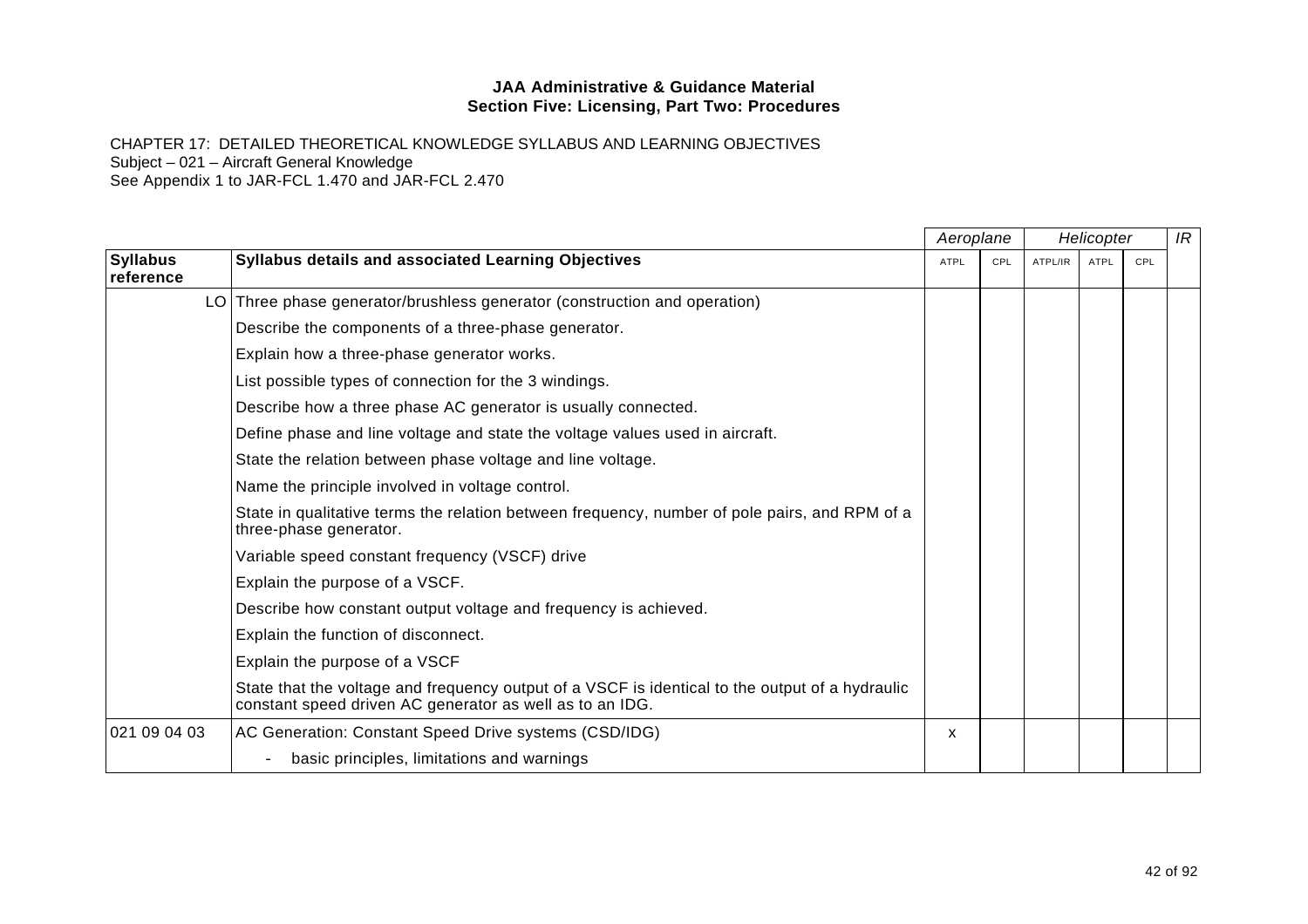|                              |                                                                                                                     | Aeroplane    |     | Helicopter |             |     | IR           |
|------------------------------|---------------------------------------------------------------------------------------------------------------------|--------------|-----|------------|-------------|-----|--------------|
| <b>Syllabus</b><br>reference | Syllabus details and associated Learning Objectives                                                                 | <b>ATPL</b>  | CPL | ATPL/IR    | <b>ATPL</b> | CPL |              |
|                              | LO Generator drive                                                                                                  |              |     |            |             |     |              |
|                              | Constant speed drive (CSD)                                                                                          |              |     |            |             |     |              |
|                              | Explain the purpose of a constant speed drive (CSD)                                                                 |              |     |            |             |     |              |
|                              | Name the different types of constant-speed drives.                                                                  |              |     |            |             |     |              |
|                              | List the component parts of a CSD.                                                                                  |              |     |            |             |     |              |
|                              | Describe how, in a CSD, oil pressure and oil temperature are monitored                                              |              |     |            |             |     |              |
|                              | Explain what happens in the event of mechanical disconnect.                                                         |              |     |            |             |     |              |
|                              | Explain the significance of the monitoring instruments.                                                             |              |     |            |             |     |              |
|                              | Integrated drive                                                                                                    |              |     |            |             |     |              |
|                              | List the components of the integrated drive generator (IDG).                                                        |              |     |            |             |     |              |
|                              | Describe the function of an IDG.                                                                                    |              |     |            |             |     |              |
|                              | Explain the consequences of a mechanical disconnect during flight.                                                  |              |     |            |             |     |              |
|                              | State that in the case of failure an indication is given to the pilot.                                              |              |     |            |             |     |              |
| 021 09 05 00                 | <b>Electric components</b>                                                                                          |              |     |            |             |     |              |
| 021 09 05 01                 | <b>Basic elements:</b>                                                                                              | $\mathsf{x}$ | X   | X          | X           | X   | $\mathsf{X}$ |
|                              | cables and connectors: materials, components, characteristics and limitations<br>$\overline{\phantom{m}}$           |              |     |            |             |     |              |
|                              | basic principles of switches, relays, circuit-breakers and proximity switches                                       |              |     |            |             |     |              |
|                              | Semiconductors: basic principles, diode, transistor: description, functions,<br>characteristics and limitations     |              |     |            |             |     |              |
|                              | Logic circuits: basic functions (AND, OR, NOT, NOR) symbols and associated gates,<br>association of basic functions |              |     |            |             |     |              |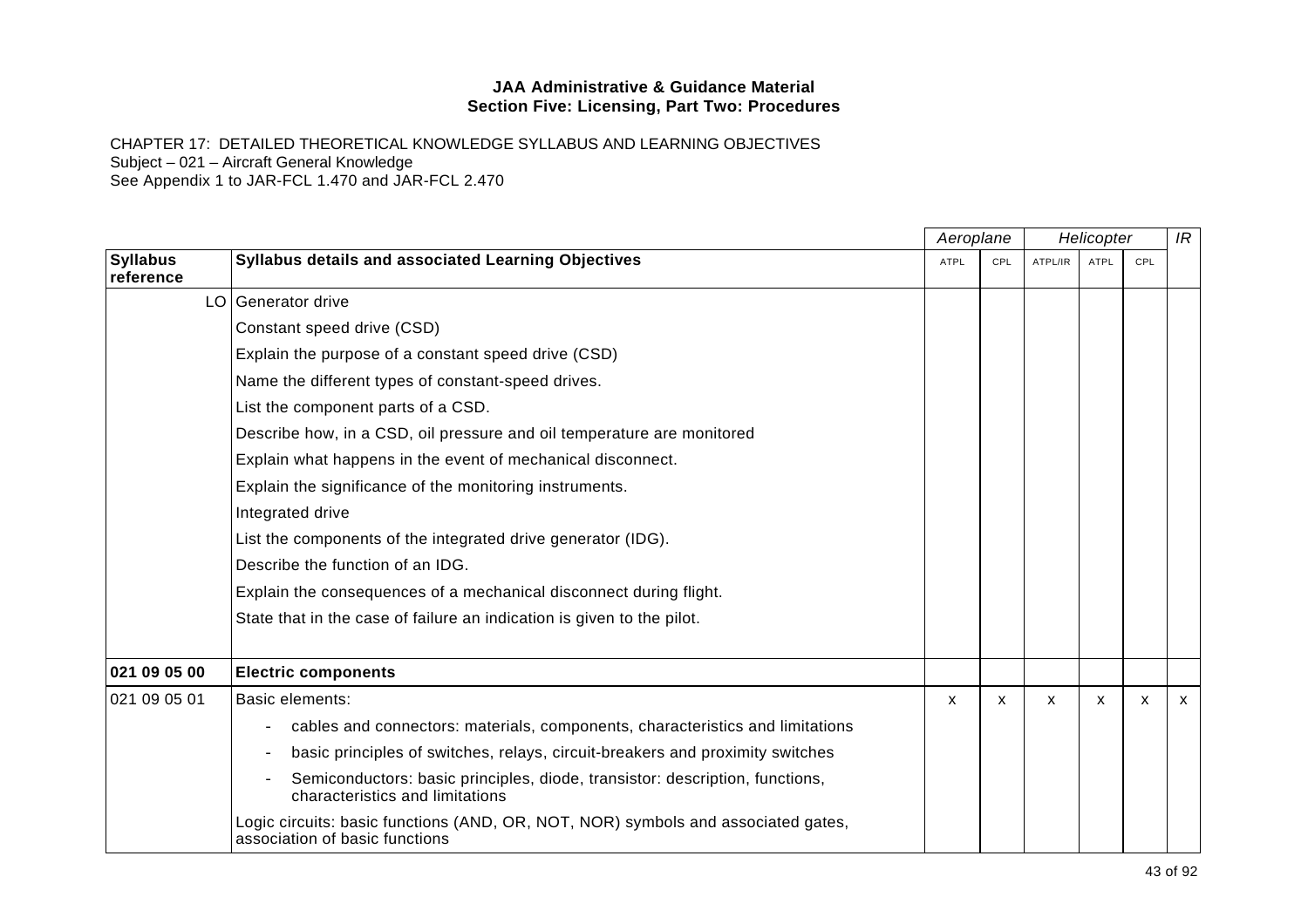|                              |                                                                                                                                           | Aeroplane    | Helicopter |         |             | IR  |              |
|------------------------------|-------------------------------------------------------------------------------------------------------------------------------------------|--------------|------------|---------|-------------|-----|--------------|
| <b>Syllabus</b><br>reference | Syllabus details and associated Learning Objectives                                                                                       | <b>ATPL</b>  | CPL        | ATPL/IR | <b>ATPL</b> | CPL |              |
| 021 09 05 02                 | Motors (DC/AC):                                                                                                                           | $\mathsf{x}$ | X          | X       | X           | X   | $\mathsf{x}$ |
|                              | types, design, operation, system components, degraded modes of operation,<br>indications and warnings                                     |              |            |         |             |     |              |
|                              | LO Synchronous and asynchronous motors                                                                                                    |              |            |         |             |     |              |
|                              | Operation                                                                                                                                 |              |            |         |             |     |              |
|                              | Name the components of a synchronous motor.                                                                                               |              |            |         |             |     |              |
|                              | Describe how a synchronous motor works.                                                                                                   |              |            |         |             |     |              |
|                              | State the relationship between RPM, frequency and number of pole pairs for a synchronous<br>motor.                                        |              |            |         |             |     |              |
|                              | List the characteristics of a synchronous motor.                                                                                          |              |            |         |             |     |              |
|                              | Name the components of a 3-phase asynchronous motor                                                                                       |              |            |         |             |     |              |
|                              | Describe how a 3-phase asynchronous motor works.                                                                                          |              |            |         |             |     |              |
|                              | Describe the relationship between the rotating velocity of the rotary field in the stator and the<br>rotor RPM of the asynchronous motor. |              |            |         |             |     |              |
|                              | Name the components of a 2-phase asynchronous motor.                                                                                      |              |            |         |             |     |              |
|                              | List the characteristics of an asynchronous motor.                                                                                        |              |            |         |             |     |              |
|                              | Explain how the direction of a 3 phase AC motor can be changed                                                                            |              |            |         |             |     |              |
|                              | Application                                                                                                                               |              |            |         |             |     |              |
|                              | Name typical applications for an asynchronous motor.                                                                                      |              |            |         |             |     |              |
| 021 09 05 03                 | Other elements: Transformers, transformer rectifiers, static inverters, converters, current<br>transformers                               | X            | X          | X       | X           | X   | $\mathsf{X}$ |
|                              | design, operation, limitations                                                                                                            |              |            |         |             |     |              |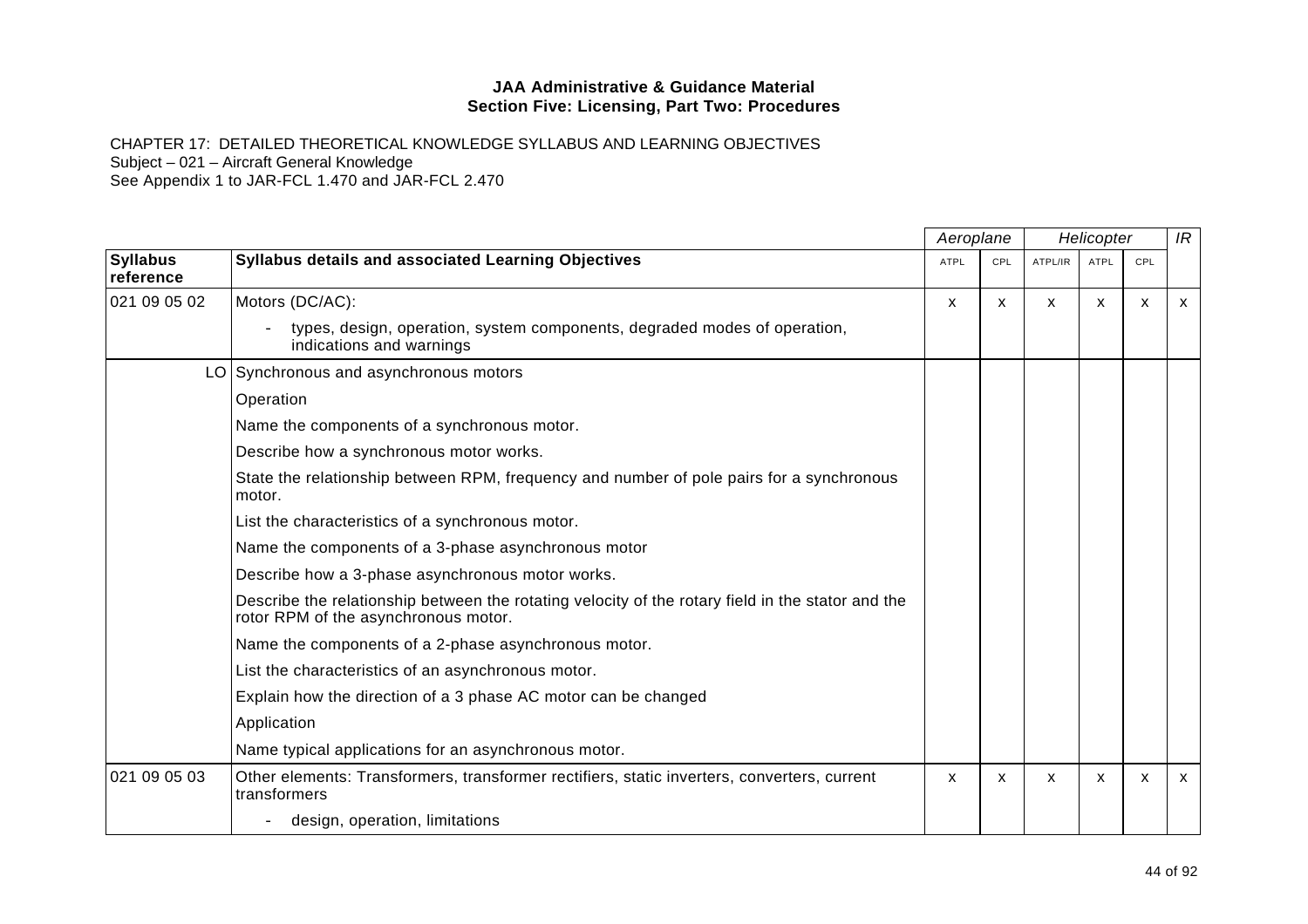|                              |                                                                                  | Aeroplane   |     | Helicopter |             |     | IR           |
|------------------------------|----------------------------------------------------------------------------------|-------------|-----|------------|-------------|-----|--------------|
| <b>Syllabus</b><br>reference | Syllabus details and associated Learning Objectives                              | <b>ATPL</b> | CPL | ATPL/IR    | <b>ATPL</b> | CPL |              |
|                              | Inverter                                                                         |             |     |            |             |     |              |
|                              | State the purpose of static inverters                                            |             |     |            |             |     |              |
|                              | List the parts used in the construction of a static inverter.                    |             |     |            |             |     |              |
|                              | Describe the function of a static inverter.                                      |             |     |            |             |     |              |
|                              | State the commonly used output voltages of inverters                             |             |     |            |             |     |              |
|                              | Name typical applications for an inverter.                                       |             |     |            |             |     |              |
|                              | Transformer Rectifier Units (tru)                                                |             |     |            |             |     |              |
|                              | Specify the purpose of a Transformer Rectifier Unit (TRU).                       |             |     |            |             |     |              |
|                              | Explain the construction and output voltage of a TRU.                            |             |     |            |             |     |              |
|                              | State that TRU's are used in commercial aircraft for supplying the DC network    |             |     |            |             |     |              |
|                              | <b>Transformers</b>                                                              |             |     |            |             |     |              |
|                              | Describe the task of a transformer.                                              |             |     |            |             |     |              |
|                              | State that AC transformers exist for single-phase AC and for three-phase AC.     |             |     |            |             |     |              |
|                              | Name the component parts of a transformer.                                       |             |     |            |             |     |              |
|                              | State in qualitative terms the dependence of I and U on the transformation rate. |             |     |            |             |     |              |
| 021 09 06 00                 | <b>Distribution</b>                                                              |             |     |            |             |     |              |
| 021 09 06 01                 | General:                                                                         | X           | X   | X          | X           | X   | $\mathsf{X}$ |
|                              | bus bar, common earth, priority<br>$\qquad \qquad -$                             |             |     |            |             |     |              |
|                              | AC and DC comparison<br>$-$                                                      |             |     |            |             |     |              |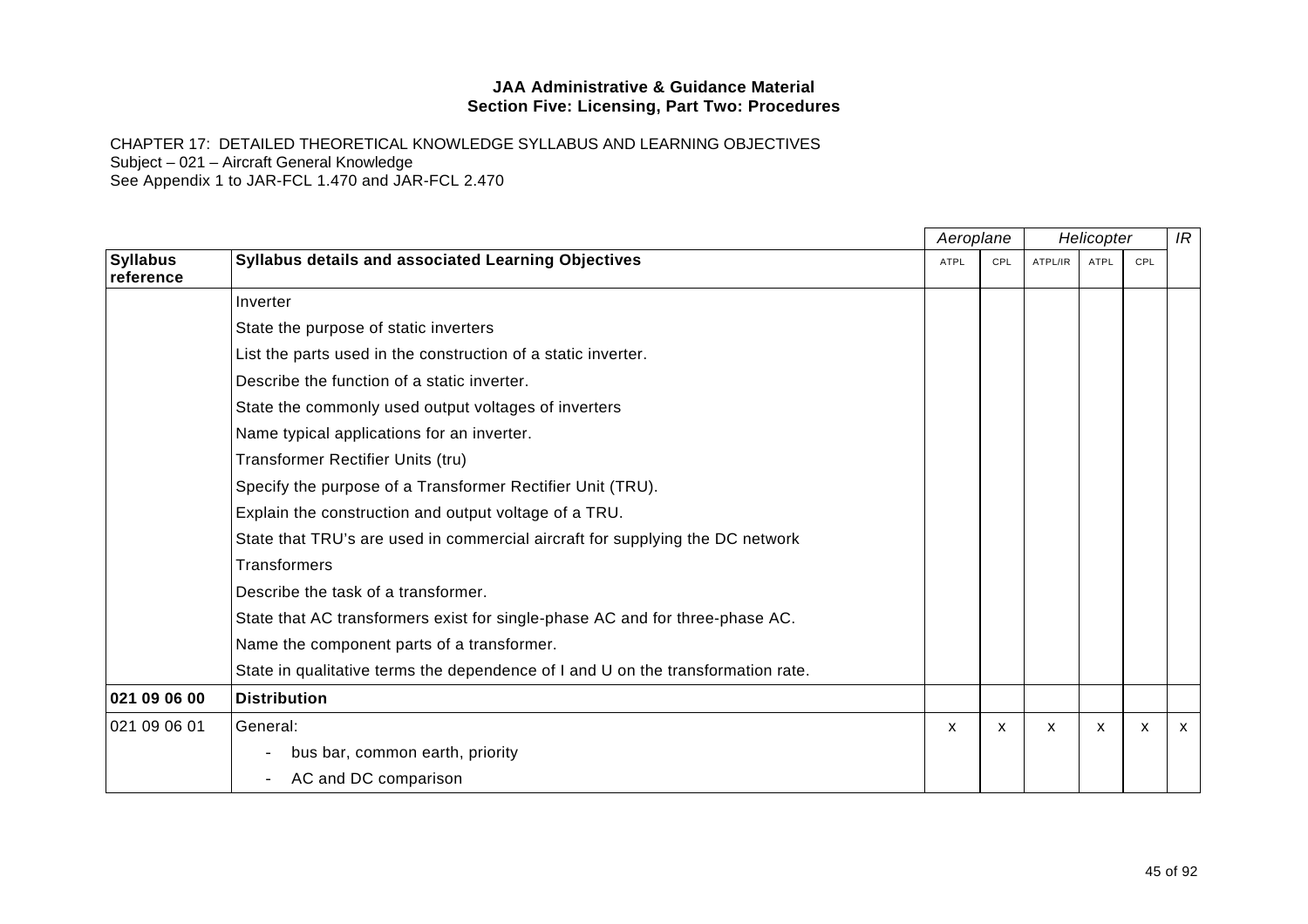|                               |                                                                                                                                      | Aeroplane   |     | Helicopter |      |     | IR           |
|-------------------------------|--------------------------------------------------------------------------------------------------------------------------------------|-------------|-----|------------|------|-----|--------------|
| <b>Syllabus</b><br>∣reference | <b>Syllabus details and associated Learning Objectives</b>                                                                           | <b>ATPL</b> | CPL | ATPL/IR    | ATPL | CPL |              |
|                               | LO Use a block diagram to describe the flight supply system                                                                          |             |     |            |      |     |              |
|                               | Explain the purpose of electrical bonding                                                                                            |             |     |            |      |     |              |
|                               | State which pole of the battery and which pole of the alternator are typically grounded to the<br>fuselage in aircraft power supply. |             |     |            |      |     |              |
|                               | State the advantages and drawbacks of electrical bonding                                                                             |             |     |            |      |     |              |
| 021 09 06 02                  | DC distribution:                                                                                                                     | л           | x   | X          | x    | X   | $\mathsf{x}$ |
|                               | Coupled and un-coupled systems, protection and monitoring circuits<br>$\overline{\phantom{a}}$                                       |             |     |            |      |     |              |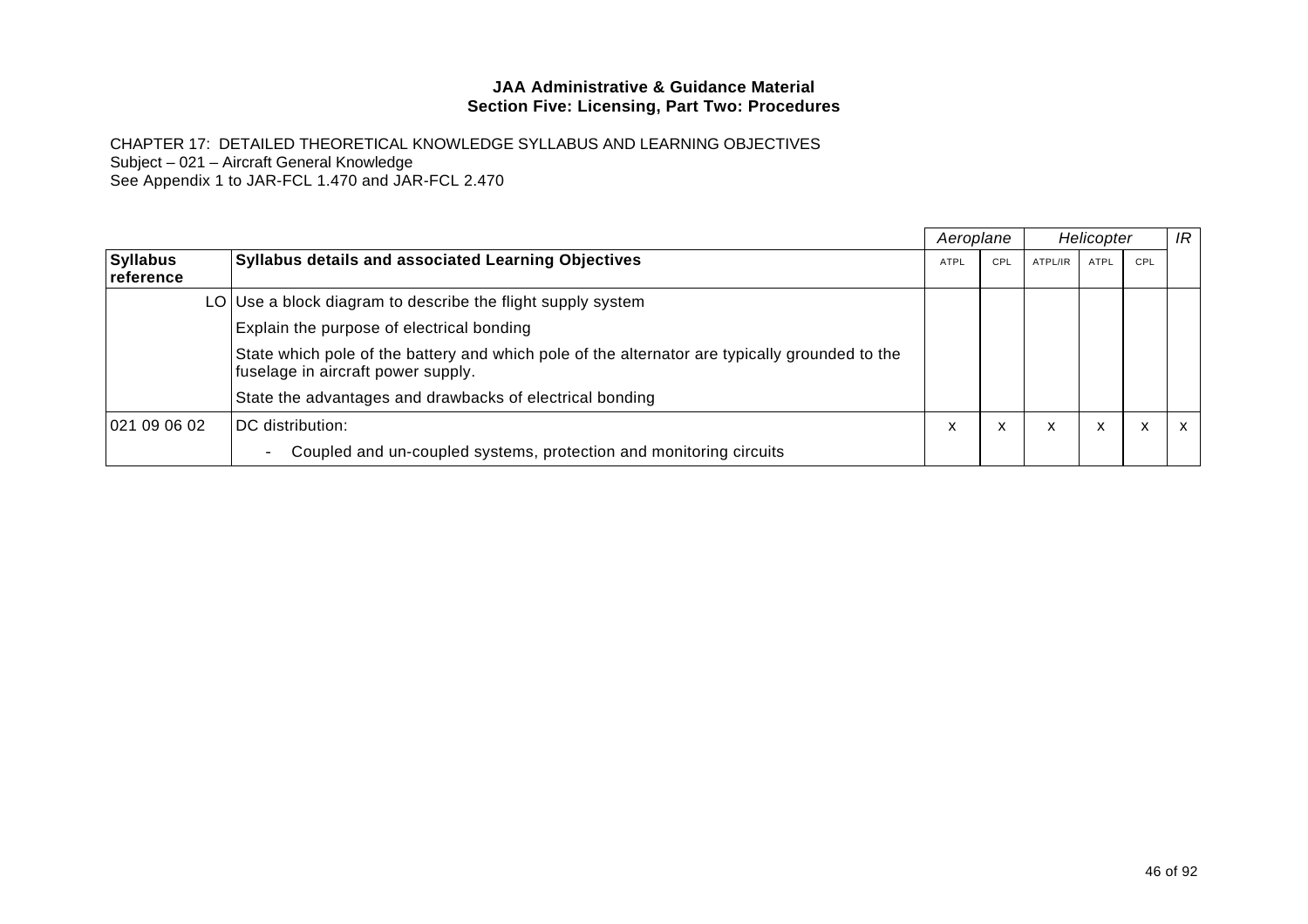|                              |                                                                                                                 | Aeroplane   |     |         | Helicopter |     | IR |
|------------------------------|-----------------------------------------------------------------------------------------------------------------|-------------|-----|---------|------------|-----|----|
| <b>Syllabus</b><br>reference | Syllabus details and associated Learning Objectives                                                             | <b>ATPL</b> | CPL | ATPL/IR | ATPL       | CPL |    |
|                              | LO Current distribution (buses)                                                                                 |             |     |         |            |     |    |
|                              | Explain the purpose of the bus                                                                                  |             |     |         |            |     |    |
|                              | Name the purpose of the battery bus and of the hot bus                                                          |             |     |         |            |     |    |
|                              | Name the components of the electrical power supply system used in flight                                        |             |     |         |            |     |    |
|                              | State the number of ammeters in a multi generator system                                                        |             |     |         |            |     |    |
|                              | Use a block diagram to describe the supply system used in flight                                                |             |     |         |            |     |    |
|                              | Monitoring of electrical systems                                                                                |             |     |         |            |     |    |
|                              | State the methods of monitoring of electrical systems                                                           |             |     |         |            |     |    |
|                              | Name the components of a moving-coil instrument                                                                 |             |     |         |            |     |    |
|                              | Explain the function of a moving-coil instrument                                                                |             |     |         |            |     |    |
|                              | Explain the function of a Wheatstone Bridge                                                                     |             |     |         |            |     |    |
|                              | Ammeter, voltmeter                                                                                              |             |     |         |            |     |    |
|                              | State the difference between a voltmeter and an ammeter with regard to resistance                               |             |     |         |            |     |    |
|                              | State the purpose of an ammeter and show how it is connected to the electrical load                             |             |     |         |            |     |    |
|                              | State the purpose of a voltmeter and show how it is connected to the electrical load                            |             |     |         |            |     |    |
|                              | Describe the possibilities for extending the measuring range of voltmeters and ammeters                         |             |     |         |            |     |    |
|                              | Interpret the different ammeter indications of the ammeter which monitors the charge current<br>of the battery. |             |     |         |            |     |    |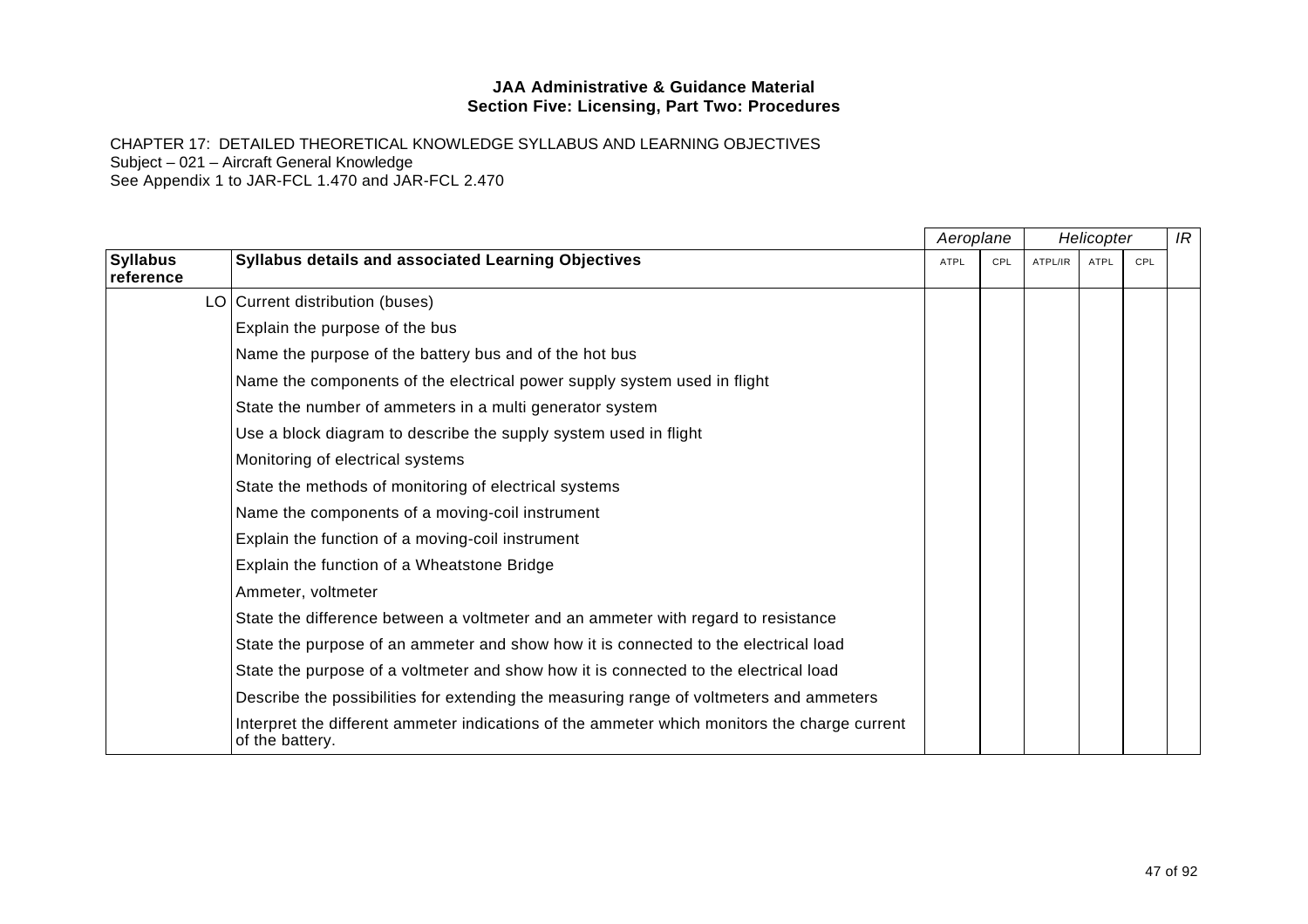|                              |                                                                                                                           | Aeroplane |     |         | Helicopter |     | IR |
|------------------------------|---------------------------------------------------------------------------------------------------------------------------|-----------|-----|---------|------------|-----|----|
| <b>Syllabus</b><br>reference | Syllabus details and associated Learning Objectives                                                                       | ATPL      | CPL | ATPL/IR | ATPL       | CPL |    |
|                              | Annunciators                                                                                                              |           |     |         |            |     |    |
|                              | Identify different types of annunciators.                                                                                 |           |     |         |            |     |    |
|                              | Electrical consumers                                                                                                      |           |     |         |            |     |    |
|                              | List types of electrical consumers (loads) for an aircraft, and their different purposes:                                 |           |     |         |            |     |    |
|                              | lighting                                                                                                                  |           |     |         |            |     |    |
|                              | heating                                                                                                                   |           |     |         |            |     |    |
|                              | magnetic devices                                                                                                          |           |     |         |            |     |    |
|                              | avionics systems                                                                                                          |           |     |         |            |     |    |
|                              | instruments                                                                                                               |           |     |         |            |     |    |
|                              | Describe the components of a DC motor                                                                                     |           |     |         |            |     |    |
|                              | Describe the circuitry for the field winding in the case of series, shunt, and compound wound<br>motors.                  |           |     |         |            |     |    |
|                              | Describe the RPM and torque behaviour of a series-wound motor and a shunt-wound motor as<br>the load increases/decreases. |           |     |         |            |     |    |
|                              | Explain how the direction of rotation of a DC motor can be changed.                                                       |           |     |         |            |     |    |
|                              | Name typical applications for series and shunt field motor.                                                               |           |     |         |            |     |    |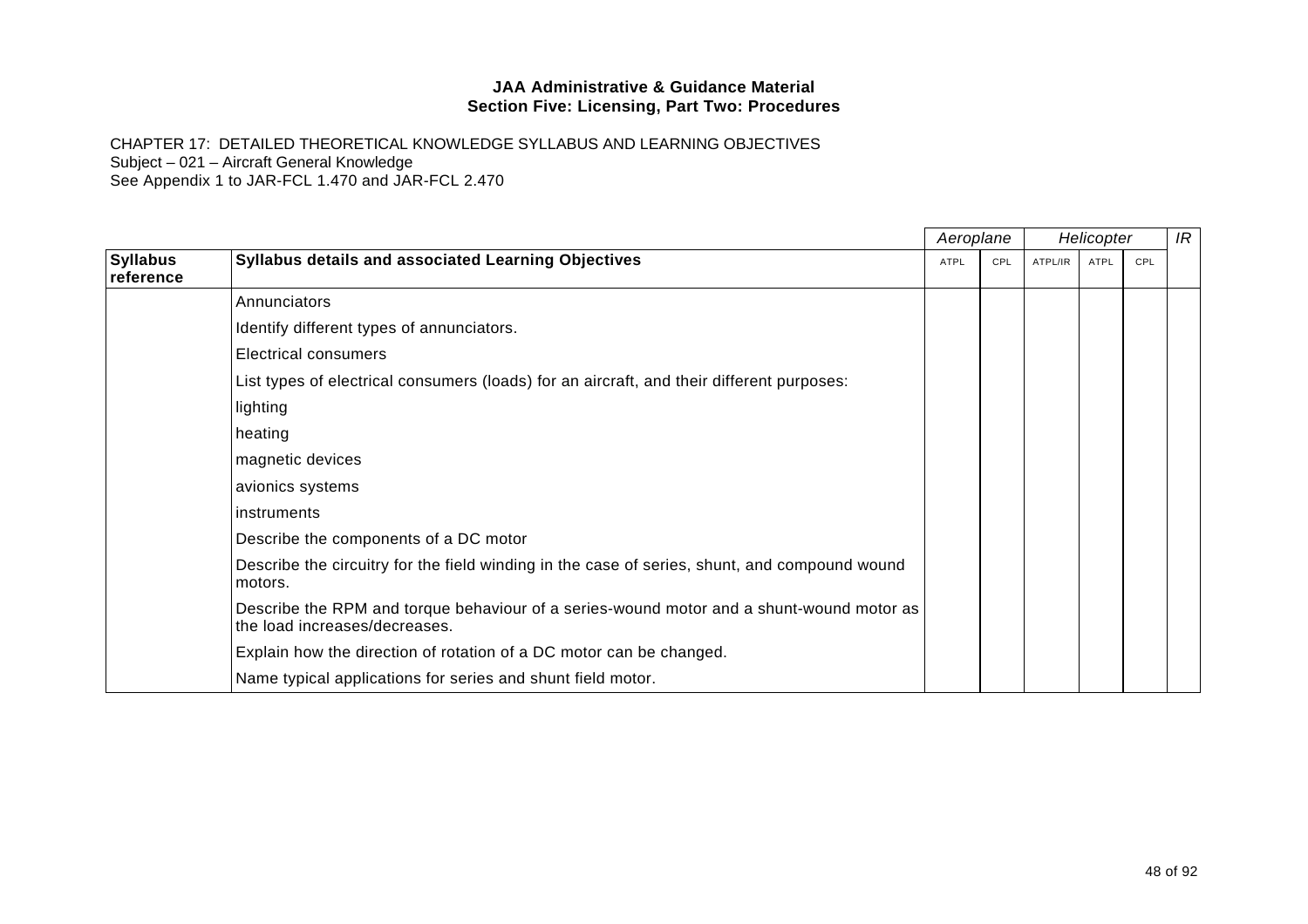|                              |                                                                                                              | Aeroplane |     | Helicopter |             |     | IR           |
|------------------------------|--------------------------------------------------------------------------------------------------------------|-----------|-----|------------|-------------|-----|--------------|
| <b>Syllabus</b><br>reference | Syllabus details and associated Learning Objectives                                                          | ATPL      | CPL | ATPL/IR    | <b>ATPL</b> | CPL |              |
|                              | DC power distribution:                                                                                       |           |     |            |             |     |              |
|                              | Construction, operation and system monitoring                                                                |           |     |            |             |     |              |
|                              | Using simplified schematics, explain the construction of single- and multi-engined<br>DC flight<br>equipment |           |     |            |             |     |              |
|                              | Using simplified schematics, show the effects of different switching operations.                             |           |     |            |             |     |              |
|                              | Using simplified schematics, show the effects of the following cases:                                        |           |     |            |             |     |              |
|                              | generator failure                                                                                            |           |     |            |             |     |              |
|                              | generator overloading                                                                                        |           |     |            |             |     |              |
|                              | overvoltage                                                                                                  |           |     |            |             |     |              |
|                              | battery over/undercharge.                                                                                    |           |     |            |             |     |              |
|                              | List the sources of external power supply.                                                                   |           |     |            |             |     |              |
|                              | List the significant points to be observed when operating with an external power supply.                     |           |     |            |             |     |              |
|                              | State the effects on the progress of the flight if the generator or generator and battery fails.             |           |     |            |             |     |              |
|                              | State how fire, due to electrical causes, can be checked.                                                    |           |     |            |             |     |              |
| 021 09 06 03                 | AC distribution:                                                                                             | X         | X   | X          | X           | X   | $\mathsf{x}$ |
|                              | Coupled and un-coupled systems, protection and monitoring circuits<br>$\qquad \qquad -$                      |           |     |            |             |     |              |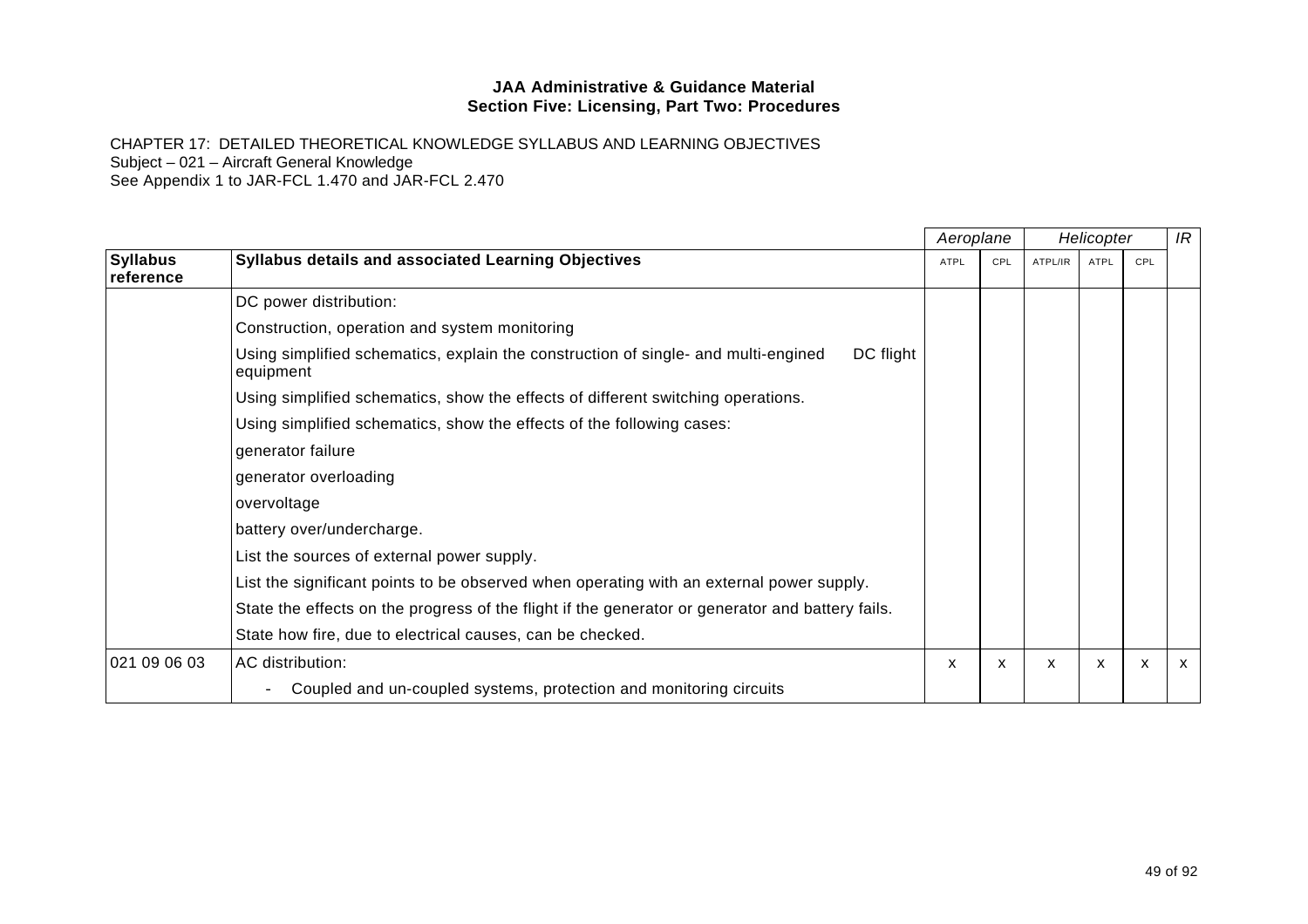|                              |                                                                                                                         | Aeroplane   |     | Helicopter |             |     | IR |
|------------------------------|-------------------------------------------------------------------------------------------------------------------------|-------------|-----|------------|-------------|-----|----|
| <b>Syllabus</b><br>reference | Syllabus details and associated Learning Objectives                                                                     | <b>ATPL</b> | CPL | ATPL/IR    | <b>ATPL</b> | CPL |    |
|                              | LO Construction, operation and monitoring                                                                               |             |     |            |             |     |    |
|                              | List the different types of electrical power supply in AC circuits.                                                     |             |     |            |             |     |    |
|                              | Describe the power distribution in the case of a split system.                                                          |             |     |            |             |     |    |
|                              | Explain the consequences of one generator failing.                                                                      |             |     |            |             |     |    |
|                              | State that the auxiliary power unit (APU) is fitted with a 3 phase AC generator for use on the<br>ground and in flight. |             |     |            |             |     |    |
|                              | Explain the construction of three-phase flight equipment.                                                               |             |     |            |             |     |    |
|                              | List the different monitoring instruments for parallel and split system operation.                                      |             |     |            |             |     |    |
|                              | Protection circuits, paralleling of ac-generators                                                                       |             |     |            |             |     |    |
|                              | Explain how the bus bars are connected in the case of parallel connection.                                              |             |     |            |             |     |    |
|                              | Explain the conditions to be met for paralleling AC generators                                                          |             |     |            |             |     |    |
|                              | Name the synchronization conditions for parallel connection of three-phase generators.                                  |             |     |            |             |     |    |
|                              | Describe how different reactive loads become compensated in the case of paralleled AC<br>generators.                    |             |     |            |             |     |    |
|                              | Describe how different real loads become compensated in the case of paralleled AC<br>generators.                        |             |     |            |             |     |    |
|                              | List different protective circuits for parallel operation.                                                              |             |     |            |             |     |    |
| 021 09 06 04                 | Electrical load management systems:                                                                                     | X           |     | X          |             |     |    |
|                              | Automatic generators and bus switching during normal and failure operation,<br>indications and warnings                 |             |     |            |             |     |    |
|                              | LO   To be Defined                                                                                                      |             |     |            |             |     |    |
| 021 10 00 00                 | <b>PISTON ENGINES</b>                                                                                                   |             |     |            |             |     |    |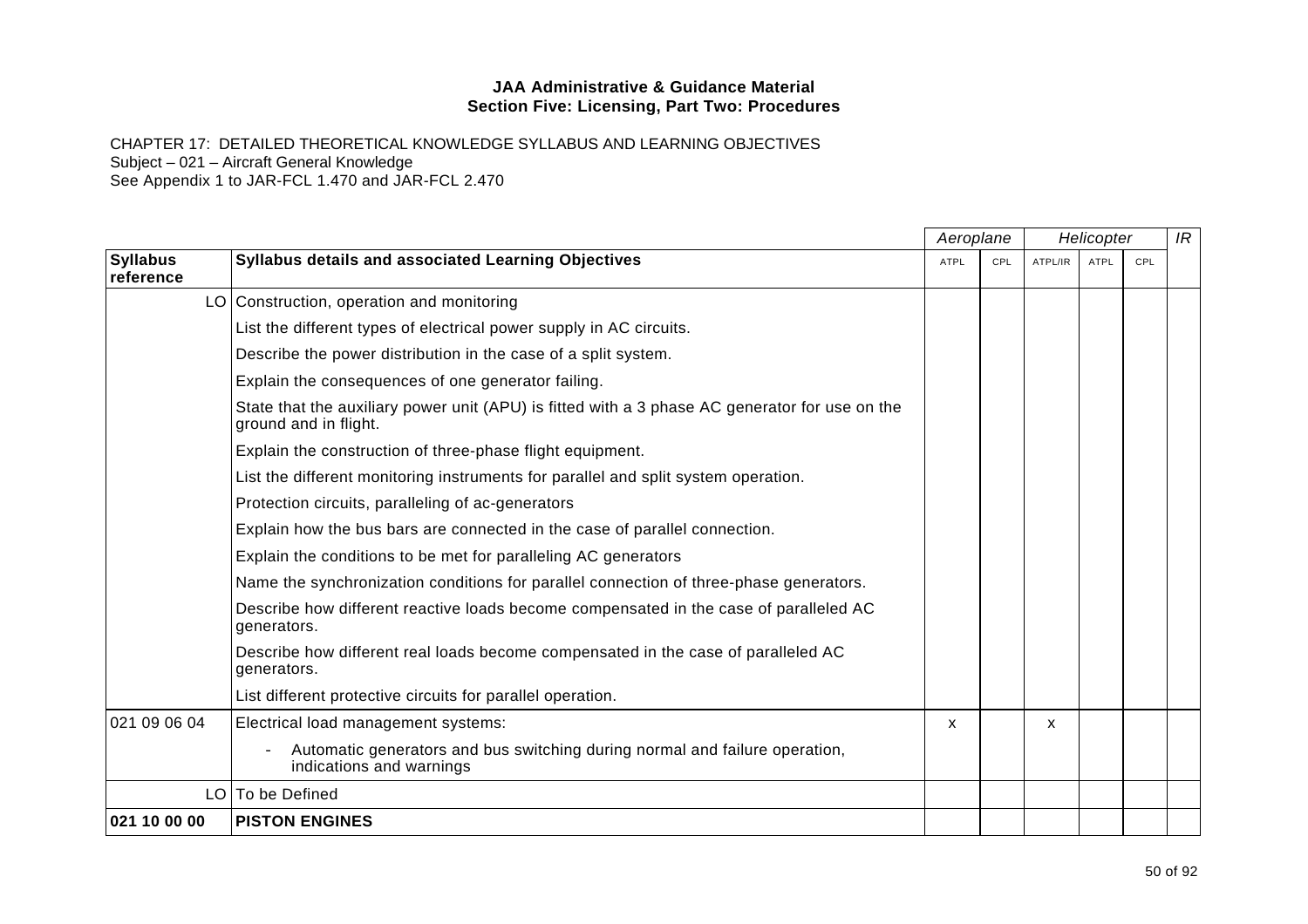|                              |                                                                               |             | Aeroplane |         | Helicopter  |     | IR |
|------------------------------|-------------------------------------------------------------------------------|-------------|-----------|---------|-------------|-----|----|
| <b>Syllabus</b><br>reference | Syllabus details and associated Learning Objectives                           | <b>ATPL</b> | CPL       | ATPL/IR | <b>ATPL</b> | CPL |    |
| 021 10 01 00                 | General                                                                       |             |           |         |             |     |    |
|                              | This section includes diesel engines and petrol engines.                      |             |           |         |             |     |    |
| 021 10 01 01                 | Types of internal combustion engine: basic principles, definitions            | x           | X         | x       | x           | x   |    |
|                              | LO   Define the following terms and expressions:                              |             |           |         |             |     |    |
|                              | - RPM                                                                         |             |           |         |             |     |    |
|                              | - torque                                                                      |             |           |         |             |     |    |
|                              | - Manifold Absolute Pressure (MAP)                                            |             |           |         |             |     |    |
|                              | - power output                                                                |             |           |         |             |     |    |
|                              | - specific fuel consumption                                                   |             |           |         |             |     |    |
|                              | - mechanical efficiency, thermal efficiency, volumetric efficiency            |             |           |         |             |     |    |
|                              | - compression ratio, clearance volume, swept (displaced) volume, total volume |             |           |         |             |     |    |
|                              | Describe the influence of compression ratio on thermal efficiency.            |             |           |         |             |     |    |
| 021 10 01 02                 | Engine: design, operation, components and materials                           | x           | x         | x       | x           | X   |    |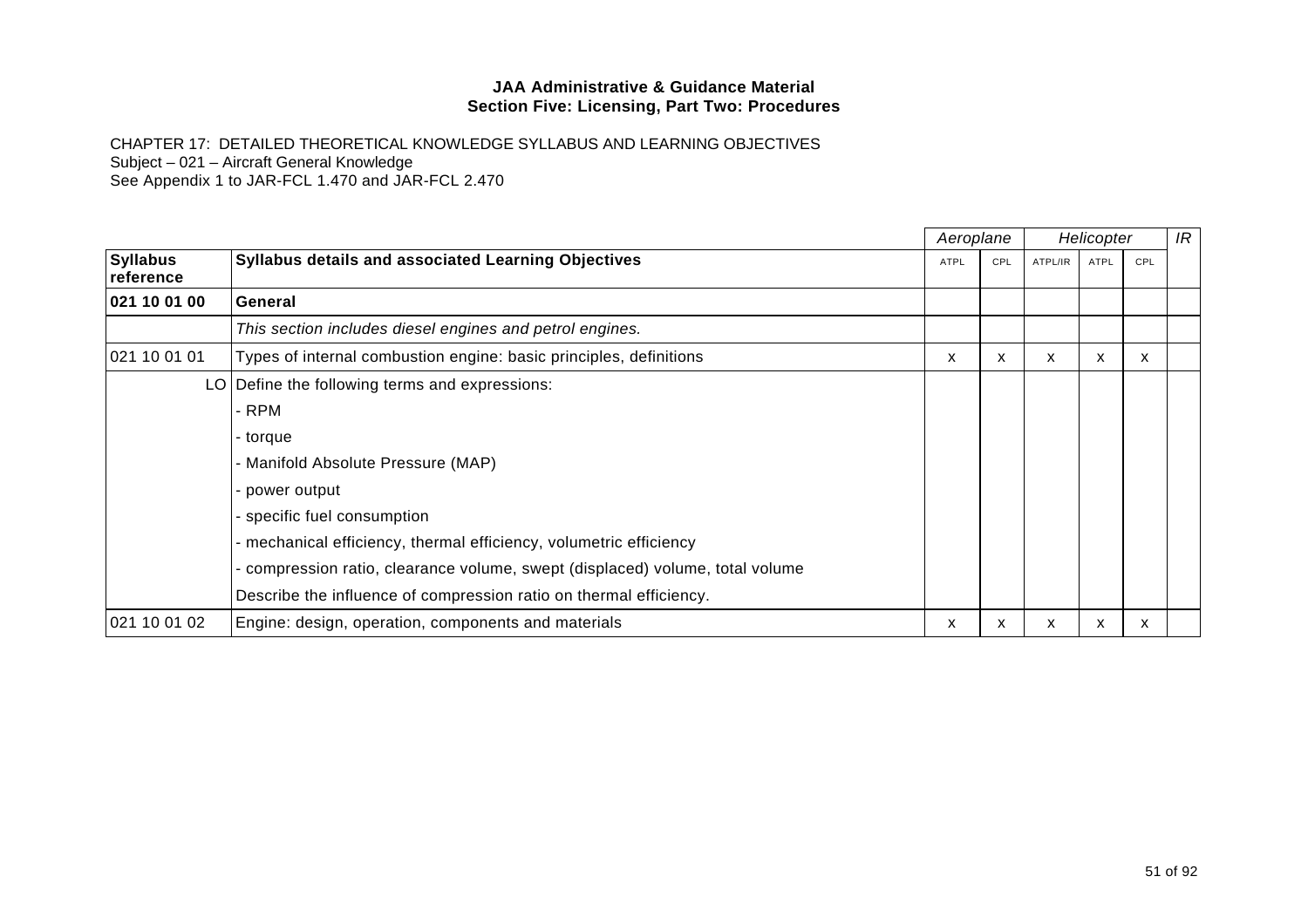|                              |                                                                                                                                                |             | Aeroplane |         | Helicopter  |     | IR |
|------------------------------|------------------------------------------------------------------------------------------------------------------------------------------------|-------------|-----------|---------|-------------|-----|----|
| <b>Syllabus</b><br>reference | <b>Syllabus details and associated Learning Objectives</b>                                                                                     | <b>ATPL</b> | CPL       | ATPL/IR | <b>ATPL</b> | CPL |    |
|                              | LO Describe the main mechanical engine components, their materials and state their function                                                    |             |           |         |             |     |    |
|                              | Name and identify the various types of engine design with regard to cylinder arrangement and<br>working cycle.                                 |             |           |         |             |     |    |
|                              | Describe the gas state changes, the valve positions and the ignition timing during the four<br>strokes of the theoretical piston engine cycle. |             |           |         |             |     |    |
|                              | Explain the main differences between the theoretical and practical four stroke piston engine<br>cycles.                                        |             |           |         |             |     |    |
|                              | Describe the differences between petrol engines and diesel engines as:                                                                         |             |           |         |             |     |    |
|                              | - means of ignition                                                                                                                            |             |           |         |             |     |    |
|                              | - maximum compression ratio                                                                                                                    |             |           |         |             |     |    |
|                              | - air supply to the engine inlet                                                                                                               |             |           |         |             |     |    |
|                              | - specific power output (kW/kg)                                                                                                                |             |           |         |             |     |    |
| 021 10 02 00                 | <b>Fuel</b>                                                                                                                                    |             |           |         |             |     |    |
| 021 10 02 01                 | Types, grades, characteristics, limitations                                                                                                    | X.          | x         | x       | x           | x   |    |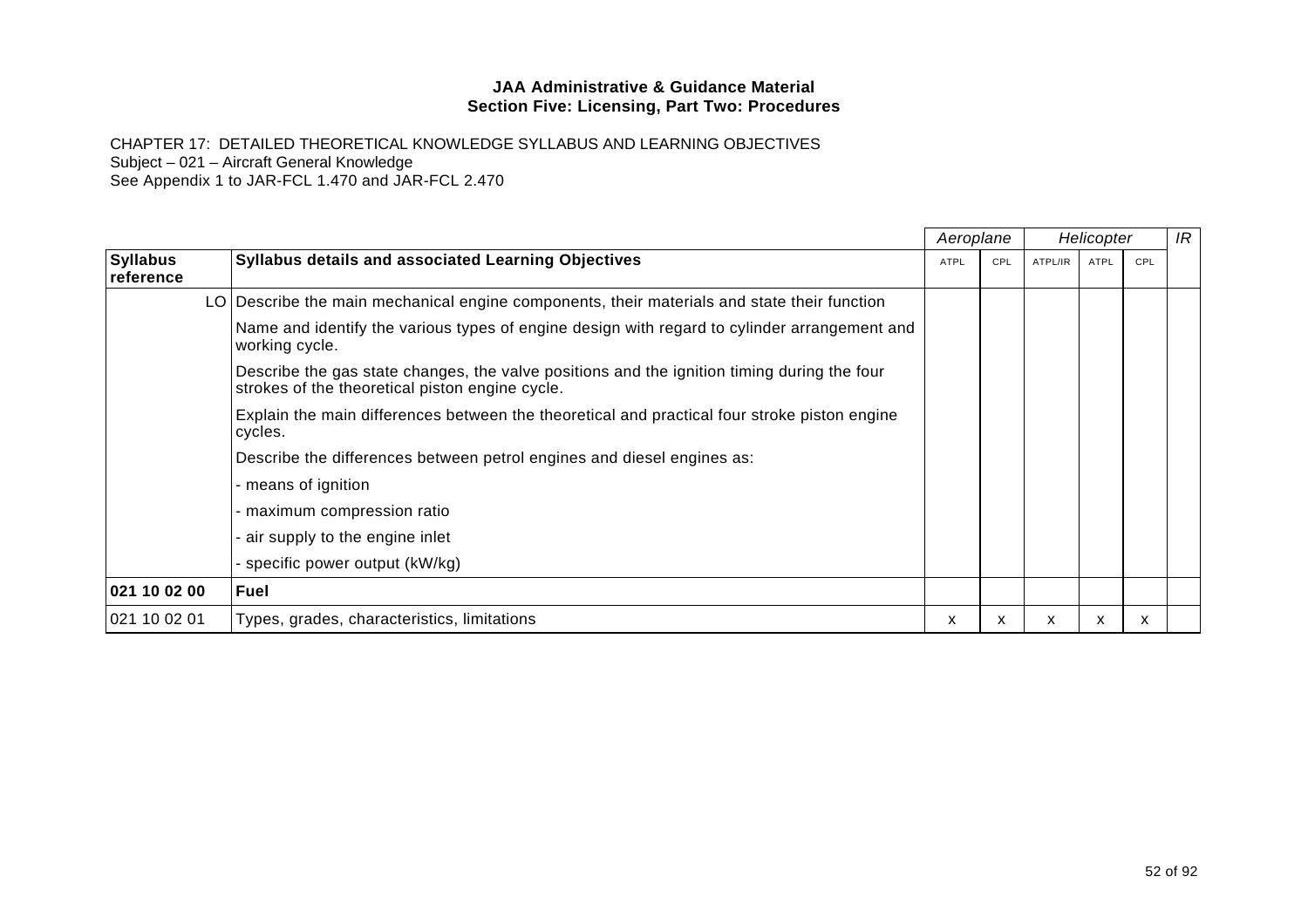|                              |                                                                                                                             | Aeroplane   |     |         | Helicopter  |     | IR |
|------------------------------|-----------------------------------------------------------------------------------------------------------------------------|-------------|-----|---------|-------------|-----|----|
| <b>Syllabus</b><br>reference | Syllabus details and associated Learning Objectives                                                                         | <b>ATPL</b> | CPL | ATPL/IR | <b>ATPL</b> | CPL |    |
|                              | LO Name the type of fuel used for petrol engines (AVGAS).                                                                   |             |     |         |             |     |    |
|                              | Name the types of fuel for diesel engines (kerosene or diesel).                                                             |             |     |         |             |     |    |
|                              | Define the term 'octane rating'.                                                                                            |             |     |         |             |     |    |
|                              | Describe the combustion process in a piston engine cylinder for both petrol and diesel<br>engines.                          |             |     |         |             |     |    |
|                              | Define the term "flame rate" and describe its variations depending on the fuel-air mixture only<br>for petrol engines.      |             |     |         |             |     |    |
|                              | Define the term "detonation" and describe the causes and effects of detonation for both petrol<br>and diesel engines.       |             |     |         |             |     |    |
|                              | Describe the term "pre-ignition" and describe the causes and effects of pre-ignition for both<br>petrol and diesel engines. |             |     |         |             |     |    |
|                              | Identify conditions and power settings that promote detonation for petrol engines.                                          |             |     |         |             |     |    |
|                              | Describe how detonation in petrol engines is recognised.                                                                    |             |     |         |             |     |    |
|                              | Name the anti-detonation petrol fuel additive (Tetra Ethyl Lead)                                                            |             |     |         |             |     |    |
|                              | Describe the method of checking the fuel for water content.                                                                 |             |     |         |             |     |    |
|                              | State the typical value of fuel density for aviation gasoline and diesel fuel.                                              |             |     |         |             |     |    |
|                              | Explain volatility, viscosity and vapour locking for petrol and diesel fuels.                                               |             |     |         |             |     |    |
| 021 10 02 02                 | Alternate fuel: characteristics, limitations                                                                                | X           | X   | X       | X           | X   |    |
|                              | LO Name the alternate type of fuel used for petrol engines (MOGAS) and state its limitations.                               |             |     |         |             |     |    |
| 021 10 03 00                 | <b>Carburator/Injection system</b>                                                                                          |             |     |         |             |     |    |
| 021 10 03 01                 | Carburator: design, operation, degraded modes of operation, indications and warnings                                        | x           | x   | x       | x           | x   |    |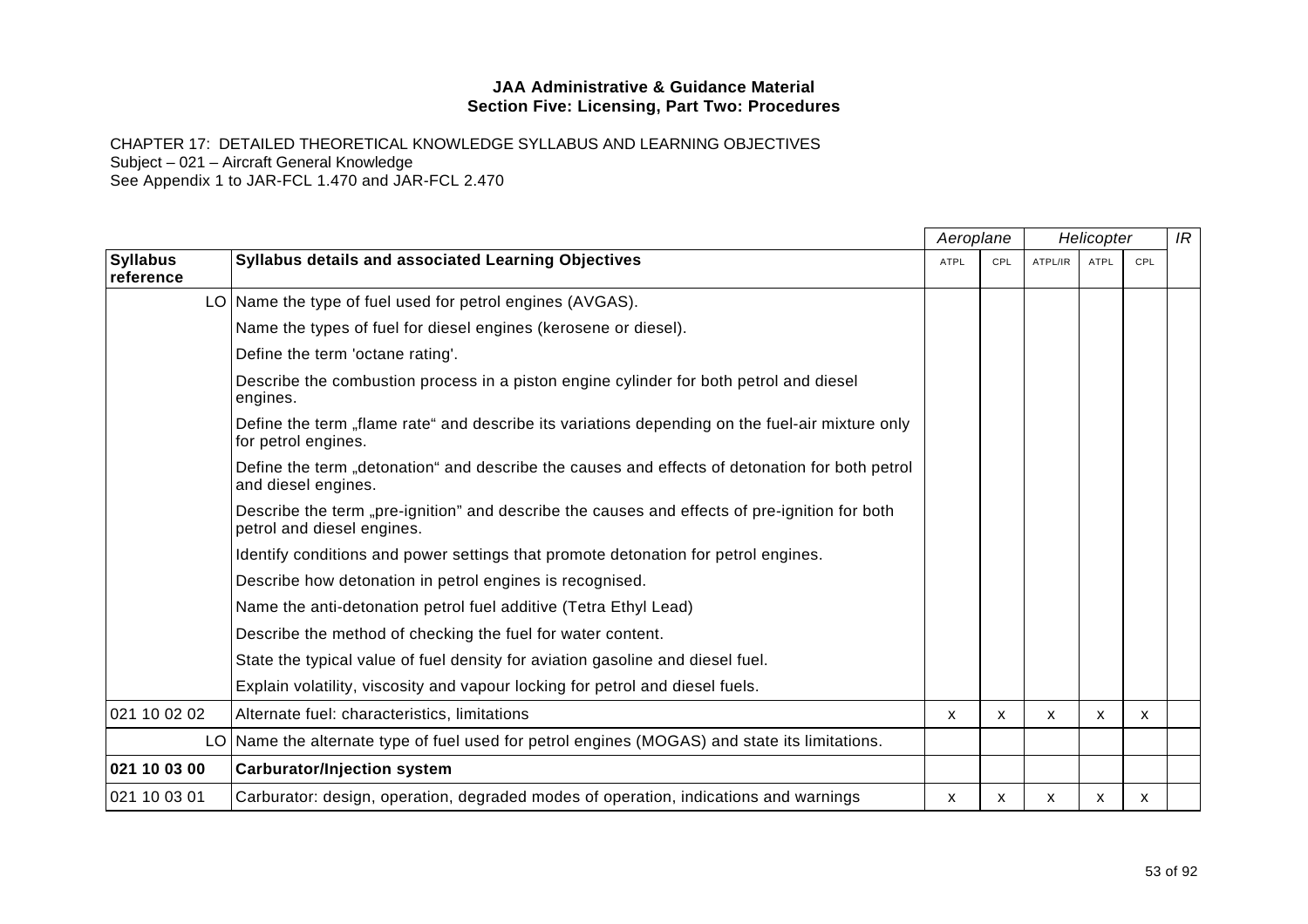|                              |                                                                                                              |      | Aeroplane | Helicopter |             |     | IR |
|------------------------------|--------------------------------------------------------------------------------------------------------------|------|-----------|------------|-------------|-----|----|
| <b>Syllabus</b><br>reference | <b>Syllabus details and associated Learning Objectives</b>                                                   | ATPL | CPL       | ATPL/IR    | <b>ATPL</b> | CPL |    |
|                              | LO State the purpose of a carburettor.                                                                       |      |           |            |             |     |    |
|                              | Describe the operating principle of the simple float chamber carburettor.                                    |      |           |            |             |     |    |
|                              | Describe the method of achieving correct mixture ratio over the whole engine speed and<br>altitude range.    |      |           |            |             |     |    |
|                              | Describe the method of achieving reliable idle operation.                                                    |      |           |            |             |     |    |
|                              | Describe the methods of obtaining mixture control including provision of a method of stopping<br>the engine. |      |           |            |             |     |    |
|                              | Explain the purpose and the operating principle of an accelerator pump.                                      |      |           |            |             |     |    |
|                              | Explain the purpose and operation of power enrichment jet.                                                   |      |           |            |             |     |    |
|                              | Describe the function of the carburettor heat system.                                                        |      |           |            |             |     |    |
|                              | Explain the effect of carburettor heat on mixture ratio and power output.                                    |      |           |            |             |     |    |
| 021 10 03 02                 | Injection: design, operation, degraded modes of operation, indications and warnings                          | x    | X         | x          | x           | x   |    |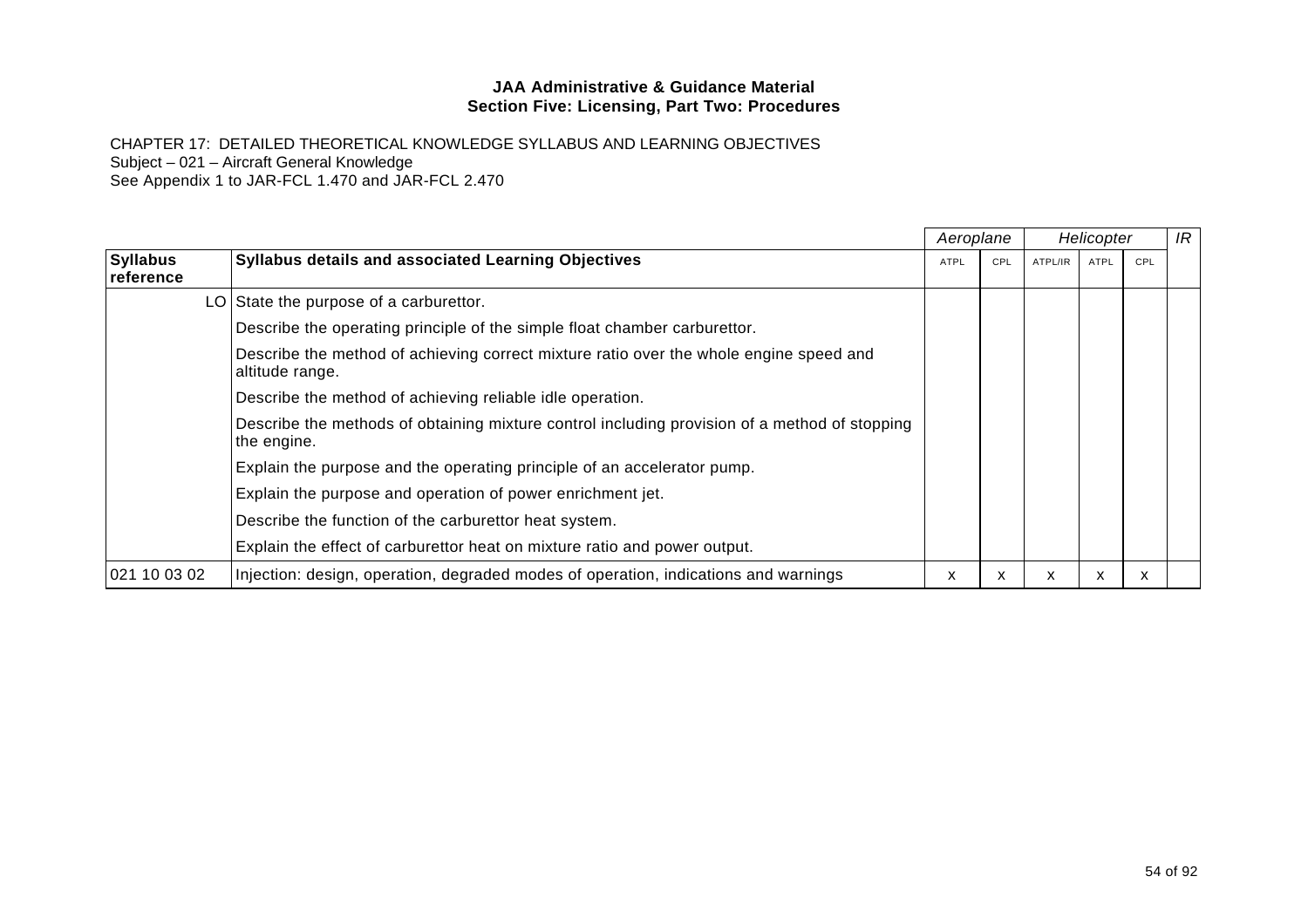|                              |                                                                                                                                                                                     | Aeroplane   |              | Helicopter |             |     | IR |
|------------------------------|-------------------------------------------------------------------------------------------------------------------------------------------------------------------------------------|-------------|--------------|------------|-------------|-----|----|
| <b>Syllabus</b><br>reference | <b>Syllabus details and associated Learning Objectives</b>                                                                                                                          | <b>ATPL</b> | CPL          | ATPL/IR    | <b>ATPL</b> | CPL |    |
|                              | LO Describe the low pressure, continuous flow type fuel injection system used on light aircraft<br>piston petrol engines with the aid of a schematic diagram.                       |             |              |            |             |     |    |
|                              | Explain the advantages of an injection system compared with a carbuettor system                                                                                                     |             |              |            |             |     |    |
|                              | Explain the requirement for two different pumps in the fuel injection system and describe their<br>operation.                                                                       |             |              |            |             |     |    |
|                              | Describe the task and explain the operating principle of the fuel and mixture control valves in<br>the injection system for petrol engines.                                         |             |              |            |             |     |    |
|                              | Describe the task and explain the operating principle of the fuel manifold valve, the discharge<br>nozzles and the fuel flow meter in the fuel injection system for petrol engines. |             |              |            |             |     |    |
|                              | Describe the injection system of a diesel engine and explain the function of:                                                                                                       |             |              |            |             |     |    |
|                              | high pressure fuel injection pump                                                                                                                                                   |             |              |            |             |     |    |
|                              | - fuel lines                                                                                                                                                                        |             |              |            |             |     |    |
|                              | - fuel injectors                                                                                                                                                                    |             |              |            |             |     |    |
| 021 10 03 03                 | Icing                                                                                                                                                                               | X           | $\mathsf{x}$ | X          | X           | X   |    |
|                              | Describe the causes and effects of carburettor icing and the action to be taken if carburettor<br>icing is suspected.                                                               |             |              |            |             |     |    |
|                              | Name the meteorological conditions within which carburettor icing may occur.                                                                                                        |             |              |            |             |     |    |
|                              | Describe the indications of the presence of carburettor icing with both a fixed pitch and a<br>consant speed propeller.                                                             |             |              |            |             |     |    |
|                              | Describe the indications that will occur upon selection of carburettor heat if ice is present or<br>not.                                                                            |             |              |            |             |     |    |
|                              | Explain the reason for the use of alternate air on fuel injection systems and describe its<br>operating principle.                                                                  |             |              |            |             |     |    |
|                              | State the meteorological conditions under which induction system icing may occur.                                                                                                   |             |              |            |             |     |    |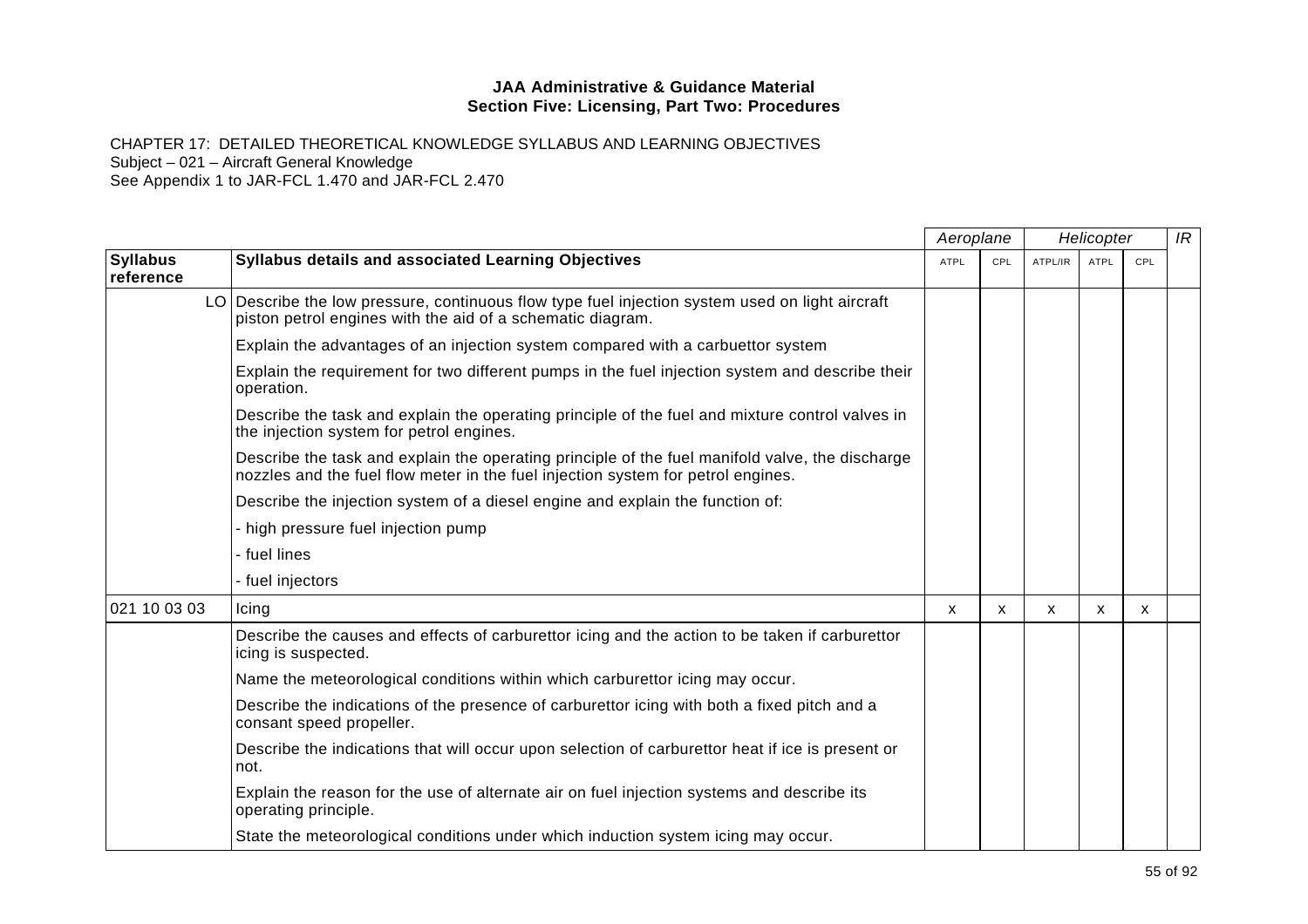|                              |                                                                              |             | Aeroplane | Helicopter |             |     | IR |
|------------------------------|------------------------------------------------------------------------------|-------------|-----------|------------|-------------|-----|----|
| <b>Syllabus</b><br>reference | <b>Syllabus details and associated Learning Objectives</b>                   | <b>ATPL</b> | CPL       | ATPL/IR    | <b>ATPL</b> | CPL |    |
| 021 10 04 01                 | Air cooling systems                                                          |             |           |            |             |     |    |
| 021 10 04 01                 | Design, operation, indications and warnings                                  | X           | X         | X          | X           | X   |    |
|                              | LO Specify the reasons for cooling a piston engine.                          |             |           |            |             |     |    |
|                              | Describe the design features to enhance cylinder air cooling.                |             |           |            |             |     |    |
|                              | Compare the advantages of liquid and air cooling systems.                    |             |           |            |             |     |    |
|                              | Identify the cylinder head temperature indication to monitor engine cooling. |             |           |            |             |     |    |
|                              | Describe the function and the operation of cowl flaps.                       |             |           |            |             |     |    |
|                              | Dangers associated with over-cooling                                         |             |           |            |             |     |    |
| 021 10 05 00                 | <b>Lubrication systems</b>                                                   |             |           |            |             |     |    |
| 021 10 05 01                 | Lubricants: types, characteristics, limitations                              | X.          | X         | x          | x           | X   |    |
|                              | LO Describe the term 'viscosity' including the effect of temperature.        |             |           |            |             |     |    |
|                              | Describe the viscosity grade numbering system used in aviation.              |             |           |            |             |     |    |
| 021 10 05 02                 | Design, operation, indications and warnings                                  | x           | x         | X          | x           | X   |    |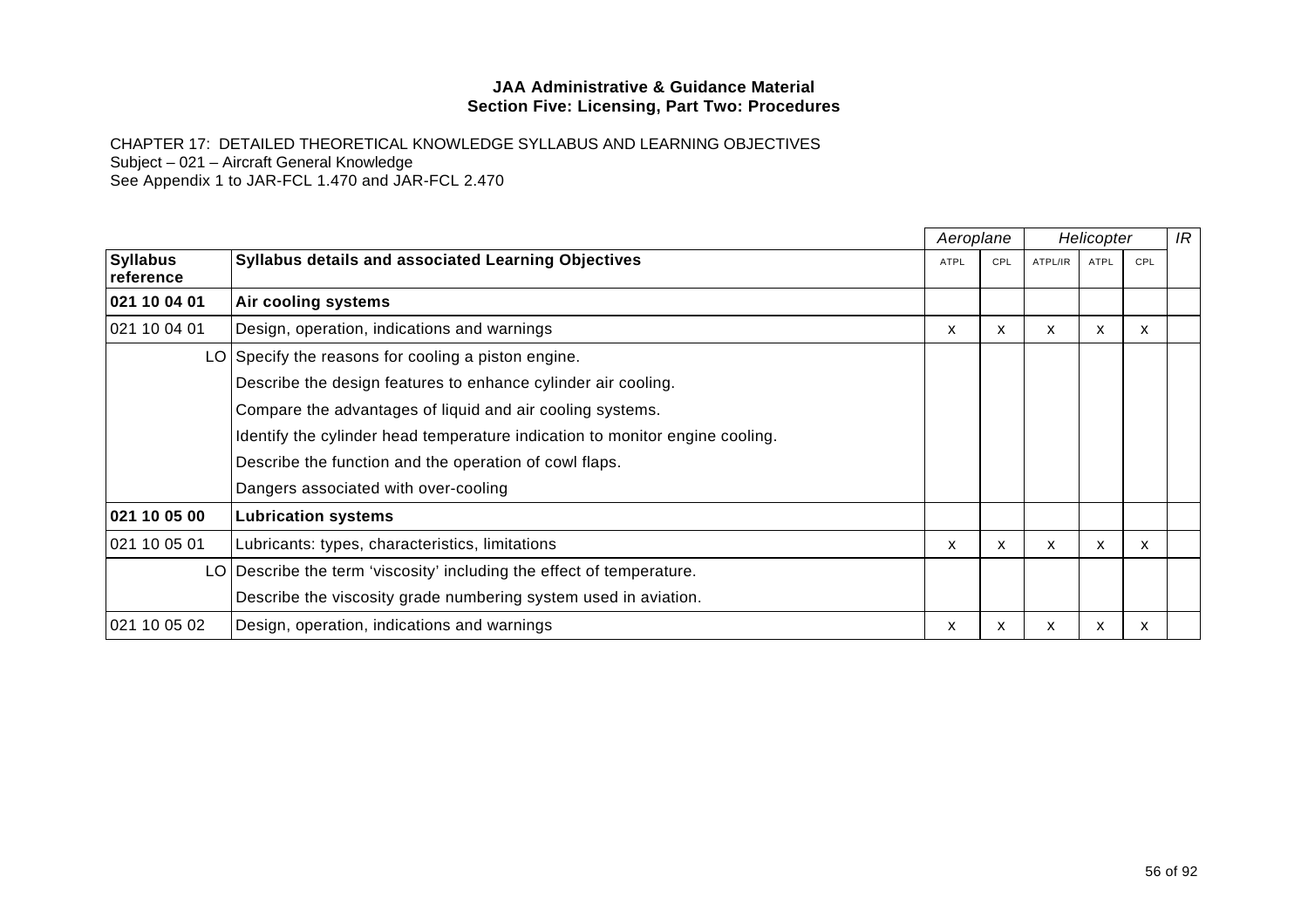|                              |                                                                                                                   |             | Aeroplane | Helicopter |             |     | IR |
|------------------------------|-------------------------------------------------------------------------------------------------------------------|-------------|-----------|------------|-------------|-----|----|
| <b>Syllabus</b><br>reference | Syllabus details and associated Learning Objectives                                                               | <b>ATPL</b> | CPL       | ATPL/IR    | <b>ATPL</b> | CPL |    |
|                              | LO State the functions of a piston engine lubrication system.                                                     |             |           |            |             |     |    |
|                              | Describe the working principle of a dry sump lubrication system and the functions of the<br>following components: |             |           |            |             |     |    |
|                              | - oil tank (reservoir)                                                                                            |             |           |            |             |     |    |
|                              | - pressure pump and relief valve                                                                                  |             |           |            |             |     |    |
|                              | - scavenge pump                                                                                                   |             |           |            |             |     |    |
|                              | - oil cooler                                                                                                      |             |           |            |             |     |    |
|                              | - oil cooler by-pass valve (thermo static)                                                                        |             |           |            |             |     |    |
|                              | - filter                                                                                                          |             |           |            |             |     |    |
|                              | - pressure and temperature sensors                                                                                |             |           |            |             |     |    |
|                              | - lines                                                                                                           |             |           |            |             |     |    |
|                              | State the differnces between a wet and a dry sump lubrication system.                                             |             |           |            |             |     |    |
|                              | State the advantages/disadvantages of each system.                                                                |             |           |            |             |     |    |
|                              | Explain the factors influencing oil consumption                                                                   |             |           |            |             |     |    |
|                              | Describe the interaction between oil pressure and oil temperature and oil quantity.                               |             |           |            |             |     |    |
| 021 10 06 01                 | Ignition circuits                                                                                                 |             |           |            |             |     |    |
| 021 10 06 01                 | Design, operation                                                                                                 | x           | x         | X          | X           | x   |    |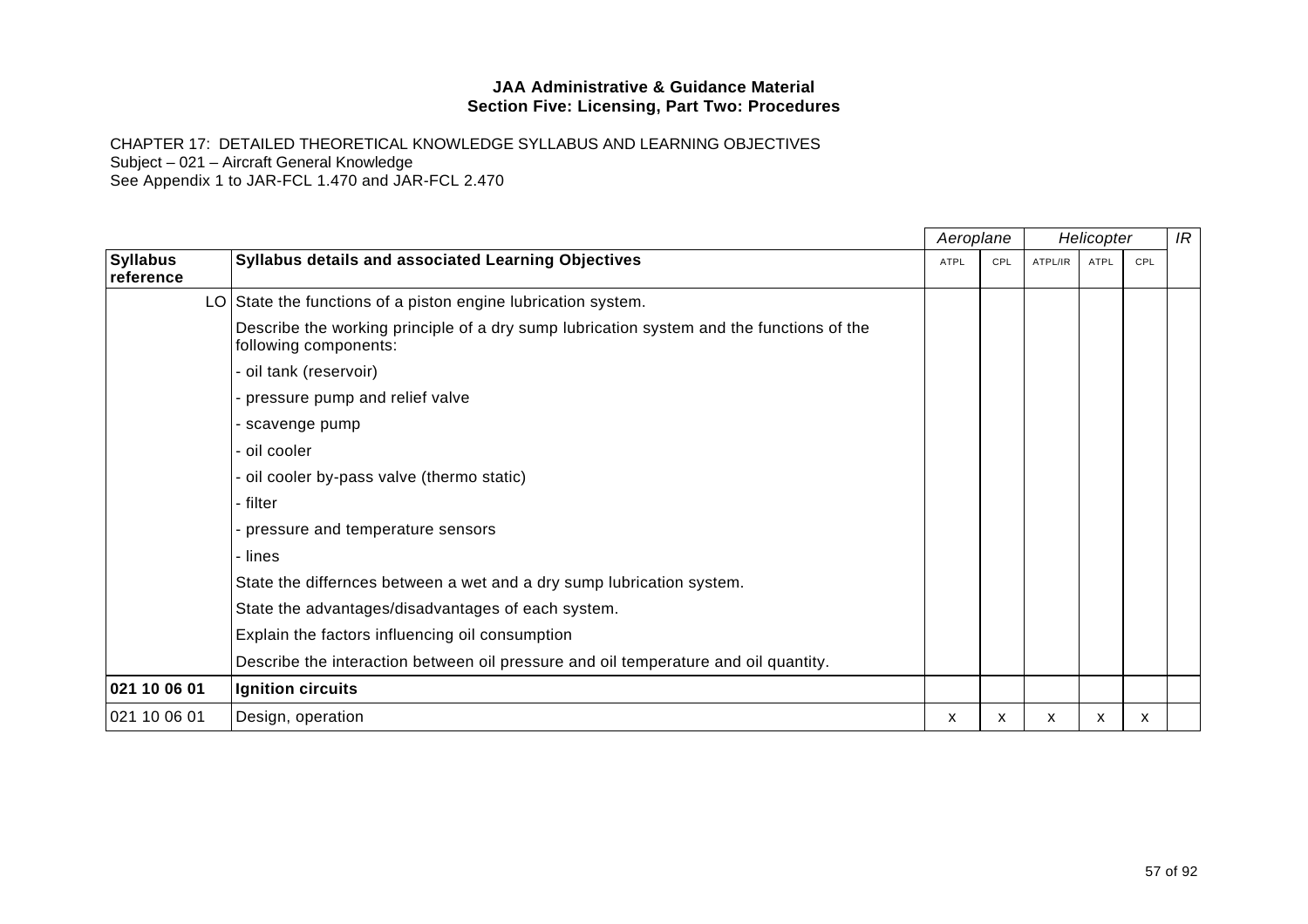|                              |                                                                                                                  |             | Aeroplane |         | Helicopter  |     | IR |
|------------------------------|------------------------------------------------------------------------------------------------------------------|-------------|-----------|---------|-------------|-----|----|
| <b>Syllabus</b><br>reference | <b>Syllabus details and associated Learning Objectives</b>                                                       | <b>ATPL</b> | CPL       | ATPL/IR | <b>ATPL</b> | CPL |    |
|                              | LO Describe the working principle of a magneto ignition system and the functions of the following<br>components: |             |           |         |             |     |    |
|                              | - magneto                                                                                                        |             |           |         |             |     |    |
|                              | - contact breaker points                                                                                         |             |           |         |             |     |    |
|                              | - capacitor (condenser)                                                                                          |             |           |         |             |     |    |
|                              | - coils or windings                                                                                              |             |           |         |             |     |    |
|                              | - ignition switches                                                                                              |             |           |         |             |     |    |
|                              | - distributor                                                                                                    |             |           |         |             |     |    |
|                              | - spark plug                                                                                                     |             |           |         |             |     |    |
|                              | - High tension (HT) cable                                                                                        |             |           |         |             |     |    |
|                              | Explain the location of the component parts of an ignition system with the aid of a schematic<br>diagram.        |             |           |         |             |     |    |
|                              | State why piston engines are equipped with two electrically independent ignition systems.                        |             |           |         |             |     |    |
|                              | State the function and operating principle of the following methods of spark augmentation:                       |             |           |         |             |     |    |
|                              | - starter vibrator (booster coil)                                                                                |             |           |         |             |     |    |
|                              | - impulse start coupling                                                                                         |             |           |         |             |     |    |
|                              | Explain the function of the magneto check.                                                                       |             |           |         |             |     |    |
|                              | State the reasons for correct temperature grade of the spark plug.                                               |             |           |         |             |     |    |
|                              | Explain the function of ignition timing advance or retard.                                                       |             |           |         |             |     |    |
|                              | Explain how ignition takes place in diesel engines.                                                              |             |           |         |             |     |    |
| 021 10 07 01                 | <b>Mixture</b>                                                                                                   |             |           |         |             |     |    |
| 021 10 07 01                 | Definition, characteristic mixtures, control instruments, associated control levers, indications                 | X           | X         | X       | X           | X   |    |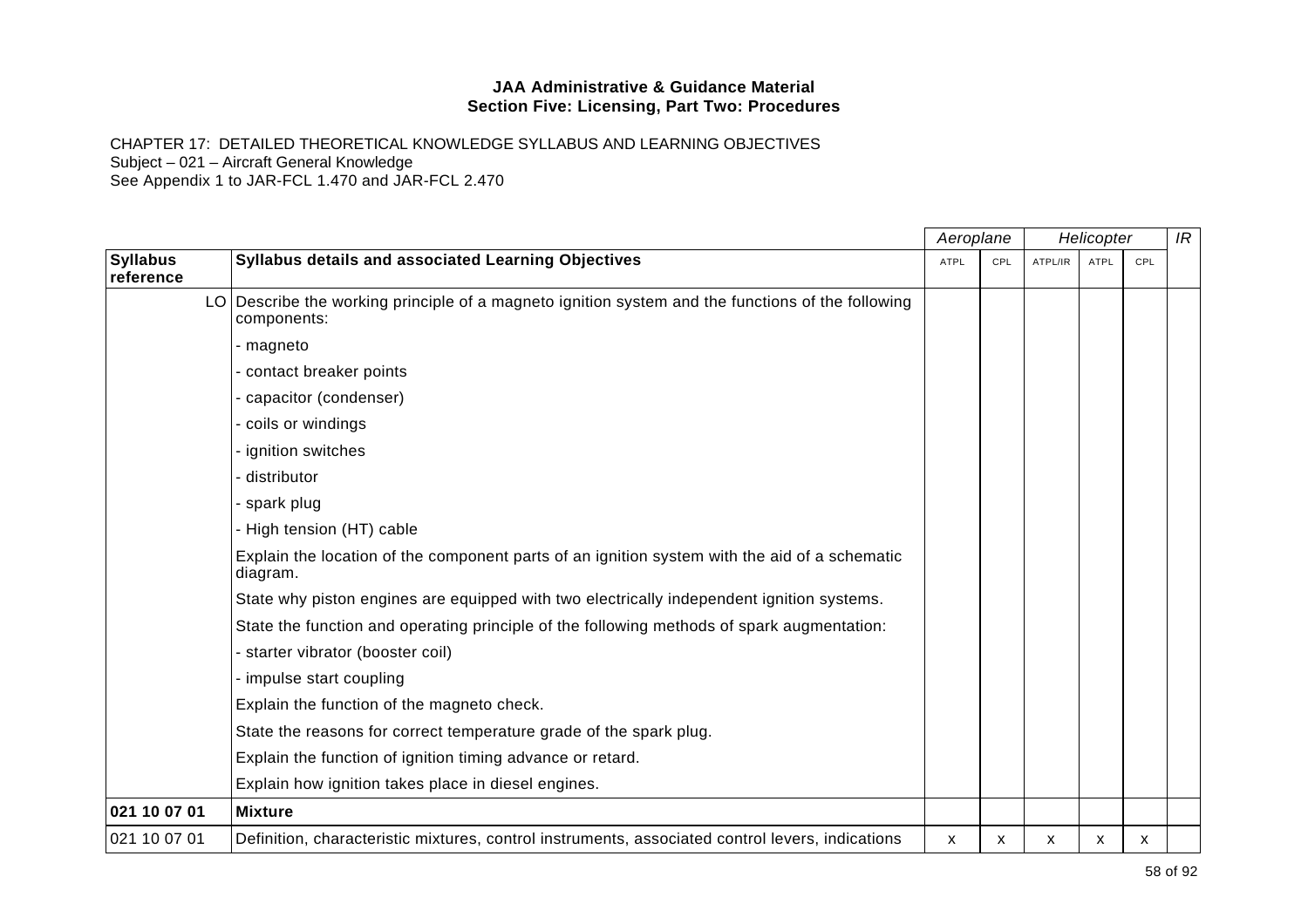|                              |                                                                                                                                                           |      | Aeroplane    |         | Helicopter |     | IR |
|------------------------------|-----------------------------------------------------------------------------------------------------------------------------------------------------------|------|--------------|---------|------------|-----|----|
| <b>Syllabus</b><br>reference | <b>Syllabus details and associated Learning Objectives</b>                                                                                                | ATPL | CPL          | ATPL/IR | ATPL       | CPL |    |
|                              | LO   Define the following terms:                                                                                                                          |      |              |         |            |     |    |
|                              | - mixture                                                                                                                                                 |      |              |         |            |     |    |
|                              | - chemically correct ratio (stoichometric)                                                                                                                |      |              |         |            |     |    |
|                              | - best power ratio                                                                                                                                        |      |              |         |            |     |    |
|                              | - lean (weak) mixture                                                                                                                                     |      |              |         |            |     |    |
|                              | - rich mixture                                                                                                                                            |      |              |         |            |     |    |
|                              | State fuel air ratio values or range of values for the above mixtures.                                                                                    |      |              |         |            |     |    |
|                              | Describe the advantages and disadvantages of weak and rich mixtures.                                                                                      |      |              |         |            |     |    |
|                              | Describe the relation between engine specific fuel consumption and mixture ratio.                                                                         |      |              |         |            |     |    |
|                              | Describe the use of the exhaust gas temperature as an aid to mixture setting.                                                                             |      |              |         |            |     |    |
|                              | Explain the relation between mixture ratio and detonation and pre ignition.                                                                               |      |              |         |            |     |    |
|                              | Explain the absence of mixture control in diesel engines.                                                                                                 |      |              |         |            |     |    |
| 021 10 08 00                 | <b>Propellers</b>                                                                                                                                         |      |              |         |            |     |    |
| 021 10 08 01                 | Definitions, general.                                                                                                                                     | X    | $\mathsf{x}$ |         |            |     |    |
|                              | LO Definitions and aerodynamic concepts are detailed in 081 07 LOs and may be subject to<br>change pending the FTO consultation period during April 2006. |      |              |         |            |     |    |
|                              | Ater this consultation period and combined SET 021-081 review, the relevant part wil be<br>included under this paragraph.                                 |      |              |         |            |     |    |
| 021 10 08 02                 | Constant speed propeller:                                                                                                                                 | X    | X            |         |            |     |    |
|                              | Design, operation, system components                                                                                                                      |      |              |         |            |     |    |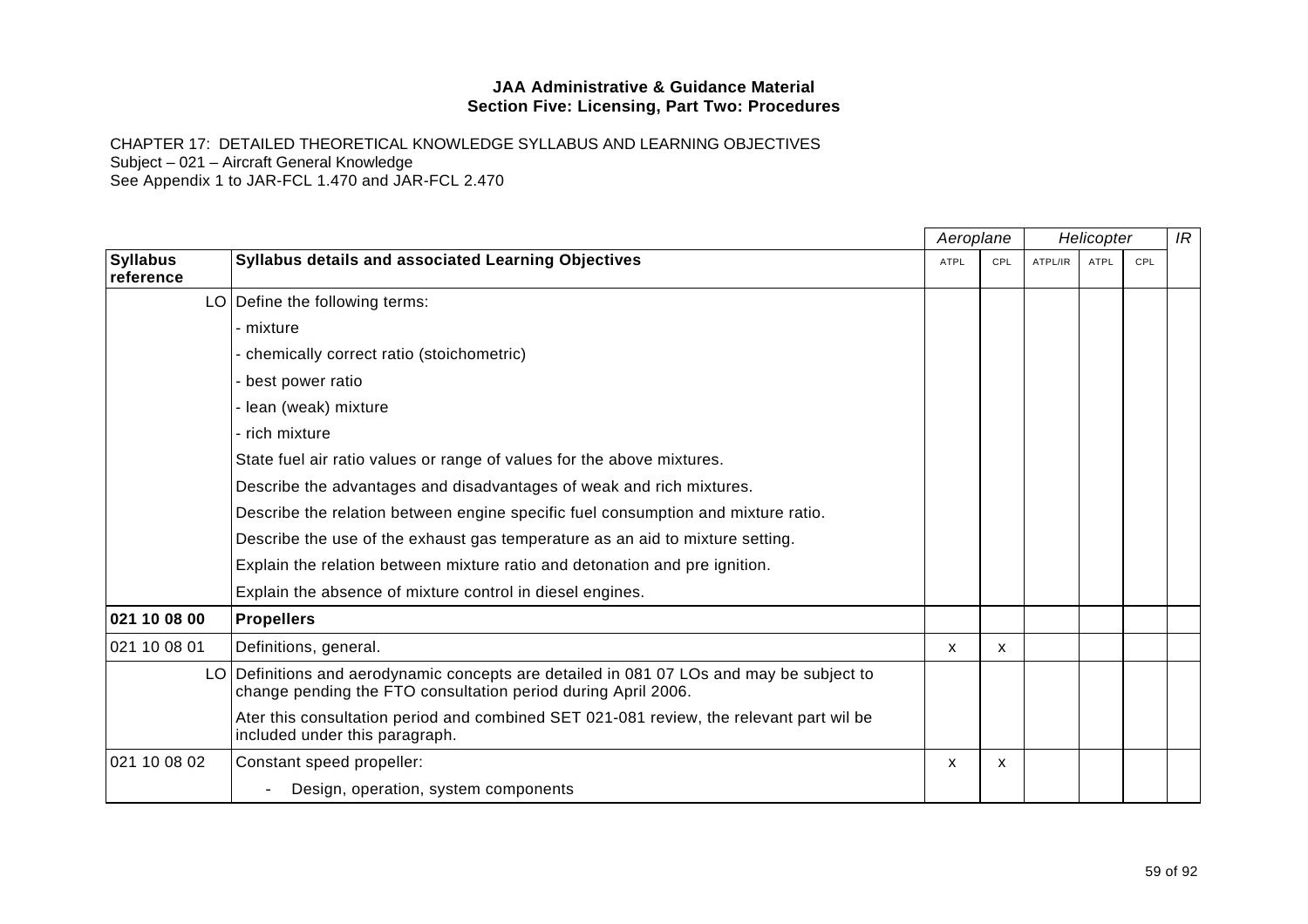|                              |                                                                                                                                                 | Aeroplane    |     | Helicopter |             |     | IR |
|------------------------------|-------------------------------------------------------------------------------------------------------------------------------------------------|--------------|-----|------------|-------------|-----|----|
| <b>Syllabus</b><br>reference | <b>Syllabus details and associated Learning Objectives</b>                                                                                      | ATPL         | CPL | ATPL/IR    | <b>ATPL</b> | CPL |    |
|                              | LO Describe the operating principle of a constant speed propeller system under normal flight<br>operations with the aid of a schematic diagram. |              |     |            |             |     |    |
|                              | Explain the need for a MAP indicator for the power setting with a constant speed propeller.                                                     |              |     |            |             |     |    |
|                              | State the purpose of a torque-meter and describe its operating principle                                                                        |              |     |            |             |     |    |
|                              | State the purpose and describe the operation of a low pitch stop (centrifugal latch).                                                           |              |     |            |             |     |    |
|                              | Describe the operating principle of a single acting and a double acting variable pitch propeller.                                               |              |     |            |             |     |    |
|                              | Describe the function and the basic operating principle of synchronising and synchrophasing<br>systems.                                         |              |     |            |             |     |    |
|                              | Define the terms Alpha range, Beta range and reverse thrust as applied to a variable pitch<br>propeller.                                        |              |     |            |             |     |    |
|                              | Explain the dangers of inadvertant Beta range selection in flight.                                                                              |              |     |            |             |     |    |
|                              | Explain the purpose and the basic operating principle of an auto-feathering system including<br>un-feathering.                                  |              |     |            |             |     |    |
| 021 10 08 03                 | Reduction gearing:                                                                                                                              | X            | X   |            |             |     |    |
|                              | Design                                                                                                                                          |              |     |            |             |     |    |
|                              | LO State the purpose of reduction gearing.                                                                                                      |              |     |            |             |     |    |
| 021 10 08 04                 | Propeller handling:                                                                                                                             | $\mathsf{x}$ | X   |            |             |     |    |
|                              | Associated control levers, degraded modes of operation, indications and warnings                                                                |              |     |            |             |     |    |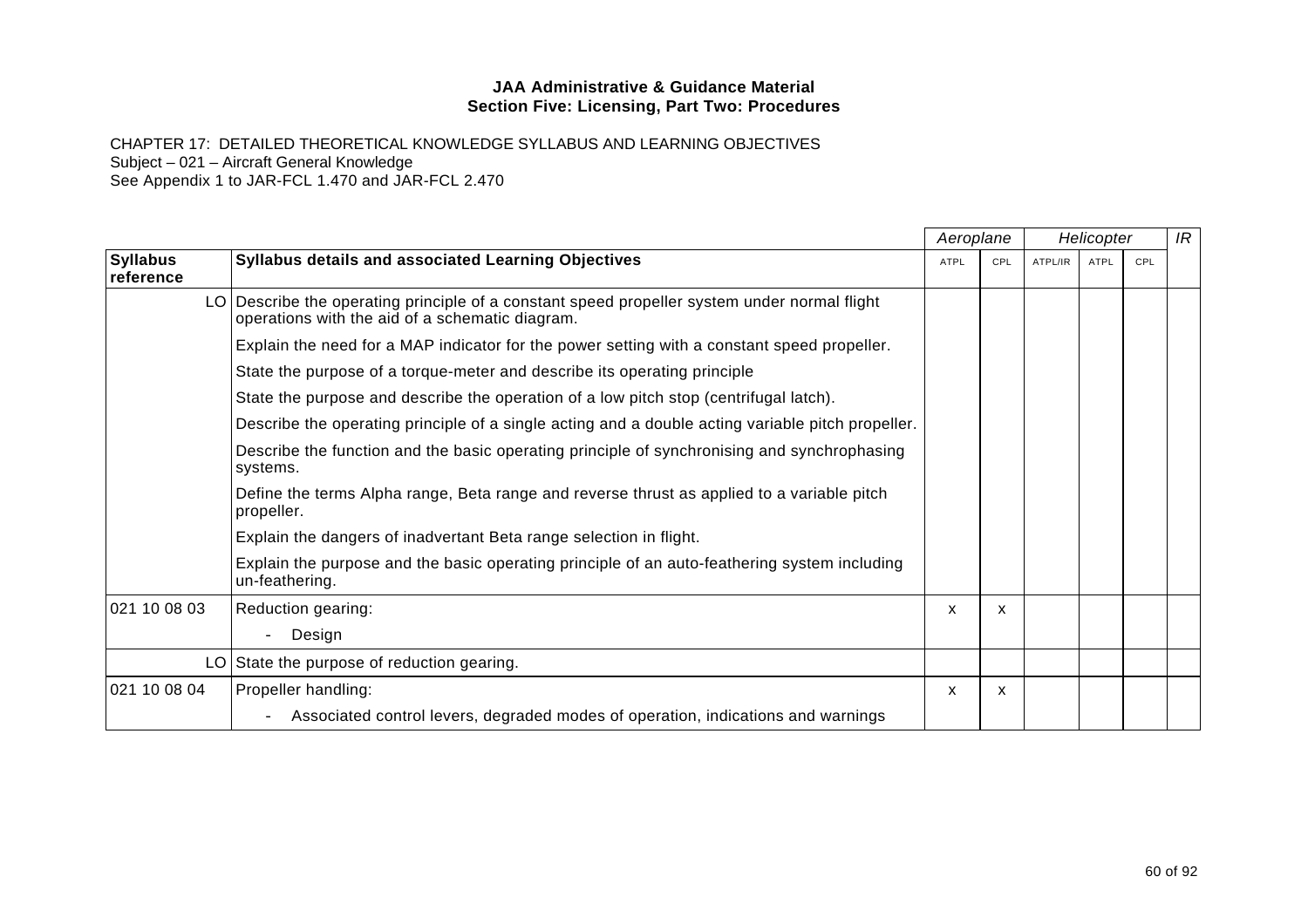|                              |                                                                                                                                                                     | Aeroplane |     |         | Helicopter  |     | IR |
|------------------------------|---------------------------------------------------------------------------------------------------------------------------------------------------------------------|-----------|-----|---------|-------------|-----|----|
| <b>Syllabus</b><br>reference | <b>Syllabus details and associated Learning Objectives</b>                                                                                                          | ATPL      | CPL | ATPL/IR | <b>ATPL</b> | CPL |    |
|                              | LO Describe the necessity for checking the propeller for its physical condition before flight.                                                                      |           |     |         |             |     |    |
|                              | Describe the checks to be carried out on the constant speed propeller system after engine<br>start.                                                                 |           |     |         |             |     |    |
|                              | Describe the operation of a constant speed propeller system during flight including an<br>overspeeding propeller.                                                   |           |     |         |             |     |    |
|                              | Describe the operating principle of a constant speed propeller system when feathering and<br>unfeathering a propeller, including the operation of cockpit controls. |           |     |         |             |     |    |
| 021 10 09 00                 | Performance and engine handling                                                                                                                                     |           |     |         |             |     |    |
| 021 10 09 01                 | Performance: influence of engine parameters, influence of atmospheric conditions, limitations,<br>power augmentation systems                                        | X         | X   | x       | X           | X   |    |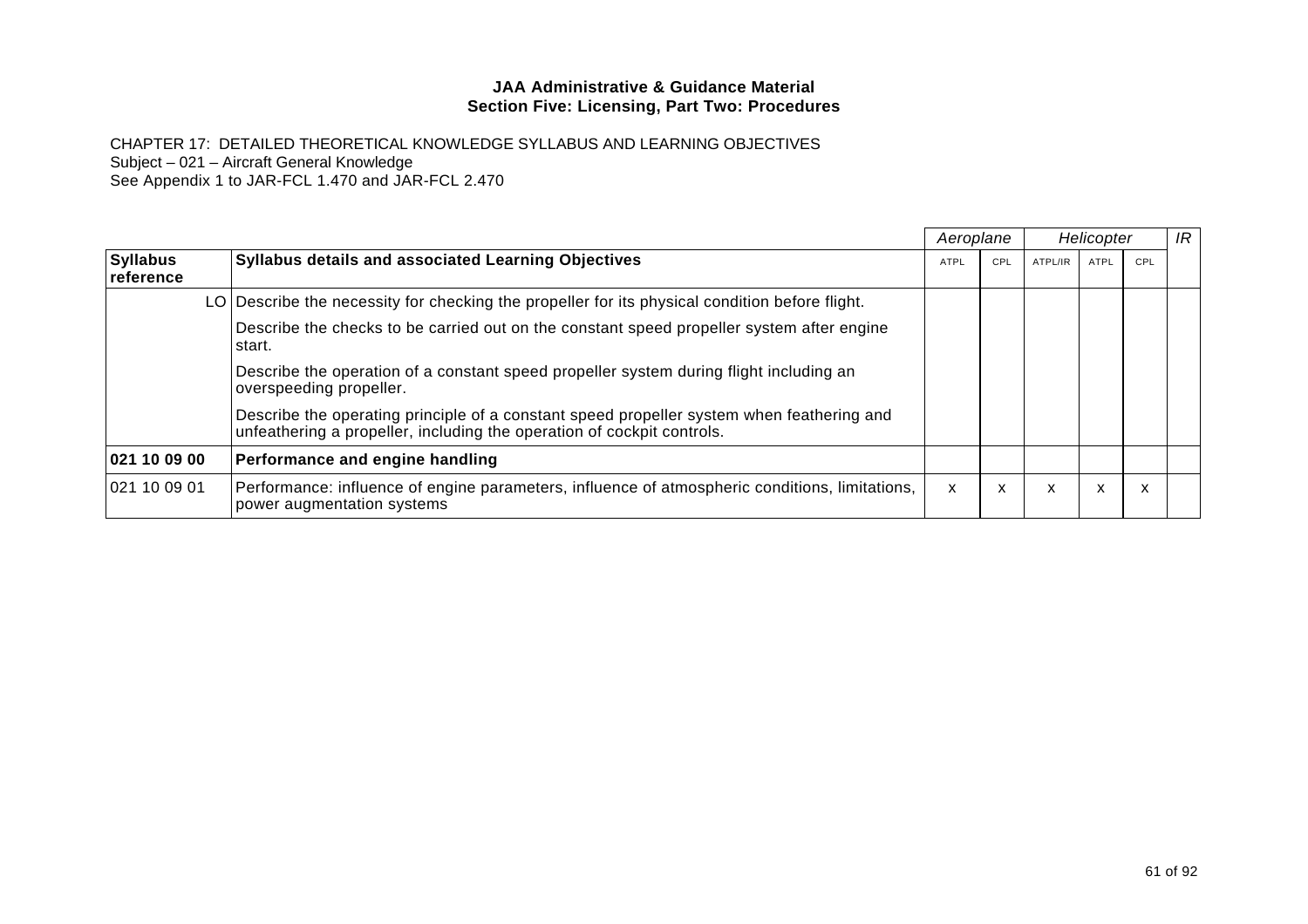|                              |                                                                                                                                                                       | Aeroplane   |     |         | Helicopter  |     | IR       |
|------------------------------|-----------------------------------------------------------------------------------------------------------------------------------------------------------------------|-------------|-----|---------|-------------|-----|----------|
| <b>Syllabus</b><br>reference | Syllabus details and associated Learning Objectives                                                                                                                   | <b>ATPL</b> | CPL | ATPL/IR | <b>ATPL</b> | CPL |          |
|                              | LO Engine performance                                                                                                                                                 |             |     |         |             |     |          |
|                              | Define the following terms:                                                                                                                                           |             |     |         |             |     |          |
|                              | - pressure altitude                                                                                                                                                   |             |     |         |             |     |          |
|                              | - density altitude                                                                                                                                                    |             |     |         |             |     |          |
|                              | Describe the effect on power output of a piston engine of the following parameters:                                                                                   |             |     |         |             |     |          |
|                              | - pressure                                                                                                                                                            |             |     |         |             |     |          |
|                              | - temperature                                                                                                                                                         |             |     |         |             |     |          |
|                              | - altitude                                                                                                                                                            |             |     |         |             |     |          |
|                              | - humidity.                                                                                                                                                           |             |     |         |             |     |          |
|                              | Explain the term normally aspirated engine.                                                                                                                           |             |     |         |             |     |          |
|                              | <b>Power Augmentation Devices</b>                                                                                                                                     |             |     |         |             |     |          |
|                              | Explain the requirement for power augmentation (supercharging) of a piston engine.                                                                                    |             |     |         |             |     |          |
|                              | Describe the difference between an externally driven supercharger (turbocharger) and an<br>internally driven supercharger.                                            |             |     |         |             |     |          |
|                              | Describe the function and the principle of operation of the following main components of a<br>turbocharger:                                                           |             |     |         |             |     |          |
|                              | - turbine                                                                                                                                                             |             |     |         |             |     |          |
|                              | - compressor                                                                                                                                                          |             |     |         |             |     |          |
|                              | - waste gate                                                                                                                                                          |             |     |         |             |     |          |
|                              | Explain the difference between an altitude-boosted turbocharger and a ground-boosted<br>turbocharger.                                                                 |             |     |         |             |     |          |
|                              | Define the term critical altitude.                                                                                                                                    |             |     |         |             |     |          |
|                              | Explain the function of an intercooler.                                                                                                                               |             |     |         |             |     |          |
|                              | Compare the curve of maximum power output versus altitude of a normally aspirated engine<br>and the same engine fitted with different types of supercharging devices. |             |     |         |             |     | 62 of 92 |
|                              | Define the terms full throttle boight and rated altitude                                                                                                              |             |     |         |             |     |          |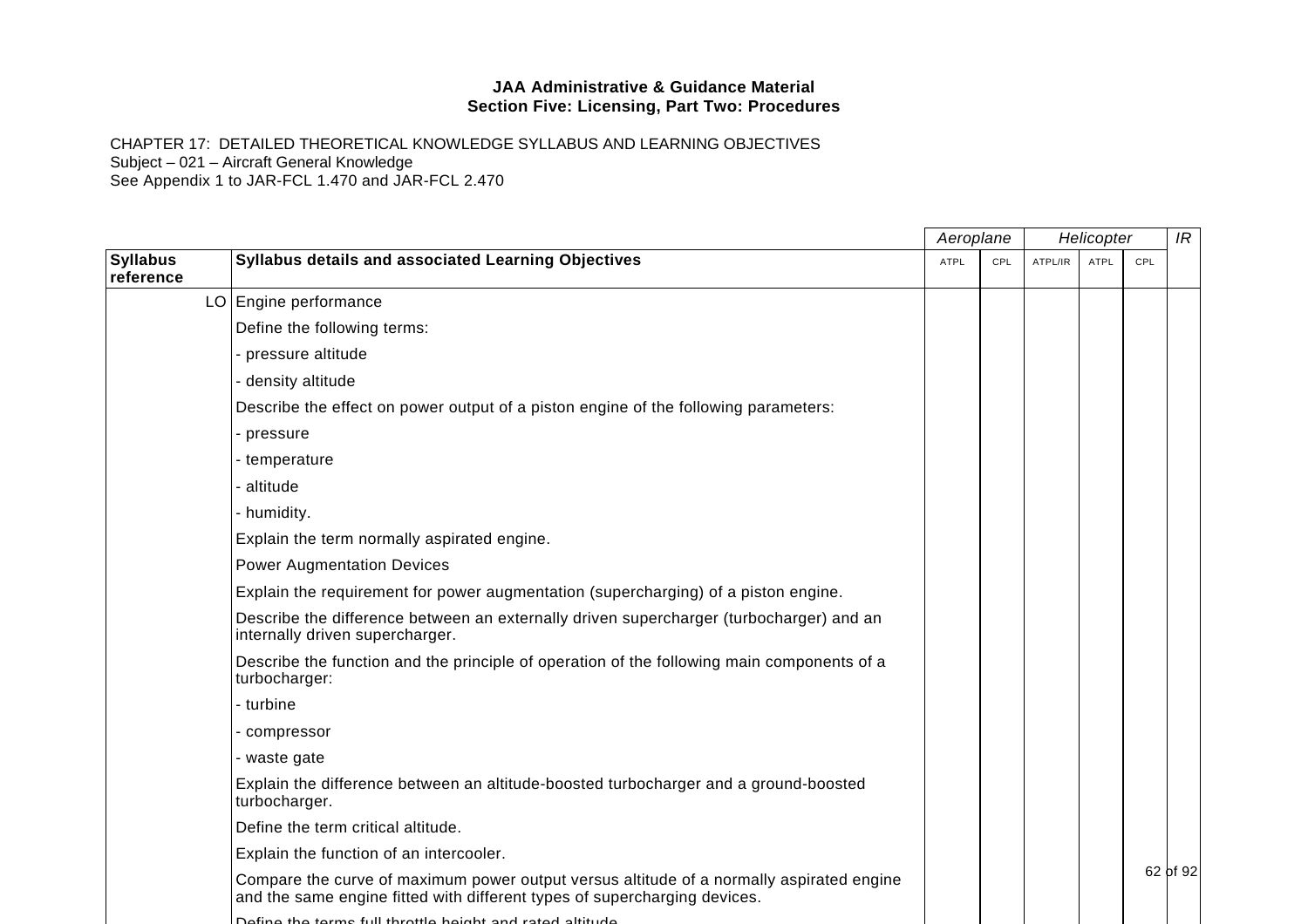|                              | Aeroplane                                                                                                     |      |     | Helicopter |             |     | IR |
|------------------------------|---------------------------------------------------------------------------------------------------------------|------|-----|------------|-------------|-----|----|
| <b>Syllabus</b><br>reference | Syllabus details and associated Learning Objectives                                                           | ATPL | CPL | ATPL/IR    | <b>ATPL</b> | CPL |    |
| 021 10 09 02                 | Engine handling: power and mixture settings during various flight phases, operational<br>limitations          | X    | X   | x          | X           | X   |    |
|                              | LO State the correct procedures for setting the engine controls when increasing or decreasing<br>power.       |      |     |            |             |     |    |
|                              | Define the following terms                                                                                    |      |     |            |             |     |    |
|                              | - Take-off Power                                                                                              |      |     |            |             |     |    |
|                              | - Maximum Continuous Power.                                                                                   |      |     |            |             |     |    |
|                              | Define the term "critical rpm" and state the consequence for engine operation.                                |      |     |            |             |     |    |
|                              | Describe the term hydraulicing and the precautions to be taken prior to engne start.                          |      |     |            |             |     |    |
|                              | Describe the start problems associated with extreme cold weather                                              |      |     |            |             |     |    |
| 021 11 00 00                 | <b>TURBINE ENGINES</b>                                                                                        |      |     |            |             |     |    |
| 021 11 01 00                 | <b>Thrust formula</b>                                                                                         |      |     |            |             |     |    |
|                              | LO Describe how the thrust is produced by a basic gas turbine engine.                                         |      |     |            |             |     |    |
|                              | Describe the simple form of the thrust formula.                                                               |      |     |            |             |     |    |
|                              | State that thrust can be considered to remain approximately constant over the whole<br>aeroplane speed range. |      |     |            |             |     |    |
| 021 11 02 00                 | <b>Definitions</b>                                                                                            |      |     |            |             |     |    |
| 021 11 02 01                 | Design, operation, types of turbine engines, components and materials                                         | x    | х   | х          | x           | х   |    |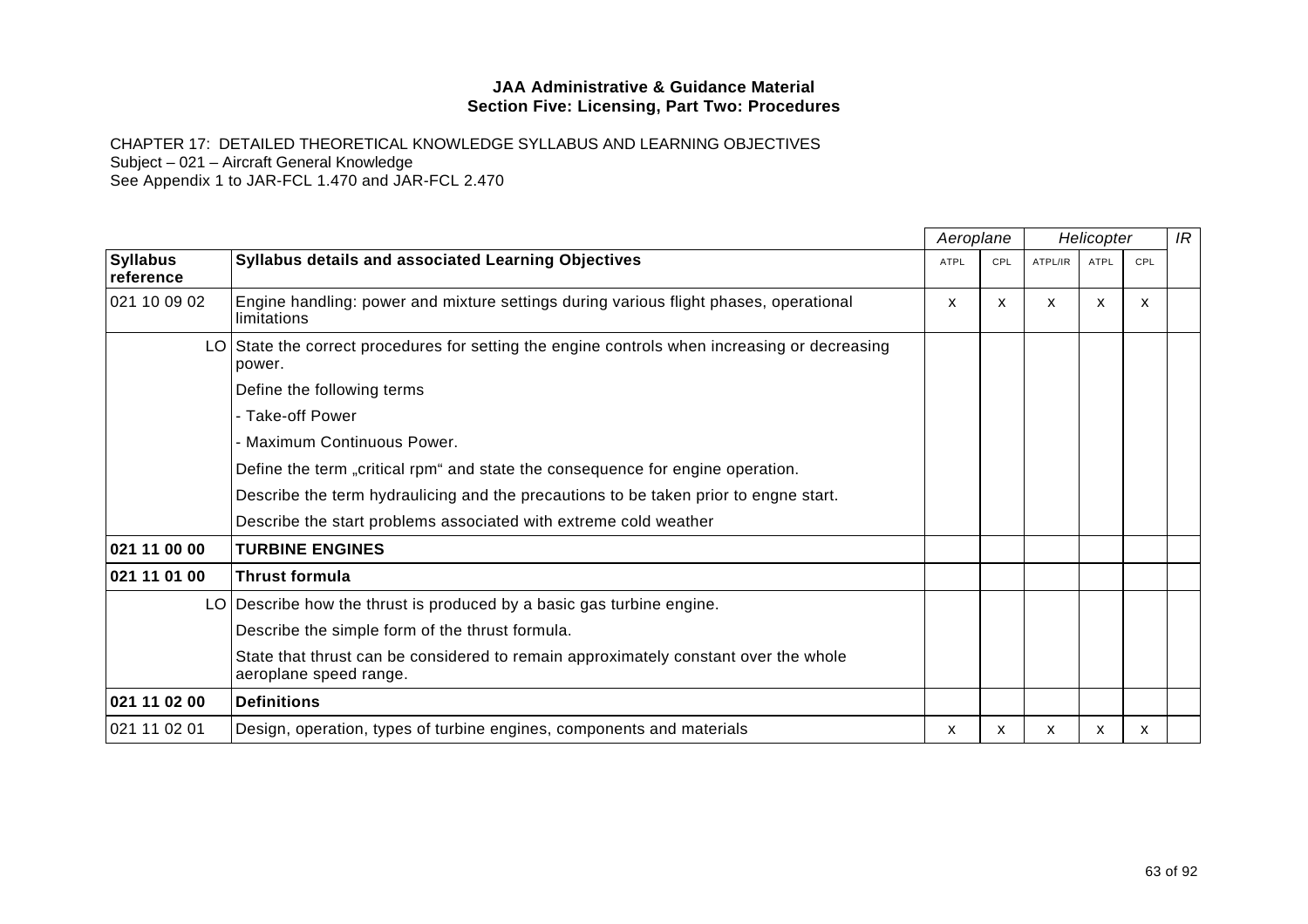|                              |                                                                                                                                         | Aeroplane   |     |              | Helicopter  |          | IR |
|------------------------------|-----------------------------------------------------------------------------------------------------------------------------------------|-------------|-----|--------------|-------------|----------|----|
| <b>Syllabus</b><br>reference | <b>Syllabus details and associated Learning Objectives</b>                                                                              | <b>ATPL</b> | CPL | ATPL/IR      | <b>ATPL</b> | CPL      |    |
|                              | $LO$ List the main components of a basic gas turbine engine.                                                                            |             |     |              |             |          |    |
|                              | Describe the system of station numbering in a gas turbine engine.                                                                       |             |     |              |             |          |    |
|                              | Describe the variation of static pressure, temperature and axial velocity in a gas turbine<br>engine under normal operating conditions. |             |     |              |             |          |    |
|                              | Describe the gas state changes in a gas turbine engine with the aid of a working cycle<br>diagram.                                      |             |     |              |             |          |    |
|                              | Describe the differences between absolute, circumferential (tangential) and axial velocity.                                             |             |     |              |             |          |    |
|                              | Describe how the thrust is produced by turbojet and turbofan engines.                                                                   |             |     |              |             |          |    |
|                              | Describe how power is produced by turboprop engines.                                                                                    |             |     |              |             |          |    |
|                              | List the different types of gas turbine engines.                                                                                        |             |     |              |             |          |    |
|                              | <b>Types Of Construction</b>                                                                                                            |             |     |              |             |          |    |
|                              | Describe the term 'equivalent horsepower'.                                                                                              |             |     |              |             |          |    |
|                              | Describe the operating principle of turbojet, turbofan and turboprop engines.                                                           |             |     |              |             |          |    |
|                              | Define the term bypass ratio, perform simple calculations.                                                                              |             |     |              |             |          |    |
|                              | List the advantages and disadvantages of turbojet, turbofan and turboprop engines.                                                      |             |     |              |             |          |    |
|                              | Define the terms propulsive efficiency, thermal efficiency and total efficiency.                                                        |             |     |              |             |          |    |
|                              | Describe the influence of compressor pressure ratio on thermal efficiency.                                                              |             |     |              |             |          |    |
|                              | Explain the variations of propulsive efficiency for turbojet, turbofan and turboprop engines.                                           |             |     |              |             |          |    |
|                              | Define the term 'specific fuel consumption' for turbojets and turboprops.                                                               |             |     |              |             |          |    |
| 021 11 02 02                 | Coupled turbine engine: design, operation, components and materials                                                                     |             |     | $\mathsf{x}$ | X           | <b>X</b> |    |
|                              | LO Name the main assembly parts of a coupled turbine engine and explain the operation of the<br>engine.                                 |             |     |              |             |          |    |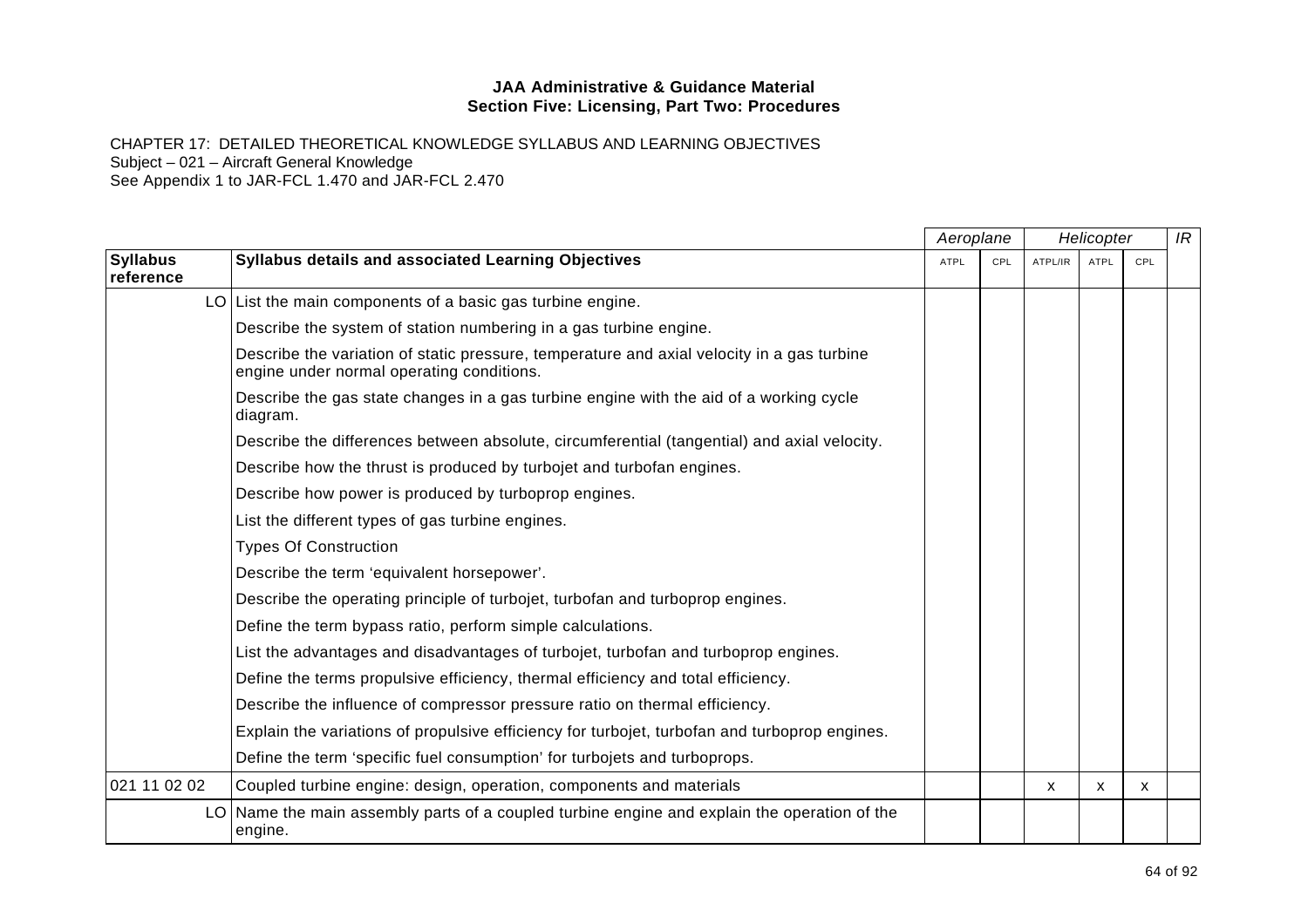|                              |                                                                                                                                                     |      | Aeroplane    |         | Helicopter  |     | IR |
|------------------------------|-----------------------------------------------------------------------------------------------------------------------------------------------------|------|--------------|---------|-------------|-----|----|
| <b>Syllabus</b><br>reference | Syllabus details and associated Learning Objectives                                                                                                 | ATPL | CPL          | ATPL/IR | <b>ATPL</b> | CPL |    |
|                              | Learn the limitations of the materials used in particular in regard to the maximum turbine<br>temperature and engine and drive train torque limits. |      |              |         |             |     |    |
|                              | Describe the possible effects on engine components when limits are exceeded.                                                                        |      |              |         |             |     |    |
|                              | Understand the importance of reporting and logging engine exceedences.                                                                              |      |              |         |             |     |    |
| 021 11 02 03                 | Free turbine engine: design, operation, components and materials                                                                                    |      |              | x       | X           | x   |    |
|                              | LO Describe the design methods to keep engine size small for installation in helicopters.                                                           |      |              |         |             |     |    |
|                              | List the main components of a free turbine engine.                                                                                                  |      |              |         |             |     |    |
|                              | Describe how the thrust force is developed by a turboshaft/free turbine engine.                                                                     |      |              |         |             |     |    |
|                              | Explain how the exhaust gas temperature is used to monitor turbine stress.                                                                          |      |              |         |             |     |    |
| 021 11 03 00                 | <b>Fuel</b>                                                                                                                                         |      |              |         |             |     |    |
| 021 11 03 01                 | Types, characteristics, limitations                                                                                                                 | X    | $\mathsf{x}$ | X       | X           | X   |    |
|                              | LO Fuel                                                                                                                                             |      |              |         |             |     |    |
|                              | List the types of fuel used for gas turbine engines and their flash and freezing points, their<br>colour and their specific weight.                 |      |              |         |             |     |    |
|                              | Identify the possible problems with the fuel at low temperatures.                                                                                   |      |              |         |             |     |    |
|                              | State that the fuel must be checked for dissolved water.                                                                                            |      |              |         |             |     |    |
| 021 11 04 00                 | <b>Main engine components</b>                                                                                                                       |      |              |         |             |     |    |
| 021 11 04 01                 | Aeroplane: Air intake                                                                                                                               | X    | X            |         |             |     |    |
|                              | Design, operation, materials                                                                                                                        |      |              |         |             |     |    |
|                              | Noise reduction                                                                                                                                     |      |              |         |             |     |    |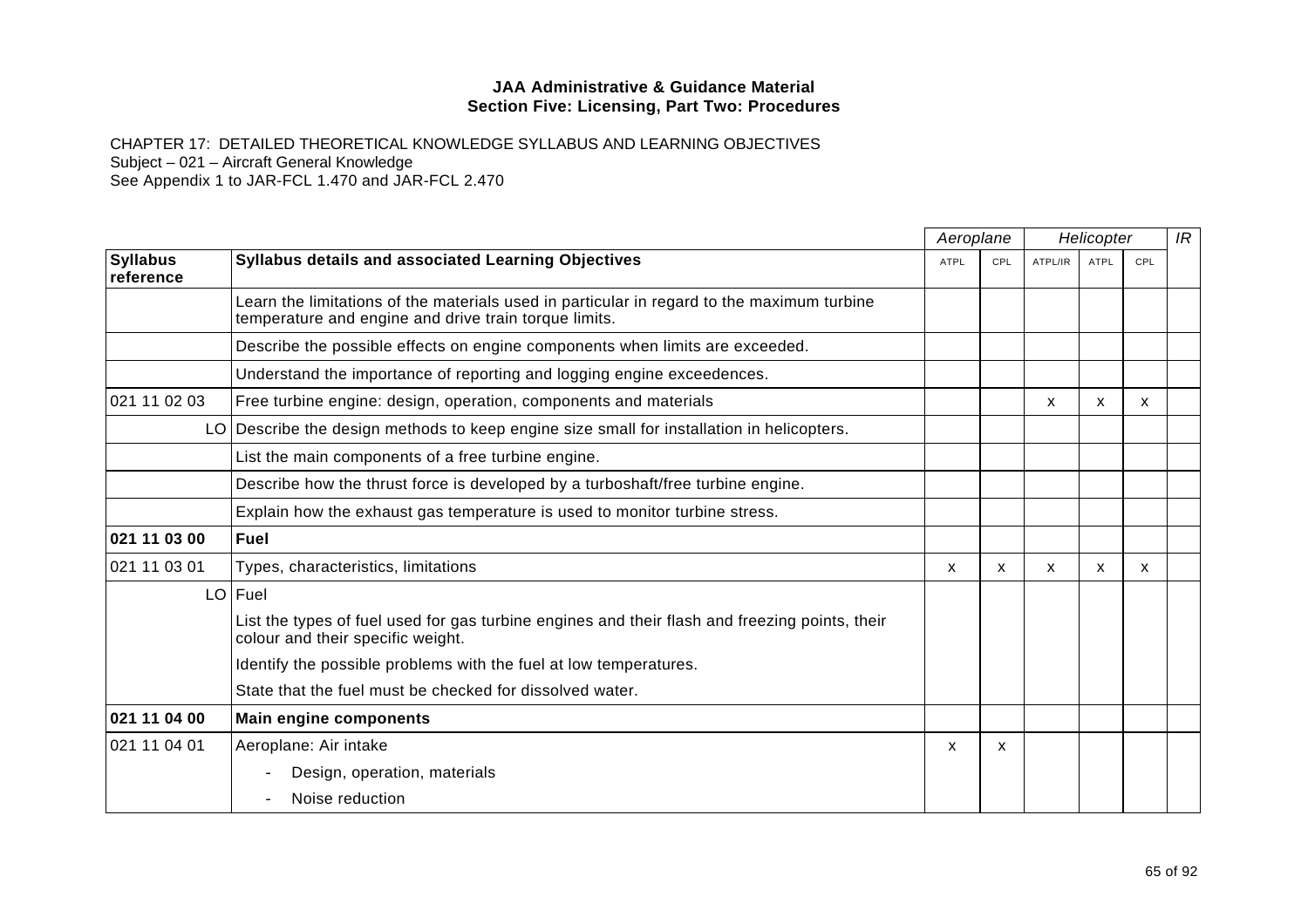|                              |                                                                                                                                                                | Aeroplane   |     | Helicopter |      | IR  |  |
|------------------------------|----------------------------------------------------------------------------------------------------------------------------------------------------------------|-------------|-----|------------|------|-----|--|
| <b>Syllabus</b><br>reference | Syllabus details and associated Learning Objectives                                                                                                            | <b>ATPL</b> | CPL | ATPL/IR    | ATPL | CPL |  |
|                              | $LO$ Name the most important tasks of the engine air inlet/air intake.                                                                                         |             |     |            |      |     |  |
|                              | Describe the geometry of a pitot type subsonic air inlet.                                                                                                      |             |     |            |      |     |  |
|                              | Explain the gas parameter changes in a pitot air inlet at different flight speeds.                                                                             |             |     |            |      |     |  |
|                              | Describe the purpose and the principle of operation of multi shock air inlets at supersonic<br>flight speeds.                                                  |             |     |            |      |     |  |
|                              | Name the different types of multi shock air inlets and identify them on different aircraft.                                                                    |             |     |            |      |     |  |
|                              | Describe the reasons for and the dangers of the following operational problems concerning<br>the engine air inlet:                                             |             |     |            |      |     |  |
|                              | airflow separations, especially in crosswinds on the ground                                                                                                    |             |     |            |      |     |  |
|                              | inlet icing                                                                                                                                                    |             |     |            |      |     |  |
|                              | inlet damage                                                                                                                                                   |             |     |            |      |     |  |
|                              | foreign object ingestion Damage FOD                                                                                                                            |             |     |            |      |     |  |
|                              | heavy in-flight turbulence                                                                                                                                     |             |     |            |      |     |  |
|                              | Describe the action taken by the pilot to counteract the above problems                                                                                        |             |     |            |      |     |  |
|                              | Describe conditions and circumstances during ground operations in which the danger may<br>arise of foreign objects or persons being sucked into the air inlet. |             |     |            |      |     |  |
| 021 11 04 02                 | Compressor                                                                                                                                                     | X           | X   | X          | X    | X   |  |
|                              | Types, design, operation, components and materials                                                                                                             |             |     |            |      |     |  |
|                              | Stresses and limitations                                                                                                                                       |             |     |            |      |     |  |
|                              | Stall, surge, means of prevention                                                                                                                              |             |     |            |      |     |  |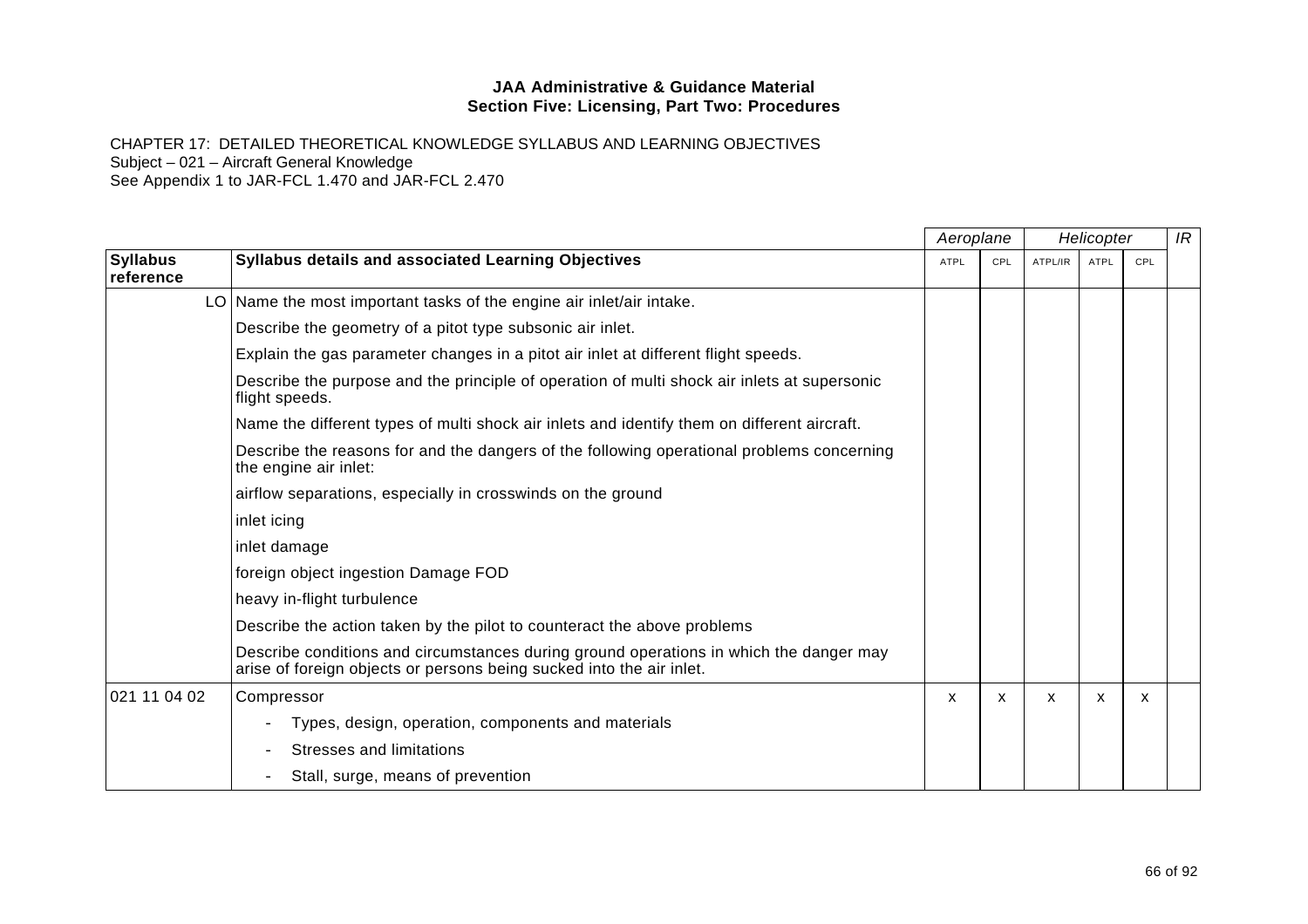|                              |                                                                                                                                          |             | Aeroplane |         | Helicopter  |     | IR |
|------------------------------|------------------------------------------------------------------------------------------------------------------------------------------|-------------|-----------|---------|-------------|-----|----|
| <b>Syllabus</b><br>reference | Syllabus details and associated Learning Objectives                                                                                      | <b>ATPL</b> | CPL       | ATPL/IR | <b>ATPL</b> | CPL |    |
|                              | $LO$ List the purposes of the compressor.                                                                                                |             |           |         |             |     |    |
|                              | Describe the types of centrifugal and axial compressors used in aircraft engines.                                                        |             |           |         |             |     |    |
|                              | Name the main components of a compressor stage and describe their function.                                                              |             |           |         |             |     |    |
|                              | Describe the gas parameter changes in a compressor stage.                                                                                |             |           |         |             |     |    |
|                              | Define the term pressure ratio and state its order of magnitude for a centrifugal compressor<br>stage and for an axial compressor stage. |             |           |         |             |     |    |
|                              | State the advantage of a double stage centrifugal compressor.                                                                            |             |           |         |             |     |    |
|                              | List the advantages and disadvantages of a centrifugal compressor compared with an axial<br>type.                                        |             |           |         |             |     |    |
|                              | State that some engines use both axial and centrifugal compressors.                                                                      |             |           |         |             |     |    |
|                              | Explain the convergent air annulus through an axial compressor.                                                                          |             |           |         |             |     |    |
|                              | State the entrance and the outlet velocity of an axial compressor stage.                                                                 |             |           |         |             |     |    |
|                              | State that axial compressors have pressure ratios of up to 35 and outlet temperatures of up to<br>600°C.                                 |             |           |         |             |     |    |
|                              | Describe the reason for twisting the compressor blades with the aid of velocity triangles.                                               |             |           |         |             |     |    |
|                              | State the task of inlet guide vanes.                                                                                                     |             |           |         |             |     |    |
|                              | State the reason for the clicking noise if the compressor rotates on the ground, e.g. due to<br>windmilling.                             |             |           |         |             |     |    |
|                              | Describe the two (and three) shaft compressor design in modern engines and its principle, and<br>list its advantages.                    |             |           |         |             |     |    |
|                              | Define the terms 'compressor stall' and 'surge'                                                                                          |             |           |         |             |     |    |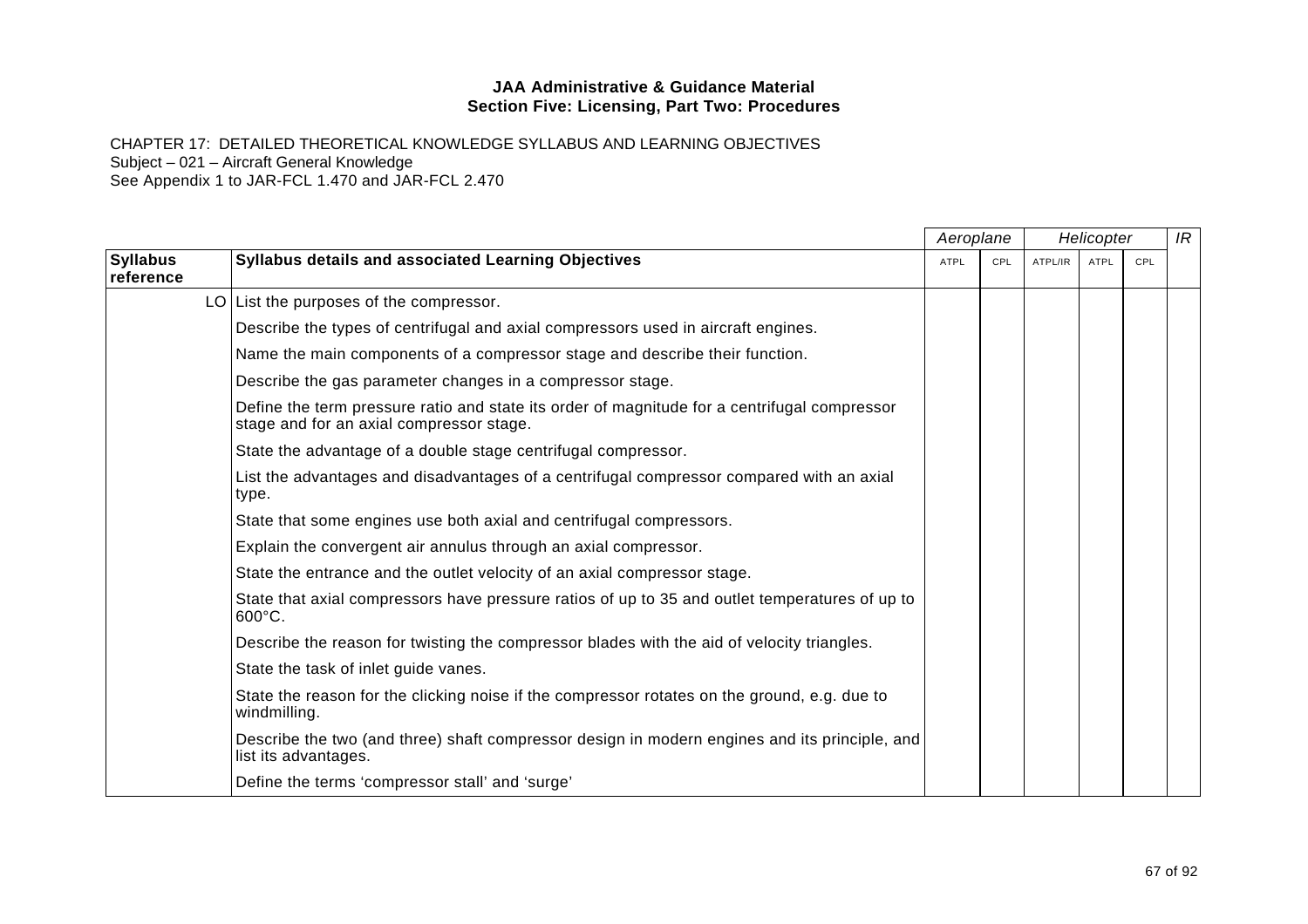|                              |                                                                                                                                                                                                          | Aeroplane   |     | Helicopter |             |     | IR |
|------------------------------|----------------------------------------------------------------------------------------------------------------------------------------------------------------------------------------------------------|-------------|-----|------------|-------------|-----|----|
| <b>Syllabus</b><br>reference | <b>Syllabus details and associated Learning Objectives</b>                                                                                                                                               | <b>ATPL</b> | CPL | ATPL/IR    | <b>ATPL</b> | CPL |    |
|                              | LO State that the following conditions are causes for stall and surge                                                                                                                                    |             |     |            |             |     |    |
|                              | rapid increase in fuel flow during increase of RPM                                                                                                                                                       |             |     |            |             |     |    |
|                              | low engine RPM, e.g. idle                                                                                                                                                                                |             |     |            |             |     |    |
|                              | strong crosswind on ground                                                                                                                                                                               |             |     |            |             |     |    |
|                              | engine air inlet icing                                                                                                                                                                                   |             |     |            |             |     |    |
|                              | contaminated or damaged compressor blades                                                                                                                                                                |             |     |            |             |     |    |
|                              | damaged engine air inlet                                                                                                                                                                                 |             |     |            |             |     |    |
|                              | Describe, in full, the following indications of stall and surge                                                                                                                                          |             |     |            |             |     |    |
|                              | thrust loss                                                                                                                                                                                              |             |     |            |             |     |    |
|                              | abnormal engine noise                                                                                                                                                                                    |             |     |            |             |     |    |
|                              | vibrations                                                                                                                                                                                               |             |     |            |             |     |    |
|                              | <b>RPM</b> variations                                                                                                                                                                                    |             |     |            |             |     |    |
|                              | increased EGT                                                                                                                                                                                            |             |     |            |             |     |    |
|                              | sometimes burning gas out of inlet and exhaust                                                                                                                                                           |             |     |            |             |     |    |
|                              | List the actions to be taken by the pilot in the case of surge.                                                                                                                                          |             |     |            |             |     |    |
|                              | Describe the design features used to minimize the occurrence of stall and surge as variable<br>inlet guidevanes, VIGV.variable stator vanesVSV and variable by-pass valves VBV or more<br>then two axis. |             |     |            |             |     |    |
|                              | State measures taken by the pilot to prevent stall and surge.                                                                                                                                            |             |     |            |             |     |    |
|                              | Describe a compressor map (surge envelope) with RPM-lines, stall limit, steady state line and<br>acceleration line.                                                                                      |             |     |            |             |     |    |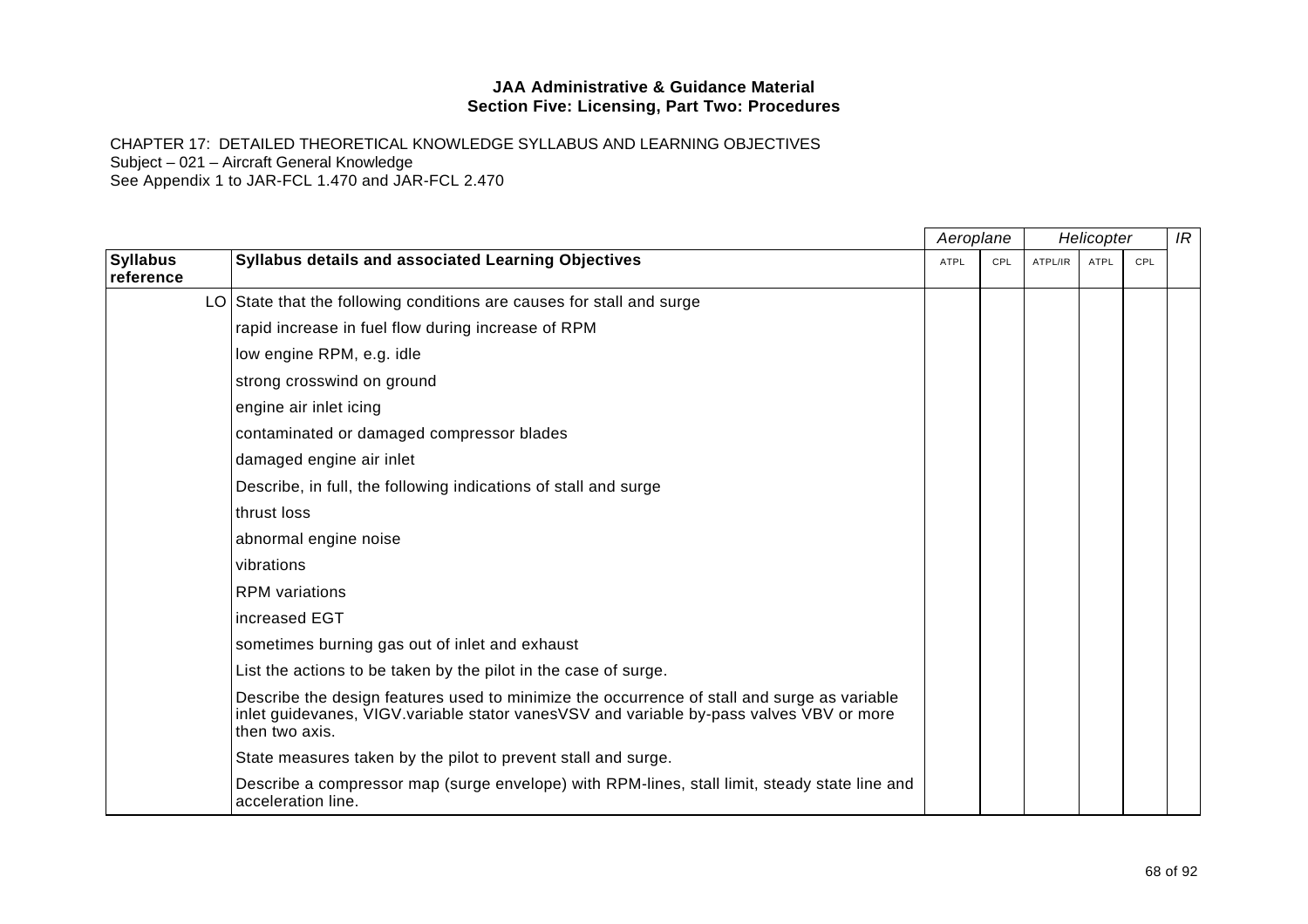|                        |                                                                         |             | Aeroplane |         | Helicopter                |                                       |  |
|------------------------|-------------------------------------------------------------------------|-------------|-----------|---------|---------------------------|---------------------------------------|--|
| Syllabus<br>∣reference | <b>Syllabus details and associated Learning Objectives</b>              | <b>ATPL</b> | CPL       | ATPL/IR | <b>ATPL</b>               | CPL                                   |  |
|                        | LO   Diffuser                                                           |             |           |         |                           |                                       |  |
|                        | Describe the function of the diffuser.                                  |             |           |         |                           |                                       |  |
| 021 11 04 03           | Combustion chamber                                                      | v           | X         | x       | $\checkmark$<br>$\lambda$ | $\overline{\phantom{a}}$<br>$\lambda$ |  |
|                        | Types, design, operation, components and materials<br>$\qquad \qquad -$ |             |           |         |                           |                                       |  |
|                        | Stresses and limitations<br>$\equiv$                                    |             |           |         |                           |                                       |  |
|                        | <b>Emission problems</b><br>Ξ.                                          |             |           |         |                           |                                       |  |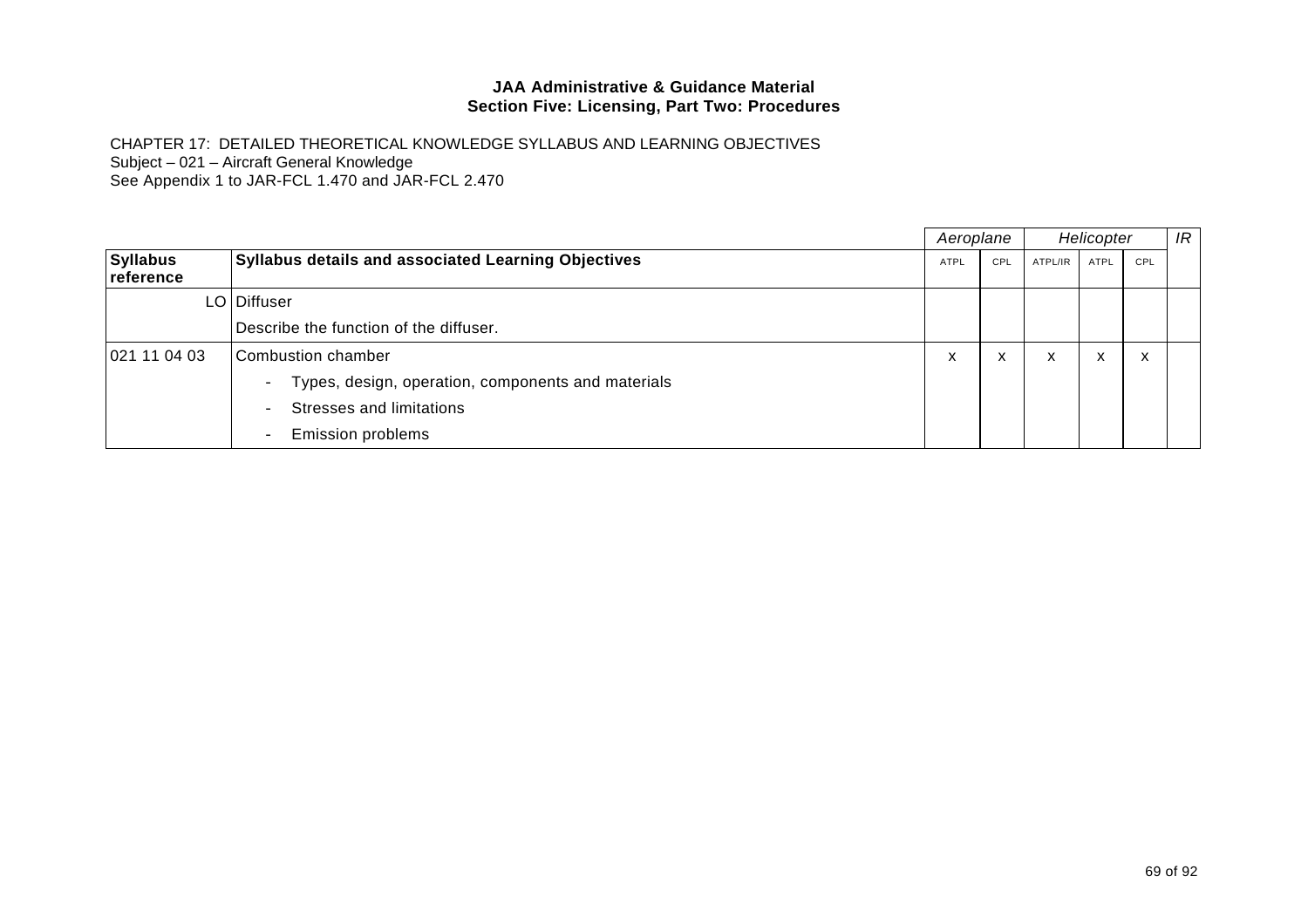|                              |                                                                                                                        |      | Aeroplane<br>Helicopter |         |             | IR  |  |
|------------------------------|------------------------------------------------------------------------------------------------------------------------|------|-------------------------|---------|-------------|-----|--|
| <b>Syllabus</b><br>reference | Syllabus details and associated Learning Objectives                                                                    | ATPL | CPL                     | ATPL/IR | <b>ATPL</b> | CPL |  |
|                              | LO Define the task of the combustion chamber.                                                                          |      |                         |         |             |     |  |
|                              | List the requirements for combustion.                                                                                  |      |                         |         |             |     |  |
|                              | Describe the principle of operation of the combustion chamber.                                                         |      |                         |         |             |     |  |
|                              | State that the low flame front velocity is the reason for diffusing the airflow at the combustion<br>chamber entrance. |      |                         |         |             |     |  |
|                              | State the function of the swirler.                                                                                     |      |                         |         |             |     |  |
|                              | Define the terms 'primary airflow' and 'secondary airflow' and explain their purpose.                                  |      |                         |         |             |     |  |
|                              | Explain the mixture ratios fuel: primary airflow and fuel: total airflow.                                              |      |                         |         |             |     |  |
|                              | Describe the change of the gas parameters $(p,t,v)$ through the combustion chamber.                                    |      |                         |         |             |     |  |
|                              | State that the outlet temperature of the combustion chamber is between 1000°C and 1500°C.                              |      |                         |         |             |     |  |
|                              | Name the main components of a combustion chamber and their tasks.                                                      |      |                         |         |             |     |  |
|                              | Describe the following combustion chamber systems and state the differences between them:                              |      |                         |         |             |     |  |
|                              | can or mutiple can                                                                                                     |      |                         |         |             |     |  |
|                              | can-annular or tubo-annular                                                                                            |      |                         |         |             |     |  |
|                              | annular                                                                                                                |      |                         |         |             |     |  |
|                              | reverse-flow annular                                                                                                   |      |                         |         |             |     |  |
|                              | Describe the principle of operation of the different fuel spray nozzles.                                               |      |                         |         |             |     |  |
| 021 11 04 04                 | Turbine                                                                                                                | x    | х                       | x       | X           | x   |  |
|                              | Types, design, operation, components and materials                                                                     |      |                         |         |             |     |  |
|                              | Stresses, creep and limitations                                                                                        |      |                         |         |             |     |  |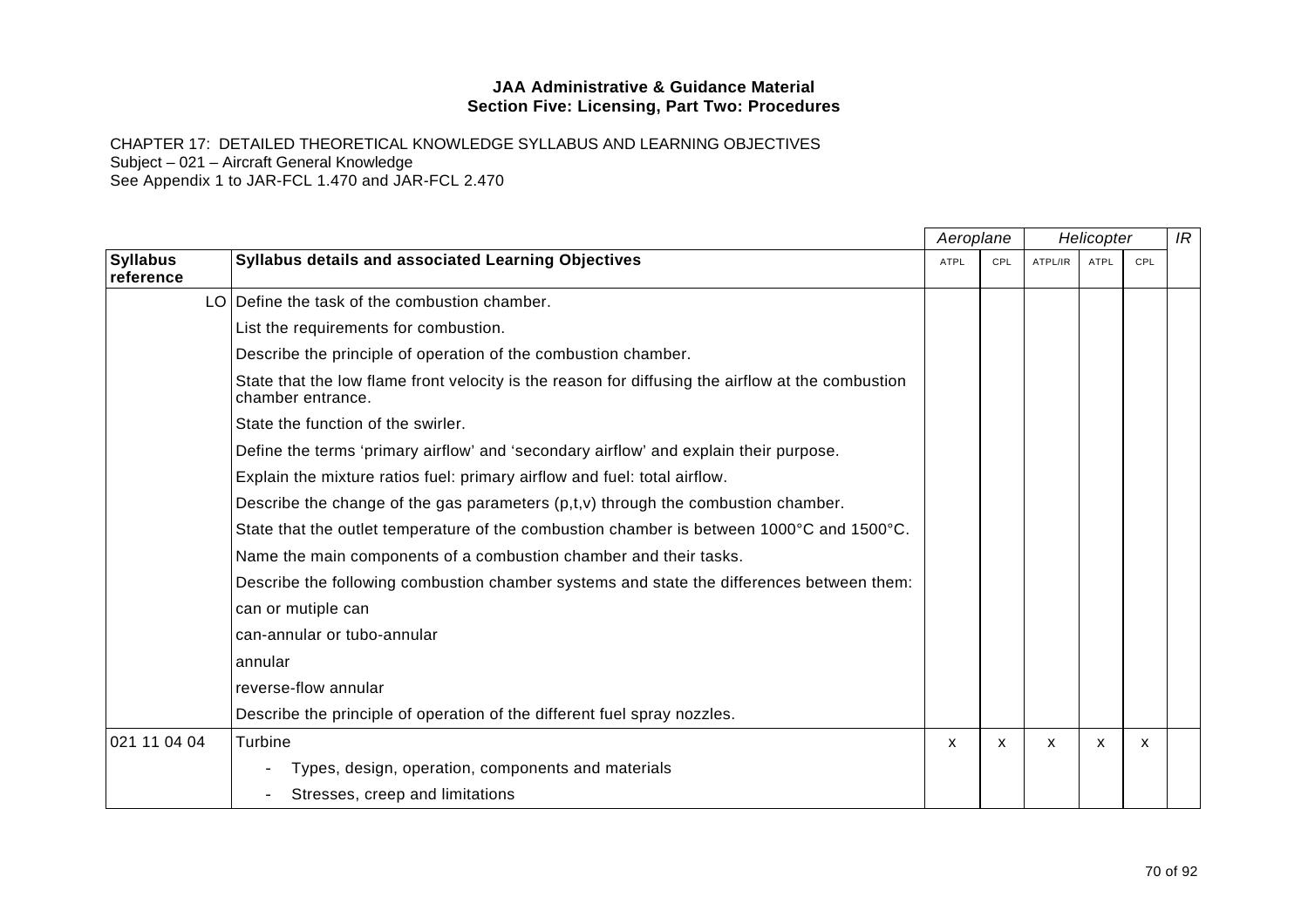|                              |                                                                                                                                                               | Aeroplane   |     | Helicopter |             |     | IR |
|------------------------------|---------------------------------------------------------------------------------------------------------------------------------------------------------------|-------------|-----|------------|-------------|-----|----|
| <b>Syllabus</b><br>reference | Syllabus details and associated Learning Objectives                                                                                                           | <b>ATPL</b> | CPL | ATPL/IR    | <b>ATPL</b> | CPL |    |
|                              | LO Explain why the available engine thrust is limited by the turbine inlet temperature.                                                                       |             |     |            |             |     |    |
|                              | Explain the tasks of the turbine in single- and multi-shaft turbojets, turbofans and turboprops.                                                              |             |     |            |             |     |    |
|                              | Explain the term free turbine or free power turbine.                                                                                                          |             |     |            |             |     |    |
|                              | Name the main components of a turbine stage and their function.                                                                                               |             |     |            |             |     |    |
|                              | Describe the gas parameter $(p,t,v)$ changes in a turbine stage.                                                                                              |             |     |            |             |     |    |
|                              | Explain that stall does not occur in a turbine                                                                                                                |             |     |            |             |     |    |
|                              | Explain the divergent air annulus through an axial turbine.                                                                                                   |             |     |            |             |     |    |
|                              | Describe the principles of operation of impulse, reaction and impulse-reaction axial turbines.                                                                |             |     |            |             |     |    |
|                              | Explain the divergent gasflow annulus through the turbine.                                                                                                    |             |     |            |             |     |    |
|                              | Describe turbine blade convection, impingement and film cooling.                                                                                              |             |     |            |             |     |    |
|                              | Explain why there is high mechanical and thermal stress in the turbine blades and wheels.                                                                     |             |     |            |             |     |    |
|                              | State that turbine wheels and blades are submitted to creep.                                                                                                  |             |     |            |             |     |    |
|                              | Explain the positive influence of reduced thrust on turbines life.                                                                                            |             |     |            |             |     |    |
|                              | Explain the term creep.                                                                                                                                       |             |     |            |             |     |    |
|                              | Explain the term seizure.                                                                                                                                     |             |     |            |             |     |    |
|                              | State that the exhaust gas temperature, measured after the high pressure turbine or after the<br>low pressure turbine, is used to monitor the turbine stress. |             |     |            |             |     |    |
|                              | Describe the effect of acceleration and deceleration on the EGT.                                                                                              |             |     |            |             |     |    |
|                              | Explain the terms low and high cycle fatigue.                                                                                                                 |             |     |            |             |     |    |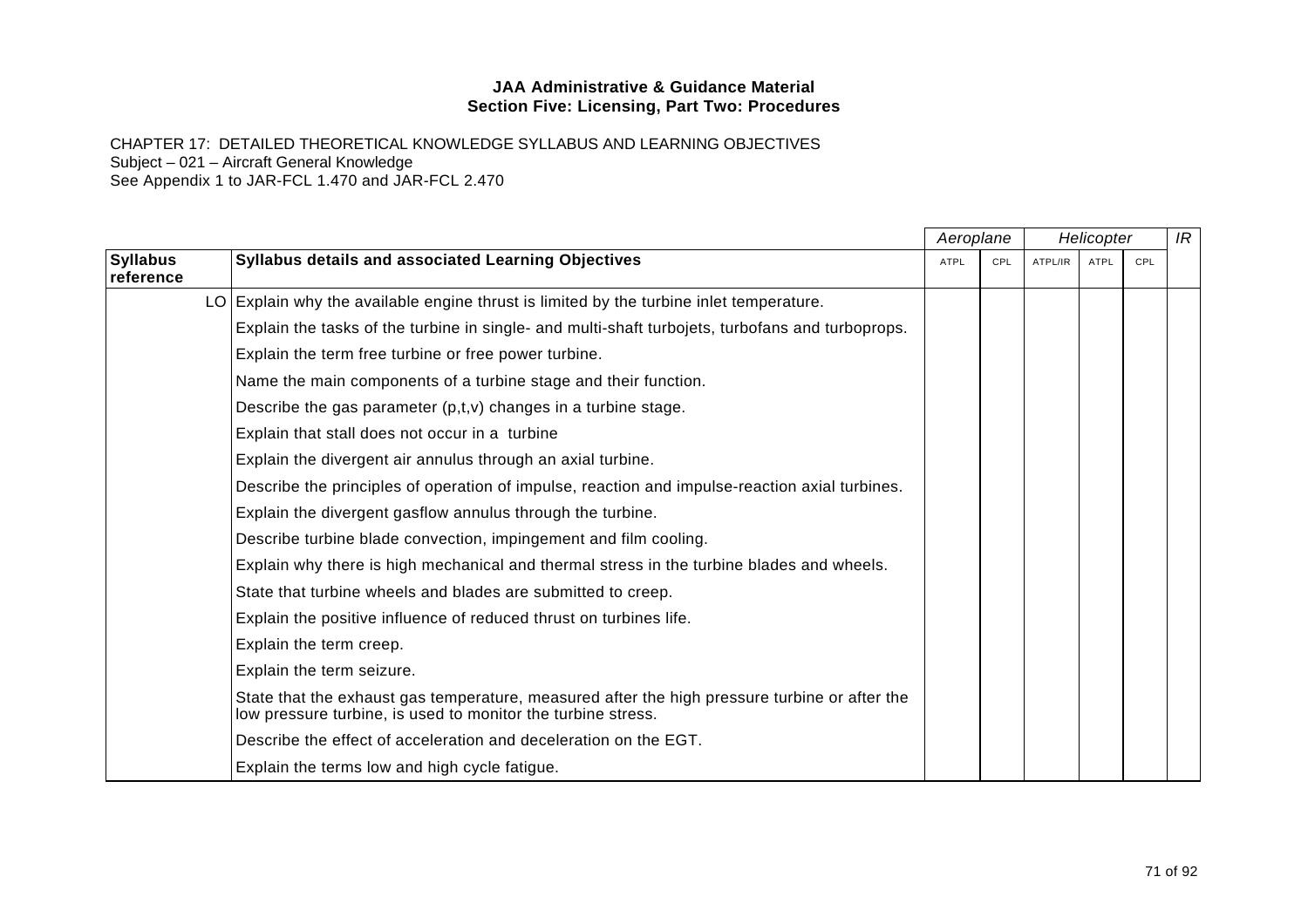|                              |                                                                                                                        | Aeroplane   |     | Helicopter |             |     | IR |
|------------------------------|------------------------------------------------------------------------------------------------------------------------|-------------|-----|------------|-------------|-----|----|
| <b>Syllabus</b><br>reference | <b>Syllabus details and associated Learning Objectives</b>                                                             | <b>ATPL</b> | CPL | ATPL/IR    | <b>ATPL</b> | CPL |    |
| 021 11 04 05                 | Exhaust                                                                                                                | X           | X   | X          | X           | X   |    |
|                              | Design, operation, materials                                                                                           |             |     |            |             |     |    |
|                              | Noise reduction<br>$\overline{\phantom{m}}$                                                                            |             |     |            |             |     |    |
|                              | LO Define the task of the jet pipe of the gas turbine engine.                                                          |             |     |            |             |     |    |
|                              | Specify the danger created by the high velocity exhaust gas.                                                           |             |     |            |             |     |    |
|                              | Explain the operating principle of the jet pipe.                                                                       |             |     |            |             |     |    |
|                              | Describe the gas parameter changes and exhaust mach-numbers in both a convergent and a<br>convergent-divergent nozzle. |             |     |            |             |     |    |
|                              | Define the term 'choked exhaust nozzle'.                                                                               |             |     |            |             |     |    |
|                              | Describe the two different exhaust nozzle systems of turbofan engines.                                                 |             |     |            |             |     |    |
|                              | Explain how engine exhaust noise can be reduced.                                                                       |             |     |            |             |     |    |
| 021 11 04 06                 | Fuel control units                                                                                                     | X           | X   | X          | X           | X   |    |
|                              | Types, operation, sensors<br>$\overline{\phantom{m}}$                                                                  |             |     |            |             |     |    |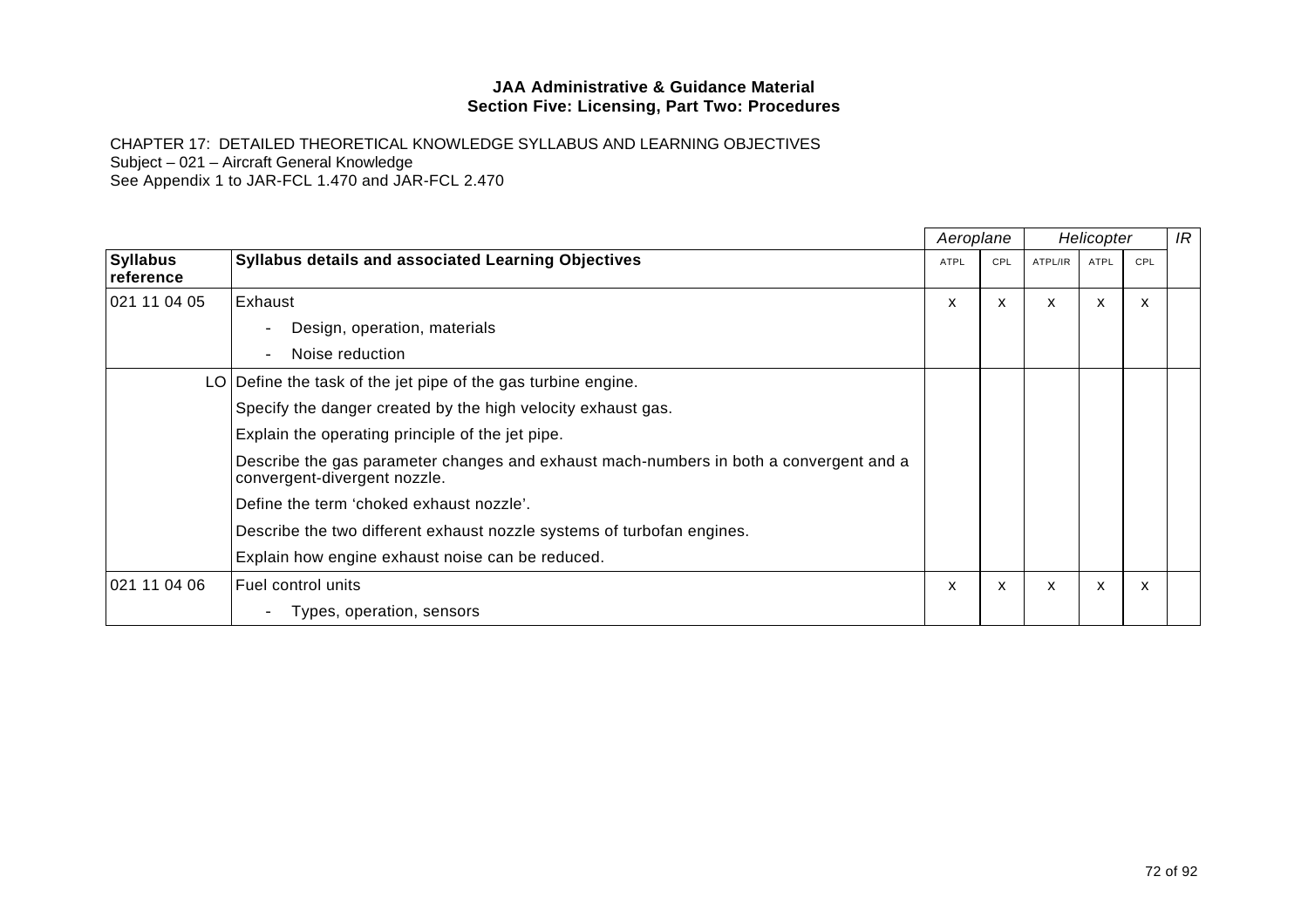|                                                                                                                                  | Aeroplane   |     | Helicopter |             |     | IR |
|----------------------------------------------------------------------------------------------------------------------------------|-------------|-----|------------|-------------|-----|----|
| Syllabus details and associated Learning Objectives                                                                              | <b>ATPL</b> | CPL | ATPL/IR    | <b>ATPL</b> | CPL |    |
| LO Identify the components of a gas turbine fuel system and describe their function with the help<br>of a schematic fuel system: |             |     |            |             |     |    |
| low pressure pump                                                                                                                |             |     |            |             |     |    |
| fuel heater                                                                                                                      |             |     |            |             |     |    |
| fuel filter                                                                                                                      |             |     |            |             |     |    |
| high pressure pump or Engine Driven Fuel Pump                                                                                    |             |     |            |             |     |    |
| fuel control unit                                                                                                                |             |     |            |             |     |    |
| high pressure shut off valve                                                                                                     |             |     |            |             |     |    |
| pressurization and dump valve                                                                                                    |             |     |            |             |     |    |
| fuel injector nozzles                                                                                                            |             |     |            |             |     |    |
| Name the two types of high pressure pump, both driven by the engine high pressure shaft.                                         |             |     |            |             |     |    |
| Define the tasks and describe the operating principle of the fuel control unit.                                                  |             |     |            |             |     |    |
| Identify the input signals for the fuel control unit.                                                                            |             |     |            |             |     |    |
| Name the different types of fuel control units as hydromechanical MEC, PMS or PMC and<br>FADEC.                                  |             |     |            |             |     |    |
| Name the controls and indicators of the fuel system.                                                                             |             |     |            |             |     |    |
| Helicopter: Air intake                                                                                                           |             |     | x          | X           | х   |    |
| Different types, design, operation, materials, optional equipments                                                               |             |     |            |             |     |    |
| LO Name the most important task of the engine air intake.                                                                        |             |     |            |             |     |    |
| Describe the use of a convergent air intake ducting on helicopters.                                                              |             |     |            |             |     |    |
|                                                                                                                                  |             |     |            |             |     |    |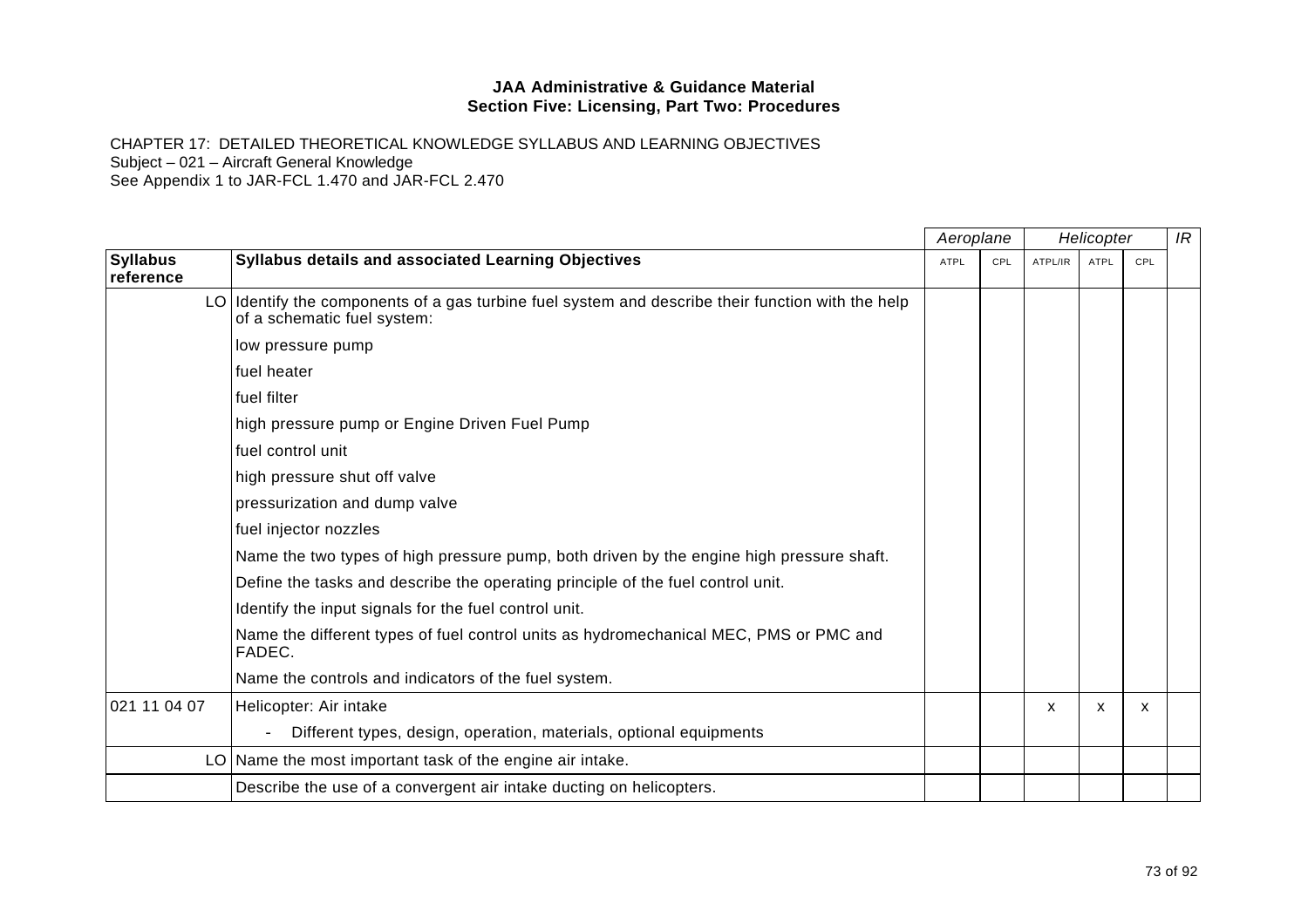CHAPTER 17: DETAILED THEORETICAL KNOWLEDGE SYLLABUS AND LEARNING OBJECTIVES Subject – 021 – Aircraft General Knowledge See Appendix 1 to JAR-FCL 1.470 and JAR-FCL 2.470

*Aeroplane Helicopter* **Syllabus reference Syllabus details and associated Learning Objectives** ATPL ATPL ATPL ATPL/IR ATPL CPL ATPL/IR ATPL CPL CPL ATPL/IR  $\overline{IR}$ Describe the reasons for and the dangers of the following operational problems concerning the engine air intake: • Airflow separations • Intake icing • Intake damage • Foreign object damage • Heavy in flight turbulence Describe the conditions and circumstances during ground operations when foreign object damage is most likely to occur. Describe and understand the principals of air intake filter systems that can be fitted to some helicopters for operation in icing and sand conditions. Describe the function of the heated pads on some helicopter air intakes. **021 11 05 00 Additional components and systems**  021 11 05 01 | Aeroplane: Additional components and systems: - Lubrication system, ignition circuit, starter, accessory gearbox: design, operation, components - Thrust reverser: design, operation, components and materials  $x \times x$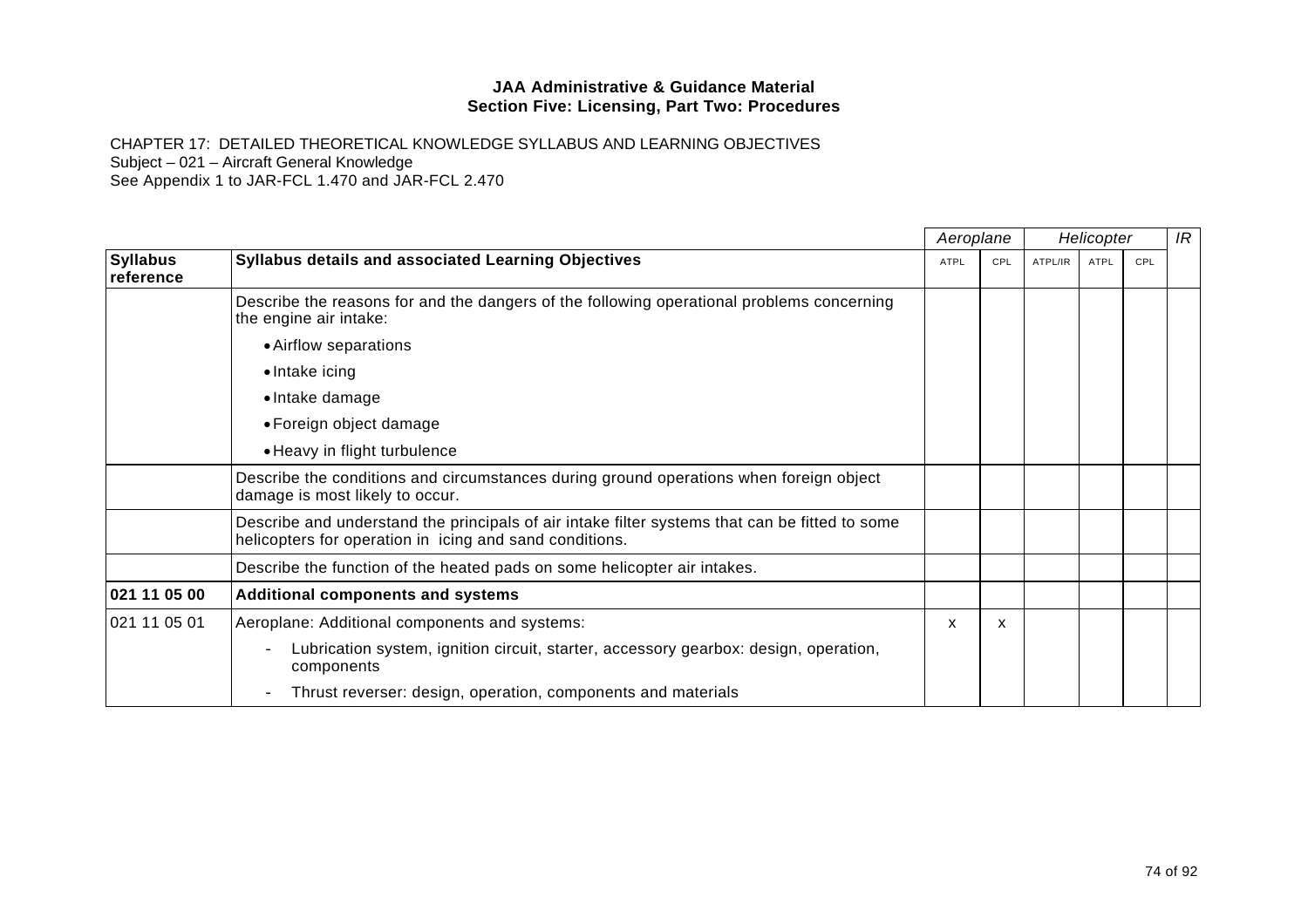|                              |                                                                                                                                | Aeroplane |     | Helicopter |      |     | IR |
|------------------------------|--------------------------------------------------------------------------------------------------------------------------------|-----------|-----|------------|------|-----|----|
| <b>Syllabus</b><br>reference | Syllabus details and associated Learning Objectives                                                                            | ATPL      | CPL | ATPL/IR    | ATPL | CPL |    |
|                              | LO Lubrication                                                                                                                 |           |     |            |      |     |    |
|                              | State that avery ax is fitted with a ball bearing and two or more roller bearings                                              |           |     |            |      |     |    |
|                              | State that these bearings are fitted in bearing sumps.                                                                         |           |     |            |      |     |    |
|                              | State that the bearings need cooling oil                                                                                       |           |     |            |      |     |    |
|                              | Explain the use of compressor air and labyrinth system to prevent the oil from leaking out of<br>the sump                      |           |     |            |      |     |    |
|                              | Explain that the oil is cooled by a fuel heater that cools the oil                                                             |           |     |            |      |     |    |
|                              | Name the type of oil used in gas turbine engines.                                                                              |           |     |            |      |     |    |
|                              | Describe the tasks of the lubrication system.                                                                                  |           |     |            |      |     |    |
|                              | Name the components of a gas turbine engine lubrication system and describe their tasks with<br>the aid of a system schematic: |           |     |            |      |     |    |
|                              | oil tank                                                                                                                       |           |     |            |      |     |    |
|                              | pressure pump                                                                                                                  |           |     |            |      |     |    |
|                              | oil cooler (fuel/oil heat exchanger)                                                                                           |           |     |            |      |     |    |
|                              | oil filter                                                                                                                     |           |     |            |      |     |    |
|                              | return pumps                                                                                                                   |           |     |            |      |     |    |
|                              | sump                                                                                                                           |           |     |            |      |     |    |
|                              | seals                                                                                                                          |           |     |            |      |     |    |
|                              | magnetic chip detectors                                                                                                        |           |     |            |      |     |    |
|                              | centrifugal breather                                                                                                           |           |     |            |      |     |    |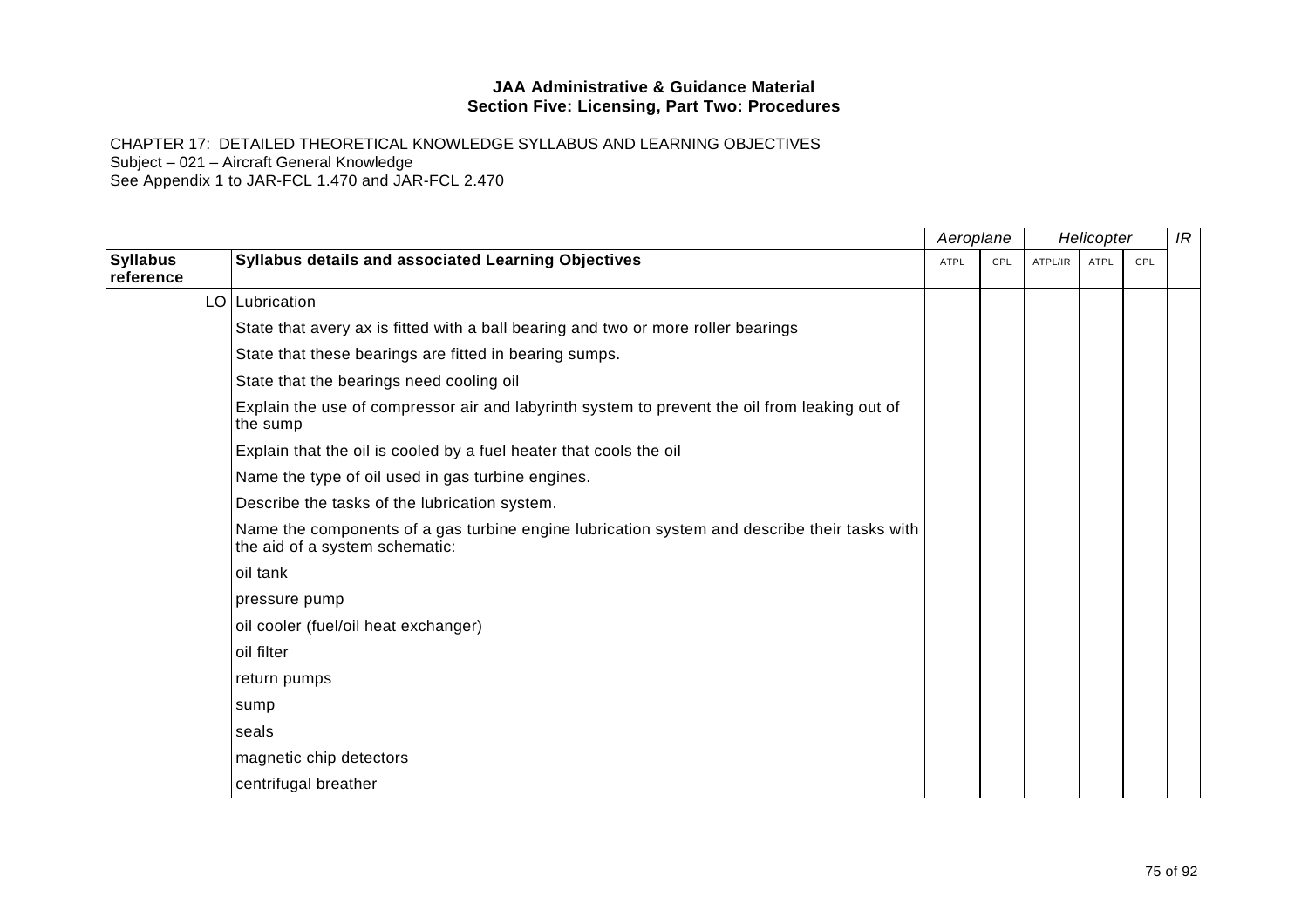|                                     |                                                                                                                   |             | Aeroplane |         | Helicopter |     |  |
|-------------------------------------|-------------------------------------------------------------------------------------------------------------------|-------------|-----------|---------|------------|-----|--|
| <b>Syllabus</b><br><b>reference</b> | <b>Syllabus details and associated Learning Objectives</b>                                                        | <b>ATPL</b> | CPL       | ATPL/IR | ATPL       | CPL |  |
|                                     | scavenge pump                                                                                                     |             |           |         |            |     |  |
|                                     | Identify the normal/abnormal indications used to monitor the lubrication system.                                  |             |           |         |            |     |  |
|                                     | Explain the problems caused by internal leakage in the fuel/oil heat exchanger.                                   |             |           |         |            |     |  |
|                                     | Explain the problems caused by oil filter clogging stating the possible reasons, indications,<br>and consequences |             |           |         |            |     |  |
|                                     | explain the possible problems when the oilcooler is placed downstream of the EDFP                                 |             |           |         |            |     |  |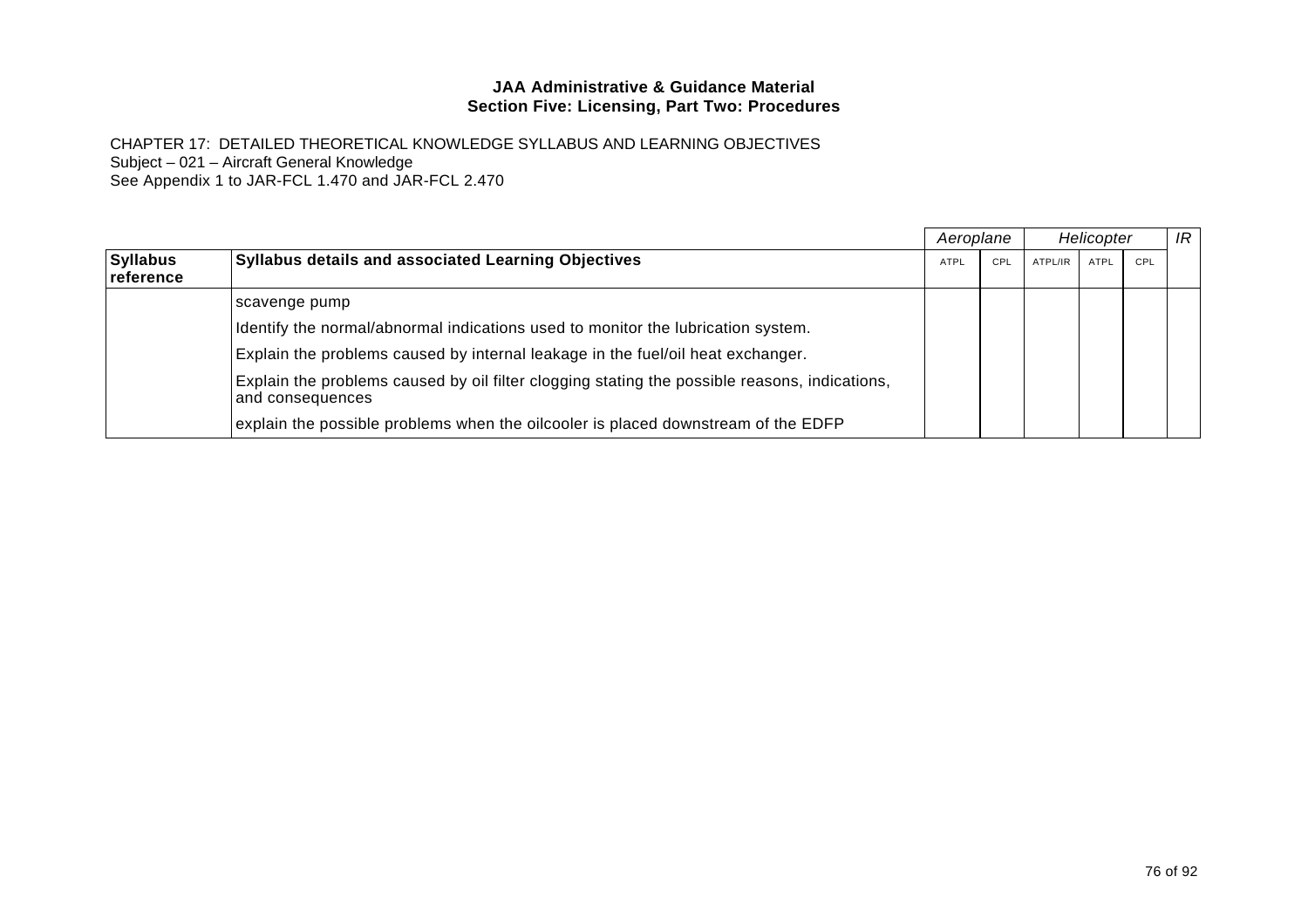|                              |                                                                                                       |      | Aeroplane |         | Helicopter  |     | IR |
|------------------------------|-------------------------------------------------------------------------------------------------------|------|-----------|---------|-------------|-----|----|
| <b>Syllabus</b><br>reference | Syllabus details and associated Learning Objectives                                                   | ATPL | CPL       | ATPL/IR | <b>ATPL</b> | CPL |    |
|                              | <b>Auxiliary Gearbox</b>                                                                              |      |           |         |             |     |    |
|                              | Define the tasks of the auxiliary gearbox.                                                            |      |           |         |             |     |    |
|                              | Describe how the auxiliary gear is normally connected with the high pressure shaft of the<br>engine.  |      |           |         |             |     |    |
|                              | <b>Engine Systems</b>                                                                                 |      |           |         |             |     |    |
|                              | Ignition                                                                                              |      |           |         |             |     |    |
|                              | Name the components of a gas turbine ignition system with the help of a schematic ignition<br>system. |      |           |         |             |     |    |
|                              | Describe the function of the components                                                               |      |           |         |             |     |    |
|                              | energy source                                                                                         |      |           |         |             |     |    |
|                              | igniter plugs                                                                                         |      |           |         |             |     |    |
|                              | start lever / eng. master switch                                                                      |      |           |         |             |     |    |
|                              | start switch / eng. start selector / ign. selector                                                    |      |           |         |             |     |    |
|                              | Name the different modes of operation of the ignition system and state when they are used             |      |           |         |             |     |    |
|                              | ground start                                                                                          |      |           |         |             |     |    |
|                              | in-flight start                                                                                       |      |           |         |             |     |    |
|                              | continuous ignition                                                                                   |      |           |         |             |     |    |
|                              | automatic ignition                                                                                    |      |           |         |             |     |    |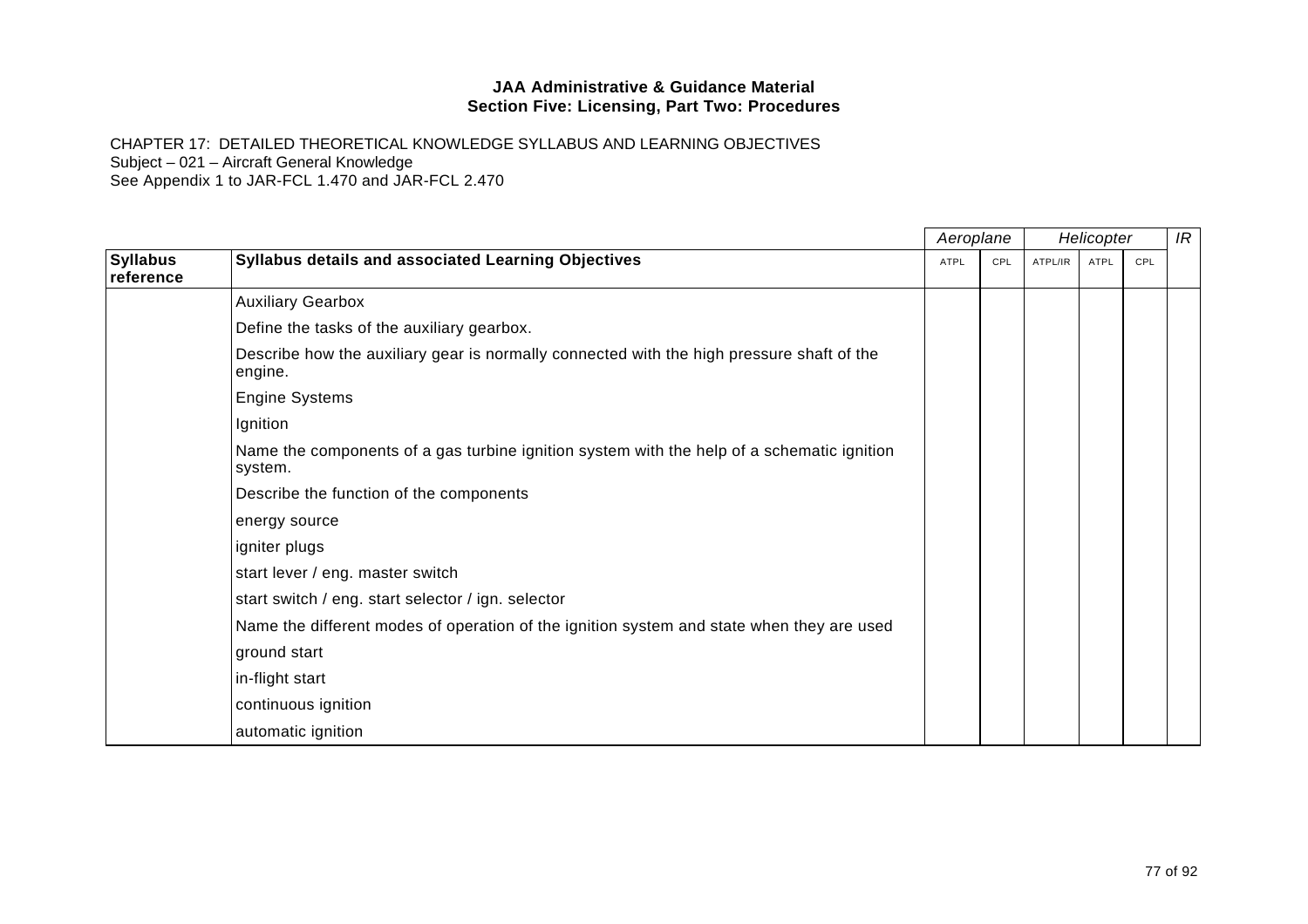|                              |                                                                                                                                                 | Aeroplane   |     |         | Helicopter |     | IR |
|------------------------------|-------------------------------------------------------------------------------------------------------------------------------------------------|-------------|-----|---------|------------|-----|----|
| <b>Syllabus</b><br>reference | <b>Syllabus details and associated Learning Objectives</b>                                                                                      | <b>ATPL</b> | CPL | ATPL/IR | ATPL       | CPL |    |
|                              | <b>Starter</b>                                                                                                                                  |             |     |         |            |     |    |
|                              | Explain the principle of a turbine engine start.                                                                                                |             |     |         |            |     |    |
|                              | Describe the following types of starters                                                                                                        |             |     |         |            |     |    |
|                              | electric                                                                                                                                        |             |     |         |            |     |    |
|                              | pneumatic                                                                                                                                       |             |     |         |            |     |    |
|                              | Describe a typical start sequence for a two-spool turbofan engine with an air starter.                                                          |             |     |         |            |     |    |
|                              | Define the self sustaining speed and state its order of magnitude as approx. 30% N2                                                             |             |     |         |            |     |    |
|                              | State the idle speeds as approx. 60% N2 and approx. 25% N1.                                                                                     |             |     |         |            |     |    |
|                              | <b>Engine Start Malfunctions</b>                                                                                                                |             |     |         |            |     |    |
|                              | Describe an in-flight restart.                                                                                                                  |             |     |         |            |     |    |
|                              | Describe the causes, indications and actions in the case of a false (dry or wet) start, hot start,<br>hung (abortive) start and no N1 rotation. |             |     |         |            |     |    |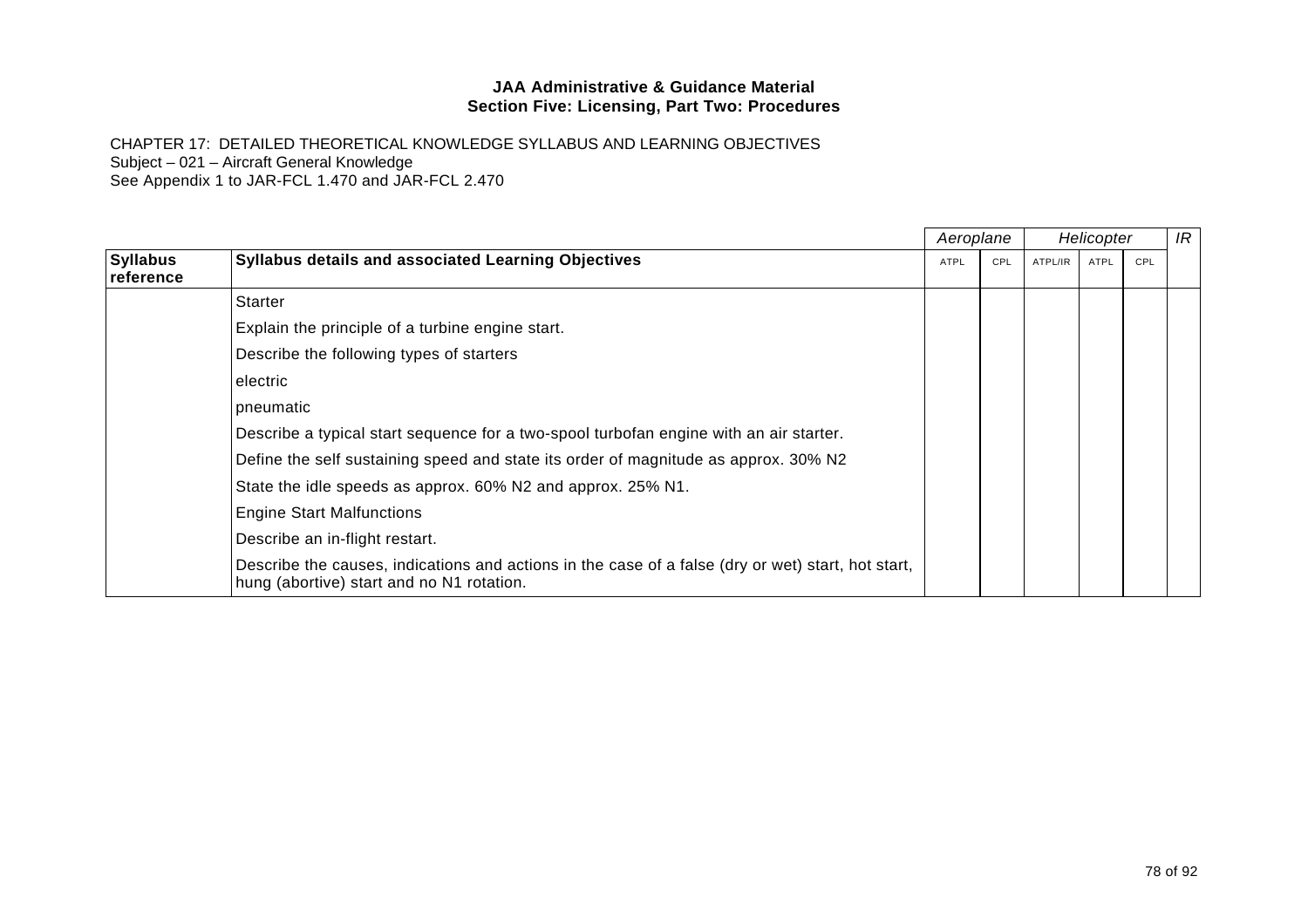|                              | Aeroplane                                                                                                                                                                                                                                                                                                                                  |             |     | Helicopter |             |     | IR |
|------------------------------|--------------------------------------------------------------------------------------------------------------------------------------------------------------------------------------------------------------------------------------------------------------------------------------------------------------------------------------------|-------------|-----|------------|-------------|-----|----|
| <b>Syllabus</b><br>reference | Syllabus details and associated Learning Objectives                                                                                                                                                                                                                                                                                        | <b>ATPL</b> | CPL | ATPL/IR    | <b>ATPL</b> | CPL |    |
|                              | <b>Reverse Thrust</b>                                                                                                                                                                                                                                                                                                                      |             |     |            |             |     |    |
|                              | Describe the principle of thrust reversal.                                                                                                                                                                                                                                                                                                 |             |     |            |             |     |    |
|                              | List the occasions where reverse thrust may be required during operations.                                                                                                                                                                                                                                                                 |             |     |            |             |     |    |
|                              | Identify the advantage and disadvantage of using reverse thrust during normal operations.                                                                                                                                                                                                                                                  |             |     |            |             |     |    |
|                              | Describe the operating problems which may occur when using reverse thrust, and explain<br>what measures may be taken by the pilot to reduce these problems.                                                                                                                                                                                |             |     |            |             |     |    |
|                              | Describe the following reverser types: 'clamshell', 'external' and 'blocker door'.                                                                                                                                                                                                                                                         |             |     |            |             |     |    |
|                              | Explain the loss of reverse thrust bu using only cold stream reversal                                                                                                                                                                                                                                                                      |             |     |            |             |     |    |
|                              | Explain the possibitity of preselection Explain the function of the flight-ground switch for high<br>and low mounted engines.                                                                                                                                                                                                              |             |     |            |             |     |    |
|                              | Identify pneumatically-, hydraulically- and mechanically-driven thrust reversers.                                                                                                                                                                                                                                                          |             |     |            |             |     |    |
|                              | Describe the control levers, their operation and the monitor lights provided for reverse thrust.                                                                                                                                                                                                                                           |             |     |            |             |     |    |
|                              | Discuss advantages and disadvantages of use of turbine reversers on high bypass ratio jet<br>engines                                                                                                                                                                                                                                       |             |     |            |             |     |    |
| 021 11 05 02                 | Helicopter: Additional components and systems:                                                                                                                                                                                                                                                                                             |             |     | X          | X           | X   |    |
|                              | Lubrication system, ignition circuit, starter, accessory gearbox, free wheel units:<br>design, operation, components                                                                                                                                                                                                                       |             |     |            |             |     |    |
|                              | LO Understand and list the common helicopter lubrication system and name the components from<br>a diagram: reservoir, pump assembly, external oil filter, magnetic chip detectors, electronic<br>chip detectors, thermostatic oil coolers, breather and indentify the indications used to monitor<br>the system including warning systems. |             |     |            |             |     |    |
|                              | Understand the differences and appropriate use of straight oil and compound oil and describe<br>the oil numbering system for aviation use.                                                                                                                                                                                                 |             |     |            |             |     |    |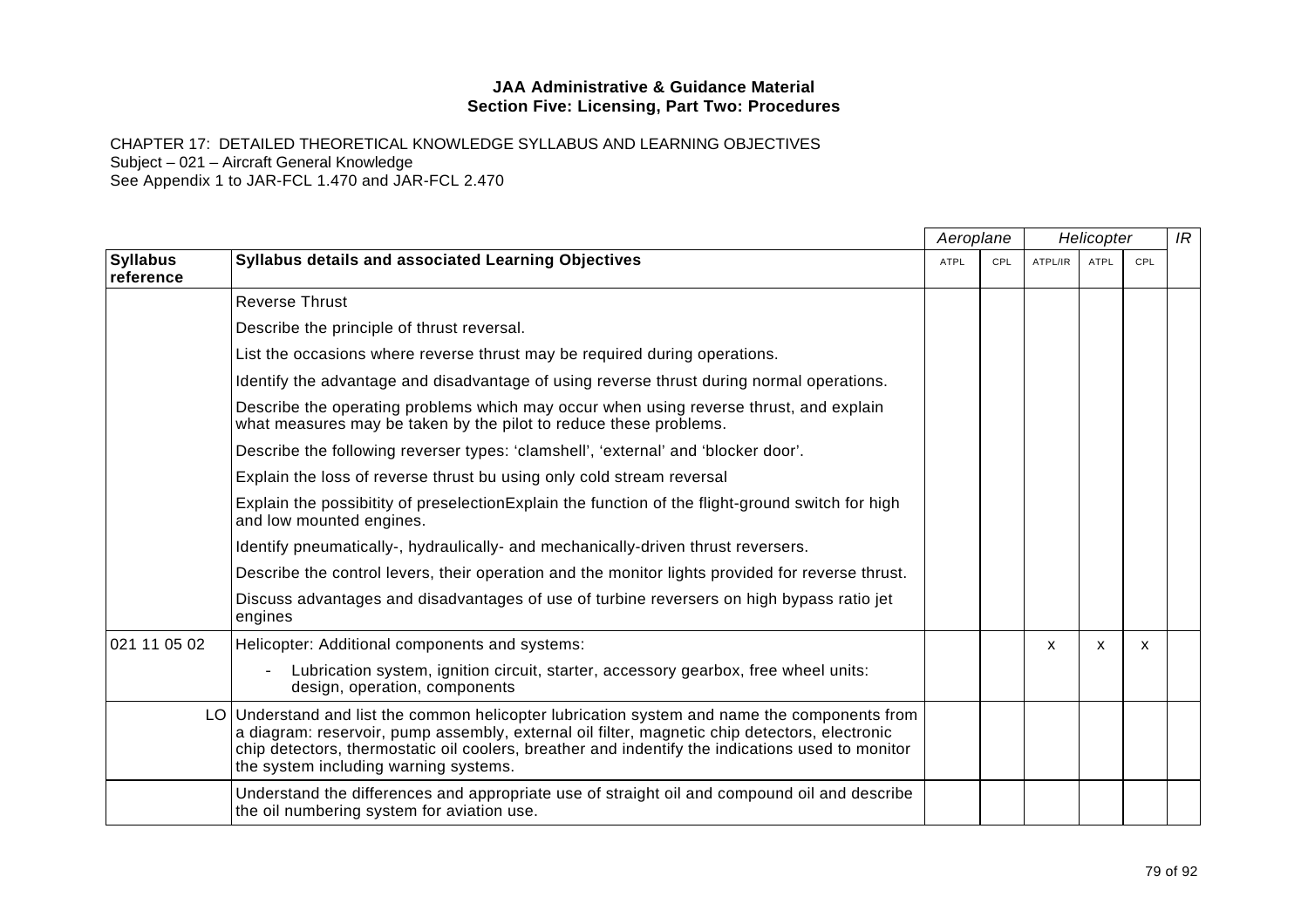|                              |                                                                                                                                                                                    | Aeroplane   |     |         | Helicopter  |     | IR |
|------------------------------|------------------------------------------------------------------------------------------------------------------------------------------------------------------------------------|-------------|-----|---------|-------------|-----|----|
| <b>Syllabus</b><br>reference | Syllabus details and associated Learning Objectives                                                                                                                                | <b>ATPL</b> | CPL | ATPL/IR | <b>ATPL</b> | CPL |    |
|                              | Understand and describe the ignition circuit for engine start and engine re-light facility when<br>the selection is set forboth automatic and manual functions.                    |             |     |         |             |     |    |
|                              | Understand and describe the starter motor and the sequence of events when starting, for most<br>helicopters the starter becomes the generator after the starting sequence is over. |             |     |         |             |     |    |
|                              | Understand the priciples of taking drive from the engine and through the accessory gearbox                                                                                         |             |     |         |             |     |    |
|                              | Understand the various accessory gearbox assemblies and explain the function of various<br>types of free wheel units.                                                              |             |     |         |             |     |    |
| 021 11 06 00                 | <b>Performance aspects</b>                                                                                                                                                         |             |     |         |             |     |    |
| 021 11 06 01                 | Thrust, performance aspects, engine handling and limitations:                                                                                                                      | X           | X   |         |             |     |    |
|                              | Engine ratings                                                                                                                                                                     |             |     |         |             |     |    |
|                              | Engine performance and limitations                                                                                                                                                 |             |     |         |             |     |    |
|                              | Engine handling                                                                                                                                                                    |             |     |         |             |     |    |
|                              | $LO$ Thrust                                                                                                                                                                        |             |     |         |             |     |    |
|                              | State the idle values of RPM and thrust as approx. 25% N1 and 5% of takeoff thrust.                                                                                                |             |     |         |             |     |    |
|                              | Describe the variation of thrust and specific fuel consumption with altitude.                                                                                                      |             |     |         |             |     |    |
|                              | Describe the variation of thrust with outside air temperature and humidity.                                                                                                        |             |     |         |             |     |    |
|                              | Describe the variation of thrust and specific fuel consumption with TAS and altitude for<br>turbojets, turbofans and turboprops with the help of the simple thrust equation.       |             |     |         |             |     |    |
|                              | Define the term 'engine pressure ratio' (EPR).                                                                                                                                     |             |     |         |             |     |    |
|                              | Interpret the term flat rated engine by describing the change of take-off thrust, turbine inlet<br>temperature engine RPM with OAT and thrust lever position.                      |             |     |         |             |     |    |
|                              | Define the term 'engine thrust rating'.                                                                                                                                            |             |     |         |             |     |    |
|                              | Discuss use of reduced and derated thrust, advantages and disadvantages                                                                                                            |             |     |         |             |     |    |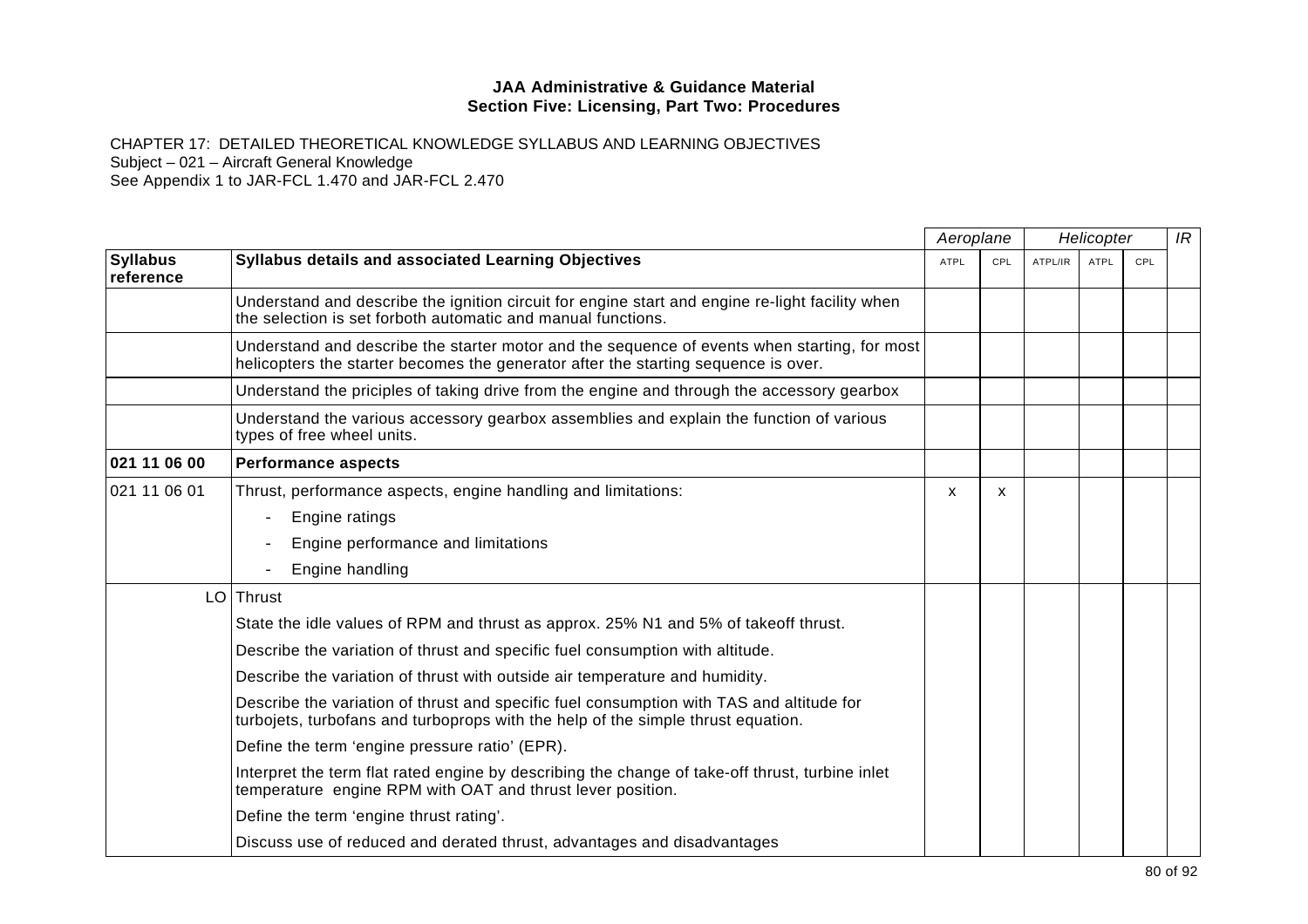|                              |                                                                                                                                            |             | Aeroplane |         | Helicopter  |     | IR |
|------------------------------|--------------------------------------------------------------------------------------------------------------------------------------------|-------------|-----------|---------|-------------|-----|----|
| <b>Syllabus</b><br>reference | <b>Syllabus details and associated Learning Objectives</b>                                                                                 | <b>ATPL</b> | CPL       | ATPL/IR | <b>ATPL</b> | CPL |    |
|                              | Powerplant Operation and Monitoring                                                                                                        | X           | X         | x       | X           | X   |    |
|                              | Name all engine ratings (takeoff, go-around, max. continuous, max. climb, max. cruise) and<br>their use during operation.                  |             |           |         |             |     |    |
|                              | Distinguish between ground idle and flight idle by stating the reasons for the differences (short<br>acceleration time, bleed air supply). |             |           |         |             |     |    |
|                              | Describe how thrust/power are controlled in turbojet, turbofan and turboprop engines.                                                      |             |           |         |             |     |    |
|                              | Describe the terms $\alpha$ -range and $\beta$ -range of the turboprop power lever.                                                        |             |           |         |             |     |    |
|                              | Describe the differences in thrust lever operation between FADEC and non-FADEC equipped<br>aircraft.                                       |             |           |         |             |     |    |
|                              | Name the turbofan engine monitoring instruments and state their use.                                                                       |             |           |         |             |     |    |
|                              | Explain the term trending                                                                                                                  |             |           |         |             |     |    |
|                              | Name the turboprop engine monitoring instruments and state their use.                                                                      |             |           |         |             |     |    |
| 021 11 06 02                 | Torque, performance aspects, engine handling and limitations:                                                                              |             |           | X       | X           | X   |    |
|                              | Engine ratings<br>$\qquad \qquad -$                                                                                                        |             |           |         |             |     |    |
|                              | Engine performance and limitations<br>$\overline{\phantom{m}}$                                                                             |             |           |         |             |     |    |
|                              | Engine handling                                                                                                                            |             |           |         |             |     |    |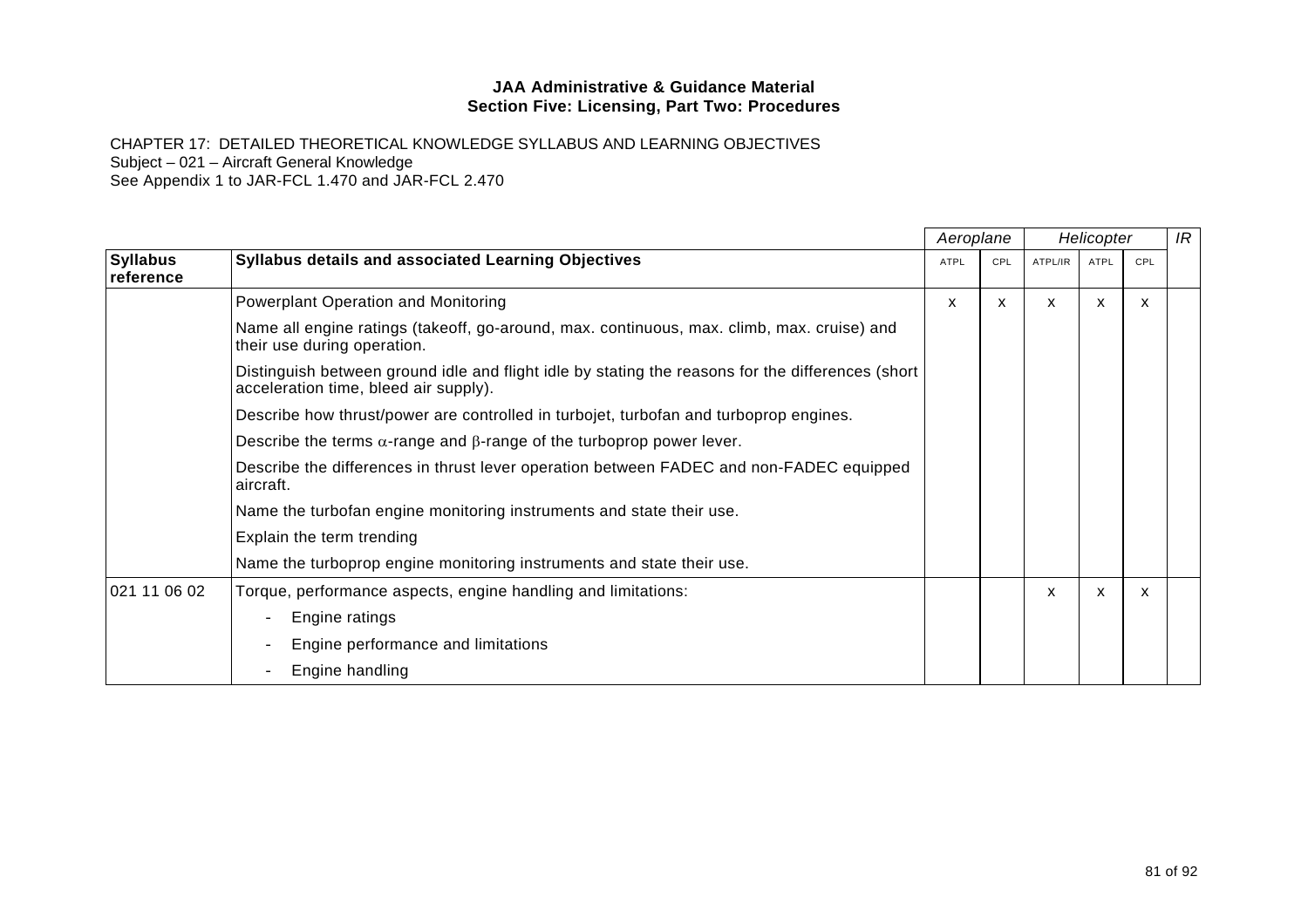|                              |                                                                                                                                                                                            | Aeroplane   |     |         | Helicopter  |            | IR |
|------------------------------|--------------------------------------------------------------------------------------------------------------------------------------------------------------------------------------------|-------------|-----|---------|-------------|------------|----|
| <b>Syllabus</b><br>reference | <b>Syllabus details and associated Learning Objectives</b>                                                                                                                                 | <b>ATPL</b> | CPL | ATPL/IR | <b>ATPL</b> | <b>CPL</b> |    |
|                              | LO   Performance and Thrust augmentation                                                                                                                                                   |             |     |         |             |            |    |
|                              | Describe the operating principle of an afterburner.                                                                                                                                        |             |     |         |             |            |    |
|                              | Describe the operating principle of a water/methanol injection system, its purpose and the<br>different points of injection.                                                               |             |     |         |             |            |    |
|                              | <b>Bleed Air</b>                                                                                                                                                                           |             |     |         |             |            |    |
|                              | Explain the different functions of bleed air.                                                                                                                                              |             |     |         |             |            |    |
|                              | Describe the effects of bleed air extraction on RPM, EGT, thrust, EGT and specific fuel<br>consumption.                                                                                    |             |     |         |             |            |    |
|                              | Describe the function and the working principle of the Active Clearance Control system.                                                                                                    |             |     |         |             |            |    |
|                              | Identify situations in which the cabin air bleeds need to be closed.                                                                                                                       |             |     |         |             |            |    |
|                              | Name the possibility of bleedless aeroplanes                                                                                                                                               |             |     |         |             |            |    |
| 021 11 07 00                 | <b>Auxiliary Power Unit (APU)</b>                                                                                                                                                          |             |     |         |             |            |    |
| 021 11 07 01                 | Design, operation, functions, operational limitations                                                                                                                                      | X           | X   | X       | X           |            |    |
|                              | LO Explain the operating principle of the auxiliary power unit (APU) and list its tasks.                                                                                                   |             |     |         |             |            |    |
|                              | State that the APU is able to generate electric and pneumatic power.                                                                                                                       |             |     |         |             |            |    |
|                              | State that the APU usually provides power on the ground when the engines are shut down, but<br>also can be used to provide emergency power during flight, especially for ETOPS operations. |             |     |         |             |            |    |
|                              | Define maximum operating and maximum starting altitude.                                                                                                                                    |             |     |         |             |            |    |
|                              | Describe how an APU is protected against overloading at high altitudes.                                                                                                                    |             |     |         |             |            |    |
|                              | Name the typical APU controls and monitoring instruments.                                                                                                                                  |             |     |         |             |            |    |
|                              | Describe the APU's automatic shut-down protection in case of malfunctions.                                                                                                                 |             |     |         |             |            |    |
| 021 12 00 00                 | <b>PROTECTION AND DETECTION SYSTEMS</b>                                                                                                                                                    |             |     |         |             |            |    |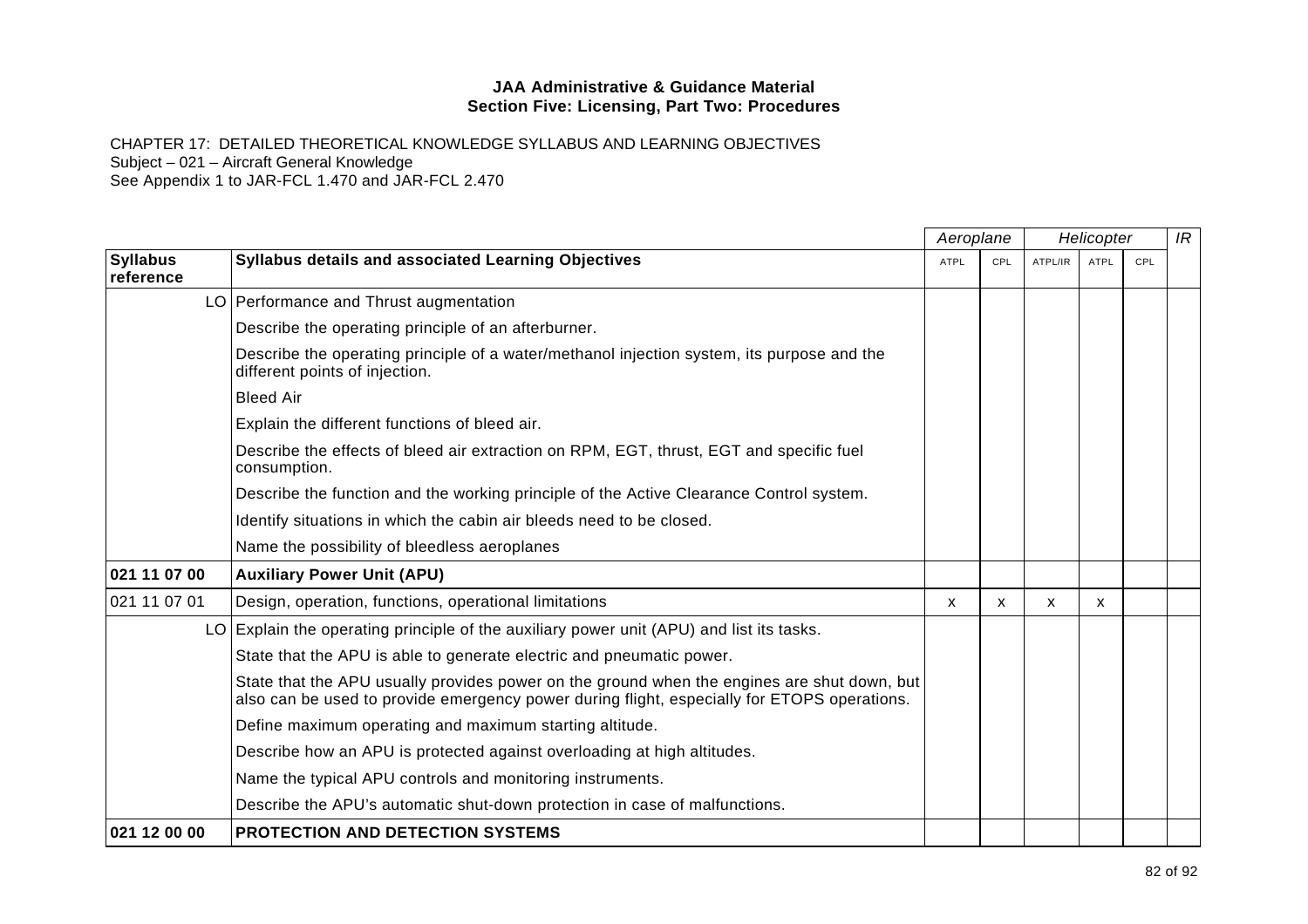|                              |                                                                                                                           |             | Aeroplane | Helicopter   |             |            | IR |
|------------------------------|---------------------------------------------------------------------------------------------------------------------------|-------------|-----------|--------------|-------------|------------|----|
| <b>Syllabus</b><br>reference | <b>Syllabus details and associated Learning Objectives</b>                                                                | <b>ATPL</b> | CPL       | ATPL/IR      | <b>ATPL</b> | <b>CPL</b> |    |
| 021 12 01 00                 | <b>Smoke detection</b>                                                                                                    |             |           |              |             |            |    |
| 021 12 01 01                 | Types, design, operation, indications and warnings                                                                        | X           | X         | $\mathsf{x}$ | X           | X          |    |
|                              | LO Name the different locations where smoke detectors have to be, or may be additionally,<br>installed.                   |             |           |              |             |            |    |
|                              | Explain the basic operating principle of the different smoke detection systems                                            |             |           |              |             |            |    |
|                              | Describe the smoke warning system operation, warnings, indications and function tests.                                    |             |           |              |             |            |    |
|                              | Explain why smoke warning systems are sometimes subject to false warnings.                                                |             |           |              |             |            |    |
| 021 12 02 00                 | <b>Fire protection systems</b>                                                                                            |             |           |              |             |            |    |
| 021 12 03 01                 | Types, design, operation, indications and warnings                                                                        | X           | X         | X            | X           | X          |    |
|                              | LO Explain the operating principle of a built-in fire extinguishing system and describe its<br>components.                |             |           |              |             |            |    |
|                              | Describe the operation, the extinguishing agent, the indications and the function test of a fire<br>extinguishing system. |             |           |              |             |            |    |
|                              | List the different fire extinguishing agents and their use at different types of fire.                                    |             |           |              |             |            |    |
| 021 12 03 00                 | <b>Fire detection systems</b>                                                                                             |             |           |              |             |            |    |
| 021 12 03 01                 | Types, design, operation, indications and warnings                                                                        | X           | X         | X            | X           | X          |    |
|                              | LO State the locations in an aircraft, where fire detection systems have to be installed.                                 |             |           |              |             |            |    |
|                              | State locations where fire detection systems could be additionally installed.                                             |             |           |              |             |            |    |
|                              | Explain the operating principle of the different fire detection sensors.                                                  |             |           |              |             |            |    |
|                              | Describe the fire warning system operation, its warnings, its indications and function tests.                             |             |           |              |             |            |    |
| 021 13 00 00                 | <b>OXYGEN SYSTEMS</b>                                                                                                     |             |           |              |             |            |    |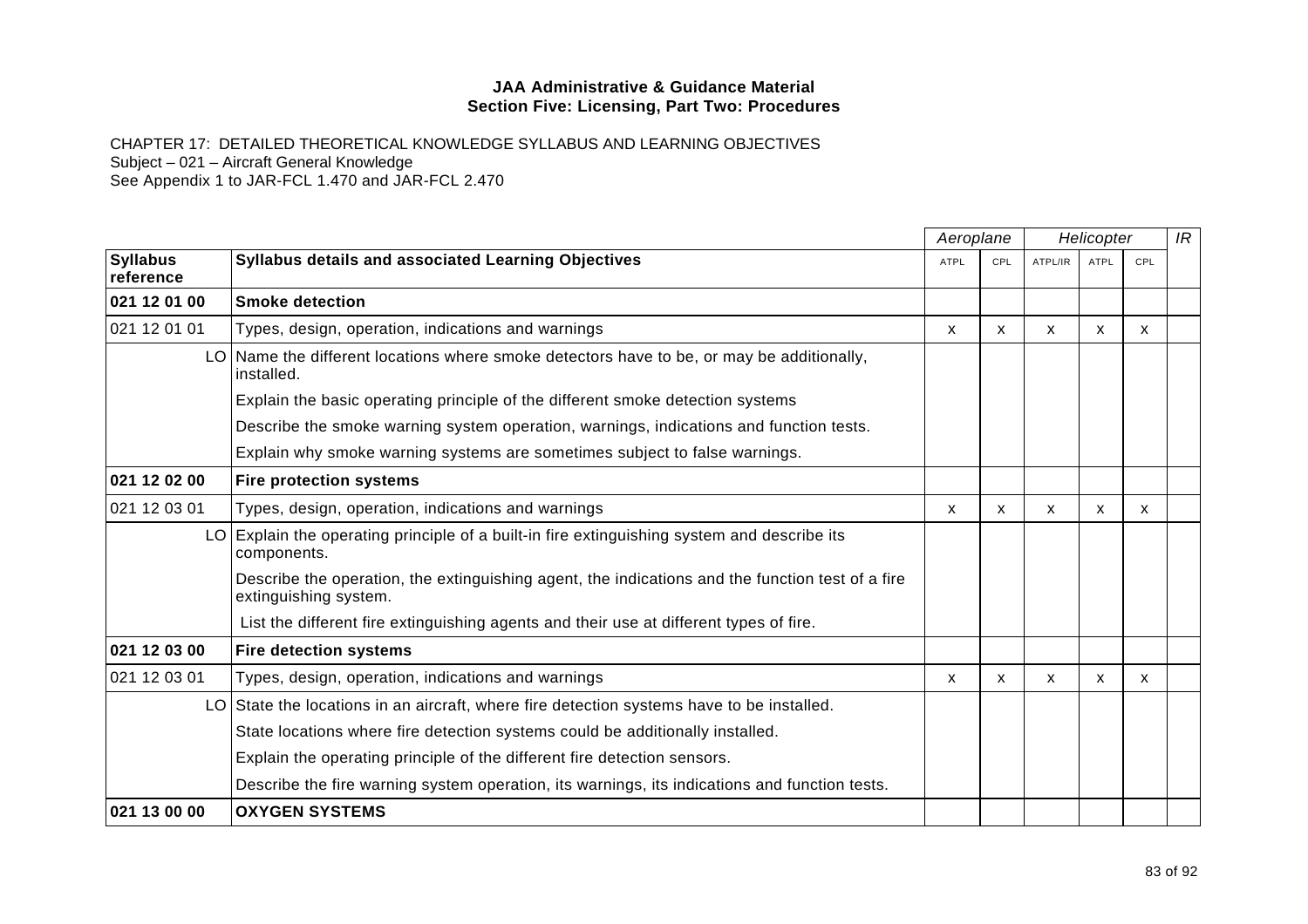|                              |                                                                                                                       | Aeroplane   |     |         | Helicopter  |     | IR |
|------------------------------|-----------------------------------------------------------------------------------------------------------------------|-------------|-----|---------|-------------|-----|----|
| <b>Syllabus</b><br>reference | Syllabus details and associated Learning Objectives                                                                   | <b>ATPL</b> | CPL | ATPL/IR | <b>ATPL</b> | CPL |    |
|                              | State the reasons why oxygen systems are required on transport aircraft.                                              |             |     |         |             |     |    |
|                              | State which type of aircraft must be equipped with oxygen systems and list the regulations<br>when it has to be used. |             |     |         |             |     |    |
| 021 13 01 00                 | Aeroplane: Oxygen systems                                                                                             |             |     |         |             |     |    |
| 021 13 01 01                 | Crew systems: types, operation, components                                                                            | X           | X   |         |             |     |    |
|                              | LO Explain the basic operating principle of a cockpit oxygen system.                                                  |             |     |         |             |     |    |
|                              | Describe the operation of cockpit oxygen masks.                                                                       |             |     |         |             |     |    |
| 021 13 01 02                 | Passenger systems: types, operation, components                                                                       | X           | X   |         |             |     |    |
|                              | LO Explain the basic operating principles of the two types of passenger oxygen systems.                               |             |     |         |             |     |    |
|                              | Describe the actuation methods for passenger oxygen.                                                                  |             |     |         |             |     |    |
|                              | Identify the fire and explosion danger in relation to the use of oxygen and name the safety<br>precautions            |             |     |         |             |     |    |
|                              | State the regulation about accessibility of emergency exits during aircraft operation.                                |             |     |         |             |     |    |
|                              | Describe the operation of doors and emergency exits.                                                                  |             |     |         |             |     |    |
|                              | Name the maximum time allowed to open the doors and emergency exits.                                                  |             |     |         |             |     |    |
|                              | Describe the inside and outside markings of doors and emergency exits.                                                |             |     |         |             |     |    |
|                              | State the purpose of floor exit markings.                                                                             |             |     |         |             |     |    |
|                              | State the regulation about passenger evacuation time through the emergency exits.                                     |             |     |         |             |     |    |
|                              | Describe the use and operation of evacuation slides.                                                                  |             |     |         |             |     |    |
|                              | Identify typical locations of life jackets and life rafts and describe their operation.                               |             |     |         |             |     |    |
|                              | Describe the operation of emergency locator beacons / transmitters and their endurance.                               |             |     |         |             |     |    |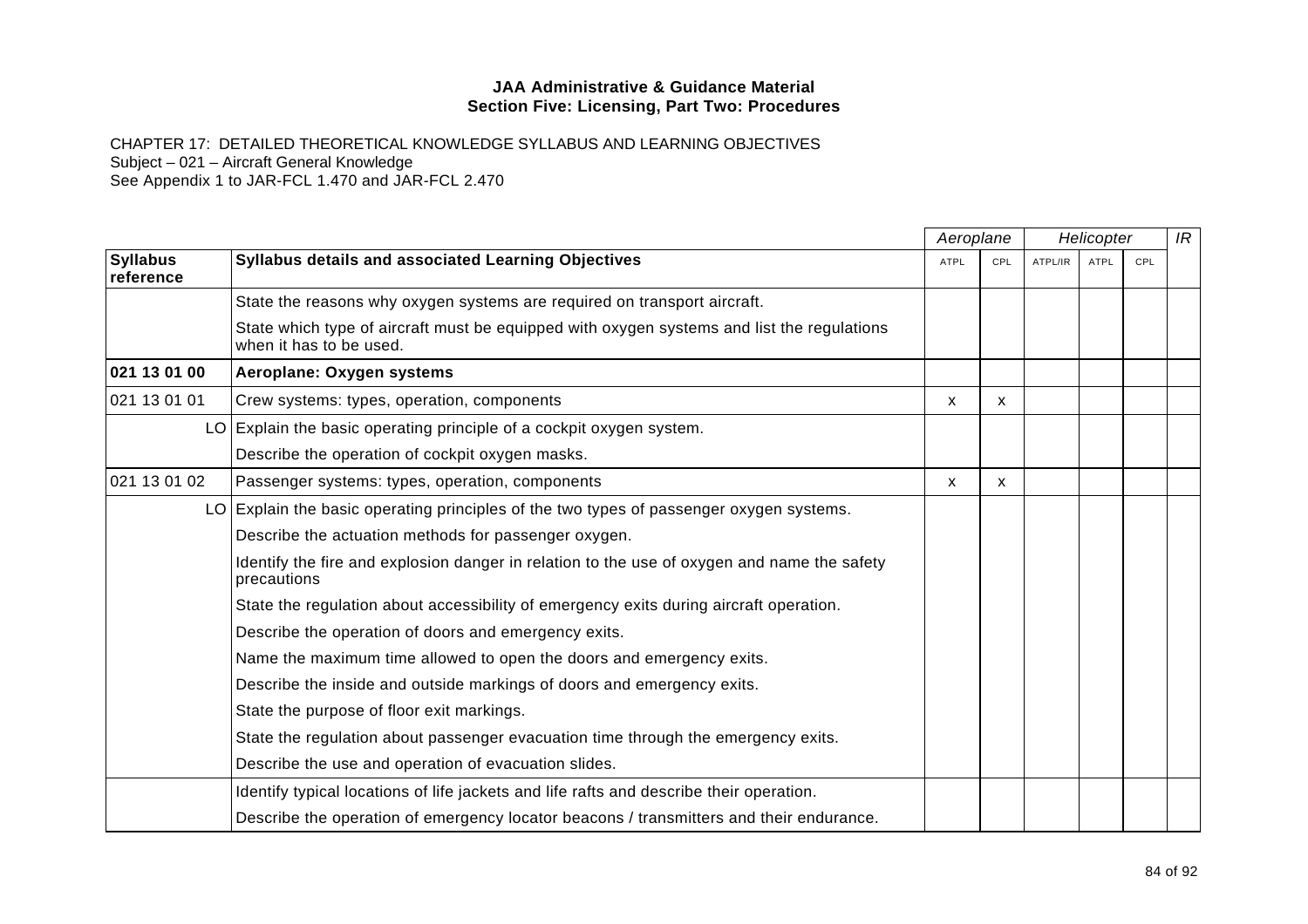|                              |                                                                                                                                                                                                                                                                                      | Aeroplane   |     | Helicopter |              |     | IR |
|------------------------------|--------------------------------------------------------------------------------------------------------------------------------------------------------------------------------------------------------------------------------------------------------------------------------------|-------------|-----|------------|--------------|-----|----|
| <b>Syllabus</b><br>reference | <b>Syllabus details and associated Learning Objectives</b>                                                                                                                                                                                                                           | <b>ATPL</b> | CPL | ATPL/IR    | <b>ATPL</b>  | CPL |    |
| 021 13 02 00                 | Helicopter: Oxygen systems                                                                                                                                                                                                                                                           |             |     |            |              |     |    |
| 021 13 02 01                 | Crew systems: types, operation, components                                                                                                                                                                                                                                           |             |     | x          | $\mathsf{x}$ | X   |    |
|                              | LO Understand the requirement for the helicopter to be equipped and capable of storing and<br>dispensing supplemental oxygen supplies when operating over 10,000 feet.                                                                                                               |             |     |            |              |     |    |
|                              | Describe how the serviceability checks of the oxygen supply system are carried out.                                                                                                                                                                                                  |             |     |            |              |     |    |
| 021 14 00 00                 | <b>HELICOPTER: MISCELLANEOUS SYSTEMS</b>                                                                                                                                                                                                                                             |             |     |            |              |     |    |
| 021 14 01 00                 | <b>Noise protection</b>                                                                                                                                                                                                                                                              |             |     |            |              |     |    |
|                              | LO To be Defined                                                                                                                                                                                                                                                                     |             |     |            |              |     |    |
| 021 14 02 00                 | Variable rotor speed                                                                                                                                                                                                                                                                 |             |     | X          | X            | X   |    |
|                              | LO Understand and describe the procedure for bleeping the NR an extra 3% or 4% to enable a<br>safer take-off in Category A helicopters.                                                                                                                                              |             |     |            |              |     |    |
|                              | Understand and describe the operational procedure when pilots in certain helicopters can<br>bleep the NR an extra 4% when manouevering, landing and taking-off, normally at higher<br>altitudes, to obtain extra tail rotor thrust, which makes manouevering more positive and safer |             |     |            |              |     |    |
| 021 14 04 00                 | <b>Active vibration suppression</b>                                                                                                                                                                                                                                                  |             |     | x          | X            | X   |    |
|                              | LO Understand and describe how the active vibration suppression system works through high<br>speed actuators and accelerometer inputs                                                                                                                                                |             |     |            |              |     |    |
| 021 15 00 00                 | <b>HELICOPTER: ROTOR HEADS</b>                                                                                                                                                                                                                                                       |             |     |            |              |     |    |
| 021 15 01 00                 | <b>Main rotor</b>                                                                                                                                                                                                                                                                    |             |     |            |              |     |    |
| 021 15 01 01                 | Types                                                                                                                                                                                                                                                                                |             |     | X          | X.           | x   |    |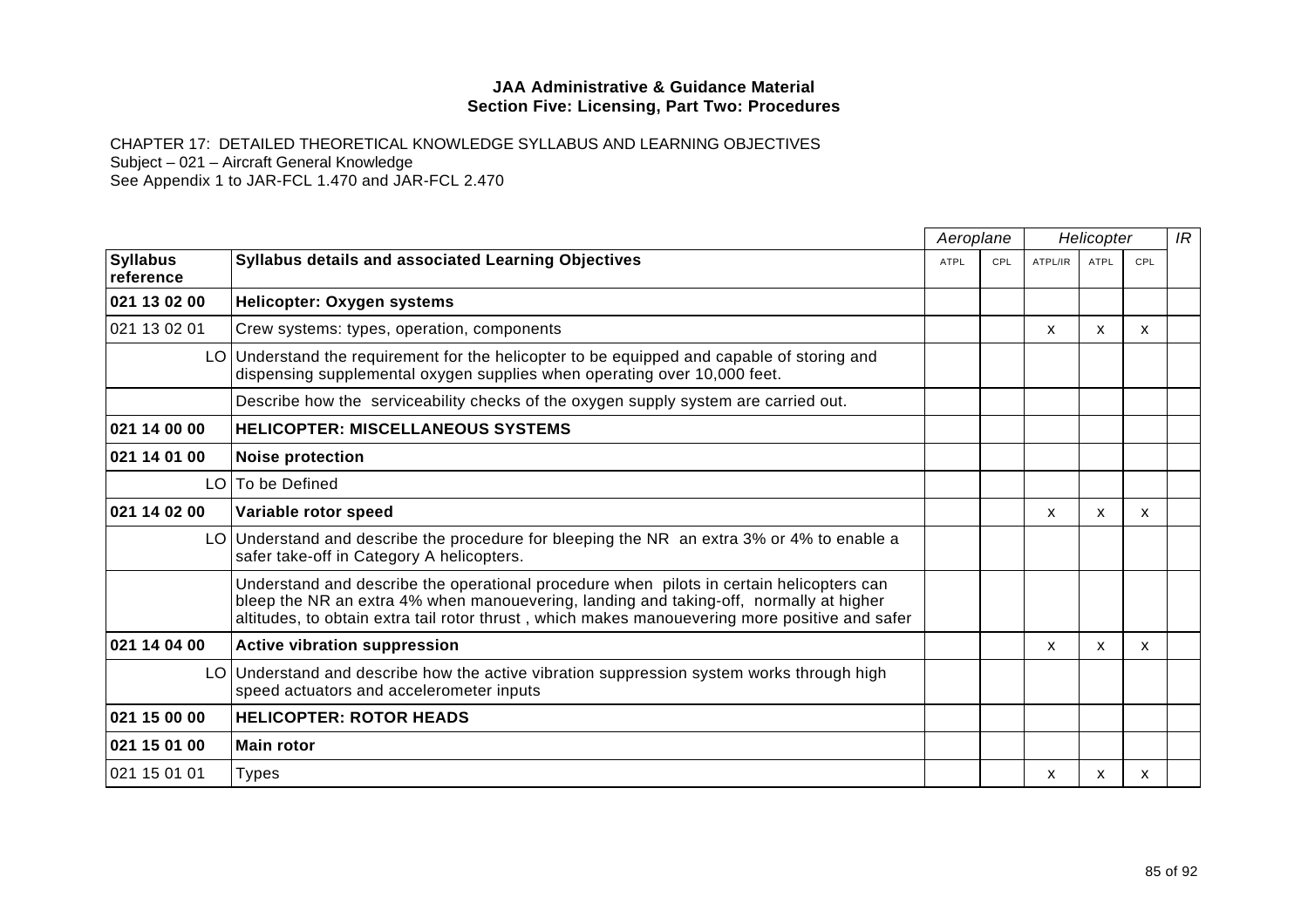CHAPTER 17: DETAILED THEORETICAL KNOWLEDGE SYLLABUS AND LEARNING OBJECTIVES Subject – 021 – Aircraft General Knowledge

See Appendix 1 to JAR-FCL 1.470 and JAR-FCL 2.470

|                              |                                                                                                                                                              | Aeroplane   |     |         | Helicopter |     | IR |
|------------------------------|--------------------------------------------------------------------------------------------------------------------------------------------------------------|-------------|-----|---------|------------|-----|----|
| <b>Syllabus</b><br>reference | Syllabus details and associated Learning Objectives                                                                                                          | <b>ATPL</b> | CPL | ATPL/IR | ATPL       | CPL |    |
|                              | LO   Describe the following rotor head systems                                                                                                               |             |     |         |            |     |    |
|                              | Rigid<br>$\bullet$                                                                                                                                           |             |     |         |            |     |    |
|                              | Semi-regid                                                                                                                                                   |             |     |         |            |     |    |
|                              | Fully articulated<br>$\bullet$                                                                                                                               |             |     |         |            |     |    |
|                              | Understand the following configuration of rotor systems and their advantages and<br>disadvantages:                                                           |             |     |         |            |     |    |
|                              | Tandem<br>$\bullet$                                                                                                                                          |             |     |         |            |     |    |
|                              | Coaxial<br>$\bullet$                                                                                                                                         |             |     |         |            |     |    |
|                              | Side by side                                                                                                                                                 |             |     |         |            |     |    |
|                              | Explain how flapping, dragging and feathering is achieved in each rotor head system.                                                                         |             |     |         |            |     |    |
| 021 15 01 02                 | Structural components and materials, stresses, structural limitations                                                                                        |             |     | x       | X          | x   |    |
|                              | LO List from a diagram the main structural components of the three main types of rotor head.                                                                 |             |     |         |            |     |    |
|                              | Understand and descibe the materials used and learn how to detect damage and stresses.                                                                       |             |     |         |            |     |    |
|                              | Understand and describe the structural limitations to respective rotor systems, including the<br>dangers of negitive G inputs to certain rotor head systems. |             |     |         |            |     |    |
|                              | Describe the various rotor head lubrication methods.                                                                                                         |             |     |         |            |     |    |
| 021 15 01 03                 | Design and construction                                                                                                                                      |             |     | X       | x          | x   |    |
|                              |                                                                                                                                                              |             |     |         |            |     |    |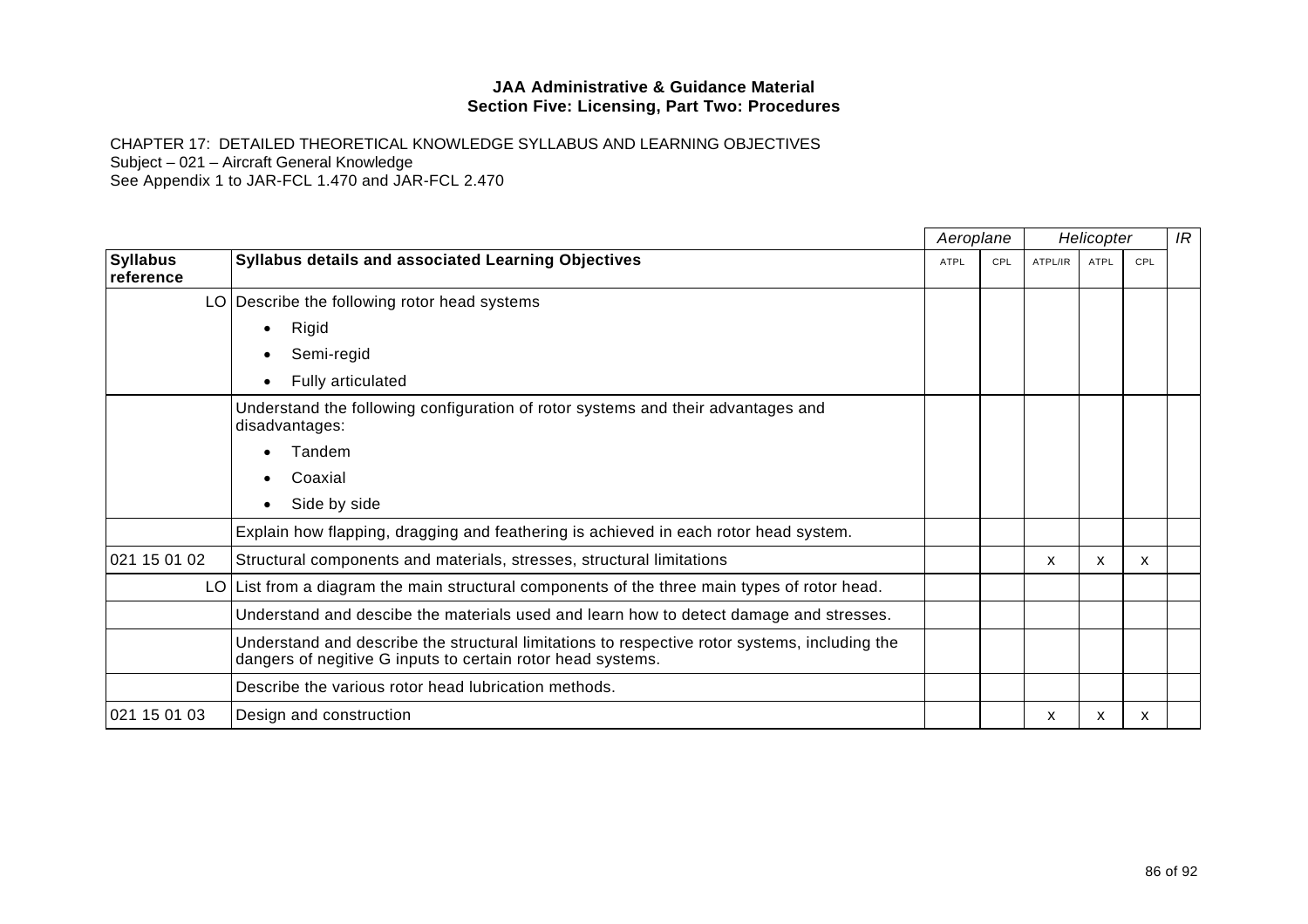CHAPTER 17: DETAILED THEORETICAL KNOWLEDGE SYLLABUS AND LEARNING OBJECTIVES Subject – 021 – Aircraft General Knowledge

See Appendix 1 to JAR-FCL 1.470 and JAR-FCL 2.470

|                              |                                                                                                                                                 | Aeroplane   |     | Helicopter   |             |     | IR |  |
|------------------------------|-------------------------------------------------------------------------------------------------------------------------------------------------|-------------|-----|--------------|-------------|-----|----|--|
| <b>Syllabus</b><br>reference | Syllabus details and associated Learning Objectives                                                                                             | <b>ATPL</b> | CPL | ATPL/IR      | <b>ATPL</b> | CPL |    |  |
|                              | LO Describe the material technology used in rotor head design, including construction using the<br>following materials or mixture of materials: |             |     |              |             |     |    |  |
|                              | Composites<br>$\bullet$                                                                                                                         |             |     |              |             |     |    |  |
|                              | Fibreglass<br>$\bullet$                                                                                                                         |             |     |              |             |     |    |  |
|                              | Alloys<br>$\bullet$                                                                                                                             |             |     |              |             |     |    |  |
|                              | Elastometrics                                                                                                                                   |             |     |              |             |     |    |  |
| 021 15 01 04                 | Adjustment                                                                                                                                      |             |     | $\mathsf{x}$ | X           | X   |    |  |
|                              | LO Understand the methods of adjustment which are possible on various helicoper rotor head<br>assemblies.                                       |             |     |              |             |     |    |  |
| 021 15 02 00                 | <b>Tail rotor</b>                                                                                                                               |             |     |              |             |     |    |  |
| 021 15 02 01                 | <b>Types</b>                                                                                                                                    |             |     | $\mathsf{x}$ | X           | X   |    |  |
|                              | LO Describe the following tail rotor systems                                                                                                    |             |     |              |             |     |    |  |
|                              | Delta 3 hinge<br>$\bullet$                                                                                                                      |             |     |              |             |     |    |  |
|                              | Multi bladed delta 3 effect<br>$\bullet$                                                                                                        |             |     |              |             |     |    |  |
|                              | Fenestron or ducted fan tail rotor<br>$\bullet$                                                                                                 |             |     |              |             |     |    |  |
|                              | No TAil Rotor (NOTAR) High velocity air jet flows from adjustable nozzles<br>$\bullet$                                                          |             |     |              |             |     |    |  |
| 021 15 02 02                 | Structural components and materials, stresses, structural limitations                                                                           |             |     | X            | X           | X   |    |  |
|                              | $LO$ List from a diagram the main structural components of the four main types of tail rotor system                                             |             |     |              |             |     |    |  |
|                              | Understand and descibe the materials used and learn how to detect damage and stresses on<br>the tailrotor and assembly.                         |             |     |              |             |     |    |  |
|                              | Understand and describe the structural limitations to the respective tail rotor systems and<br>possible limitations regarding the turn rate.    |             |     |              |             |     |    |  |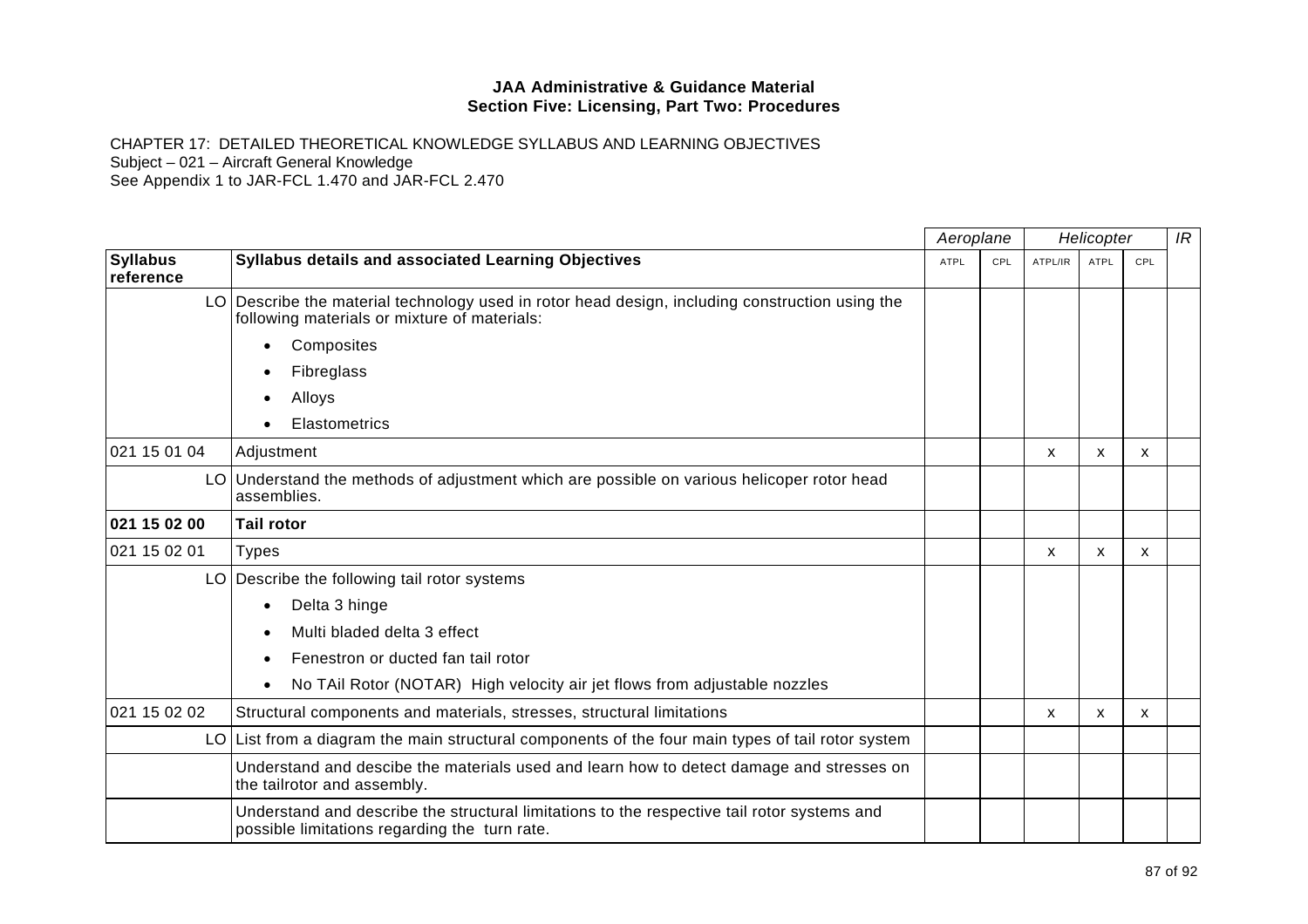CHAPTER 17: DETAILED THEORETICAL KNOWLEDGE SYLLABUS AND LEARNING OBJECTIVES Subject – 021 – Aircraft General Knowledge

See Appendix 1 to JAR-FCL 1.470 and JAR-FCL 2.470

|                              |                                                                                                                           | Aeroplane   |     | Helicopter |             |              | IR |
|------------------------------|---------------------------------------------------------------------------------------------------------------------------|-------------|-----|------------|-------------|--------------|----|
| <b>Syllabus</b><br>reference | Syllabus details and associated Learning Objectives                                                                       | <b>ATPL</b> | CPL | ATPL/IR    | <b>ATPL</b> | CPL          |    |
|                              | Understand and describe the methods helicopter designers use to minimise tail rotor drift and<br>roll.                    |             |     |            |             |              |    |
|                              | Reducing the couple arm (tail rotor on a pylon)<br>$\bullet$                                                              |             |     |            |             |              |    |
|                              | Off setting the rotor mast<br>$\bullet$                                                                                   |             |     |            |             |              |    |
|                              | Use of "bias" in cyclic control mechanisim<br>$\bullet$                                                                   |             |     |            |             |              |    |
|                              | Explain Pitch input mechanisms                                                                                            |             |     |            |             |              |    |
|                              | Explain the relationship between tail rotor thrust and engine power                                                       |             |     |            |             |              |    |
|                              | Understand how the virtical fin on some helicopters reduces the power demand of the<br>fenestron                          |             |     |            |             |              |    |
| 021 15 02 03                 | Design and construction                                                                                                   |             |     | X          | X           | $\mathsf{x}$ |    |
|                              | LO Understand the varous tail rotor designs and construction methods used on current<br>helicopters in service            |             |     |            |             |              |    |
| 021 15 02 04                 | Adjustment                                                                                                                |             |     | x          | X           | X.           |    |
|                              | LO Understand the rigging and adjustment of the tail rotor system to obtain optimum position of<br>the pilots' yaw pedals |             |     |            |             |              |    |
| 021 16 00 00                 | <b>HELICOPTER: TRANSMISSION</b>                                                                                           |             |     |            |             |              |    |
| 021 16 01 00                 | Main gear box                                                                                                             |             |     |            |             |              |    |
| 021 16 01 01                 | Different types, design, operation, limitations                                                                           |             |     | X          | X           | X            |    |
|                              | LO Describe the main principals of helicopter transmission systems for single, twin and three<br>engine helicopters:      |             |     |            |             |              |    |
|                              | Drive for the main and tail rotor<br>$\bullet$                                                                            |             |     |            |             |              |    |
|                              | Accessory Drive for the generator/s alternator/s, hydraulic and oil pumps, oil cooler/s<br>$\bullet$<br>and tachometers   |             |     |            |             |              |    |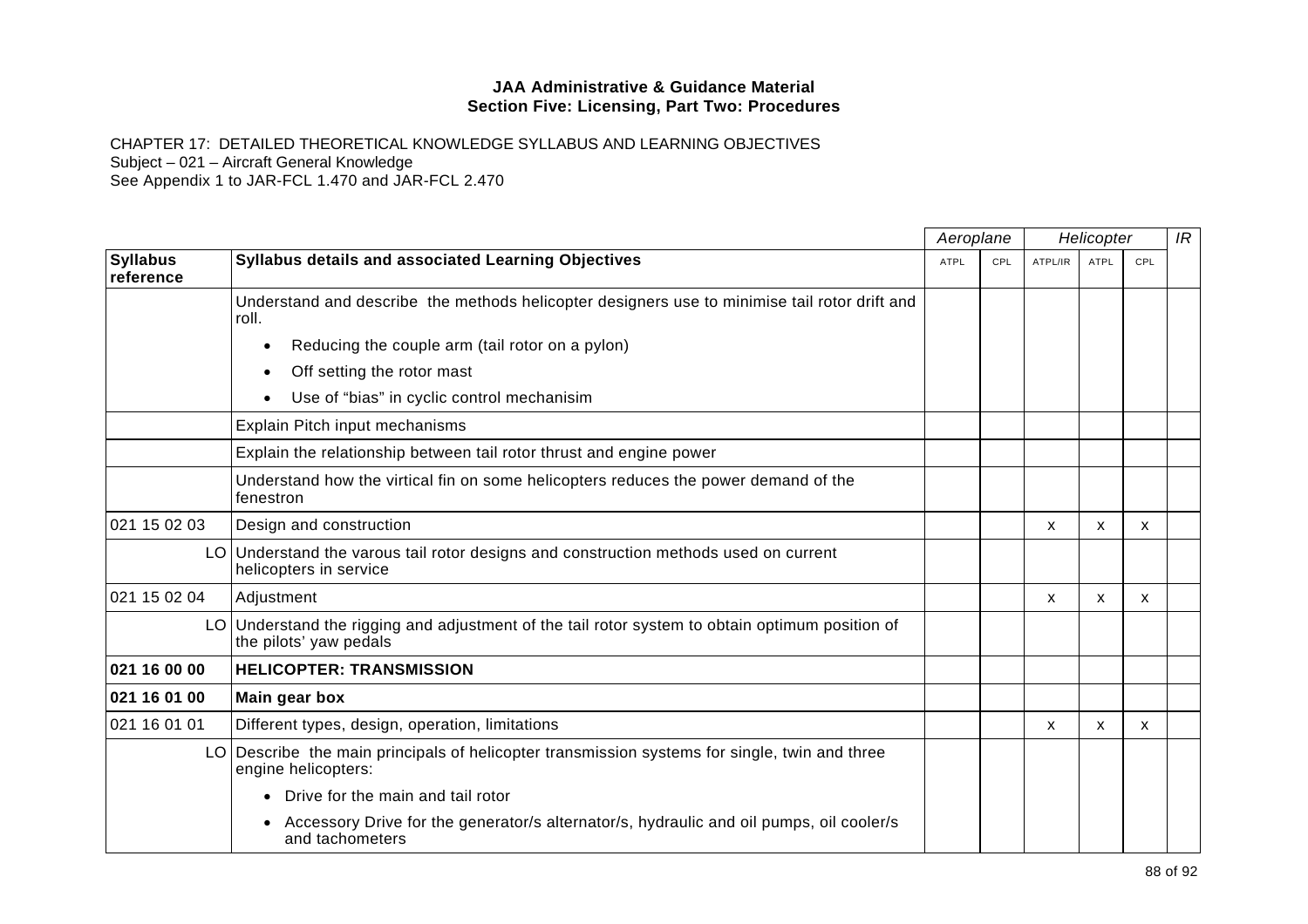|                              |                                                                                                                                                           | Aeroplane   |     | Helicopter |             |     | IR |
|------------------------------|-----------------------------------------------------------------------------------------------------------------------------------------------------------|-------------|-----|------------|-------------|-----|----|
| <b>Syllabus</b><br>reference | <b>Syllabus details and associated Learning Objectives</b>                                                                                                | <b>ATPL</b> | CPL | ATPL/IR    | <b>ATPL</b> | CPL |    |
|                              | Understand the reason for limitations on multi engine helicopter transmissions in various<br>engine out situations.                                       |             |     |            |             |     |    |
|                              | Understand how the passive vibration control works with gearbox mountings on some<br>helicopter types.                                                    |             |     |            |             |     |    |
| 021 16 02 00                 | <b>Rotor brake</b>                                                                                                                                        |             |     |            |             |     |    |
| 021 16 02 01                 | Different types, design, operation, limitations                                                                                                           |             |     | X          | X           | х   |    |
|                              | LO Describe the function of the main types of rotor brake: Drum and Disc type.                                                                            |             |     |            |             |     |    |
|                              | Describe both hydrualic and cable operated systems.                                                                                                       |             |     |            |             |     |    |
|                              | Describe the different options for the location of the brake.                                                                                             |             |     |            |             |     |    |
|                              | List the operational consideration for the use of rotorbrakes:                                                                                            |             |     |            |             |     |    |
|                              | Rotor speed at engagement of rotor brake<br>$\bullet$                                                                                                     |             |     |            |             |     |    |
|                              | Risk of blade sailing in windy conditions<br>$\bullet$                                                                                                    |             |     |            |             |     |    |
|                              | Risk of rotor brake over heating and possible fire when brake is applied above the<br>maximum limit, particularly when exposed hydrualic fluid is present |             |     |            |             |     |    |
|                              | Avoid stopping blades over jet pipe exhaust with engine running<br>$\bullet$                                                                              |             |     |            |             |     |    |
|                              | Cockpit annunciation of rotorbrake operation                                                                                                              |             |     |            |             |     |    |
| 021 16 03 00                 | <b>Auxiliary systems</b>                                                                                                                                  |             |     | X          | X           | X   |    |
|                              | LO Understand how the drive is taken off the auxiliary gear box for the Hoist/ Winch on some<br>larger helicopters                                        |             |     |            |             |     |    |
|                              | Understand how the drive for the airconditioning system is taken off the auxiliary gear box on<br>some helicopters                                        |             |     |            |             |     |    |
| 021 16 04 00                 | Drive shaft and associated installation                                                                                                                   |             |     | x          | x           | х   |    |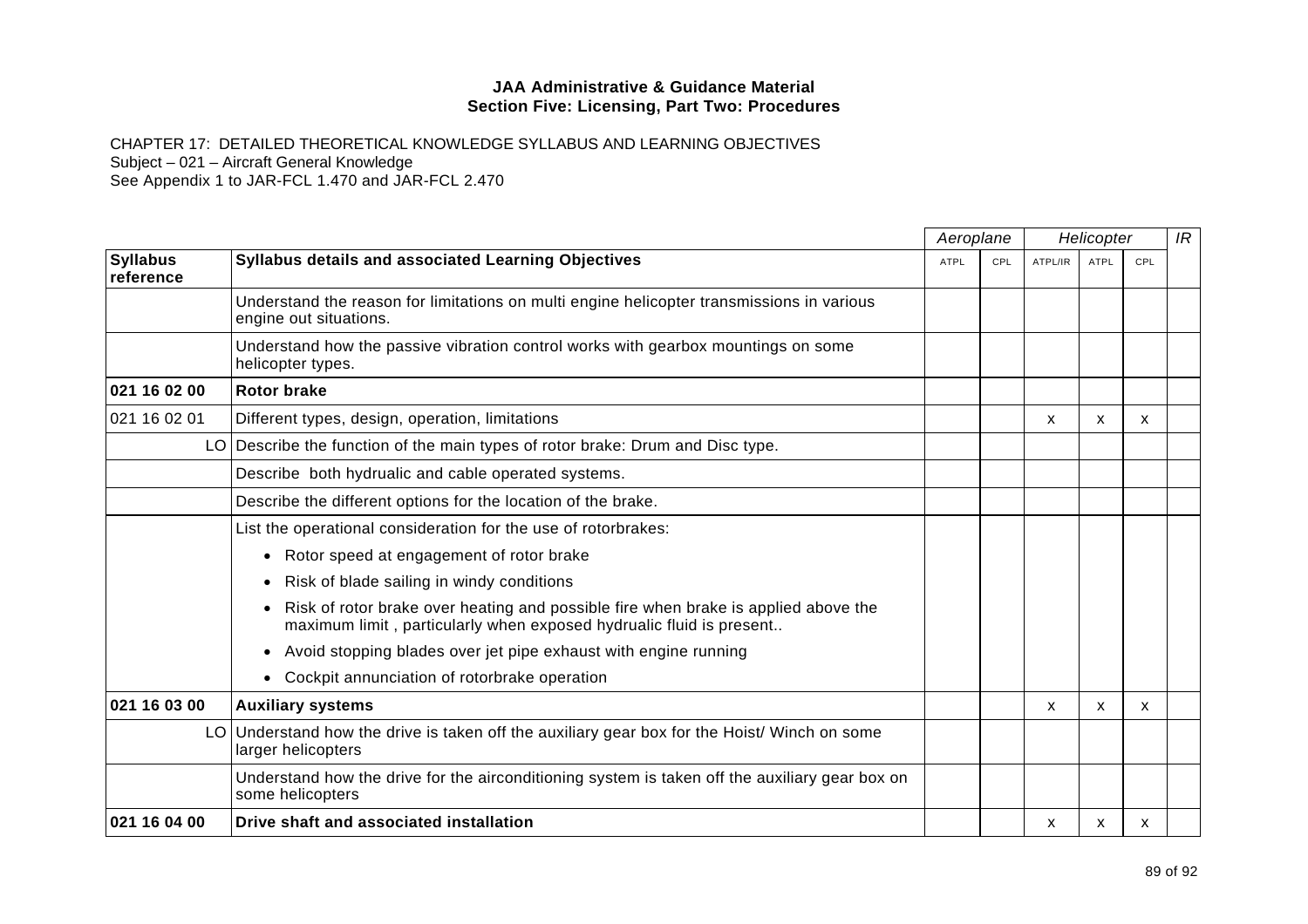|                              |                                                                                                                                                           | Aeroplane   |     | Helicopter                |      |     | IR |  |
|------------------------------|-----------------------------------------------------------------------------------------------------------------------------------------------------------|-------------|-----|---------------------------|------|-----|----|--|
| <b>Syllabus</b><br>reference | Syllabus details and associated Learning Objectives                                                                                                       | <b>ATPL</b> | CPL | ATPL/IR                   | ATPL | CPL |    |  |
|                              | LO Describe how drive is transmitted from the engine to the main rotor gearbox.                                                                           |             |     |                           |      |     |    |  |
|                              | Describe the material and construction of the drive shaft.                                                                                                |             |     |                           |      |     |    |  |
|                              | Explain the need for alignment between the engine and the main rotor gearbox.                                                                             |             |     |                           |      |     |    |  |
|                              | Indentify how temporary misalignment occurs between driving and driven components.                                                                        |             |     |                           |      |     |    |  |
|                              | Explain the use of:                                                                                                                                       |             |     |                           |      |     |    |  |
|                              | • Flexable couplings                                                                                                                                      |             |     |                           |      |     |    |  |
|                              | • Thomas couplings                                                                                                                                        |             |     |                           |      |     |    |  |
|                              | • Flexible disc packs                                                                                                                                     |             |     |                           |      |     |    |  |
|                              | • Driveshaft support bearings and temparature measurement                                                                                                 |             |     |                           |      |     |    |  |
|                              | Explain the relationship between the driveshaft speed and torque.                                                                                         |             |     |                           |      |     |    |  |
|                              | Describe the methods in which drive is delivered to the tail rotor.                                                                                       |             |     |                           |      |     |    |  |
|                              | Describe and indentify the construction and materials of tail rotor/fenistrons driveshafts.                                                               |             |     |                           |      |     |    |  |
| 021 16 05 00                 | Intermediate and tail gear box                                                                                                                            |             |     |                           |      |     |    |  |
| 021 16 05 01                 | Different types, design, operation, limitations                                                                                                           |             |     | $\boldsymbol{\mathsf{x}}$ | X    | X   |    |  |
|                              | LO Understand and describe the various arrangements when the drive takes a different direction<br>and the need for an intermediate gear box is necessary. |             |     |                           |      |     |    |  |
|                              | Understand the lubrication requirements for intermediate and tail rotor gear box and methods<br>of checking levels.                                       |             |     |                           |      |     |    |  |
|                              | Understand how on most helicopters the tail rotor gear box contains gearing etc for the tail<br>rotor pitch change mechanism.                             |             |     |                           |      |     |    |  |
| 021 17 00 00                 | <b>HELICOPTER: BLADES</b>                                                                                                                                 |             |     |                           |      |     |    |  |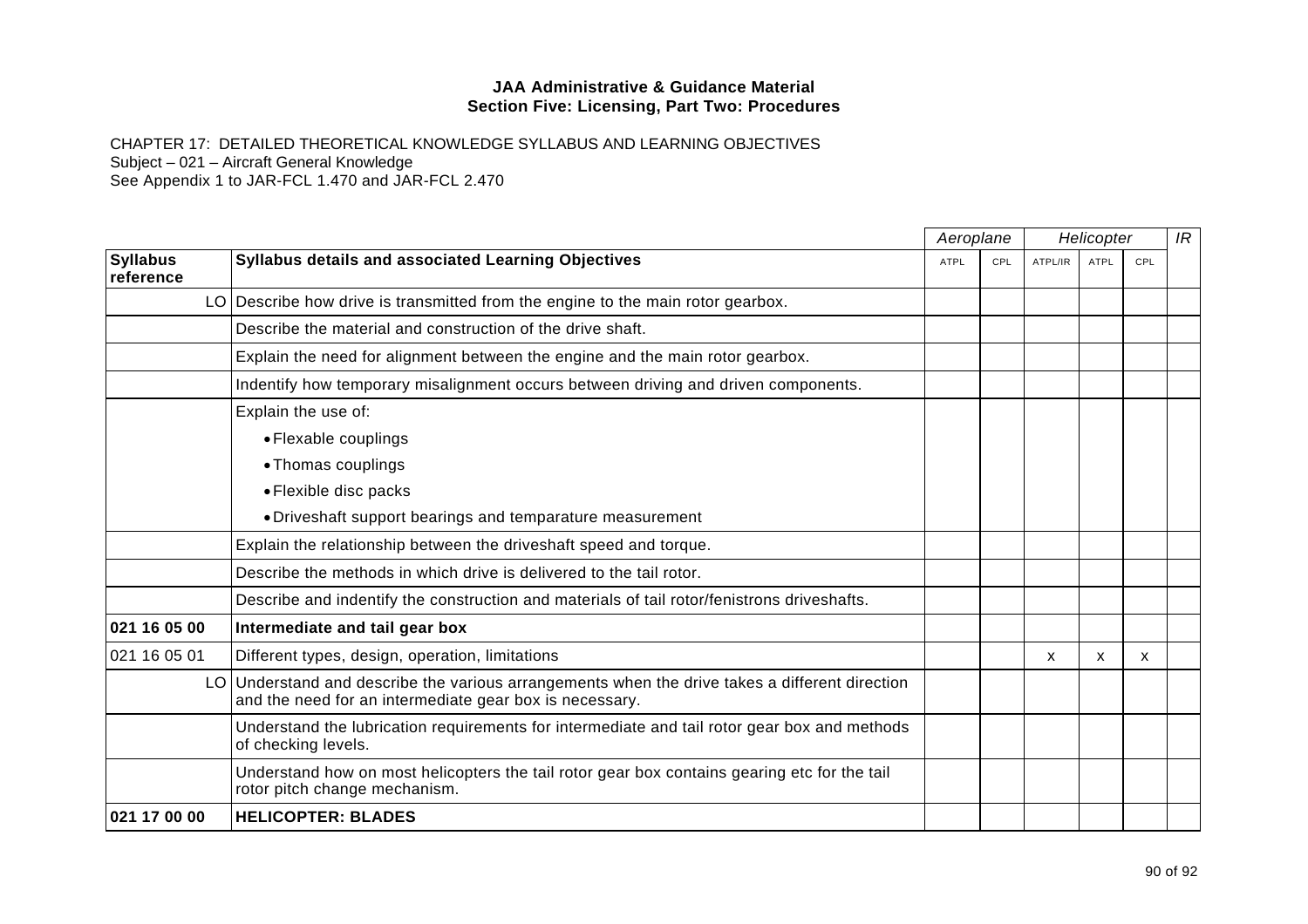|                              |                                                                                                                             | Aeroplane   |     | Helicopter |                           |     | IR |
|------------------------------|-----------------------------------------------------------------------------------------------------------------------------|-------------|-----|------------|---------------------------|-----|----|
| <b>Syllabus</b><br>reference | <b>Syllabus details and associated Learning Objectives</b>                                                                  | <b>ATPL</b> | CPL | ATPL/IR    | <b>ATPL</b>               | CPL |    |
| 021 17 01 00                 | <b>Main rotor blade</b>                                                                                                     |             |     |            |                           |     |    |
| 021 17 01 01                 | Design, construction                                                                                                        |             |     | x          | X                         | X   |    |
|                              | LO Describe the different type of blade construction and the need for the following:                                        |             |     |            |                           |     |    |
|                              | Good Lift Drag ratio<br>$\bullet$                                                                                           |             |     |            |                           |     |    |
|                              | A symmeteric aerofoil (small piching moment)                                                                                |             |     |            |                           |     |    |
|                              | <b>Torsional stiffness</b>                                                                                                  |             |     |            |                           |     |    |
|                              | LO List the reasons for washout, taper and blade thickness.                                                                 |             |     |            |                           |     |    |
|                              | LO Understand the principals of heating systems/pads on some blades for anti/de-icing.                                      |             |     |            |                           |     |    |
| 021 17 01 02                 | Structural components and materials                                                                                         |             |     | X          | X                         | X   |    |
|                              | LO List the materials used in the construction of blades.                                                                   |             |     |            |                           |     |    |
|                              | List the main structural components of a blade and their function.                                                          |             |     |            |                           |     |    |
| 021 17 01 03                 | <b>Stresses</b>                                                                                                             |             |     | X          | X                         | X   |    |
|                              | LO Describe the blade loading on the ground and in flight.                                                                  |             |     |            |                           |     |    |
|                              | Understand where the most common stress areas are on rotorblades.                                                           |             |     |            |                           |     |    |
| 021 17 01 04                 | <b>Structural limitations</b>                                                                                               |             |     | X          | $\boldsymbol{\mathsf{x}}$ | X   |    |
|                              | LO Understand the structural limitations in terms of bending and rotor RPM.                                                 |             |     |            |                           |     |    |
| 021 17 01 05                 | Adjustment                                                                                                                  |             |     | X          | X                         | X   |    |
|                              | LO Explain the use of the trim tab.                                                                                         |             |     |            |                           |     |    |
| 021 17 01 06                 | Tip shape                                                                                                                   |             |     | X          | X                         | X   |    |
|                              | LO Understand the various tip shapes used by different manufacturers and explain the possible<br>advantages of some designs |             |     |            |                           |     |    |